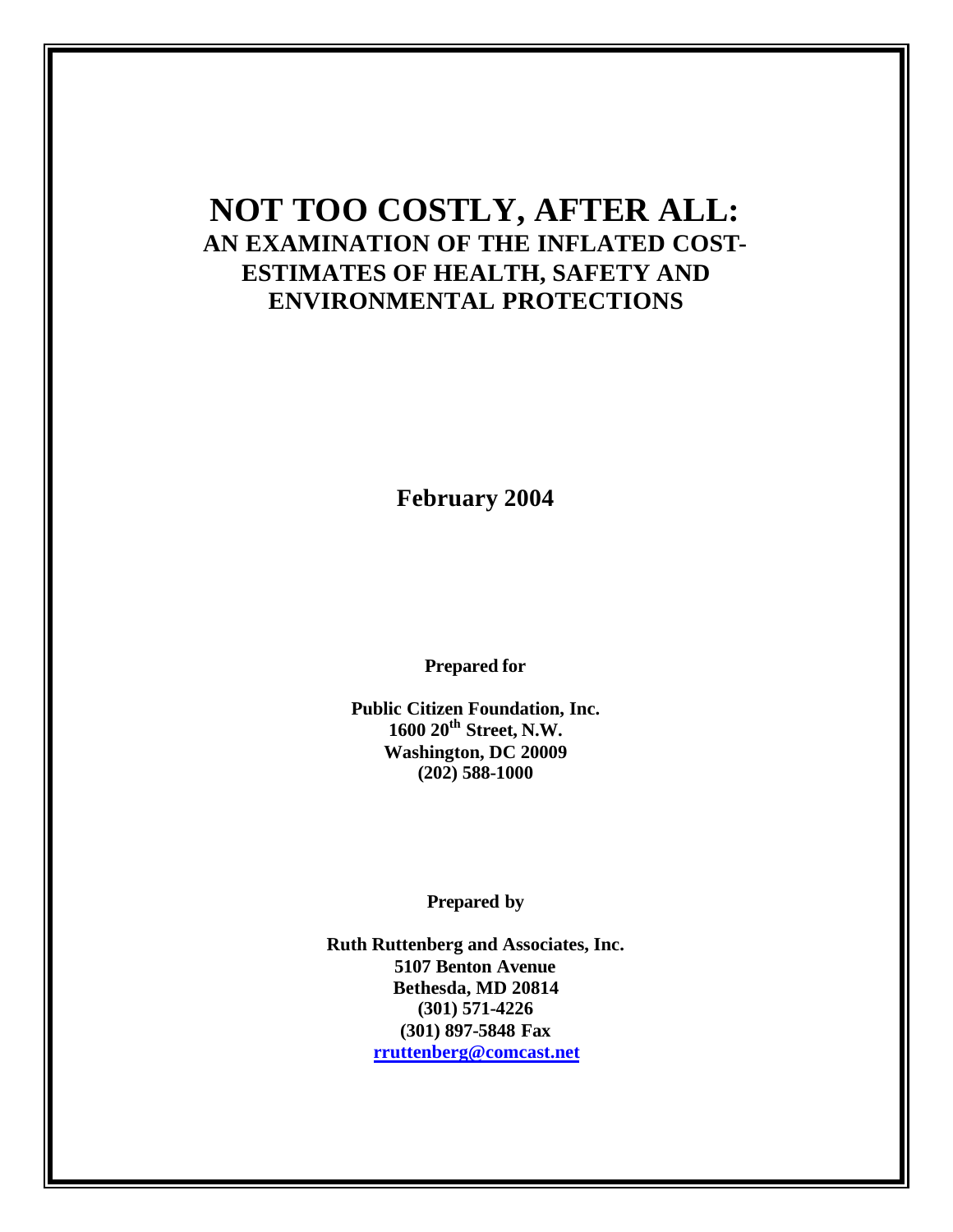## NOTTOO COSTLY, AFTER ALL: AN EXAMINATION OF THE INFLATED COST-ESTIMATES OF HEALTH, SAFETY AND ENVIRONMENTAL PROTECTIONS

# **TABLE OF CONTENTS**

|                 |             | Why do Federal Agencies Overestimate Potential Regulatory Compliance Costs? 2  |  |
|-----------------|-------------|--------------------------------------------------------------------------------|--|
| A.              |             | Information Provided to the Agencies by the Regulated Industries Is Often Poor |  |
|                 |             |                                                                                |  |
|                 | A.1.        | Industries insist on confidentiality, making it impossible to verify their     |  |
|                 |             |                                                                                |  |
|                 | A.2.        |                                                                                |  |
|                 | A.3.        | Industries often fail to respond to agencies' requests for information 6       |  |
|                 | A.4.        | Self-reporting gives industry an incentive to overestimate 8                   |  |
| <b>B.</b>       |             |                                                                                |  |
|                 | B.1.        |                                                                                |  |
|                 | B.2.        | Difficulty of estimating only the costs of incremental differences12           |  |
|                 | B.3.        |                                                                                |  |
|                 | <b>B.4.</b> | Not including costs that have already been expended 14                         |  |
|                 | B.5.        |                                                                                |  |
|                 | B.6.        |                                                                                |  |
|                 | B.7.        | Needing to consider alternative costs of product liability cases 18            |  |
| $\mathcal{C}$ . |             |                                                                                |  |
|                 | C.1.        |                                                                                |  |
|                 | C.2.        | Not knowing which part of a new product is for compliance21                    |  |
|                 | C.3.        |                                                                                |  |
|                 | C.4.        |                                                                                |  |
|                 |             | Inaccurate assumptions about compliance path23<br>C.4.a.                       |  |
|                 |             | Innovations to existing technology not considered27<br>C.4.b.                  |  |
|                 |             | Not considering cost reductions from experience29<br>C.4.c.                    |  |
|                 |             | Not considering adaptations to technology already in<br>C.4.d.                 |  |
|                 |             |                                                                                |  |
|                 |             | Not anticipating regulation-induced technology29<br>C.4.e.                     |  |
|                 | C.5.        | Not considering benefits to pollution control and hazard                       |  |
|                 |             |                                                                                |  |
|                 |             | Companies, for decades, have acknowledged<br>C.5.a.                            |  |
|                 |             |                                                                                |  |
|                 |             | Market niches, due to regulation continue<br>C.5.b.                            |  |
|                 |             |                                                                                |  |
|                 | C.6.        | Not considering safer substitutes, recycling, and pollution prevention36       |  |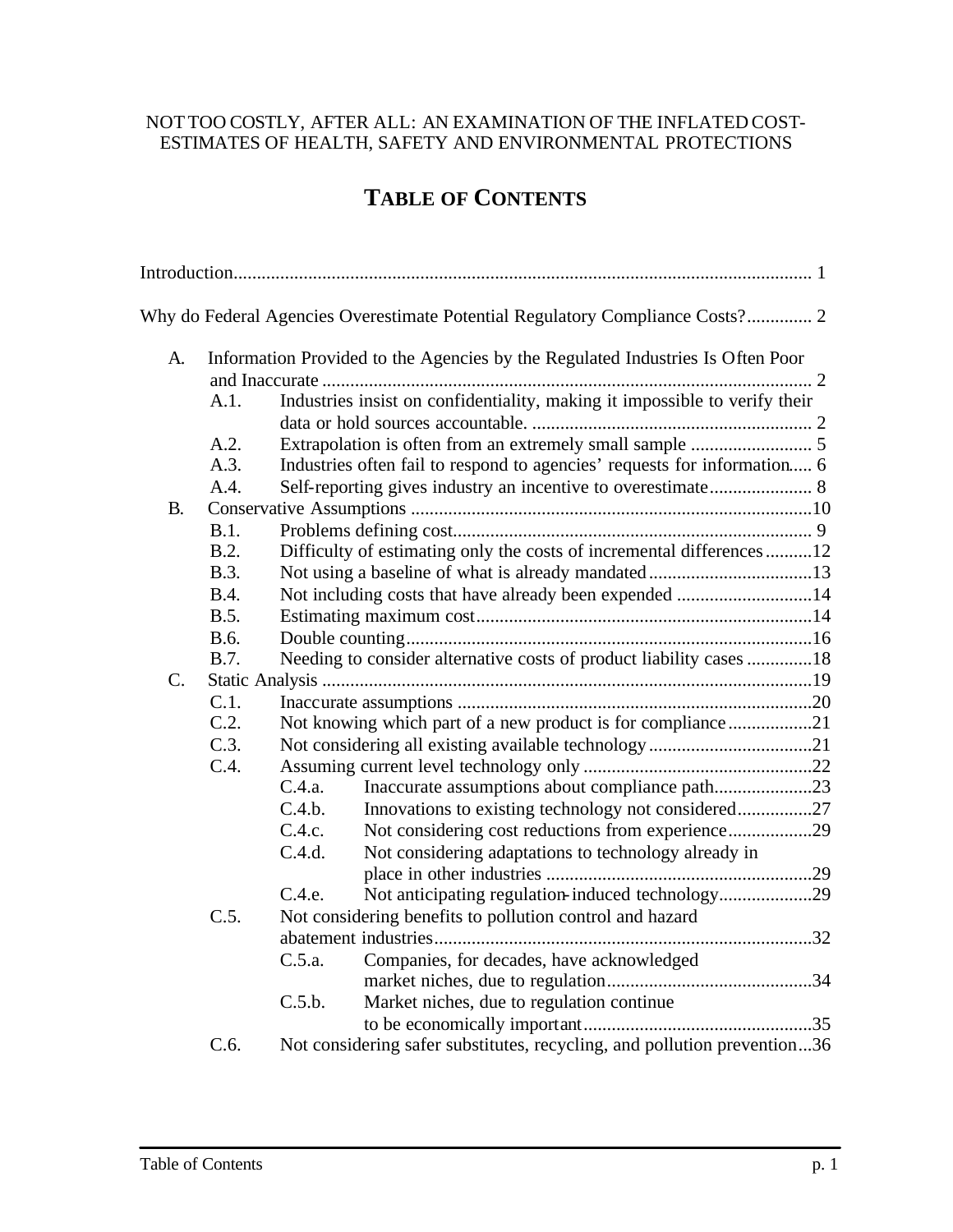|                     | C.7.  | Not properly accounting for depreciation, tax reductions,            |  |  |
|---------------------|-------|----------------------------------------------------------------------|--|--|
|                     |       |                                                                      |  |  |
|                     | C.8.  |                                                                      |  |  |
|                     | C.9.  | Ignoring the fact that sometimes it is in a company's competitive    |  |  |
|                     |       |                                                                      |  |  |
|                     | C.10. | Not estimating productivity increases associated with compliance43   |  |  |
| D.                  |       |                                                                      |  |  |
|                     | D.1.  |                                                                      |  |  |
|                     | D.2.  | Offsetting non-safety and health benefits should also be measured 49 |  |  |
|                     |       |                                                                      |  |  |
|                     |       |                                                                      |  |  |
| <b>Bibliography</b> |       |                                                                      |  |  |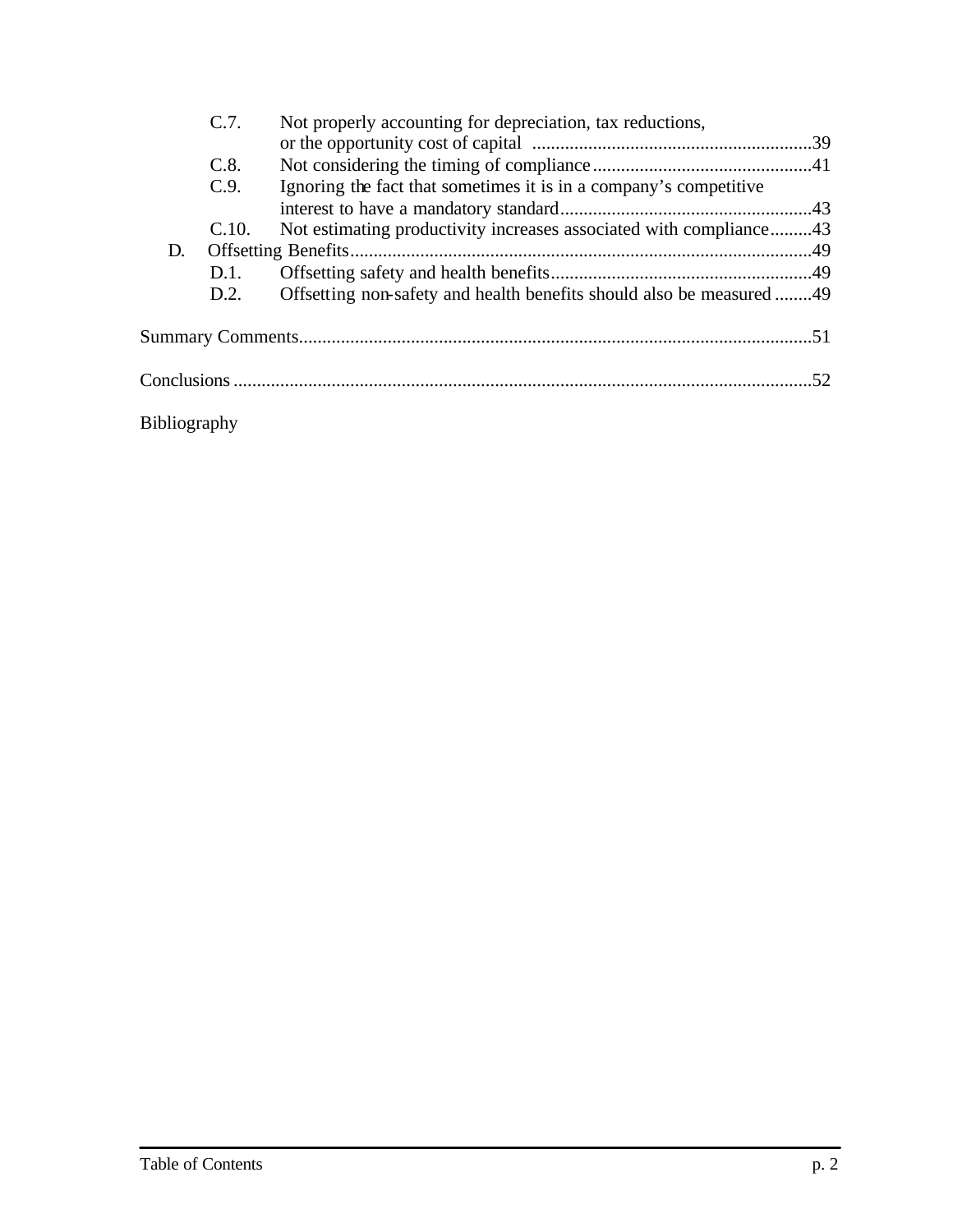#### NOTTOO COSTLY, AFTER ALL: AN EXAMINATION OF THE ACTUAL COSTS OF HEALTH, SAFETY AND ENVIRONMENTAL PROTECTIONS

## **FEBRUARY 2004**

*Federal agencies frequently overestimate the costs of their regulations. They often use poor quality data, conservative assumptions, and static analysis. Overestimates emerge — be it from OSHA's analysis of the costs of a proposed Vinyl Chloride Standard, EPA's regulation of acid rain, NHTSA's regulation of test procedures for advanced air bags, FDA's efforts to reduce the risk of an outbreak of transmissible spongiform encephalopathis, or CPSC's cost estimate for flammable upholstered furniture. Despite concerns of industry with cost and feasibility before a standard is promulgated, the paths toward compliance predictably lead to lower cost alternatives, often far lower than predicted. Sometimes regulatory compliance even promotes increases in productivity.*

# **Introduction**

"This regulation will put us out of business." "Our industry will not be able to compete." Statements like these from industry representatives are heard whenever federal agencies are considering environmental, occupational, auto safety, or other consumer protection regulations. For years, opponents of protective regulations have argued that the benefits of regulation are far outweighed by the costs to regulated industries and to society as a whole. Are they right?

An examination of thirty years of federal regulatory activity demonstrates conclusively that predictions of devastating costs have been wrong. When estimated costs at the front end are compared to actual compliance costs, the projections turn out to have been radically inflated. Rarely, if ever, have actual compliance costs risen to the levels estimated by the regulating agency – and never to the levels estimated by private sector industry.

Far from bringing economic doom and gloom, regulatory requirements to protect the environment, workers, and consumers have often led to innovation and increased productivity. Regulation spawned many new businesses, especially companies providing hazard abatement and pollution control services. In many cases, there is no conflict between economic competitiveness and regulation.

So, why have estimates of the cost of a pending regulation consistently been higher than the actual costs turn out to be? The question is not academic. High projected compliance costs continue to cause agencies not to proceed with planned safety regulations, leaving the public unprotected. Obviously, industries wishing to evade regulation have a vested

Not Too Costly, After All: An Examination of the Inflated Cost-Estimates of Health, Safety and Environmental Protections p. 1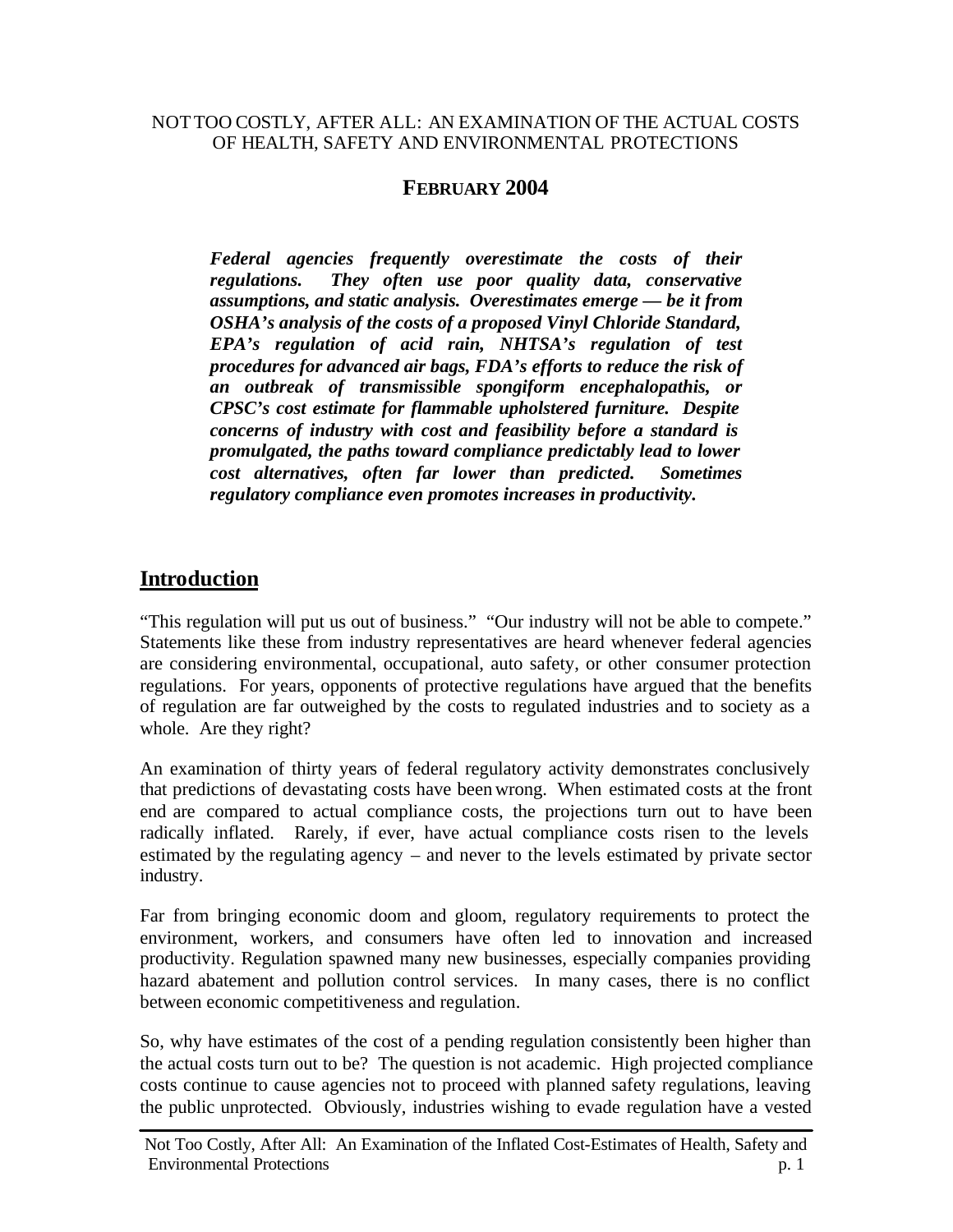interest in exaggerating the costs of pending safeguards, which they provide to federal agencies and use in public relations campaigns. Moreover, there are fundamental flaws built into the methodology and assumptions of government studies – associated with poor data, overly conservative assumptions, and static analysis. This study examines details of analytic methods and assumptions used in regulatory analysis over the past thirty years to uncover many of the flaws that have led to persistent overestimation of compliance costs.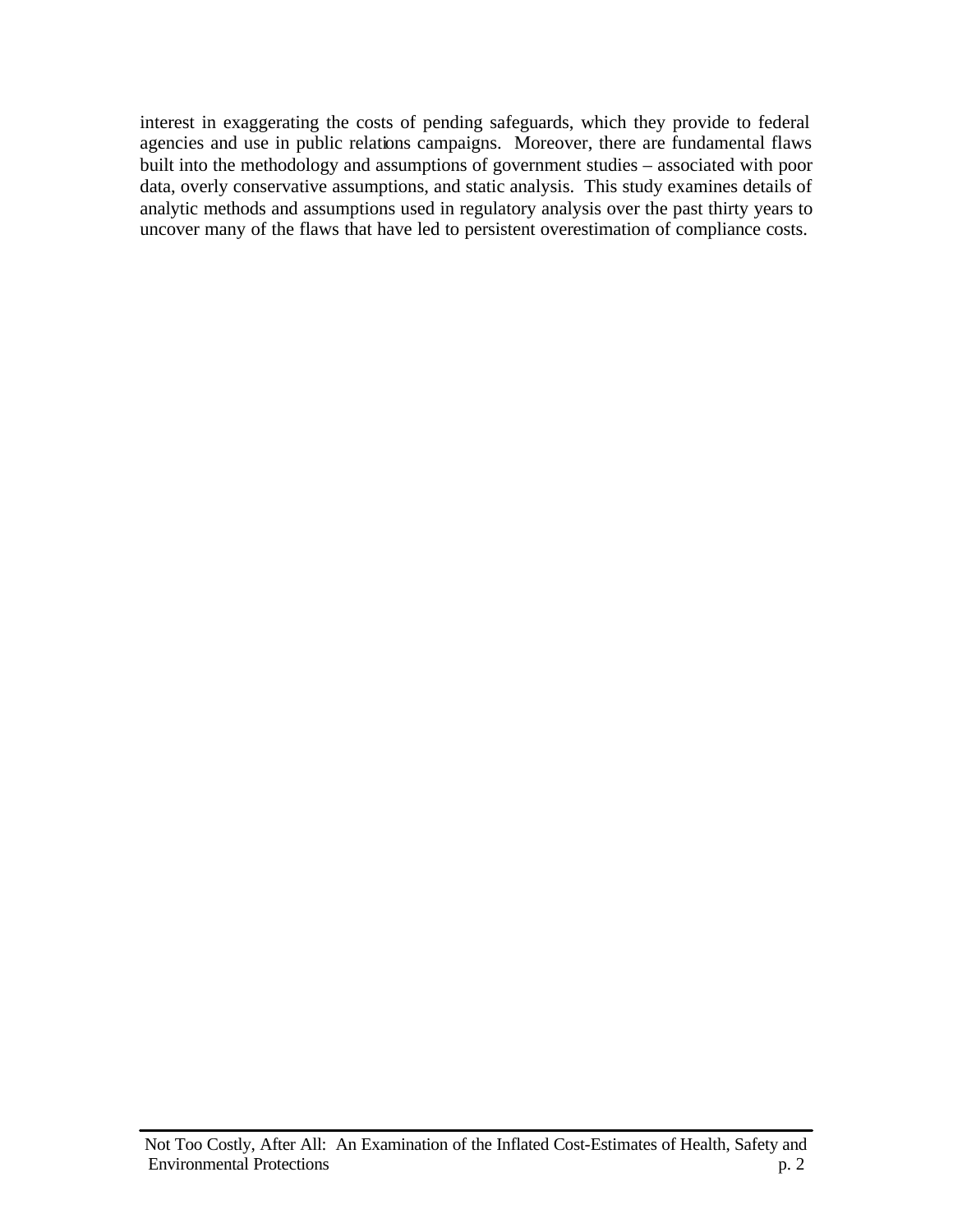# **Why Do Federal Agencies Overestimate Potential Regulatory Compliance Costs?**

Agencies rely heavily on industry self-reporting, which often leads to limited and biased data. Estimates of compliance cost are often based on poor data and a faulty analytic framework. Assumptions are usually conservative and analysis static.

## **A. Information Provided to the Agencies by the Regulated Industries Is Often Poor and Inaccurate**

If information used in regulatory analyses is poor and inaccurate, then the results are likely to be poor and inaccurate as well. In fact, the U.S. Office of Management and Budget  $(OMB)$ ,<sup>1</sup> in defending its use of high cost estimates acknowledged that there were problems with the analyses upon which it relied, $<sup>2</sup>$  but they used them because they were</sup> the only comprehensive cost estimates available. $3$ 

As late as 1998, OMB, discussing the state of cost-benefit analysis across Federal regulatory agencies, concluded that "there is not yet a professional consensus on methods that would permit a complete and consistent accounting of total costs and benefits of Federal regulation.<sup>4</sup> OMB continues to recognize data limitations. A 2000 report from OMB states: "Any estimate of total annual costs and benefits can only be rough at best."<sup>5</sup> The report states, "We lack good information about the complex interactions between the different regulations and the economy. A variety of estimation problems for individual and aggregate estimates distort the results in different ways.<sup>36</sup> In its 2003 report to Congress, OMB acknowledges that "the total costs and benefits of all Federal rules … could easily be a factor of ten or more larger" than presented and flatly states that "[m]ore research is necessary to provide a stronger analytic foundation for comprehensive estimates of total costs and benefits by agency and program."<sup>7</sup>

5 OMB, 2000 Report…, p. 12.

6 Ibid.

<sup>1</sup> The U.S. Office of Management and Budget oversees regulation, the budget, information collection and dissemination, proposed legislation, and testimony by federal agencies.

<sup>&</sup>lt;sup>2</sup> Robert Hahn and John Hird, "The Costs and Benefits of Regulation: Review and Synthesis," Yale Journal on Regulation, Vol. 8, 1990.

<sup>&</sup>lt;sup>3</sup> U.S. Office of Management and Budget, 2000 Report to Congress on the Costs and Benefits of Federal Regulations, 2000, p. 11.

<sup>&</sup>lt;sup>4</sup> U.S. Office of Management and Budget, 1998 Report of OMB to Congress on the Costs and Benefits of Federal Regulations, 1998, p. 1.

 $7 \text{ U.S. Office of Management and Budget, Informing Regularory Decisions: } 2003$  Report to Congress on the Costs and Benefits of Federal Regulations, 2003, p. 8. In its 2002 Report, OMB presented aggregate costs as falling within the range of estimated benefits. The 2003 Report, by contrast, shows the aggregate benefits of regulations to be "roughly three to five times the aggregate costs." OMB ascribes this startling transformation to its correction of an inadvertent error and to extension of the time period of its review to 10 years from six and a half. 2003 Report, pp. 7-8.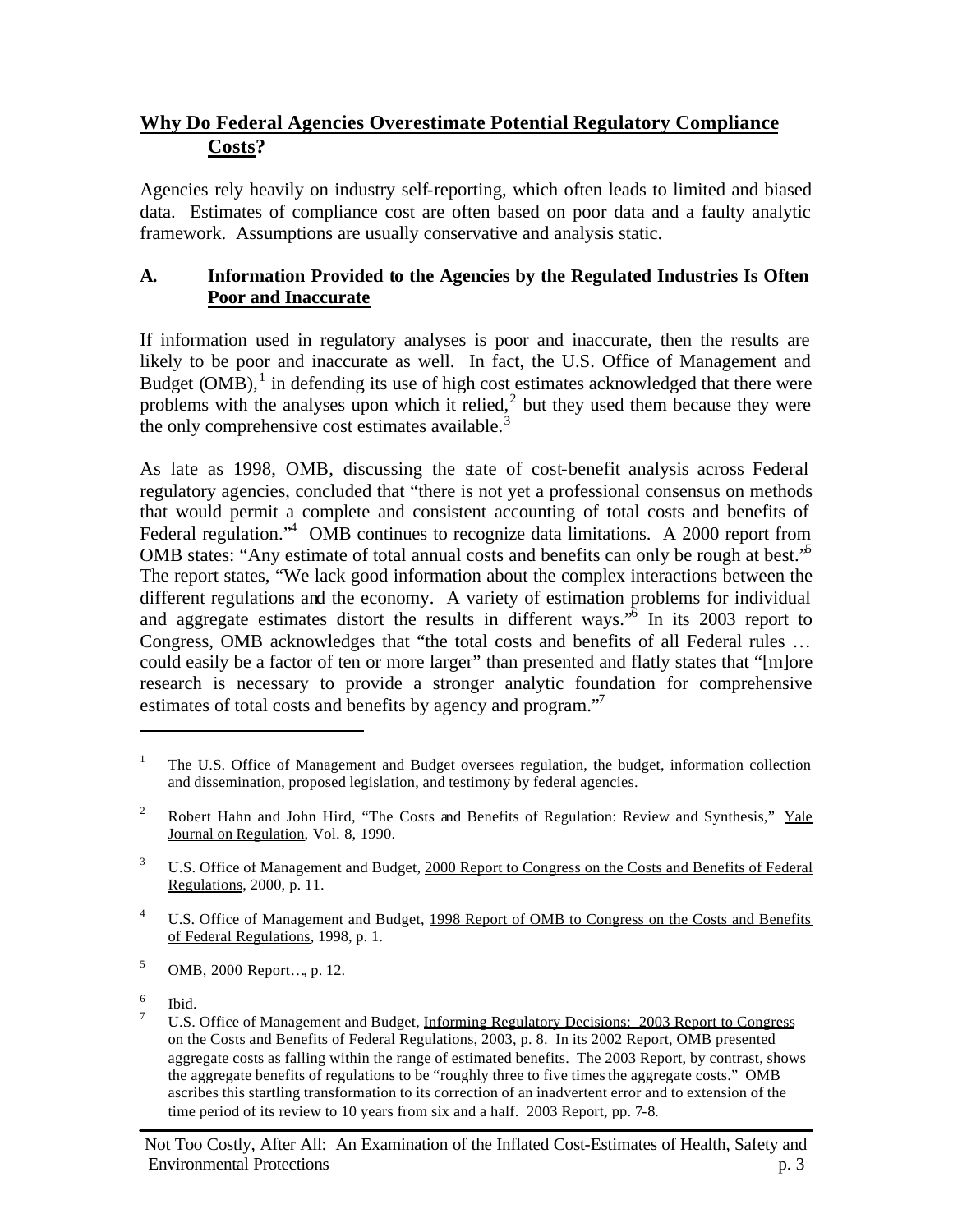#### A.1. Industries insist on confidentiality, making it impossible to verify the data or hold sources accountable.

Often, the only data that a regulatory agency can obtain is provided by the about to be regulated industry, and only when confidentiality is assured. If the company providing the data can in any way be identified, the data are not provided. As soon as studies or data are labeled confidential or proprietary, outsiders are unable to verify findings or challenge methodology and assumptions. In fact, it may be difficult for an agency to verify data provided by its own contractors. The proprietary data may belong to the contractor doing a regulatory analysis, or it may belong to companies surveyed by the contractor. The widespread use of confidential data sources opens the opportunity for companies to exaggerate their cost estimates (to potentially avoid regulation) without the possibility of data verification by outside analysts. When these data are questioned during rulemaking, which they inevitably are, agencies and their consultants can and do hide behind promises of complete confidentiality.

An economic assessment by the National Highway Traffic Safety Administration (NHTSA) of the costs of compliance with a tire pressure monitoring system (to provide a warning system for low tire pressure) used "NHTSA-derived estimates mainly based on confidential discussions with a variety of suppliers and manufacturers."<sup>8</sup>

Industry may use its need for confidentiality to justify non-participation.In studying the costs to the auto industry of complying with the 2000 NHTSA rule to install advanced air bag systems in automobiles, the General Accounting Office (GAO) reported that "individual vehicle manufacturers did not provide information on their expenditures because they consider this information confidential."<sup>9</sup>

When considering new performance requirements and test procedures for advanced air bag systems, NHTSA received "confidential information from GM and Ford concerning their plans, as well as confidential information from other auto manufacturers concerning their latest plans to introduce various advanced technologies."<sup>10</sup> NHTSA did not make the information public because it came to the agency with strings attached – with confidentiality. Public statements by GM and Ford, however, indicated significant advancements in technology, and yet, NHTSA assumed that manufacturers would make the fewest possible changes to comply with the regulation. These concurrent statements should be confounding to readers of the analysis.

<sup>8</sup> U.S. Department of Transportation, National Highway Traffic Safety Administration, Office of Regulatory Analysis and Evaluation Plans and Policy, "Tire Pressure Monitoring System, FMVSS No. 138," Chapter VI, July 2001.

<sup>&</sup>lt;sup>9</sup> U.S. General Accounting Office, Vehicle Safety: Technologies, Challenges, and Research and Development Expenditures for Advanced Air Bags, GAO-01-596, June 2001, p. 3.

<sup>10</sup> U.S. Department of Transportation, National Highway Traffic Safety Administration, Office of Regulatory Analysis & Evaluation Plans and Policy, "Preliminary Economic Assessment: SNPRM, FMVSS No. 208 Advanced Air Bags," October 1999, Introduction, p. 2.

Not Too Costly, After All: An Examination of the Inflated Cost-Estimates of Health, Safety and Environmental Protections p. 4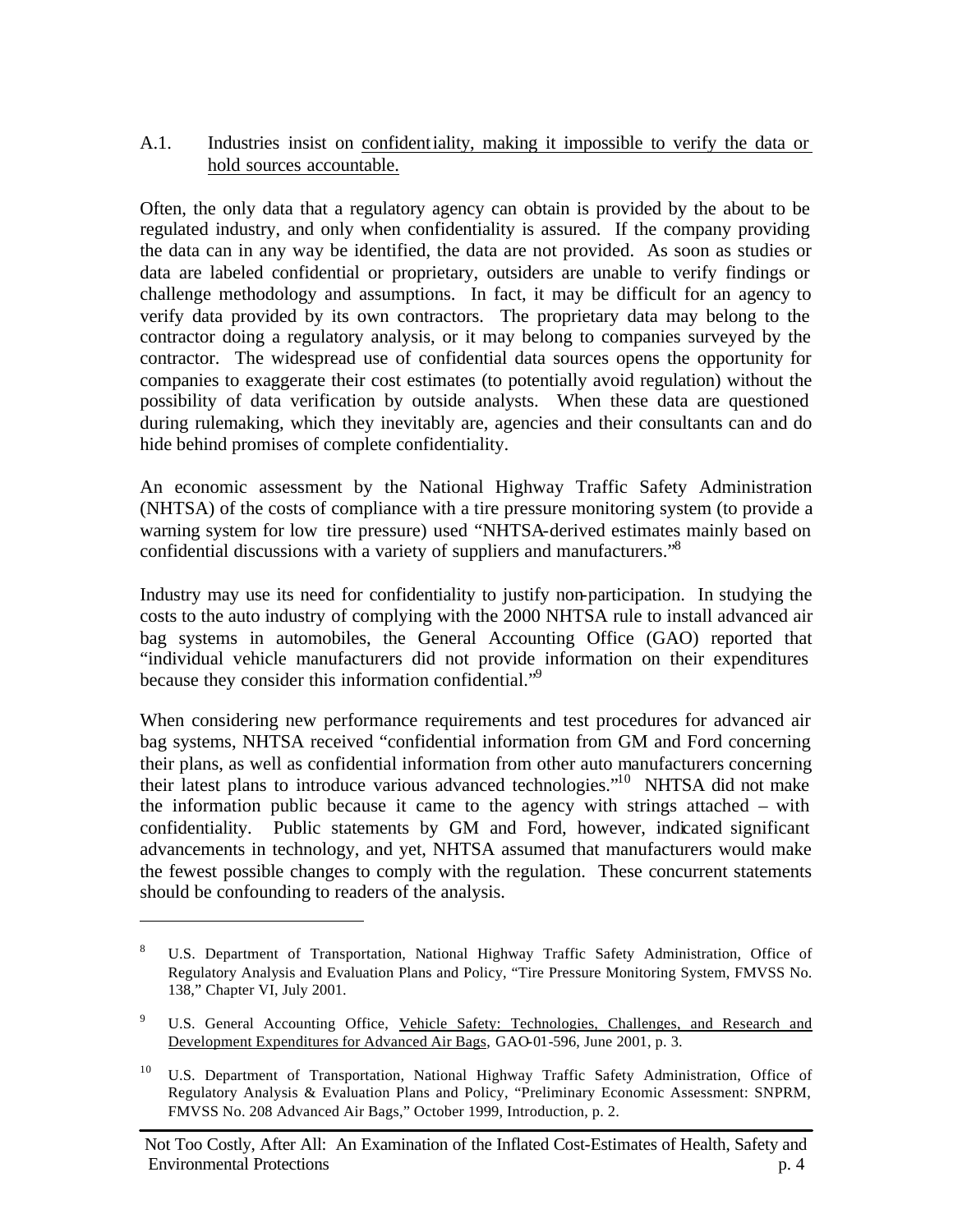Regulatory analyses for the Coast Guard, to assess the economic impact of vessel response regulations for oil spills in Prince William Sound, also relied significantly on proprietary information, that could not be verified for representativeness, accuracy, or underlying assumptions. A proprietary data base of worldwide tanker incidents was used to project future spills. This data base presumably was the basis for allocating spillage between Alaska pipeline vessels (TAPS) and non-TAPS vessels. This allocation was the key factor in the analysis, which concluded that non-TAPS vessel response planning had a negative cost-benefit ratio.<sup>11</sup> Proprietary studies were used to develop estimates for Natural Resource Damage Assessments. And, the economic studies conducted by the Trustee Council for the Exxon Valdez oil spill damage assessment process were not available to the public, and so could not be used by those reviewing the Coast Guard documents to challenge or confirm regulatory impact analysis (RIA) assumptions.

Reliance on industry data can prove problematic for an agency during public discussions and after rule-making hearings, especially when the data are confidential and the sample is small and skewed. Confidential data cannot be verified. Samples that are small and skewed are likely to be unrepresentative. An example is the Formaldehyde Institute sponsored Heiden Associates' economic analysis for a proposed Occupational Safety and Health Administration (OSHA) Formaldehyde Standard, based on an industry survey and limited conversations with industry contacts. After reviewing published evidence submitted to OSHA by the United Auto Workers, the Motor Vehicle Manufacturers Association, Centaur Associates, and the International Molders and Allied Workers Union, OSHA made a number of changes in its assumptions, and reversed its own consultant's work on the number of affected foundries, the amount of emission controls already in place, and the cost of using alternative technologies.<sup>12</sup> OSHA was able to adjust inflated cost estimates and make them more accurate because of objections and subsequent submissions by the public.

When the Food and Drug Administration analyzed costs associated with reducing the risk of an outbreak of transmissible spongiform encephalopathies (TSEs), its consultant, unable to collect adequate data, relied on a small amount of anecdotal information to reach conclusions. The consultant could not identify sufficient data on the profit levels of very small meatpacking operations to determine the impact of the change in renderer charges, so it reported on the statement of one company official that a decline in payments would cut noticeably into its profit margin, but he expected to remain in business. Of the other small meatpackers contacted by the consultant, "none predicted

<sup>11</sup> Marine Spill Response Corporation, News Releases, October 30, 1991, in Straube and Ruttenberg, p. 22.

<sup>&</sup>lt;sup>12</sup> Robert Stone, Three Case Studies of OSHA's Regulatory Impact Analysis in Support of Recent Rulemaking, prepared for the U.S. Congress, Office of Technology Assessment, K3-0306, February 1994, p. 10. OSHA used a study prepared for the Formaldehyde Institute by Heiden Associates as the starting point for its estimates of foundry compliance costs. The agency did not get the data it needed from its consultant.

Not Too Costly, After All: An Examination of the Inflated Cost-Estimates of Health, Safety and Environmental Protections p. 5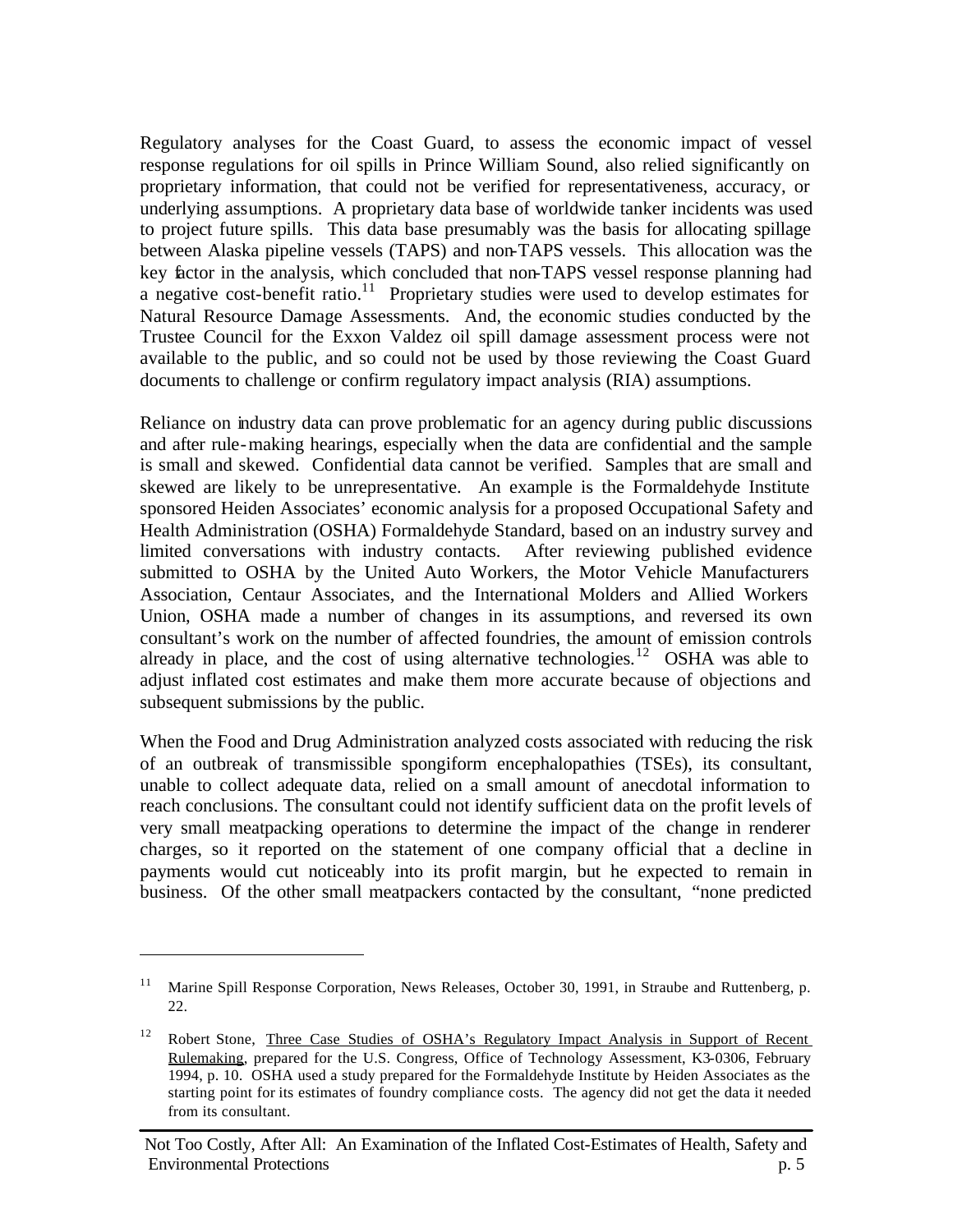that they would shut down."<sup>13</sup> Yet the consultant somehow, and certainly not scientifically, concluded that "some of the smallest meatpackers ... are vulnerable ... and, in the context of a poor economic environment for these businesses, might cease

<sup>&</sup>lt;sup>13</sup> U.S. Department of Health and Human Services, Food and Drug Administration, Office of Planning and Evaluation, "Cost Analysis of Regulatory Options to Reduce the Risk of an Outbreak of Transmissible Spongiform Encephalopathies (TSEs) in the United States," Addendum to the Final Report, for U.S. Food and Drug Administration, Contract No. 223-94-8031, April 30, 1997, p. 33.

Not Too Costly, After All: An Examination of the Inflated Cost-Estimates of Health, Safety and Environmental Protections p. 6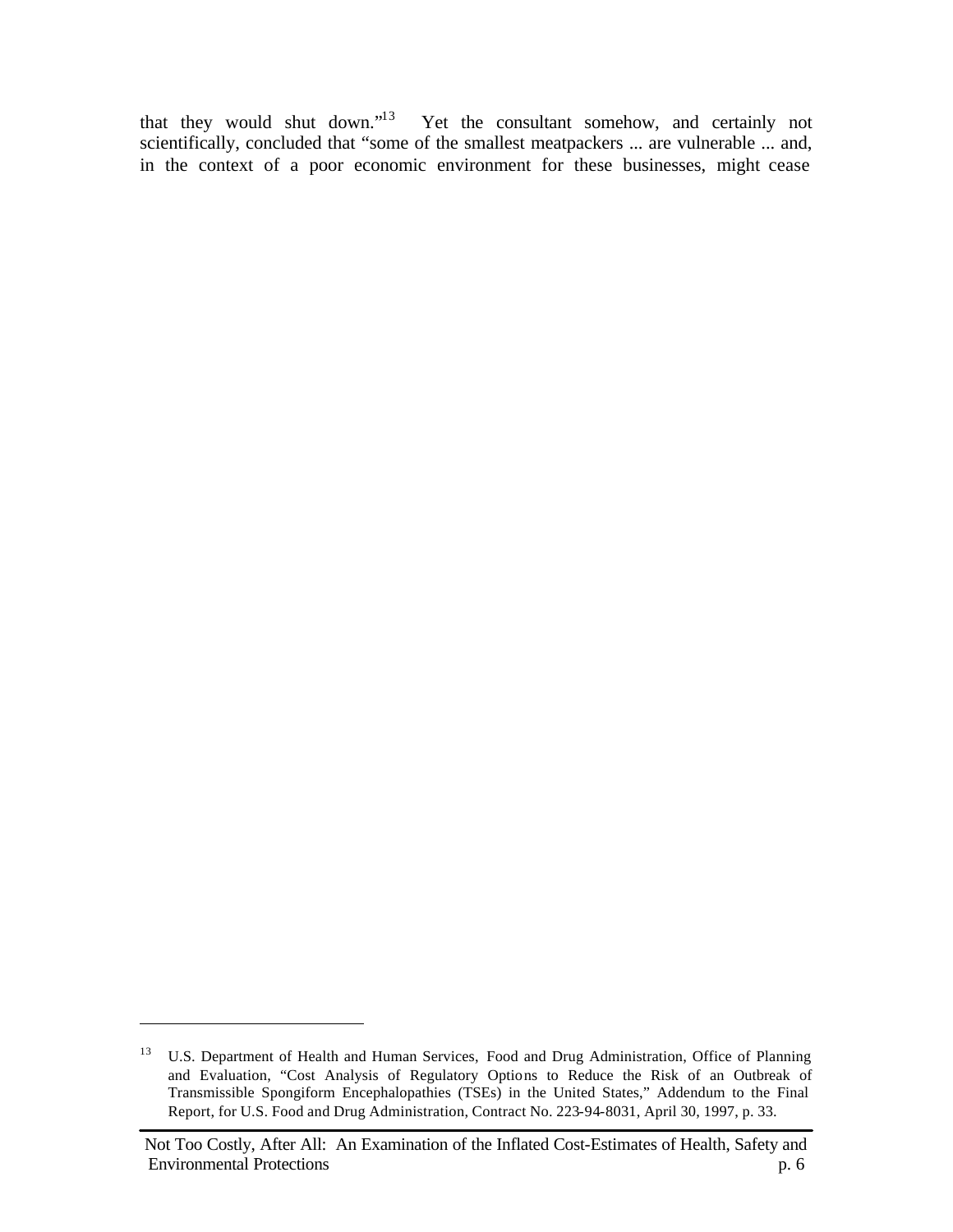operations."<sup>14</sup> When data are poor and inadequate, government analysts and consultants are left to draw conclusions from assumptions, generalizations, and questionable and unverifiable information.

#### A.2. Extrapolation is often from an extremely small sample.

Surveys of industry usually include a small number, sometimes a very small number, of the universe of affected companies. Sometimes the sample is small because analysts cannot obtain data from a sufficiently large number of companies. Sometimes there are so many different and varied uses for a product that no industry sector receives sufficient attention. Asbestos, for example, is used in many industry sectors and in a myriad of ways. Excess noise is a factor in many and varied environments, both for workers and community residents. Hazwoper affects a wide range of industry sectors -- building trades, transportation service and industrial. Sometimes an RIA will have an in-depth study of just a few companies, and sometimes the extrapolation is from just one or two companies.

"Model" firms, which are chosen to represent an average firm in a group of affected industries, cannot reflect all the differences within an industry or across industries. Ranges in size of company, number of facilities per company, age of equipment, and plant-specific production variations are just a few examples of variations that can significantly alter a cost estimate. OSHA, by its own admission, says "one problem with the model plant approach is that actual plants may be too diverse to be described by one model."<sup>15</sup>

When OSHA considered a Formaldehyde Standard, it used, as the foundation for its cost estimates for foundry compliance, cost estimates provided by a Formaldehyde Institute consultant (Heiden), and just two site visits to foundries (of an estimated 4,004 foundry establishments) done by OSHA's consultant Centaur Associates.<sup>16</sup> The Formaldehyde Institute study was particularly flawed because the Institute had no members representing foundries and foundry compliance accounted for the largest single cost category.

In 1977, OSHA proposed a Generic Cancer Policy, which consisted of a four-part scheme for categorizing work place chemicals and a set of model regulations to match that scheme. The aim of the policy was to speed up decision making for health standards.<sup>17</sup>

Eastern Research Group, Inc, for U.S. Food and Drug Administration, Office of Planning and Evaluation, "Cost Analysis of Regulatory Options to Reduce the Risk of an Outbreak of Transmissible Spongiform Encephalopathies (TSEs) in the United States," Final Report, December 31, 1996, pp. 33- 34.

<sup>&</sup>lt;sup>15</sup> U.S. Department of Labor, Occupational Safety and Health Administration, Preliminary Regulatory Impact and Regulatory Flexibility Analysis of the 1, 3-Butadiene Standard, June 1989, p. VI-2.

<sup>16</sup> Robert Stone, Three Case Studies…, pp. 6, 9.

<sup>17</sup> Thomas McGarity and Sidney Shapiro, Workers At Risk: The Failed Promise of the Occupational Safety and Health Administration, Praeger, Connecticut and London, 1993, pp. 53-54.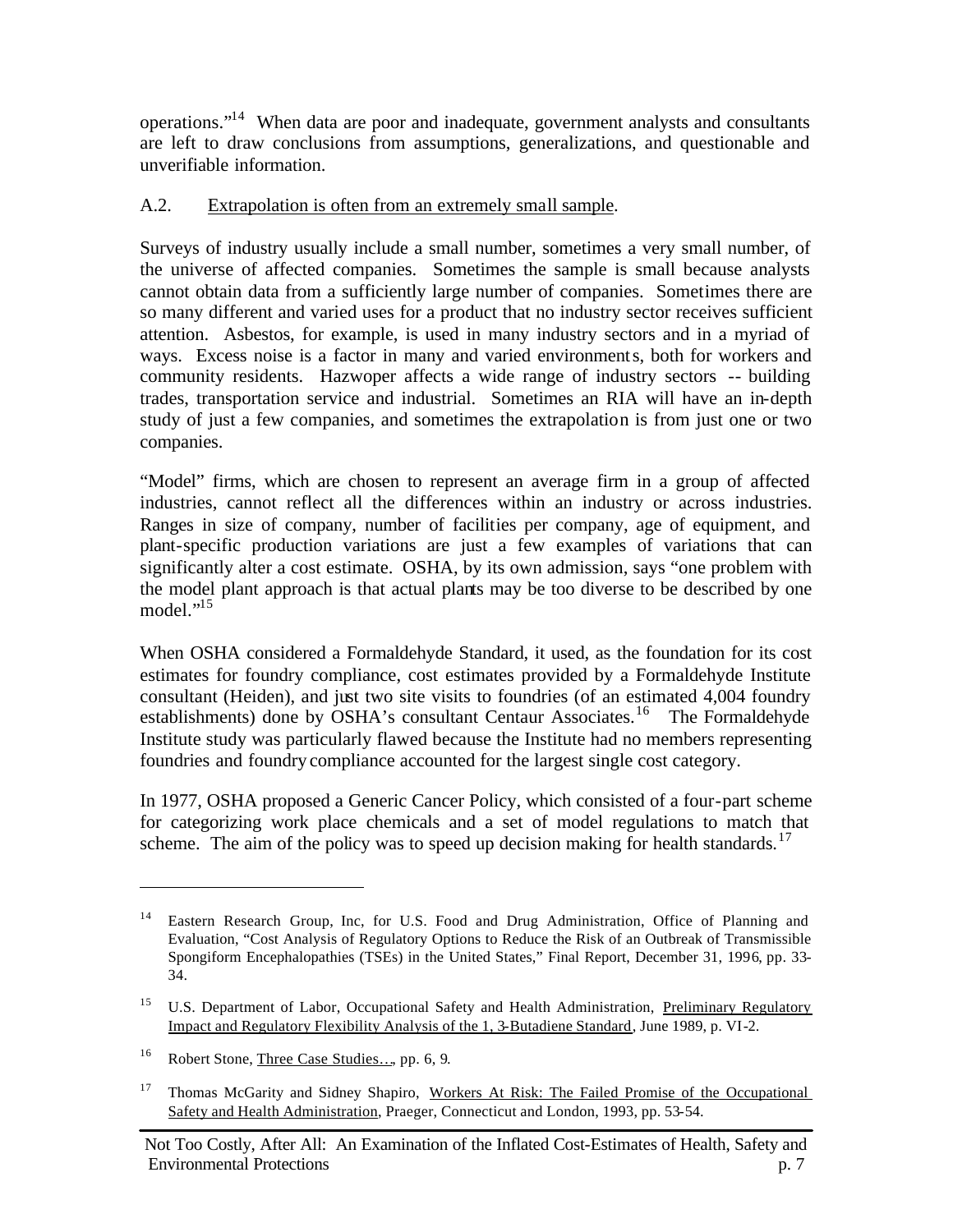When the American Industrial Health Council (AIHC) in 1977 set out to supply OSHA with a cost of the proposed regulation for a generic cancer policy, cost estimates were based on the study of just seven chemicals, chosen by AIHC to show maximum burden, from thousands that are suspected carcinogens. Compliance in the pesticide category was based on eight pesticides, making up only six percent of the pesticide market. Under cross-examination at OSHA hearings, AIHC admitted that the choice of different cases could lead to different cost estimates.<sup>18</sup>

When the National Highway Traffic Safety Administration considered the impact of new performance requirements and test procedures for advanced air bag systems, it found that in many cases it was making decisions on very limited data. In one part of the analysis, for example, the agency stated, "there are such limited data available that the impact is uncertain. $19$ 

A.3. Industries often fail to respond to agencies' requests for information.

A GAO retrospective analysis<sup>20</sup> f EPA regulatory impact studies found "difficulties in obtaining valid cost data." Because all reporting by industry for RIAs and similar studies is voluntary, firms may choose not to participate. Many firms simply do not return survey forms or phone calls, leading to a skewed study. This was the case in a GAO study on measuring regulatory burden. Most of the companies that GAO contacted declined to participate in the study, and in the end GAO, for that study, worked with only 15 companies willing to provide information, <sup>21</sup> from a universe of hundreds of thousands.

In 1986, OSHA's contractor overestimated the costs of compliance for a proposed Concrete and Masonry Construction Safety Standard. The study overestimated the number of affected firms in establishing its baseline, and overestimated costs for masonry and formwork removal. $^{22}$ 

A study by a former Deputy Administrator of OMB's Office of Information and Regulatory Affairs concluded about cost estimation that "in many cases it was not

<sup>18</sup> Cited in Ruth Ruttenberg, "Statement of Ruth Ruttenberg on Behalf of the AFL-CIO, 'Occupational Safety and Health Administration Hearings on the Proposed Regulation for the Identification, Classification and Regulation of Toxic Substances Posing a Potential Occupational Carcinogenic Risk,'" July 10, 1978, p. 13.

<sup>19</sup> U.S. Department of Transportation, National Highway Traffic Safety Administration, "Preliminary Economic Assessment: SNPRM, FMVSS No. 208 Advanced Air Bags," p. E-5.

<sup>&</sup>lt;sup>20</sup> U.S. General Accounting Office, Environmental Protection: Assessing the Impacts of EPA's Regulations Through Retrospective Studies, GAO/RCED-99-250, September 1999, p. 8.

<sup>&</sup>lt;sup>21</sup> U.S. General Accounting Office, Regulatory Burden: Measurement Challenges and Concerns Raised by Selected Companies, GAO/GGD-97-2, November 1996, p. 3.

<sup>22</sup> "Testimony of Dr. Ruth Ruttenberg, On Behalf of the Building and Construction Trades Department, AFL-CIO, Before the Occupational Safety and Health Administration, Public Hearings on the Concrete and Masonry Construction Safety Standard," June 17, 1986, pp. 20-21.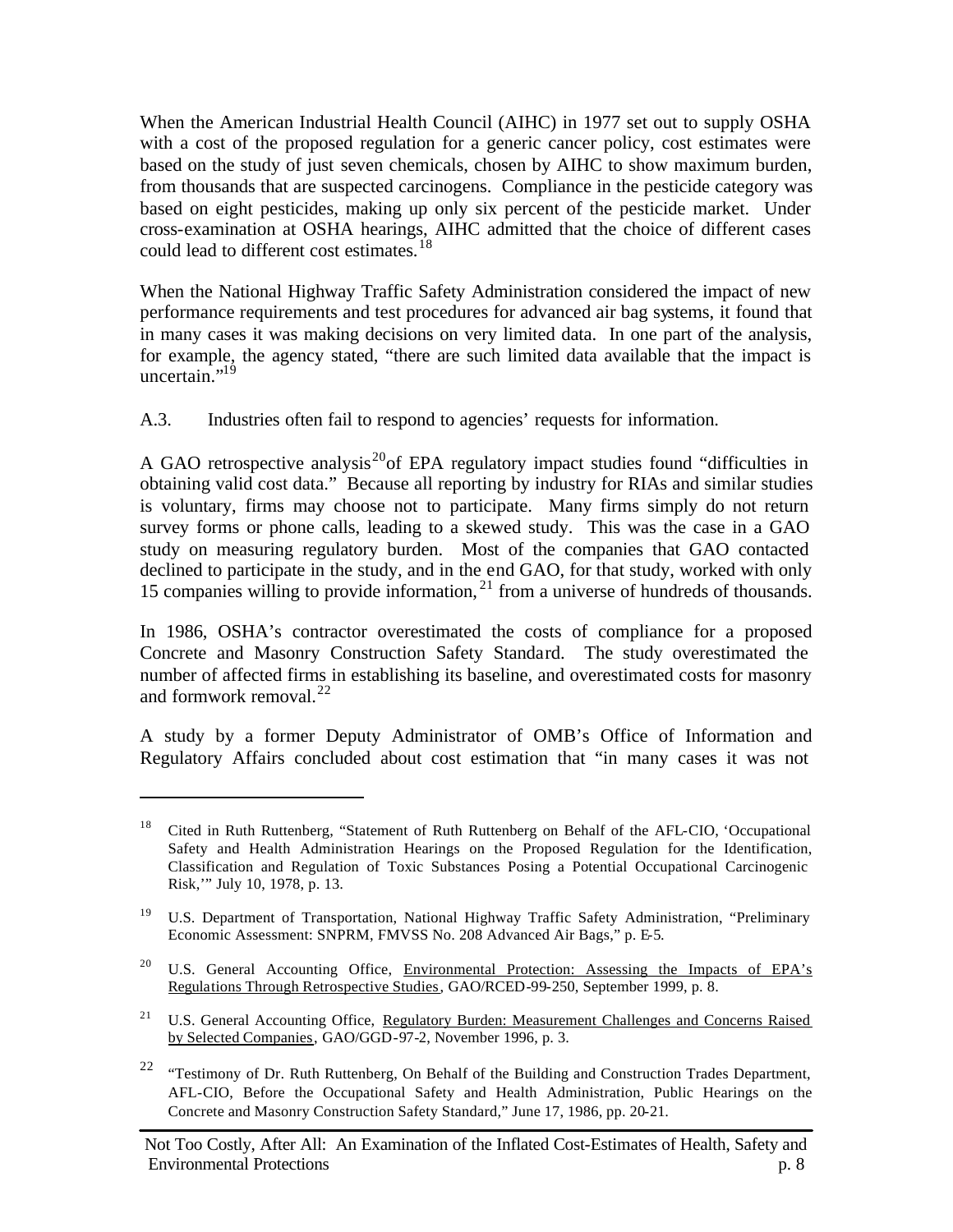possible to get the data" and "data support is thin indeed."<sup>23</sup> In its 1998 report to congress on the costs and benefits of Federal regulations, OMB said, "There are still enormous data gaps in the information available on regulatory benefits and costs … accurate data is still sparse."<sup>24</sup>

Regulatory analysis by Mercer Management Consulting for the Coast Guard, to assess the economic impact of proposed vessel response regulations for oil spills in Prince William Sound, discussed some of the problems with its data set, leading it to estimate based on its knowledge of the industry rather than with specific information:  $2<sup>5</sup>$ 

"The methodology employed to develop costs for each cost component varied according to the ava ilability and quality of data. For most cost components, Mercer Management had to develop rough estimates based on partial information from a variety of sources. For some items, such as estimated contractor and co-op costs for the inland barge industry, quantifiable data were not available. In such cases, Mercer Management used its industry knowledge to estimate costs that would address the expected requirements."

When NHTSA estimated costs for compliance with its Child Restraint Systems and Child Restraint Anchorage Systems, the estimates used were less than solid. They were "a combination of cost estimates from Ludtke and Associates, information provided by child restraint and vehicle manufacturers to NHTSA at meetings, and judgment by NHTSA when other data were not available."<sup>26</sup>

A study for the Office of Technology Assessment (OTA) criticized data collection at OSHA because (1) only a small fraction of the establishments affected by a standard can be visited and (2) those facilities willing to be surveyed might not be representative. These facts "make it difficult to construe the data derived through this means as an adequately representative sample."<sup>27</sup> In addition, a member of OTA's advisory board for the project pointed out that even when a facility is willing to supply information, it may be supplied in one instance by an engineer, in another instance by someone in operations

<sup>&</sup>lt;sup>23</sup> Thomas Hopkins, "The Costs of Federal Regulation," Journal of Regulation and Social Costs, March 1992, pp. 9, 19.

<sup>&</sup>lt;sup>24</sup> OMB, <u>1998 Report...</u>, p. 2.

<sup>25</sup> Mercer Management Consulting, "Preliminary Regulatory Impact Analysis for Vessel Response Plans," for the U.S. Coast Gu ard, April 21, 1992.

<sup>&</sup>lt;sup>26</sup> U.S. Department of Transportation, National Highway Traffic Safety Administration, Office of Regulatory Analysis and Evaluation Plans and Policy, "Final Economic Assessment, VMVSS No. 213, FMVS No. 225, Child Restraint Systems, Child Restraint Anchorage Systems," February 1999.

<sup>27</sup> U.S. Congress, Office of Technology Assessment, Gauging Control Technology and Regulatory Impacts in Occupational Safety and Health: An Appraisal of OSHA's Analytic Approach, OTA-ENV-635 (Washington, DC: U.S. Government Printing Office), GPO stock #052-003-01445-9, September 1995, p. 47.

Not Too Costly, After All: An Examination of the Inflated Cost-Estimates of Health, Safety and Environmental Protections p. 9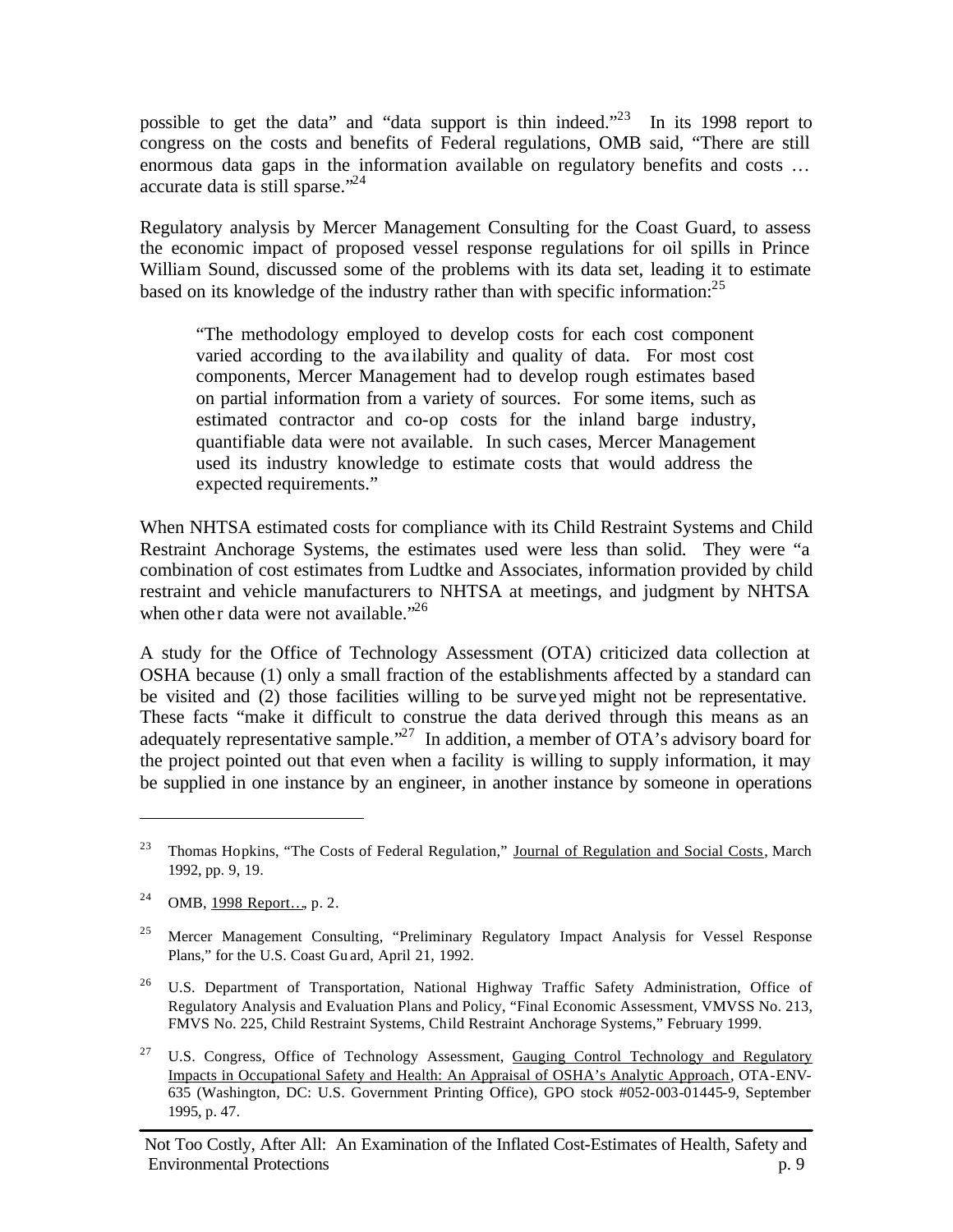or accounting or the legal or regulatory affairs divisions – further compromising the uniformity and comparability of one data set to another.<sup>28</sup>

## A.4. Self-reporting gives industry an incentive to overestimate.

Cost estimating studies rely primarily on information provided by the companies facing potential regulation. When these companies self-report, they have a built-in incentive to overestimate cost. All comprehensive data sources used in regulatory analyses emanate from industry files, with industry usually in full knowledge of the purposes. Thus, industry has a vested interest in the cost estimates being as high as possible, so as to discourage the regulatory body from promulgating a regulation.

Several factors lead to the likelihood of overestimation. Sometimes the only source of data to estimate compliance costs is the affected industry and the data collected are confidential, and not verifiable. In addition, sometimes industry hires its own consultants to develop cost estimates. Some go so far to suggest that when industry does not have the requested data for regulatory assessment, that data may be created, and, if that happens, there is every incentive to inflate the numbers. Resources for the Future  $(RFF)^{29}$  simply says: "Finding bias in the cost estimates from industry…sources is perhaps to be expected."30

One example of industry overestimation came during consideration of the Toxic Substances Control Act (TSCA). GAO reviewed economic impact analyses done for TSCA and analyzed an industry study by Dow Chemical. The Dow study estimated that compliance would cost \$2 billion per year. An EPA study for the same Act found costs 25 times lower than the Dow projections. GAO found the Dow numbers to be unreliable, $31$  yet because they existed and were submitted into the rulemaking record, they had to be part of EPA consideration.

Staff from the Organization for Economic Cooperation and Development (OECD), talked with GAO about conducting a business survey. OECD staff said "that asking businesses" to self-report capital costs would not be valid because the data would not be verifiable or consistent."<sup>32</sup> Self-reporting is simply not a reliable way to collect accurate information.

<sup>28</sup> Author's personal notes from Advisory Committee meeting.

<sup>&</sup>lt;sup>29</sup> Resources for the Future is a non-profit corporation for research and education in the development, conservation, and use of natural resources and the improvement of the quality of the environment.

<sup>&</sup>lt;sup>30</sup> Winston Harrington, Richard Morgenstern, and Peter Nelson, "On the Accuracy of Regulatory Cost Estimates," Discussion Paper 99-18, Resources for the Future, Washington, DC, January 1999, p. 2.

<sup>&</sup>lt;sup>31</sup> U.S. Senate, Subcommittee on the Environment, Committee on Commerce, "Hearing to Regulate Commerce and Protect Human Health and the Environment by Requiring Testing and Necessary Use Restrictions on Certain Chemical Substances, and for Other Purposes," Part 2, Serial No. 94-24, Government Printing Office, Washington, DC, October 24, 1975, p. 93.

<sup>32</sup> GAO, Environmental Protection…, pp. 8-9.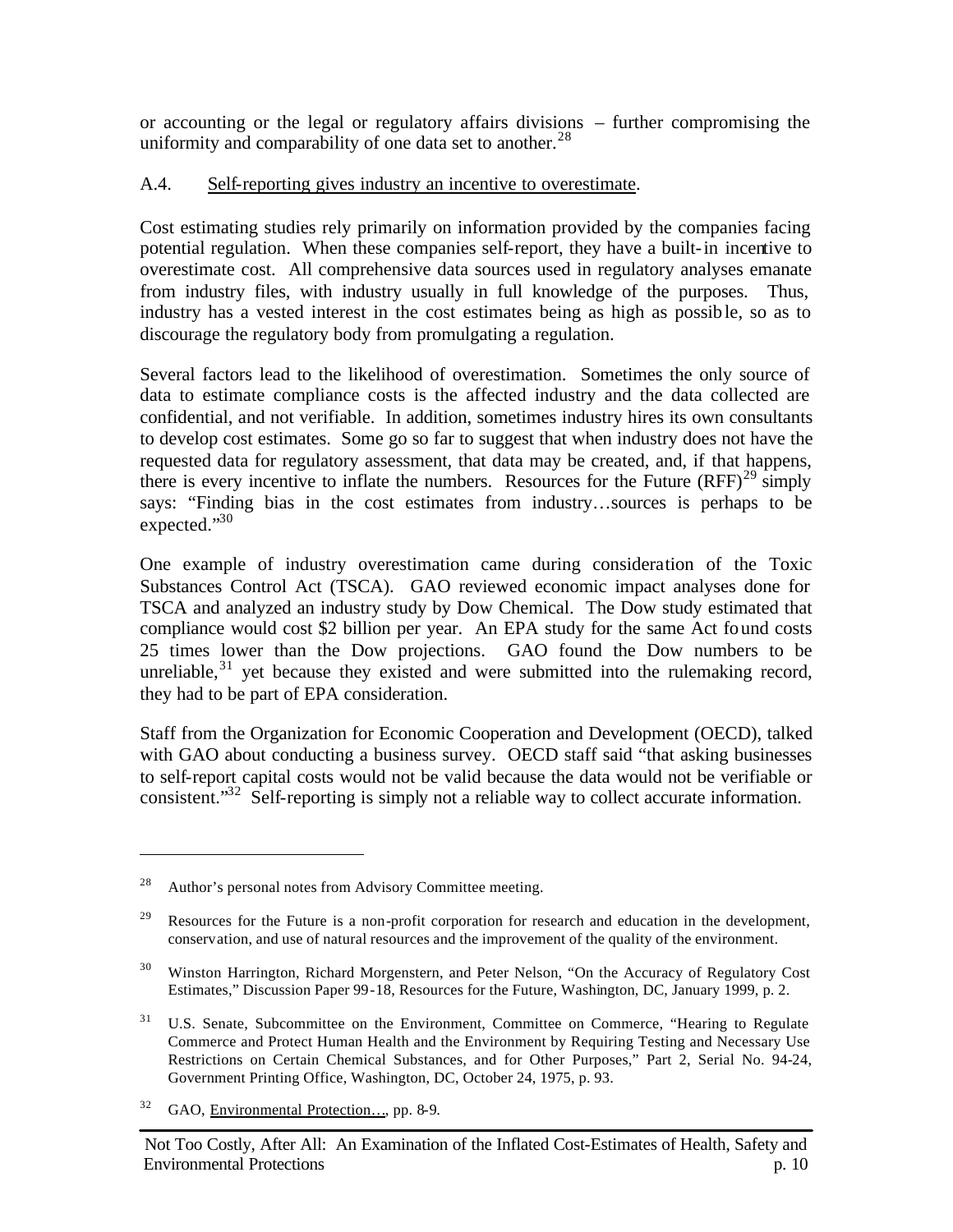Sometimes a government agency relies almost exclusively on industry sources. An example, is the 1997 cost analysis by the Food and Drug Administration (FDA) of regulatory options to reduce the risk of an outbreak of transmissible spongiform encephalopathies.<sup>33</sup> All FDA sources were from industry except for one consulting firm for FDA, which in turn relied on industry statistics and some statistics from the Bureau of the Census. The main focus was a study sponsored by the rendering industry. The government consultant, the Eastern Research Group (ERG), based its cost analysis almost exclusively on industry sources – and those were mostly telephone interviews with industry association officials.<sup>34</sup>

## **B. Conservative Assumptions**

Assumptions and baselines set the framework for data collection and analysis, strongly influencing the outcome of a regulatory impact analysis. Conservative or inappropriate baselines and double counting lead to overestimated regulatory compliance costs. How is cost defined? From what level of safety to compliance is cost measured? When one agency requires compliance, and then another regulates part of what is already required, which regulation bears the cost burden for clean-up or correction? If disease, injury, and death are significantly underreported, how does one responsibly estimate the offsetting value of prevention? If the alternative to regulation would be product liability lawsuits, then it is inaccurate to use zero cost as the baseline. These are just a few of the critical questions and issues leading to assumptions and baselines that influence, even control the results of any economic analysis. In some ways, the outcome is determined by the assumptions that define a study. According to OTA, a frequent estimating problem in OSHA's RIAs is "conservatism in OSHA's assumptions."<sup>35</sup>

#### B.1. Problems defining cost

When, for example, a nonferrous smelting and refining facility comes into operation, what part of the capital cost of that facility should be expressed as costs of regulation? In the R&D process, how does one differentiate between "compliance R&D" and "innovative R&D"? Experience demonstrates that integrating regulatory compliance into overall criteria for the success of an R&D project is often possible and almost always cost-efficient. It may not be possible to separate out compliance costs from other capital expenditures, but this should be considered success rather than a problem. Safety and health when integrated into the full design of new equipment, if it cannot be separated from other parts of the technology, is likely to be supporting overall equipment improvement and productivity as well as efforts to protect workers and the environment.

Another example of difficulty defining cost involves the compliance cost estimation for constructing coal-burning generating units to meet environmental regulations. A study

<sup>&</sup>lt;sup>33</sup> U.S. Department of Health and Human Services, "... Transmissible Spongiform ...," 1997.

<sup>34</sup> Eastern Research Group, Inc., 1996.

<sup>&</sup>lt;sup>35</sup> OTA, Gauging Control Technology..., p. 64.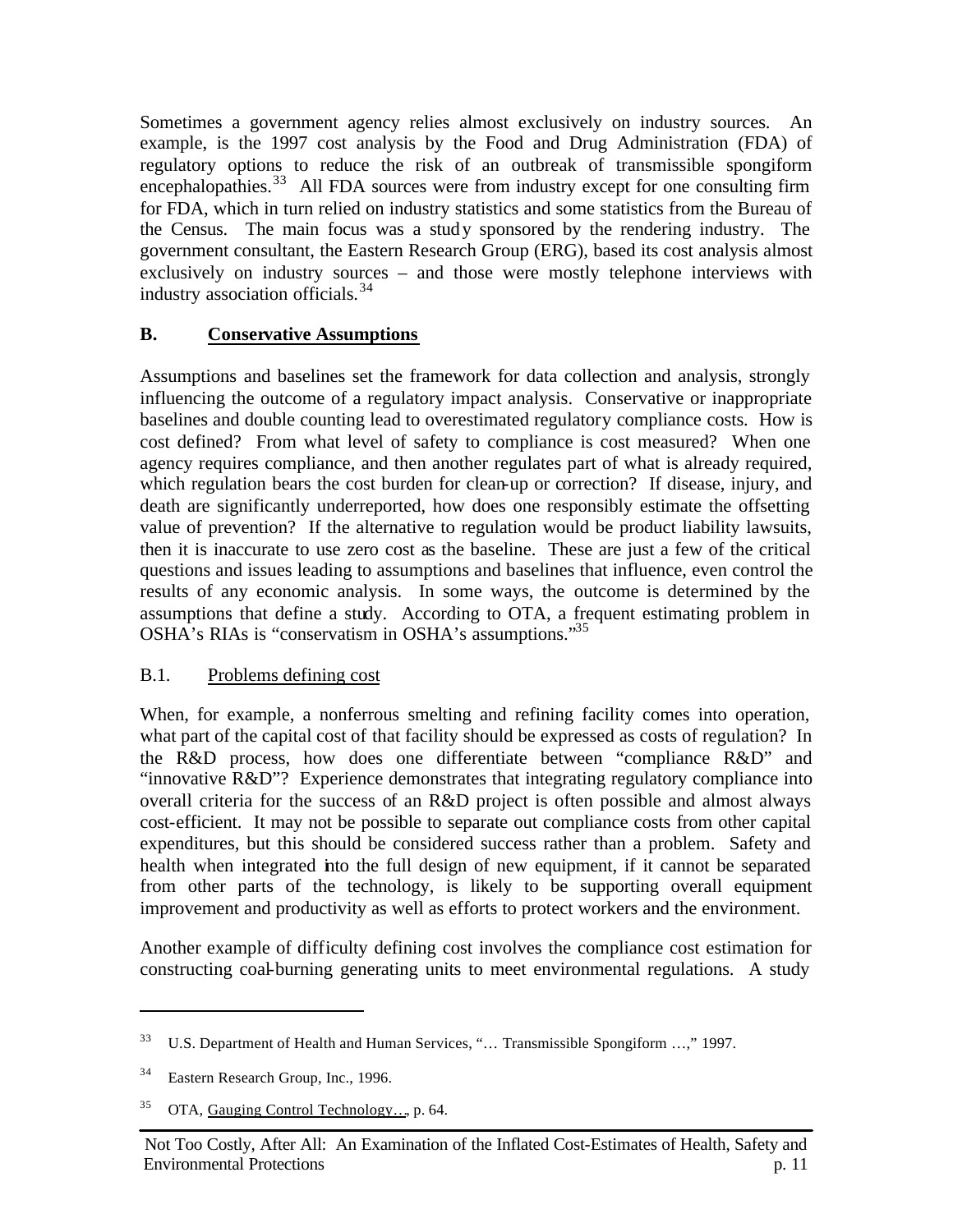found that while real costs of generating units have increased dramatically since the late 1960s, "the cost increases are only partially attributable to easily measurable responses to environmental restrictions."<sup>36</sup> Which costs are attributable to environmental regulations? What methodology should be used to determine the share?

Another element in defining cost is determining "true" cost when one subsidiary or branch of the same company sells its products to another subsidiary or branch of that same corporation. What determines the selling price (cost)? One division of a corporation becomes the market for the pollution control technology of another division. Allison is the world's largest supplier of automatic transmissions for commercial and military vehicles. When the Allison Transmission Division of General Motors, for example, leads the way to cleaner air with hybrid propulsion systems for heavy-duty vehicles, it creates a market outside of General Motors, but also within General Motors production plants. Its E System boasts reducing fuel consumption by 50 percent and emitting 90 percent less particulates and 50 percent less nitrogen oxide than a standard diesel-powered bus.<sup>37</sup> Which part of the price of such a transmission is to meet regulatory requirements? What is the price at which the product should be sold internally to other GM divisions? In such pricing, the internal sale becomes an accounting detail as much as a representation of transferred value. If, for example, a pollution control device is sold internally within a corporation, it would benefit the corporation to sell that device at a very high price to show healthy profits in the environmental division and blame high costs in the other division on regulation. If environmental, occupational, and consumer

<sup>&</sup>lt;sup>36</sup> Paul Joskow and Nancy Rose, "The Effects of Technological Change, Experience, and Environmental Regulation on the Construction Cost of Coal-Burning Generating Units," Rand Journal of Economics, abstract, Vol. 16, No. 1, Spring 1985.

<sup>&</sup>lt;sup>37</sup> General Motors, Annual Report, 2000, p. 36.

Not Too Costly, After All: An Examination of the Inflated Cost-Estimates of Health, Safety and Environmental Protections p. 12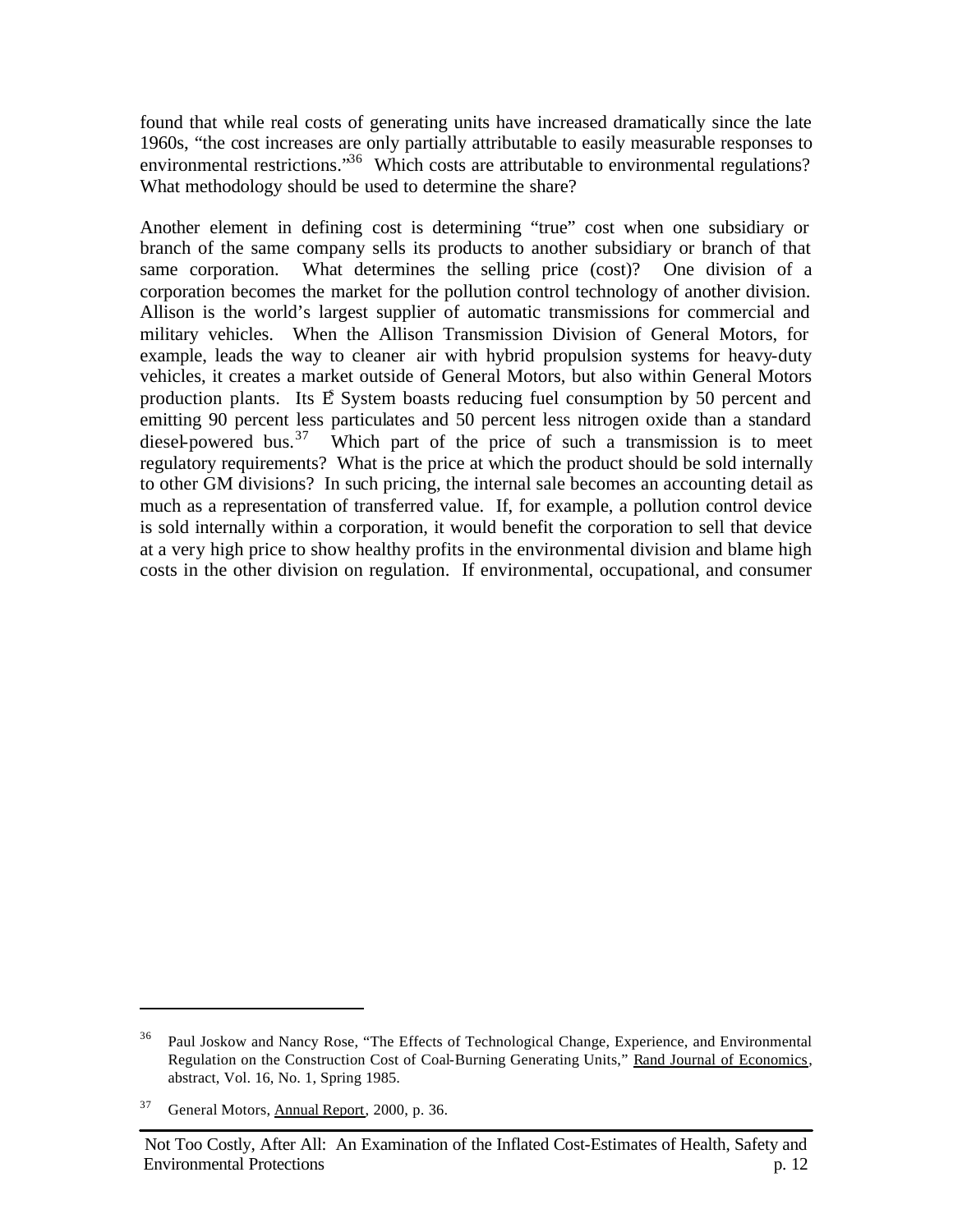safety and health issues and other targeted goals of social regulatory policy are to be successfully integrated into plant decisions, then there needs to be an integrated framework for analyzing economic activities among the subsidiaries of a corporation.

According to government economists at the Department of Agriculture,  $38$  there are pitfalls of deciding what should be counted as a cost. Each approach, they say, "will tally a different set of costs and benefits." Each approach that they discuss in their paper "defines costs and benefits differently. Each approach is sufficiently different so that the choice of approach will influence the guidance given to policymakers." Defining cost is a major determining factor in what the cost estimates will be.

The U.S. Department of Transportation (DOT), early on, formally recognized problems with defining costs and the need to explicitly describe all assumptions in its regulatory assessments. In a 1984 handbook for those doing benefit-cost analysis, DOT officials wrote:<sup>39</sup> "Both the analyst and decisionmaker must recognize ... that assigning a numerical or dollar value to an uncertain impact does not remove the uncertainty, but could conceal it from the unwary. Therefore, complete information should be provided on any subjective judgments or relatively uncertain assumptions in the analysis." The handbook went on to describe how, because of uncertainty, the costs associated with regulatory compliance with airbag rules varied by 50 percent or more, depending on the sources. Sometimes important costs are left out altogether. When the Consumer Product Safety Commission (CPSC) considered the costs and benefits of replacing circuit breakers with newer-technology arc-fault circuit interrupters (AFCIs), the Commission significantly underestimated, by its own admission, the electrical fire cost to society. After estimating the costs associated with death, injury, disease, and property damage, the Commission report stated: "Deaths and injuries sustained by fire personnel and the cost of fighting fires were not included in the society cost estimate.<sup> $40$ </sup> How can one leave these offsetting cost savings from an equation? Not only are the deaths, injuries, and costs real and quantifiable, but when public servants are killed or hurt on the job, society bears most of these costs, and of associated survivor and disability payments directly.

Similarly, when CPSC considered the costs and benefits of a proposal for additional Ground Fault Circuit Interrupters (GFCIs) in new residential installations, it only considered the offsetting costs saved from reduced fatalities. Why? In the Commission's words, "Since the number and severity of these injuries is not now known, we have not included injury costs in the calculation of societal costs associated with residential

<sup>38</sup> Fred Kuchler and Elise Golan, Assigning Values to Life: Comparing Methods for Valuing Health Risks, Agricultural Economics Report No. 784, U.S. Department of Agriculture, December 1999.

<sup>&</sup>lt;sup>39</sup> U.S. Department of Transportation, Office of Industry Policy, "Guidance for Regulatory Evaluations: A Handbook for DOT Benefit-Cost Analysis," April 1984, pp. 16, 17.

<sup>40</sup> U.S. Consumer Product Safety Commission, Memorandum to William King, from Terrance Karels, through Warren Prunella, Associate Executive Director for Economic Analysis, "Economic Considerations --- AFCI Replacements," March 10, 2003.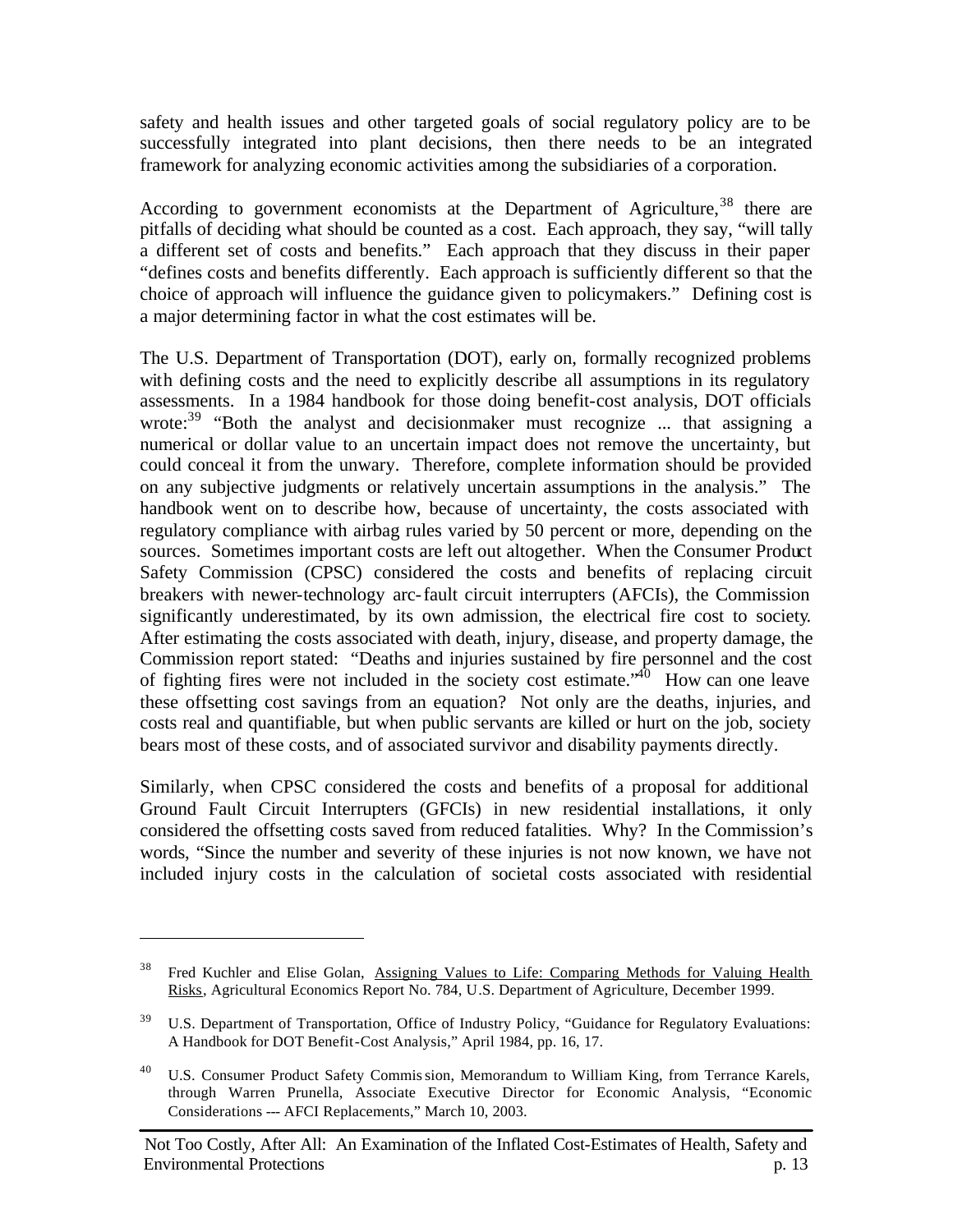electrocution."<sup>41</sup>

When faced with the need to monetize all costs, NHTSA acknowledged that cost savings were more than just fatalities, so in addition to putting a dollar value on human life, based on current interest rates, it also developed a formula of various types of injuries to establish the nebulous concept but specific dollar value associated with "equivalent lives saved."<sup>42</sup> This nebulous concept is translated into specific dollar values, that in turn are used in cost estimates.

## B.2. Difficulty of estimating only the costs of incremental differences

It is important to define regulatory compliance cost as only the incremental difference between what would have been spent without a regulation and what must be spent after regulation. OMB in 1996 discussed "best practices" for estimating costs, saying tha t they must be measured against a baseline, which is the best assessment of the way the world would look absent the proposed regulation.<sup>43</sup> All costs calculated should be incremental, representing changes in costs that would occur if the regulatory option is chosen compared to costs in the base case (ordinarily no regulation or the existing regulation) or under a less stringent alternative.<sup>44</sup> GAO, reflecting on the OMB description, concluded that "OMB recommends calculation of regulatory costs in incremental terms, not the total expenditures in a regulatory area." This is in striking contrast to the highly publicized work of Thomas Hopkins (often used by OMB), which, without clearly defining incremental or a consistent baseline, attempts to estimate the cost of regulations to the economy as a whole.<sup>45</sup>

Even with the best of intent, estimating the costs of incremental regulatory costs is an extremely difficult task. A 1996 GAO study concluded that companies included in its study could not identify the incremental costs that were attributable to regulatory requirements because they could not determine the costs they would incur in the absence of regulation. <sup>46</sup> The GAO study went on to comment on the problem of determining industry spending in the absence of a regulation. GAO concluded that the baseline should not be zero, and further concluded that costs are often overestimated because a

<sup>41</sup> U.S. Consumer Product Safety Commission, Memorandum to William King, from Terrance Karels, through Warren Prunella, Associate Executive Director for Economic Analysis, "Economic Considerations --- GFCIs," March 10, 2003.

<sup>&</sup>lt;sup>42</sup> One example of this can be found in U.S. Department of Transportation, National Highway Traffic Safety Administration, Office of Regulatory Analysis and Evaluation Plans and Policy, "Final Economic Assessment: FMVSS No. 208, Advanced Air Bags," May 2000.

<sup>&</sup>lt;sup>43</sup> U.S. Office of Management and Budget, "Economic Analysis of Federal Regulations Under Executive Order 12866," January 11, 1996.

<sup>&</sup>lt;sup>44</sup> Cited in GAO, <u>Regulatory Burden...</u>, p. 46.

<sup>45</sup> Ibid.

<sup>&</sup>lt;sup>46</sup> Reported in GAO, <u>Regulatory Burden...</u>, pp. 5, 45-46.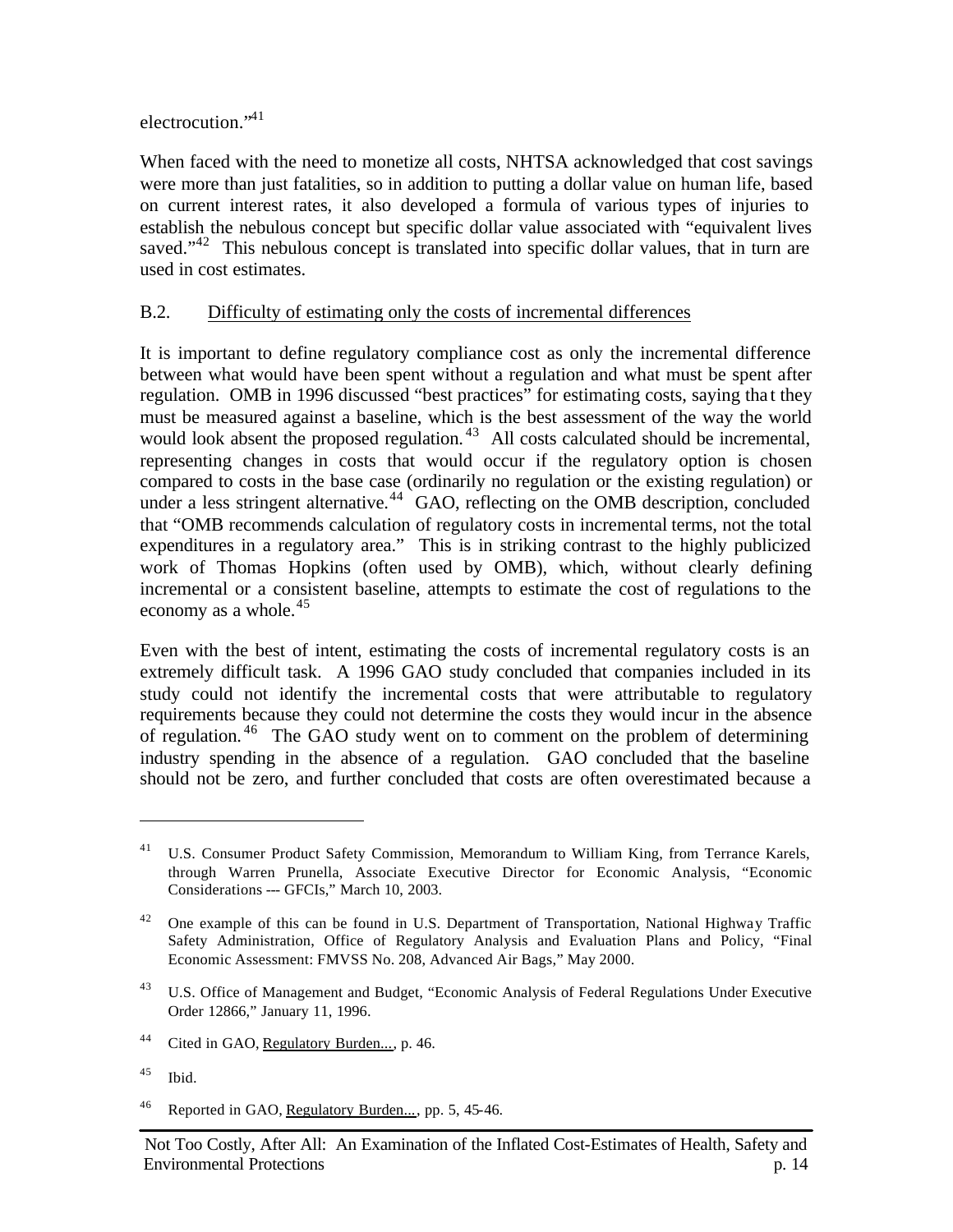zero baseline is used. For example, cost studies often include all of a company's expenditures in safety and health, implicitly assuming that the company would have spent nothing on worker training and equipment during that year in the absence of regulatory requirements. Because companies probably spend some amount of money to protect their workers in the normal course of business, attributing those expenditures to regulatory requirements is erroneous and overstates the burden of regulations.

#### B.3. Not using a baseline of what is already mandated

Compliance costs should be estimated with a baseline of what is already mandated by law. Cost estimates are often made from the baseline of where an industry's actual level of compliance is, rather than where it is supposed to be. In other words, if a mandated noise level of 90 dBA were to be reduced to 85 dBA, the proper baseline would be the cost to move from 90 dBA to 85 dBA. If a company had an eight-hour time-weighted level of 95 dBA, it would be inappropriate to estimate costs from 95 dBA to 85 dBA.<sup>47</sup> A company should not be "rewarded" for being out of compliance. Nonetheless, these inappropriate baselines are frequently used. A study for OSHA by ICF, citing examples of inappropriate baselines for noise, coke oven emissions, and cotton dust confirmed that the baseline should be existing regulation, not existing practice:  $48$ 

"The noise statement was developed from a baseline of existing practices; the coke-oven statement was developed from existing standards ... In the cotton dust statement, it was stated that the baseline was the existing standard, but the cost estimating method and the gap between existing standards and existing practices in the textile industry raises doubts about the validity of this statement."

In fact, an OSHA contractor assessing economic impact of the Coke Oven Standard testified that: "No attempt has been made to exclude from cost calculations the costs associated with items that might have been used to achieve compliance with the existing standard, but were not used."<sup>49</sup>

In October 1999, the National Highway Traffic Safety Administration published a preliminary regulatory analysis on the impact of new performance requirements and test procedures for advanced air bag systems.<sup>50</sup> In testing one alternative and its cost,

<sup>&</sup>lt;sup>47</sup> Ruth Ruttenberg, "Statement of Ruth Ruttenberg on Behalf of the AFL-CIO Before the Occupational Safety and Health Administration's Public Hearings on Proposed Noise Standards," Washington, DC, July 1975.

<sup>&</sup>lt;sup>48</sup> ICF, Inc. and MIT Center for Policy Alternatives, Regulatory Analysis Methods: A Review of Past Health-Related Efforts, July 1979, pp. 2-5.

<sup>49</sup> Cited in United Steel Workers of America, AFL-CIO CLC, "Post-Hearing Brief of United Steelworkers of America, AFL-CIO on Standard for Coke Oven Emissions," June 16, 1976, p. D3.

<sup>50</sup> U.S. Department of Transportation, NHTSA, "… Advanced Air Bags," 1999.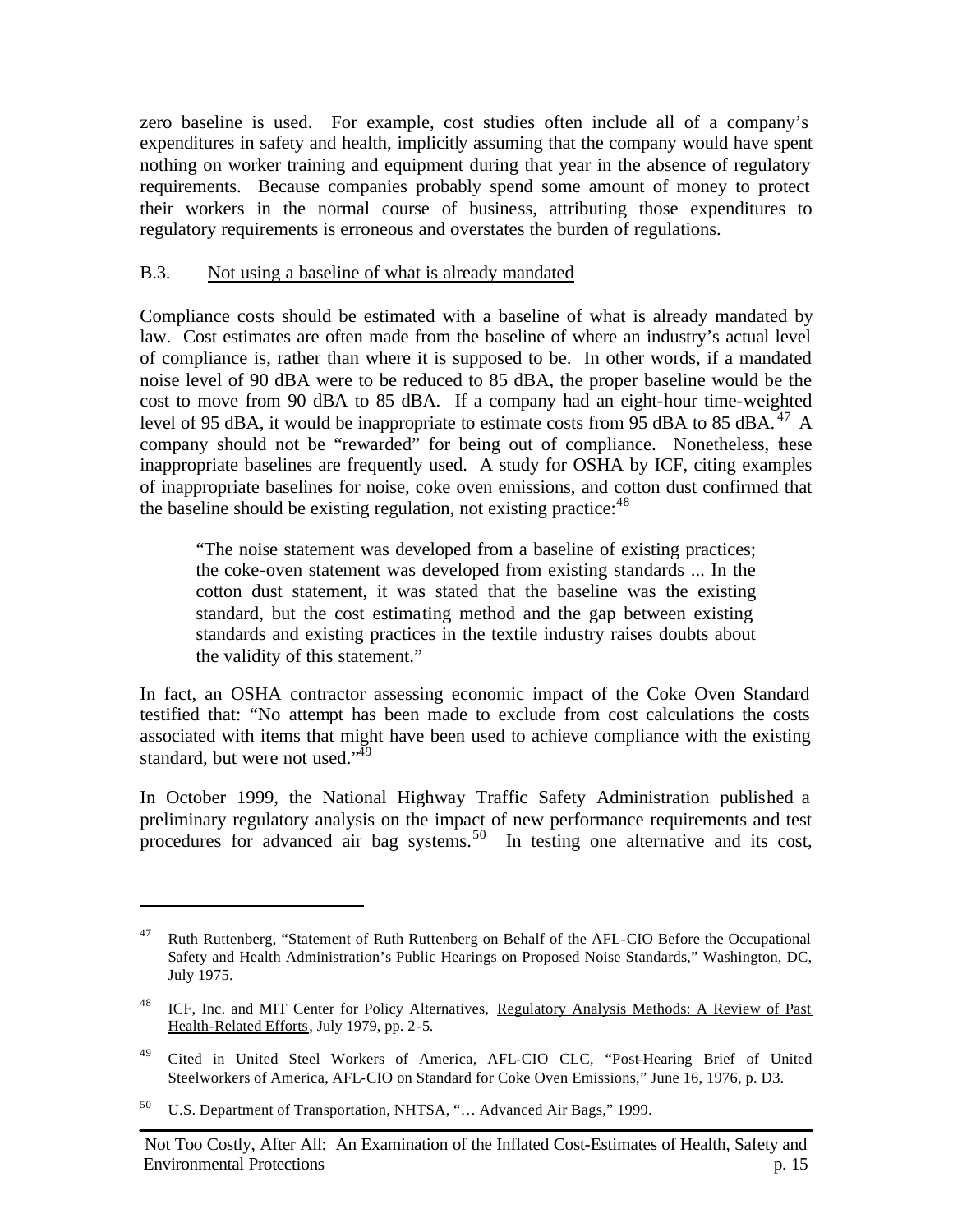NHTSA determined the cost of protecting unbelted occupants.<sup>51</sup> Since it is a law that occupants wear seat belts, the costs associated with this alternative are from an inappropriate baseline. In its final economic analysis, published in May 2000, NHTSA did no better. It actually continued the double counting of compliance cost with a previous standard. In this new regulation it considered cost to be what was needed to be in compliance with the previous regulation plus what is needed to fulfill the requirements of the pending regulation. Hence a table: "Estimated Per Vehicle Consumer Costs for Meeting Specific Tests (Not weighted by current compliance rates).<sup>52</sup>

## B.4. Not including costs that have already been expended

Compliance costs should not include expenditures to fix problems before the promulgation of regulations. Regulatory analysis for the Coast Guard on the estimated cost of vessel response to oil spills in Prince William Sound, for example, was prepared in 1992 by the Volpe National Transportation Systems Center of the U.S. Department of Transportation. Volpe included all post-Valdez costs as compliance costs for a regulation that had not been proposed until later, and even though Volpe acknowledged that the capability was already in place before the Oil Pollution Act of 1990 was passed.<sup>53</sup>

## B.5. Estimating maximum cost

The estimated mean compliance cost for an industry, not the maximum cost, best expresses the cost of regulatory compliance. Yet, many agencies skew their estimates to maximum cost. The problem at EPA of using maximum cost estimates was identified and discussed by economists writing for Resources for the Future, who concluded: $54$ 

"There is a tendency, sometimes inadvertent and sometimes deliberate, for a regulatory cost analysis to produce an estimate of the maximum cost, rather than the mean."

In discussing its own regulatory analysis for hazardous waste operations and emergency response (Hazwoper), the U.S. Department of Labor said:

<sup>51</sup> Ibid, p. E-2.

<sup>52</sup> U.S. Department of Transportation, NHTSA, "… Advanced Air Bags," May 2000, Chapter VII, p. 7.

<sup>53</sup> Volpe National Transportation Systems Center, Research and Special Programs Administration, U.S. Department of Transportation, "Preliminary Regulatory Impact Analysis for the Oil Pollution Act of 1990, Section 5005, Equipment and Personnel Requirements Under Vessel Response Plans For Tank Vessels Operating in Prince William Sound," for Coast Guard, April 1992, p. 13.

<sup>54</sup> Harrington, Morgenstern, and Nelson, p. 21.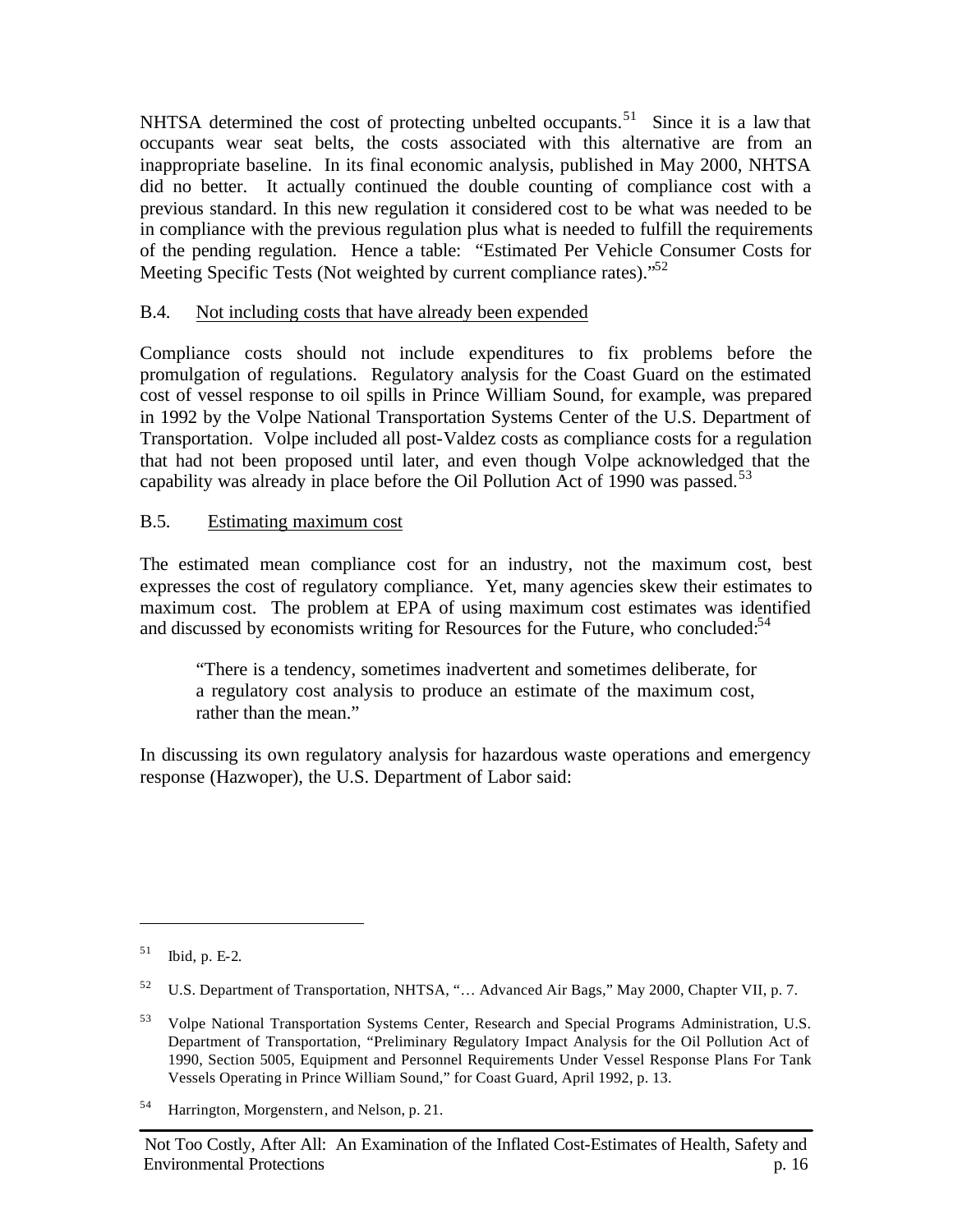"OSHA's estimates show maximum potential economic cost that will be needed to comply with this standard.<sup>55</sup>

OSHA did the same cost maximizing in its regulatory analysis of methylene chloride: "OSHA's methodology tends to overestimate the economic impacts of the standard in a number of ways, and this, in turn, increases the agency's confidence that the standard is economically feasible for firms in the affected industries.<sup>56</sup> The OSHA regulatory analysis for methylene chloride (MC) provides specific examples of why the official analysis overestimates costs:<sup>57</sup>

"OSHA's cost methodology does not take into account reductions in employee exposures to MC that many establishments could attain by making simple, virtually costless improvements in employee work practices and housekeeping procedures. For example, OSHA assumed that any establishment that has even one job classification with exposures above the PEL would need to spend a substantial sum of money to come into compliance with the PEL. In reality, some establishments will not incur the estimated costs of compliance because they will adopt no-cost or low-cost approaches to achieve control ... Making ... housekeeping changes will enable many employers to avoid any impact on their bottom line."

In making assumptions about exposure levels and compliance strategies for methylene chloride, the OSHA regulatory analysis comments: "This approach to cost estimation tends to overestimate costs."<sup>58</sup>

An OTA study found OSHA targeting cost estimates above the mean:<sup>59</sup>

"Because the agency's normal assumptions about control measures are usually 'conservative' in this way and because the 'work smarter' prospect is not normally explicitly accounted in analytic estimates, it is reasonable, in principle, to expect that the actual costs of compliance (for the 'average' establishment or the industry in aggregate) will in many cases be somewhat (or even substantially) less than what OSHA's rulemaking estimates imply."

- <sup>58</sup> OSHA, ...Methylene Chloride, 1996, p. V-7.
- <sup>59</sup> OTA, Gauging Control Technology..., p. 69.

<sup>55</sup> U.S. Department of Labor, Occupational Safety and Health Administration, Regulatory Impact and Regulatory Flexibility Analysis of the Occupational Safety and Health Standard for Hazardous Waste Operations and Emergency Response (29 CFR Part 1910), December 14, 1988, p. I-5.

<sup>56</sup> U.S. Department of Labor, Occupational Safety and Health Administration, Final Economic and Regulatory Flexibility Analysis for OSHA's Standard for Occupational Exposure to Methylene Chloride, January 7, 1996, p. VI-8.

<sup>57</sup> Ibid., pp. VI-8-9.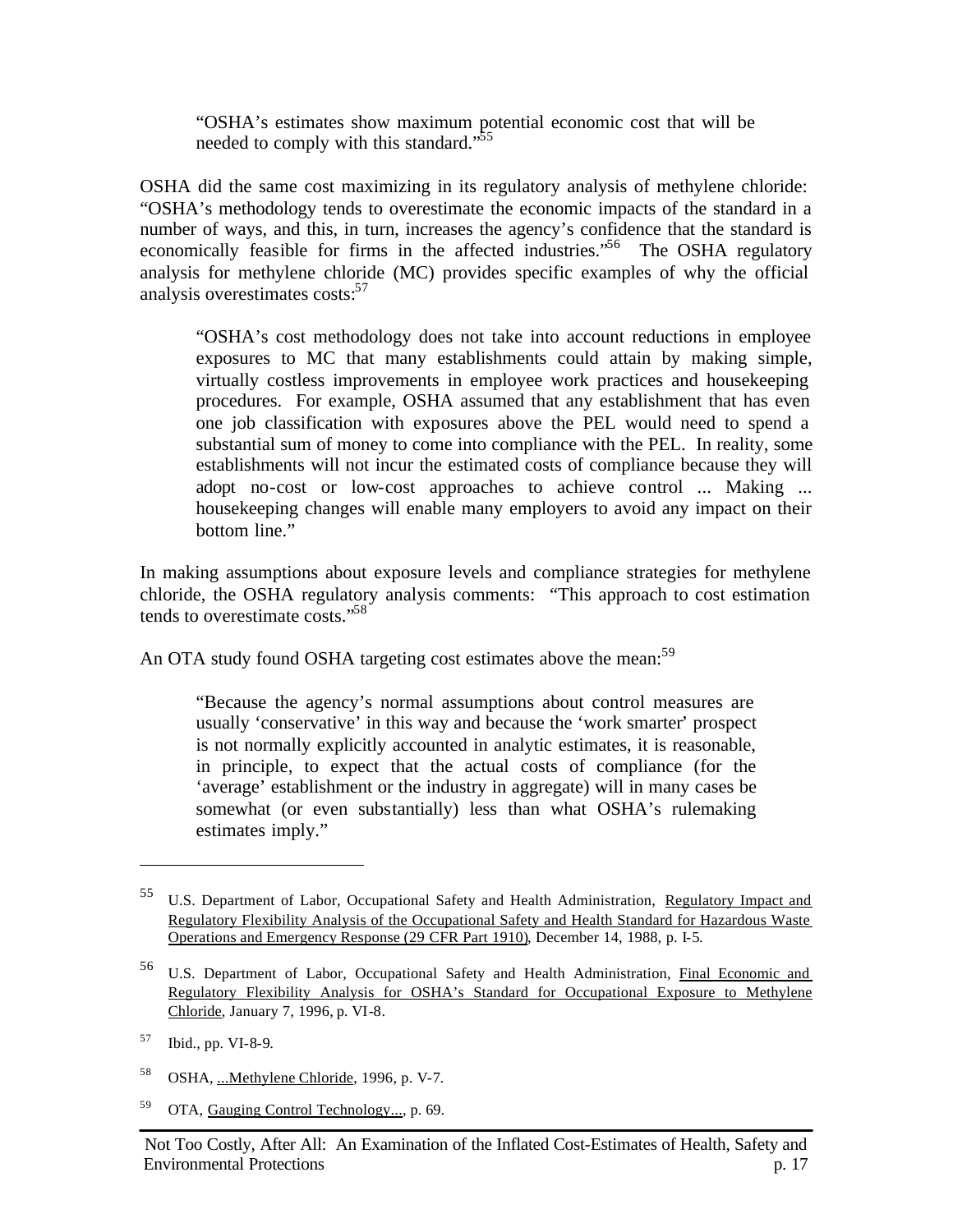#### B.6. Double counting

Cost estimates for a proposed standard should not include the cost of regulatory compliance already mandated by another regulation. Safety and health training for workers is required by an array of standards. Because the safety and health training program and record keeping systems are similar in most cases, counting training as a full cost in each standard clearly overestimates cost. Respirator requirements for specific industries predated the newer OSHA Respirator Standard. The baseline for those industries should not be zero.

There are economies of scale when medical surveillance is required for more than one substance.Some hazardous substances are regulated by multiple agencies. Asbestos and lead are prime examples, with independent compliance cost estimates developed at CPSC, EPA, and OSHA. Formaldehyde, diesel fumes, and methylene chloride are other substances that are regulated by more than one agency. Vigilance is needed to prevent double counting.

Any standard, requiring improved ventilation, reduces multiple chemical hazards simultaneously, and the costs of such improvements should not be counted multiple times each time any substance is regulated. In the copper industry for example, arsenic and lead are both hazards and are separately regulated by OSHA. Clean-up of either hazard helps clean-up of the other. Overlapping costs of compliance should only be counted once.

Duplication of cost estimates can even occur within analysis of one rule. Take, for example, the OSHA cancer policy. In 1977, a quickly assembled American Industrial Health Council (AIHC), encompessing 90 companies and 60 trade associations, formed to battle OSHA's proposal. AIHC paid Booz, Allen & Hamilton hundreds of thousands of dollars to estimate compliance costs of the proposed policy for the "identification, classification and regulation of toxic substances posing a potential occupational carcinogenic risk." Thousands of chemicals are suspected carcinogens. Ventilation systems, monitoring devices, and showers and changing rooms necessary for compliance are the same for each suspected carcinogen so do not require new investment for each existing chemical. In some cases only a single investment is needed. The AIHC study used "study team judgment" and assumed that there was only a 50 percent chance that engineering capital requirements for each additional substance regulated would duplicate capital already invested to control other substances.<sup>60</sup>

Sometimes industry estimates (which an agency must study and respond to) include compliance costs for regulatory requirements not under consideration in that rulemaking. Such was the case when OSHA considered its 1,3-Butadiene Standard. A study on behalf of the industry estimated that costs to the monomer industry would be \$967,000. A consultant to OSHA estimated the cost to be \$108,000. Why the difference? Industry added several additional types of controls, needed to control environmental releases, but

<sup>60</sup> Cited in Ruth Ruttenberg, "Statement of Ruth Ruttenberg…Carcinogenic Risk," p. 8.

Not Too Costly, After All: An Examination of the Inflated Cost-Estimates of Health, Safety and Environmental Protections p. 18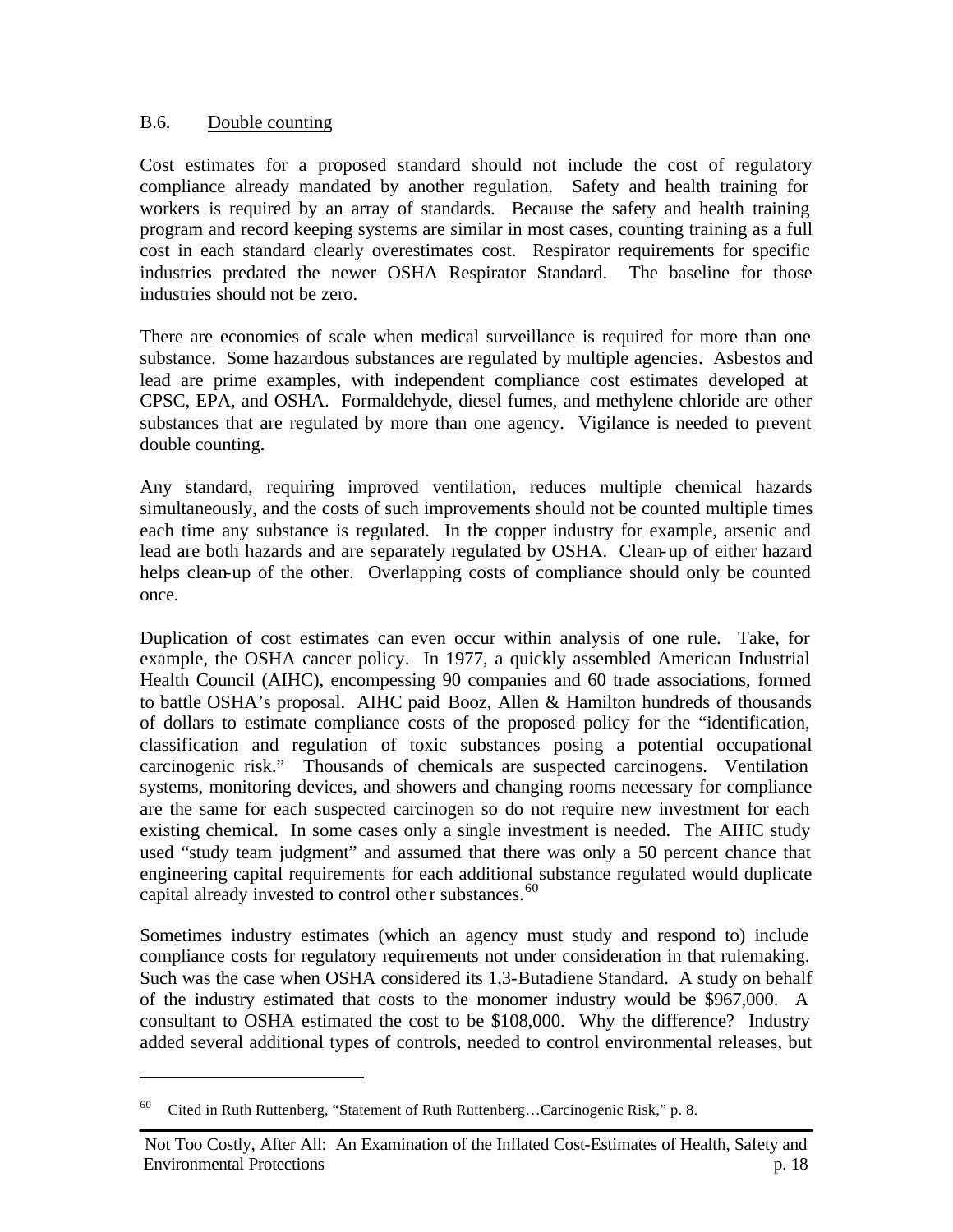not believed to have any significant impact on reducing occupational exposures. The industry study recommended controls that would reduce emissions in areas where workers were not even present.<sup>61</sup> Clearly those emissions should be controlled, but OSHA should not be "charged" for non-OSHA-related activities. It raises the question of whether in EPA considerations, the cost of OSHA-related activities were included. OTA concluded in 1995 that OSHA, in its rule making for lead, did not consider the existing EPA lead regulation:  $62$ 

"There is little in the record to suggest that OSHA's feasibility analysis in the rulemaking sufficiently appreciated the implications of the largely *simultaneous* compliance burden imposed by the OSHA standard and the afore-mentioned EPA regulations."

Regulatory analyses for the Coast Guard, to assess the economic impact of vessel response regulations for oil spills in Prince William Sound separately calculated the costs of company-specific and vessel-specific response plans, even though there clearly is much that all response plans have in common. Also, the Coast Guard regulations for facility response plans were developed in concert with EPA, but the EPA work was part of a separate rule-making – with a likelihood of interagency doublecounting.  $63$ 

Companies surveyed by GAO for a 1997 publication "found it difficult to distinguish between federal requirements and those of other governmental jurisdictions ... that the intertwining of federal, state, and local requirements made it difficult to separate the effects of each type of requirement."<sup>64</sup> The likelihood for double counting among local, states, and federal government is also high.

In some regulatory areas, there may be several agencies involved, and coordination of programs, not to speak of regulatory analyses, may be difficult. As an example, for food safety, besides state and city health departments, there are at least four major federal departments and agencies: EPA, FDA, the Food Safety and Inspection Service (FSIS) in the Department of Agriculture (as well as the Animal and Plant Health Inspection Service), and the Centers for Disease Control and Prevention (CDC) in the Department of Health and Human Services. Within EPA there are at least four offices involved: the office responsible for the Food Quality Protection Act of 1996, the National Center for Environment Assessment, the Office of Pesticide Programs, and the Office of Water. Within FDA, there is the Center for Food Safety and Applied Nutrition and the Center for Veterinary Medicine. Within CDC, there are at least eight offices with responsibility for some aspect of food safety: the Division of Adolescent and School Health, the Division of Bacterial and Mycotic Diseases, the Division of Parasitic Diseases, the Division of Viral and Rickettsial Diseases, the Epidemiology Program Office, NCEH Environmental

 $61$  OSHA, ... 1, 3-Butadiene Standard, p. VI-11.

<sup>&</sup>lt;sup>62</sup> OTA, Gauging Control Technology..., p. 65.

<sup>63</sup> Straube and Ruttenberg, p. 7.

<sup>64</sup> U.S. General Accounting Office, Regulatory Burden..., p. 49.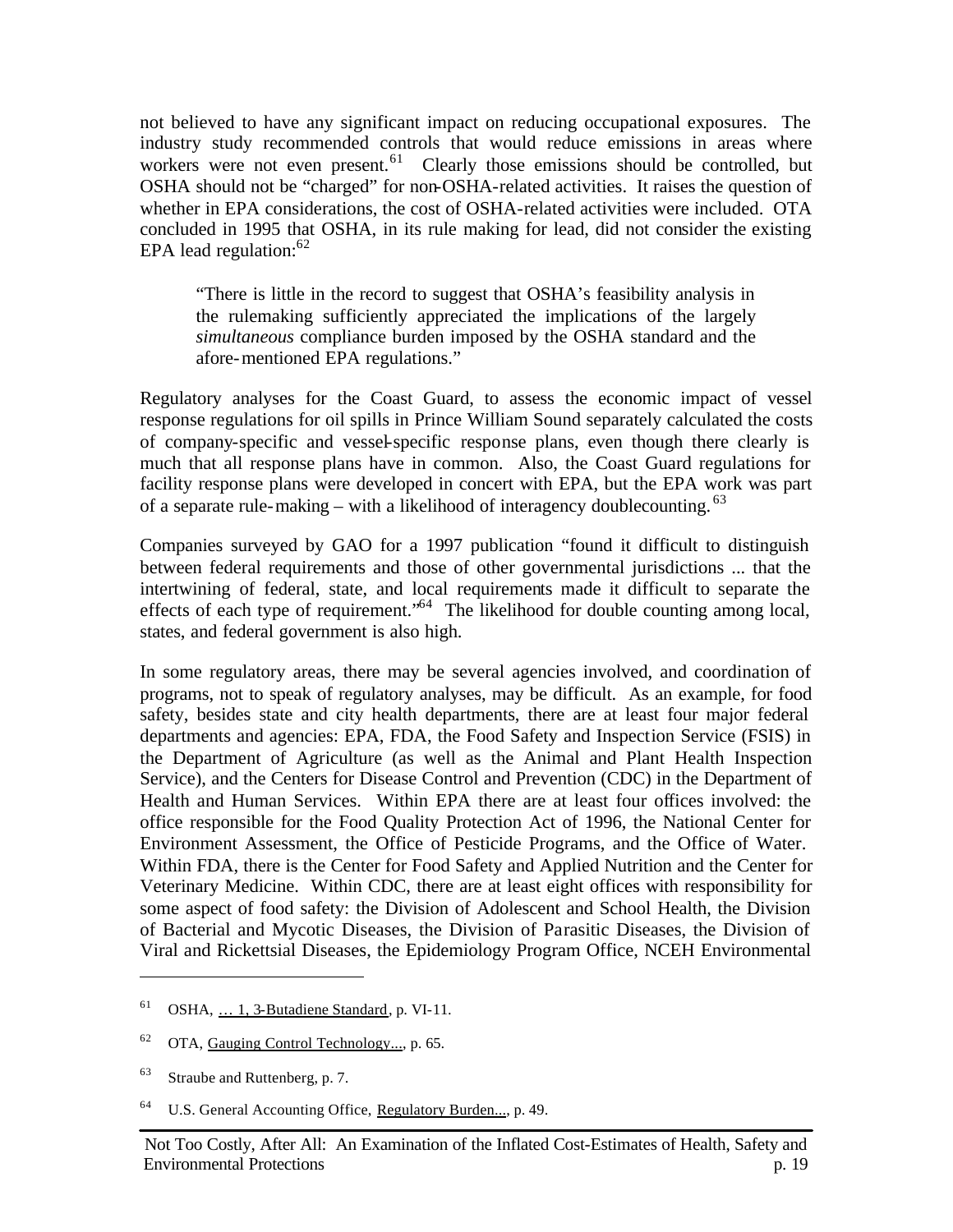Health Services, the Public Health Practice Program Office, and Travelers' Health. Most of these agencies and departments also have a number of food safety research arms associated with them. The risk of double counting in a regulatory impact analysis related to food safety is high. Jurisdictional lines may be complicated. Consider, for example, egg safety. FDA develops standards for egg producers and the states and provides oversight and enforcement on the farm; FSIS develops standards for both shell egg packers and egg products processors and provides inspection and enforcement to both; FDA and CDC conduct surveillance and monitoring activities, with CDC focusing on human health and FDA focusing on the food supply. $^{65}$ 

## B.7. Needing to consider alternative costs of product liability cases

The threat of tort liability cases affects the economic, as well as the moral, decisions of a company. Unlike worker health and safety problems, with workers covered by Workers' Compensation and generally not allowed to sue their employers, injured consumers are not constrained from bringing a lawsuit. The threat of lawsuits means that CPSC and NHTSA have leverage in promoting safety and health and can often work with businesses toward recalls and voluntary corrective actions, or withdrawals of hazardous products from the market. As early as 1977, the chair of the Consumer Product Safety Commission said in a speech to the Greater New York Safety Council: "The product liability debate and the concern over the economics of regulation should ultimately benefit consumers through increased safety of products on the market at competitive prices." He went on to point to "interest in the product liability area ... from the potential trade-offs between the manufacturer's costs associated with the product liability system and the costs associated with the safer design, manufacture, packaging and labeling of consumer products."<sup>66</sup>

When, for example, CPSC was investigating asbestos in hair dryers, before it took regulatory action, manufacturers told the agency they would provide asbestos-free hair dryers, refunds to consumers owning asbestos models, or retrofits for asbestos models, thus avoiding regulation as well as lawsuits.<sup>67</sup> Over the years, voluntary recalls, following discussion between CPSC and product manufacturers, have ranged from infant carriers and coffee makers to electrical extension cords, skateboards, and wood strippers. The existence of product liability threats exist in other regulatory cost analyses.

<sup>65</sup> U.S. Department of Agriculture, Food Safety Inspection Service, "FSIS and FDA Working Together to Make Eggs Safer," April 21, 2000.

<sup>66</sup> U.S. Consumer Product Safety Commission, "Consumers to Benefit From Safety-Related Economic Trends," June 6, 1977.

<sup>67</sup> U.S. Consumer Product Safety Commission, "Corporations Provide Preliminary Data on Hair Dryers with Asbestos," April 6, 1979 and U.S. Consumer Product Safety Commission, "CPSC Accepts Corrective Actions From Major Hair Dryer Companies," May 21, 1979.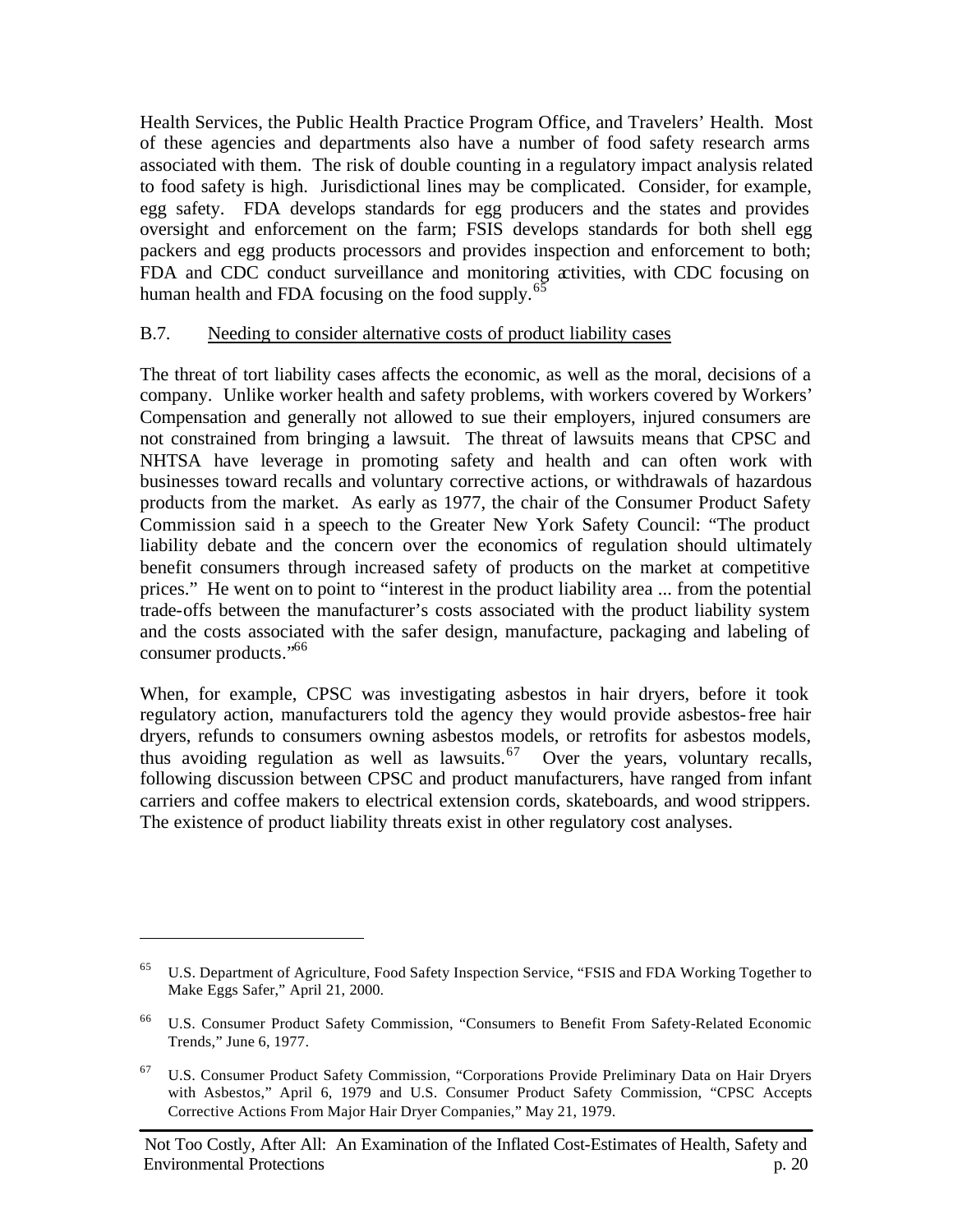#### **C. Static Analysis**

 $\overline{a}$ 

Most regulatory analysis is static, thus failing to consider the dynamic and often innovative ways in which industry might comply. The failures of static cost-benefit analysis were laid out clearly, by an academic, nearly 30 years ago:  $68$ 

"Standard static methods of benefit-cost analysis cannot (by definition) capture the underlying time-varying behavior of a social system. It is often necessary to understand this behavior in order to make good estimates of the dynamic time path of benefits and costs of proposed programs. Therefore, if static methods are applied to evaluate programs affecting complex social systems, they are likely to lead to choices that are essentially incorrect, or choices that may even make matters worse."

Static analysis overlooks a more realistic appraisal of costs. When a regulatory impact analysis assumes the ways in which industry will comply and rigidly adheres to a costing methodology based on those assumptions, the result will not be accurate cost estimates. The regulatory challenge to scientists and engineers to design-in abatement and controls, or to fashion techniques for prevention or substitutes for hazardous substances, can rapidly lead to changes that allow for compliance at a lower cost than assumed in an RIA using static analysis. These challenges often emanate from a rule or even from a proposed rule. Innovation may be as simple as changing a metal piece to plastic and reducing noise at a fraction of estimated cost. It may mean building lock holes into a machine to make the lock-out/tag-out process efficient and inexpensive. Or, it may cause a production process to reorganize and retool.

Another reason why most analyses are static is the assumption that compliance will rely on existing technology only, even though regulatory experience shows that scientists and engineers quickly create new processes and products to meet regulatory requirements. A static analysis incorrectly assumes a baseline where technology, production methods, and even equipment remain constant. There is no economic or legal incentive to use pollution control equipment or innovate toward prevention when there is no rule. Once there is a rule, or threat of a rule, the incentives change. Regulatory cost analyses do not offset the economic benefits from vibrant new businesses and jobs that emerge in the pollution control and hazard abatement industry – from safety shoes to catalytic converters, from waste water treatment chemicals to process safety management software. Without offsets for the cost savings when pollution or hazards are prevented altogether or safer substitutes emerge, analyses will overestimate costs.

Companies do not buy compliance equipment in a vacuum. Replaced equipment may be partly or totally depreciated. And, while a specific compliance date is given in a regulation, in many cases the dates are extended – either by agency ruling or through

Joseph Maciariello, Dynamic Benefit-Cost Analysis, Lexington Books, Toronto and London, 1975, p. 13.

Not Too Costly, After All: An Examination of the Inflated Cost-Estimates of Health, Safety and Environmental Protections p. 21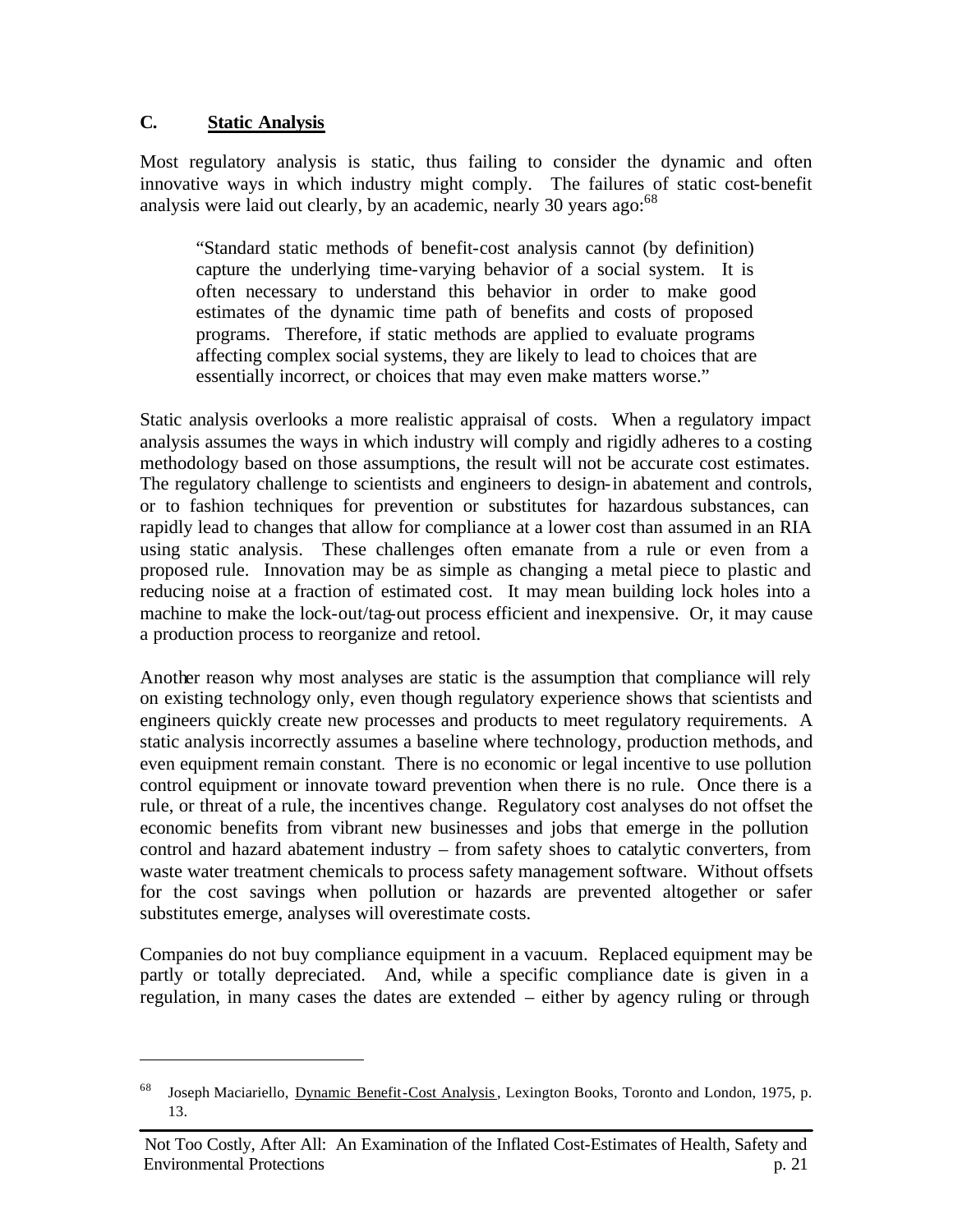discussions and petitions by industry to the enforcing agency – providing cost-saving time to a business.

Overestimates also occur when an agency considers only a few of the available compliance alternatives. In doing its RIA for the Process Safety Management (PSM) Standard, OSHA made an "enormous number of estimation decisions because of the large number of affected industries and because the PSM standard had more than a dozen provisions, most involving several separate requirements." OSHA, however, evaluated only a small number of regulatory alternatives during the rulemaking. <sup>69</sup>

Considering a regulation of acrylonitrile, OSHA itself commented "...this tendency toward overestimation of costs and underestimation of benefits allows decisions to be biased on the side of the current economic situation at the expense of future benefits to society..."<sup>70</sup>

Why does static analysis lead to inaccurate results? According to a Harvard Business School professor, "the conflict between environmental protection and economic competitiveness is a false dichotomy. It stems from a narrow view of the sources of prosperity and a static view of competition."<sup>71</sup>

#### C.1. Inaccurate assumptions

Assumptions about methods of compliance have a powerful influence on cost estimation. Changing assumptions and methodologies is likely to result in a very different cost estimate. A good example, comes from two studies that estimated the costs of compliance for a proposed noise standard. In 1974, industry presented to OSHA an analysis by Bolt, Beranek, and Newman (BBN) of the estimated cost of an 85 dBA noise standard – \$31.6 billion. Another study, released to OSHA by industrial engineer Glenn Warnaka, estimated noise control compliance at \$11.7 billion. Why are the two figures so different? One explana tion may be the inflated estimates developed by BBN through reliance on industrial spokespeople. In addition, the BBN study ignored new technology being developed in the noise abatement field  $-$  in sharp contrast to the Warnaka study, which made newly developing technology a key element in its costs of noise control compliance. BBN-based study estimates, according to the study's own authors, relied on some of the most expensive procedures available. The BBN estimates assumed static treatments such as enclosures, ceiling treatments, and lead curtains, whereas Warnaka considered opportunities for redesign or substitution of noisy components of existing equipment. $^{72}$ 

<sup>&</sup>lt;sup>69</sup> Stone, Three Case Studies..., p. 21.

<sup>70</sup> U.S. Department of Labor, Occupational Safety and Health Administration, Final Report: Economic Impact Assessment for Acrylonitrile, February 21, 1978, p. 3-22.

<sup>71</sup> Michael Porter, "America's Green Strategy," Scientific American, April 1991.

<sup>&</sup>lt;sup>72</sup> Cited in Ruth Ruttenberg, "Statement of Ruttenberg ... Noise Standards," pp. 5, 6.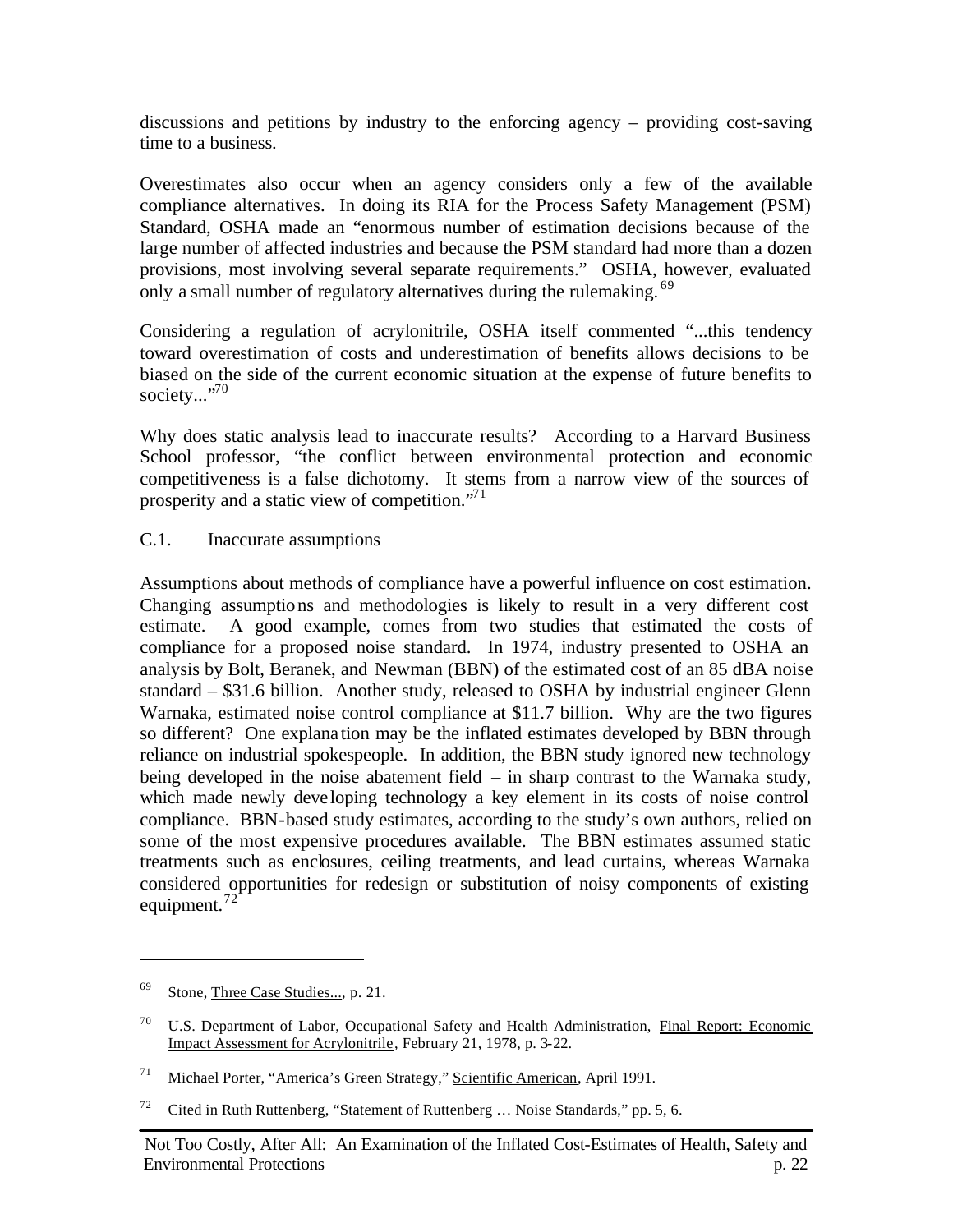Inaccurate assumptions were made in a regulatory analysis for the Coast Guard, to assess the economic impact of vessel response regulations for oil spills in Prince William Sound. With low levels of legal liability, there had been little incentive to develop stateof-the-art oil spill response technology. As already tested prototypes came into production and research promoted improved response techniques, costs were expected to  $fall.<sup>73</sup>$ 

## C.2. Not knowing which part of a new product is for compliance

It may be difficult, perhaps impossible, to distinguish what specific new part or process is for regulatory compliance. When controls are engineered into the production process, they become integral parts of a piece of equipment or process, and the incremental cost of regulation may very well be impossible to isolate. In a 1996 GAO study, company officials said they could not provide incremental regulatory cost data because the companies' regulatory responsibilities were sometimes difficult to distinguish from their regular processes and functions – that "they had become part of the companies' standard procedures."<sup>74</sup> Officials from a glass company said regulatory responsibilities were woven into individuals' jobs, and it was, therefore, difficult to separate what was being done strictly for regulatory reasons. Officials from a tank car company said it would take a significant amount of time and resources to separate compliance costs from their dayto-day operations costs. Officials from a petrochemical company said regulations often cause a fundamental shift in business processes that later become less distinctive. In fact, the best solutions – of designed-in safety and pollution prevention – are the most difficult for estimating compliance costs. In some cases the cost of compliance may actually be zero and the resulting solution may actually increase productivity.

## C.3. Not considering all existing available technology

Existing available technology needs to be considered, even if not currently in place in a given industry. When surveyed as part of an RIA about cost, companies may not be willing to expend resources in advance of a final regulation to determine how compliance could be achieved. Overestimates of cost may result from firms' unwillingness to devote resources to figuring out the best way to comply with a proposal that may or may not be the final rule. Asked 'what will it cost?' a firm's analyst may respond with the cost of an "off-the-shelf" compliance technology, and not necessarily one needing adaptation or full development. Dust control in one industry, say mining, may have lessons for dust control in grain handling or cotton textile manufacturing, but may not be considered by those estimating compliance costs.

In the early 1980s when NHTSA was considering regulations for fuel economy, U.S. car manufacturers objected, claiming the necessary technology did not exist. But what were foreign car manufacturers doing? Volvo, Toyota, Volkswagen and others were not only

<sup>73</sup> Straube and Ruttenberg, p. 3.

<sup>74</sup> GAO, Regulatory Burden…, pp. 29, 30, 51-52.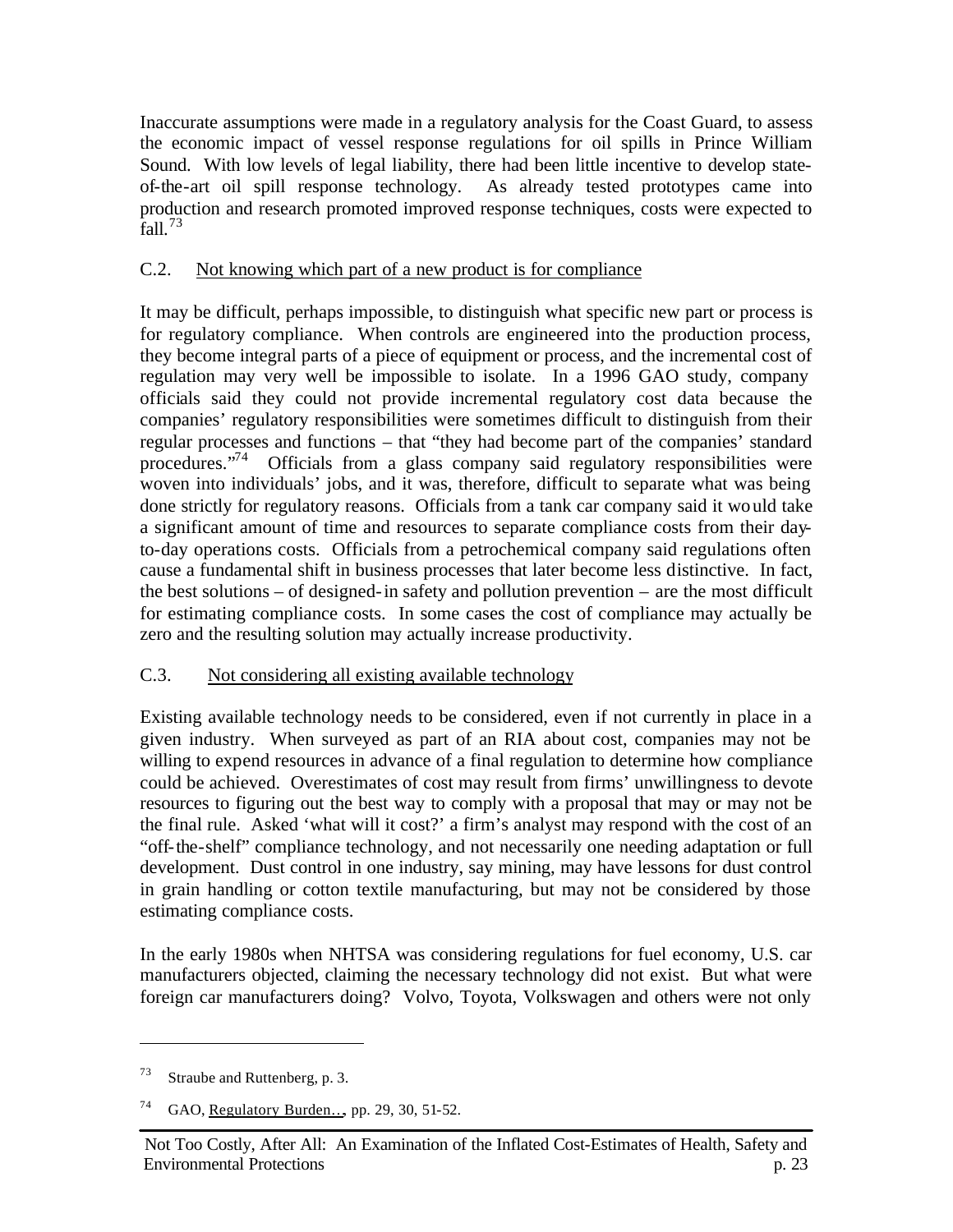able to comply, but they were using U.S. patented products in order to comply with U.S. fuel economy regulations.<sup>75</sup>

## C.4. Assuming current level technology only

Assuming industry will rely solely on existing technology to achieve compliance is not a realistic assumption when estimating costs. Researchers from Resource for the Future report that "case studies support the usual explanation for regulatory cost overestimates – unanticipated technological innovation."<sup>76</sup> Even so, in most circumstances regulatory cost estimates ignore the possibility of technological progress.<sup>77</sup> Once an incentive for compliance exists, the potential for innovation increases significantly. The requirement to comply with a regulation provides such incentives. But regulatory analyses have consistently made a methodological error when estimating costs – basing cost estimates on current level technology only. This ignores the technology-forcing provisions of regulation as well as what post-regulatory experience increasingly shows: the emergence of cost-saving, and sometimes even productivity-improving, technological improvements following the promulgation and implementation of a standard. One should not ignore industry's capacity to learn and innovate, and thereby reduce its cost of meeting regulatory requirements based on current technology. Still, a 1981 report declared that OSHA economic impact statements estimated compliance costs relative to proven control technologies, thus limiting the cost analysis to existing technologies. Such a methodology leads to overstatements in the incremental cost of compliance and is wrong. <sup>78</sup>

One reason why emerging technology is ignored, may be the dictates of OMB and reviewing courts, who have demanded a record that points to specific innovations when reviewing cost estimates. This requires an agency to make conservative cost estimates to avoid criticism and/or reversal, even though analysts know that the pressure of avoiding regulatory costs will foster innovation. Post-regulatory technological improvements are the rule rather than the exception. Yet, because it may be difficult to predict the specific technological innovations that will occur and when they will occur, technological innovations and their cost-reducing impact remain largely ignored in calculating costs of regulation. Agencies overestimate costs.

Yet, as described in more detail in the five subsections below, companies consistently choose paths toward compliance that (a) are different than what economic analysis assumes, (b) involve innovations to existing technology, (c) involve cost reductions based on experience (and learning curves), (d) adapt technology already in place in other

<sup>75</sup> Based on a study for NHTSA and CPSC by Dr. Nicholas Ashford, Massachusetts Institute of Technology, interview with author, December 4, 2001.

<sup>76</sup> Harrington, Morgenstern, and Nelson, p. 23.

<sup>77</sup> Ibid., p. 16.

<sup>78</sup> ICF, p. G3, cited in Ruth Ruttenberg, "New Definitions and Techniques for Assessing Costs and Benefits," Labor Studies Journal, Spring 1981, p. 20.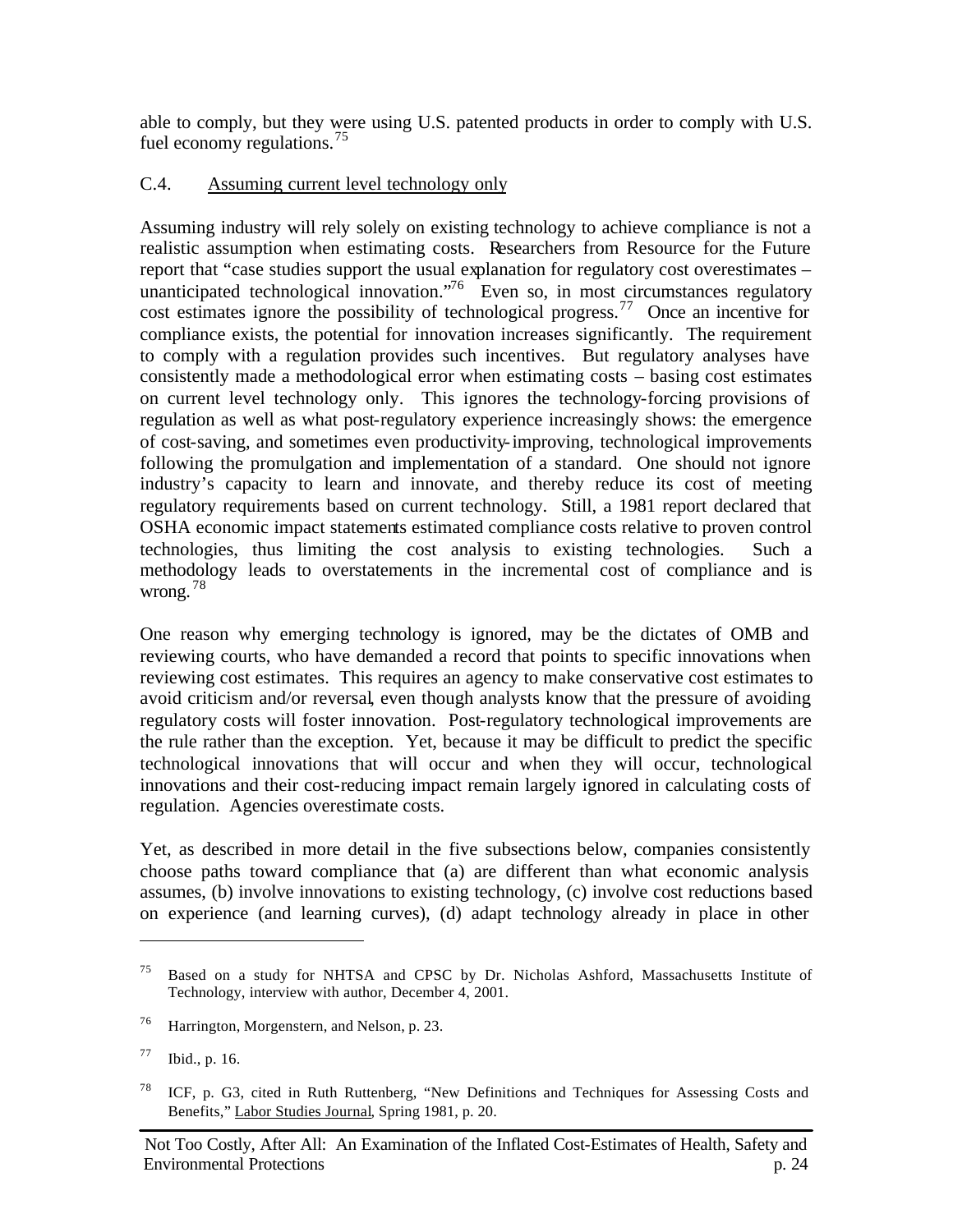industries, and (e) involve newly developed technology whose development is spurred by a regulation or the serious consideration of one.

Regulation can and should be technology-forcing. There are many instances in which regulation has literally been the "mother of invention." Regulation can be productivity enhancing, and it is important to document and promote situations when the combination of carefully designed regulation, productivity, and technological improvements can be the rule rather than the exception.

C.4.a. Inaccurate assumptions about compliance path. Agencies often misjudge an industry's path toward compliance. In many cases, affected industries achieve compliance through adopting control measures that differ considerably from those that rulemaking analyses presumed. When NHTSA tried to estimate the compliance costs associated with new performance requirements and test procedures for advanced air bag systems, it recognized this problem, stating: "Potential compliance costs for this proposal vary considerably and are dependent upon the method chosen by manufacturers to comply."<sup>79</sup>

Often the regulatory agencies ask narrow questions that do not allow for identifying the possibility of new technological developments. They may not even allow for study of emerging technologies or equipment and processes already on-line, but not in the U.S. According to an OTA retrospective study, "most of the overestimates of actual overall compliance spending ... arose from the alternate paths the industries followed to achieve compliance … "There is," said OTA, "a 'narrowness' in the questions addressed and findings provided that needs to be recognized."<sup>80</sup>

The original OSHA estimate for the cost of complying with the 1976 Coke Oven Emissions Standard was more than five times higher than post-regulatory estimates of actual costs. In a study published in 1997, the following was discovered: <sup>81</sup> OSHA's contractor estimated that complying with the standard would cost from \$200 million to more than \$1 billion. A Council on Wage-Price Stability post-regulatory study estimated that the actual cost of the standard was \$160 million. OSHA's contractor had estimated that three steel firms in its sample would spend \$93 million on capital equipment and \$34 million in annual operating costs to comply with the regulations. A later study by Arthur Anderson determined that the three firms actually spent between \$5 million and \$7 million in 1977 to comply with the standard, and only \$1 million to \$2 million on capital expenditures. In 1987 when EPA went to regulate coke oven emissions, the agency estimated that the cost of controlling hazardous air pollution from coke ovens would be approximately \$4 billion. By 1991 the estimate fell to between \$250 million and \$400 million. Industry clearly chose lower cost compliance paths.

<sup>79</sup> U.S. Department of Transportation, NHTSA, "… Advanced Air Bags," p. E-8.

<sup>&</sup>lt;sup>80</sup> OTA, Gauging Control Technology..., pp. 44, 64.

<sup>&</sup>lt;sup>81</sup> Eban Goodstein and Hart Hodges, "Polluted Data: Overestimating Environmental Costs," The American Prospect, No. 35, November-December 1997.

Not Too Costly, After All: An Examination of the Inflated Cost-Estimates of Health, Safety and Environmental Protections p. 25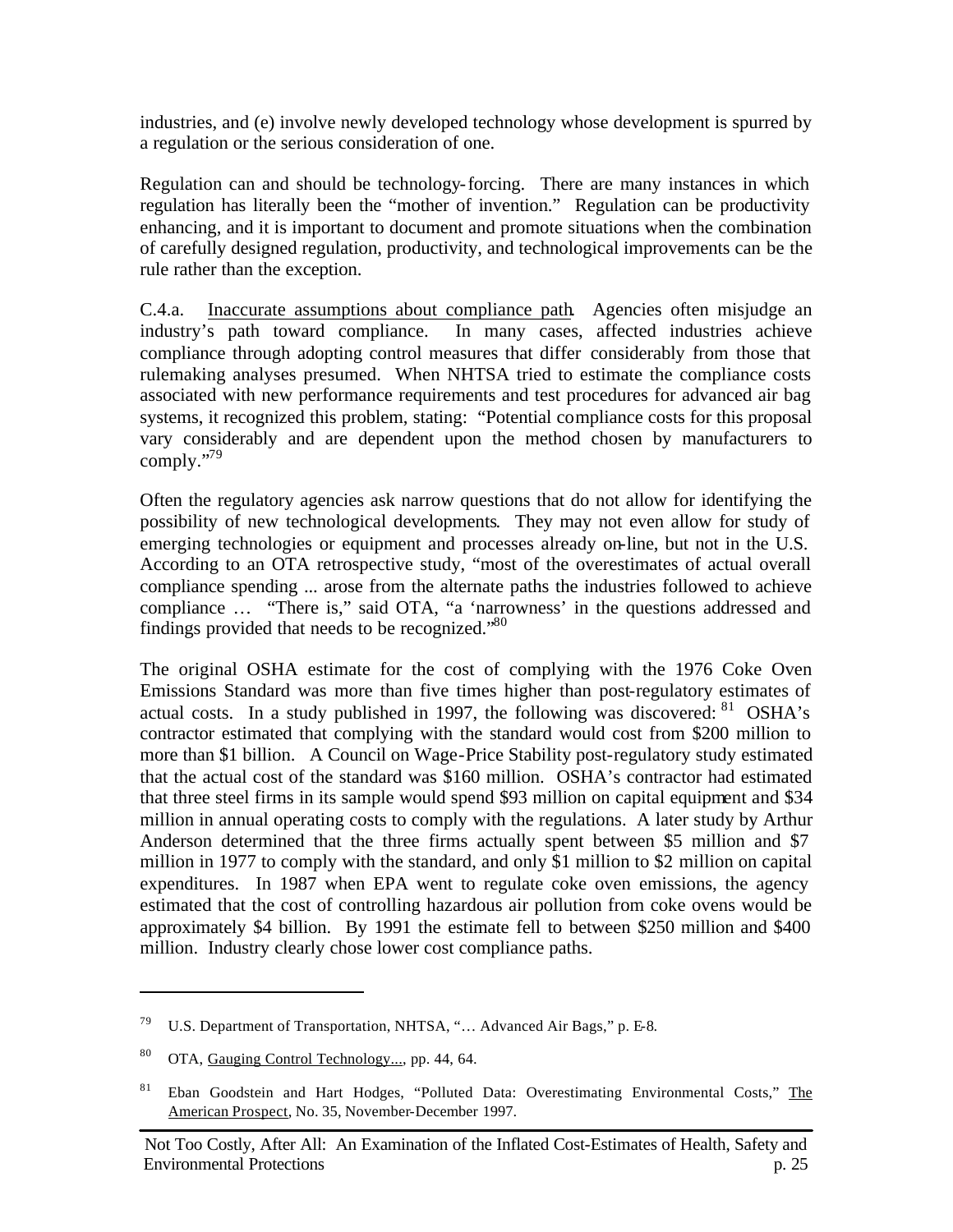OTA chastised OSHA for its narrow view of analysis saying: $82$ 

"Arguably, OSHA ought to be a progressive supporter of innovations and the adoption of better technology, when such measures may provide for the cost-effective application of superior hazard removal measures, work to the benefit of both industry and workers, and enhance the agency's ability to secure additional health and safety protections in the workplace. However, the agency's present approach and priorities in examining control options do not appear to be providing an effective means to this end."

OTA goes on to say that OSHA's "current estimation process is, by and large, not targeted on providing a 'most likely' forecast of the mix of control actions, costs, and other economic impacts," concluding that "a lack of continuing insights on the potential of leading-edge technology hinders the agency in performing its mission."<sup>83</sup> GAO complains that EPA's "traditional approach toward environmental regulation has also been criticized as precluding innovation."<sup>84</sup>

Even though an important objective of regulation is to change behavior, economic analysis does not generally seek to forecast expected behavior changes. When Arthur D. Little, Inc. (ADL) estimated the economic impact of EPA regulations on the copper industry, it assumed that there would be no changes in the cost or technology of compliance. Written in 1978, the ADL report for EPA stated, "These estimates assume that there will be no fundamental change in the relative cost and nature of pollution control technology between now and 1988.<sup>85</sup> The assumption was not realistic, and presented a methodology guaranteed to overestimate cost. The consultant did not anticipate new technology to aid in compliance. Thus, instead of examining costs associated with creative and dynamic approaches to compliance, ADL focused on offthe-shelf, expensive, retrofit solutions. In fact, the stricter the standard, the greater can be the incentive for technological innovation.

Limited analysis leaves a significant gap in the vision of potentially available control options, and in turn can lead to significant cost overestimation. Such overestimation may in fact, cause federal policy makers to establish weaker, less protective regulations.

 $82$  Ibid.

<sup>83</sup> Ibid., p. 50.

<sup>&</sup>lt;sup>84</sup> U.S. General Accounting Office, Testimony Before the Subcommittee on Oversight and Investigations Committee on Commerce, House of Representatives, "Environmental Protection -- EPA's and States' Efforts to 'Reinvent' Environmental Regulation," Statement of Peter F. Guerrero, Director, Environmental Protection Issues, Resources, Community, and Economic Development Division, T-RCED-98-33, November 4, 1997.

<sup>&</sup>lt;sup>85</sup> Arthur D. Little, Inc., Economic Impact of Environmental Regulations on the United States Copper Industry, Summary Submitted to United States Environmental Protection Agency, Contract No. 68-01- 2842, January 1978, p. 9.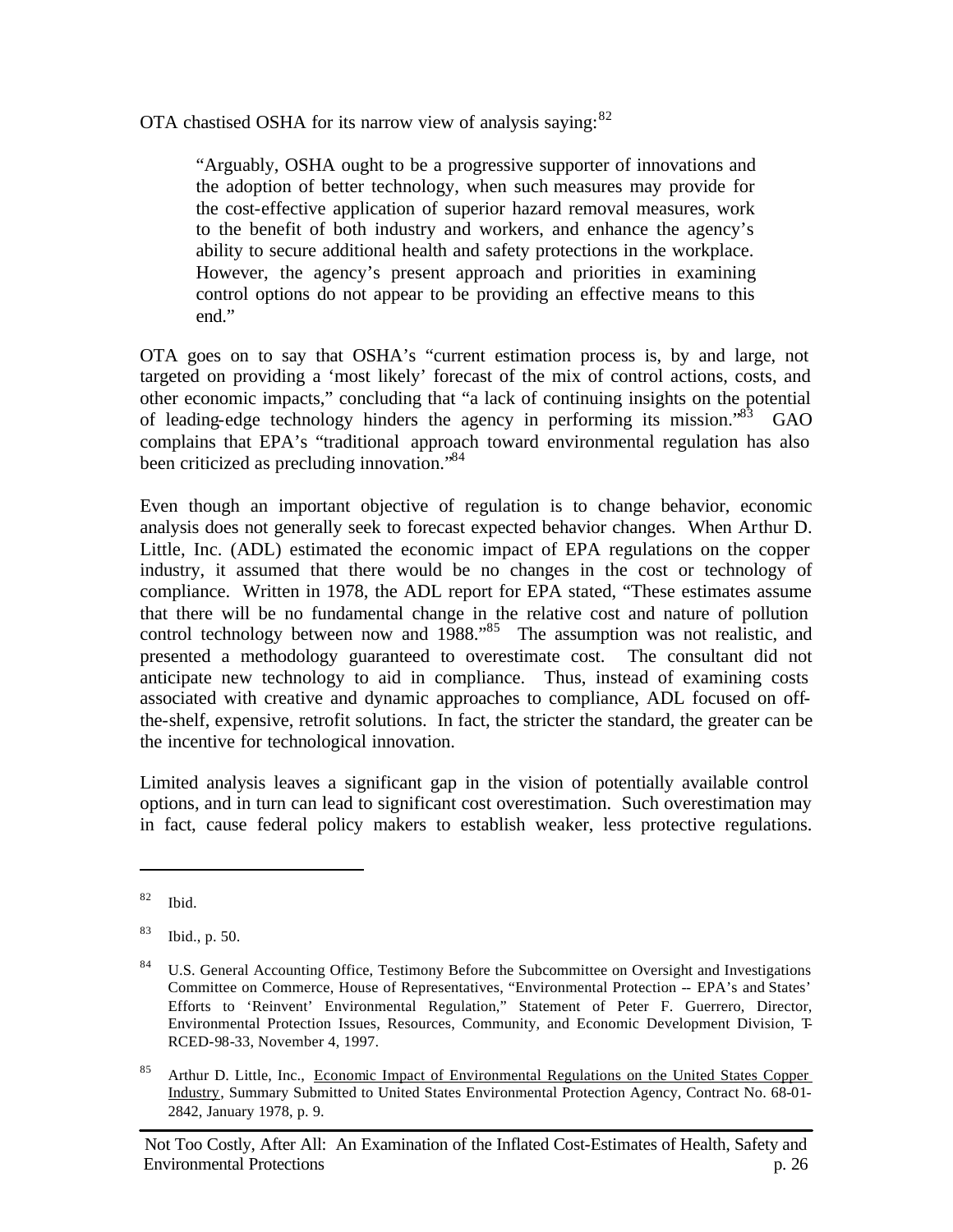OTA, studying OSHA, concluded that "greater attention to the potential of new technology during the rulemaking might have supported more stringent hazard reduction provisions than were actually promulgated."<sup>86</sup> MIT professor Nicholas Ashford testified at hearings of the Consumer Product Safety Commission in 1981, saying "industry's assessment of the costs can be substantially inflated for a variety of reasons, including the fact that industry usually estimates its costs according to contemporary technology."<sup>87</sup>

Cotton dust has caused the choking death and total disability of thousands of textile workers. Industry spokespersons foretold economic disaster with promulgation of the proposed OSHA Cotton Dust Standard. What happened? Instead of disaster, the industry was virtually in compliance in a matter of months, more than a year faster than the regulation required – with the textile industry modernized and more competitive than ever. A post-regulatory review of the cost of controlling cotton dust is a very different one from the prepromulgation debate. Rather than the predicted use of retrofits, add-ons, and enclosures, compliance came primarily through the use of designed-in engineering controls.<sup>88</sup>

When considering new performance requirements and test procedures for advanced air bag systems, NHTSA acknowledged that there were a variety of potential ways for manufacturers to meet alternative test requirements and that the cost estimates of these systems "vary considerably." It also responded that "there is no guarantee that these technologies are the ones that will actually go into production.<sup>89</sup>

There was uncertainty about a compliance path, and NHTSA chose to estimate the costs of the most static, most conservative, and most costly option. The final regulatory analysis for the new standard, issued by NHTSA in May 2000, reiterated that the "potential compliance costs for the Final Rule vary considerably and are dependent upon the method chosen by manufacturers to comply."<sup>90</sup>

When firms choose safety through design, cost analysis clearly needs to change. The National Safety Council's Institute for Safety Through Design, has, as its mission, "to reduce the risk of injury, illness and environmental damage by integrating decisions affecting safety, health and the environment in all stages of the design process." The Institute boasts that in addition to reductions in injuries, illnesses, environmental damage, and attendant costs, safety in the concept of early design stages improves productivity, decreases operating costs, and avoids expensive retrofitting to correct design

<sup>86</sup> OTA, Gauging Control Technology..., pp. 11, 27.

<sup>&</sup>lt;sup>87</sup> U.S. Consumer Product Safety Commission, Office of Information and Public Affairs, "Commission Initiates Formal Rule for Assessing Costs & Benefits of Its Regulations," March 12, 1981, p. 2.

<sup>&</sup>lt;sup>88</sup> Ruth Ruttenberg, Compliance with the OSHA Cotton Dust Rule: The Role of Productivity Improving Technology, for the Office of Technology Assessment, Contract No. 233-7050.0, March 1983.

<sup>89</sup> U.S. Department of Transportation, NHTSA, "… Advanced Air Bags," 1999, Chapter VII, p. 4.

<sup>90</sup> U.S. Department of Transportation, NHTSA, "… Advanced Air Bags," 2000, p. ES-4.

Not Too Costly, After All: An Examination of the Inflated Cost-Estimates of Health, Safety and Environmental Protections p. 27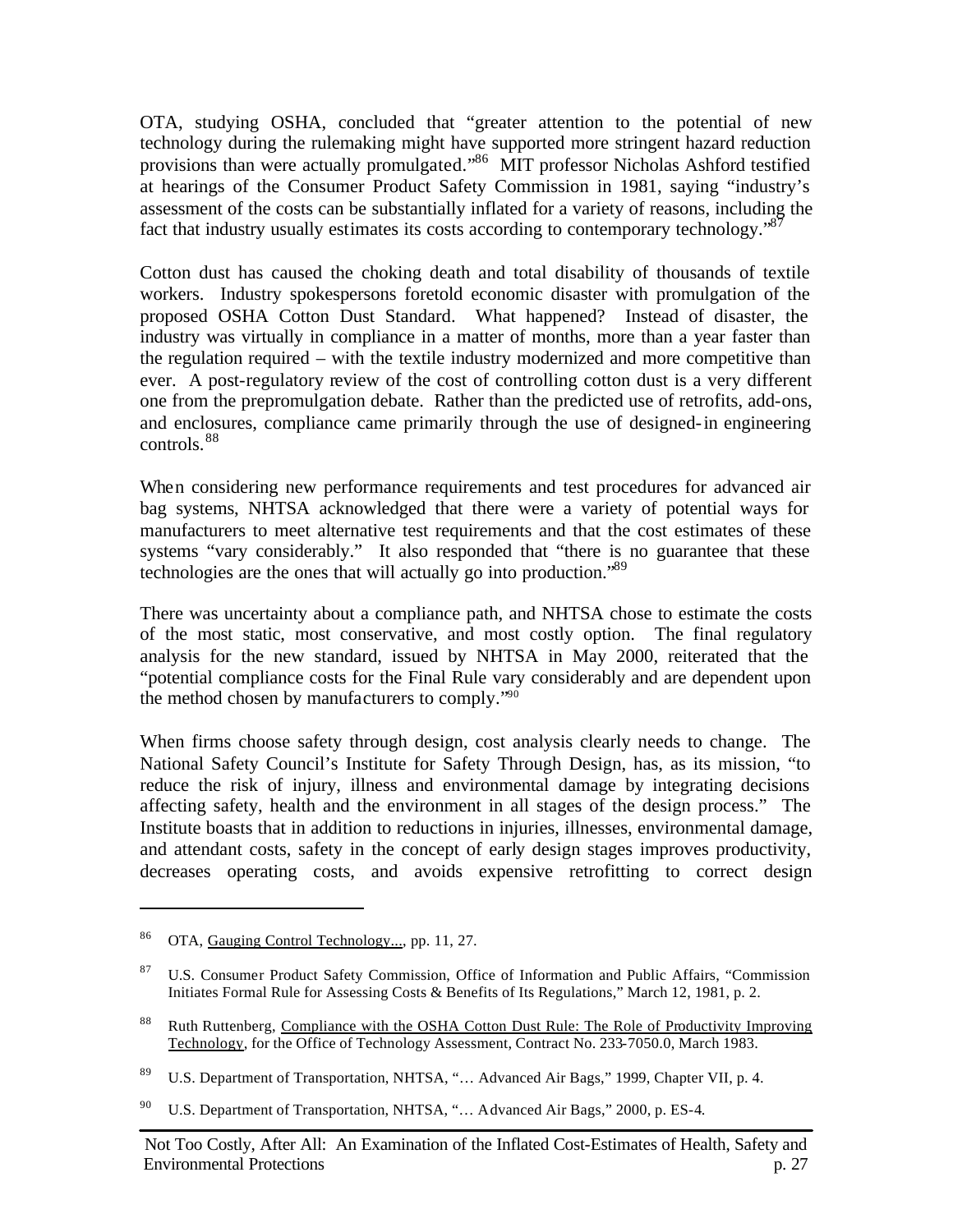#### shortcomings.<sup>91</sup>

Safety through design is also promoted by activities of the U.S. Department of Energy. In groundbreaking work at a national hazardous materials technology center, new hazardous waste remediation technologies are studied and pilot tested for worker safety and health. Even though the federal government devotes enormous resources toward the development of new remediation technologies, only scant attention to integrating safety is evident. A workshop held at the International Union of Operating Engineers' National Hazmat Program in October 2000, studied safety through design, and "remembering the worker" in the R&D process. Workshop attendees focused on how to include the cost of safety and health compliance in cost-performance and life-cycle costs associated with technology procurement.<sup>92</sup>

Costs of new technology are overestimated when the cost of compliance activities in older, less safe technologies are not offset. A technology that eliminates the need for respirators or confined space protocols, or medical surveillance, is much cheaper than just the price tag for purchase. The compliance path is a critical element in the cost estimation process. An example of cost savings through design is a new laser technology that has been developed for use at Department of Energy Nuclear Complex locations for cleanup of hazardous waste, to remove contaminated surfaces from metal and concrete.<sup>93</sup> The existing, "competing" technology is a surface impact technique. While the laser technology alone has a higher cost than surface impact, if one adds the necessary expenditures for noise and respiratory compliance, the surface impact technology is actually more expensive. Hence, choosing the laser technology, upon life cycle cost analysis, saves money and simultaneously protects workers.

OTA, studying problems with cost estimation in regulatory analyses also concluded that estimates of economic burden have "not well reflect[ed] the compliance paths chosen by affected industries."<sup>94</sup> RFF researchers say that OSHA's demonstrations of feasibility "are often based on conservative assumptions about what compliance responses will predominate across affected industries."<sup>95</sup>

Sometimes an agency will acknowledge a logical and cheaper compliance path and still quantify a more expensive alternative. One example is when the Consumer Product Safety Commission (CPSC) in April 2003 issued a final rule on metal-cored candlewicks

- 94 OTA, Gauging Control..., p. 10.
- <sup>95</sup> Ibid., p. 86.

<sup>&</sup>lt;sup>91</sup> National Safety Council, Institute for Safety Through Design, "About the Institute," http://www.nsc. org/istd/aboutus.htm, downloaded September 7, 2001.

<sup>&</sup>lt;sup>92</sup> National Hazmat Program, Assessing the Full Costs of New Remediation Technologies: Preliminary Guidelines for Identifying Occupational Safety and Health Costs for Environmental Remediation Technologies, for the U.S. Department of Energy, 2001.

<sup>93</sup> Ibid.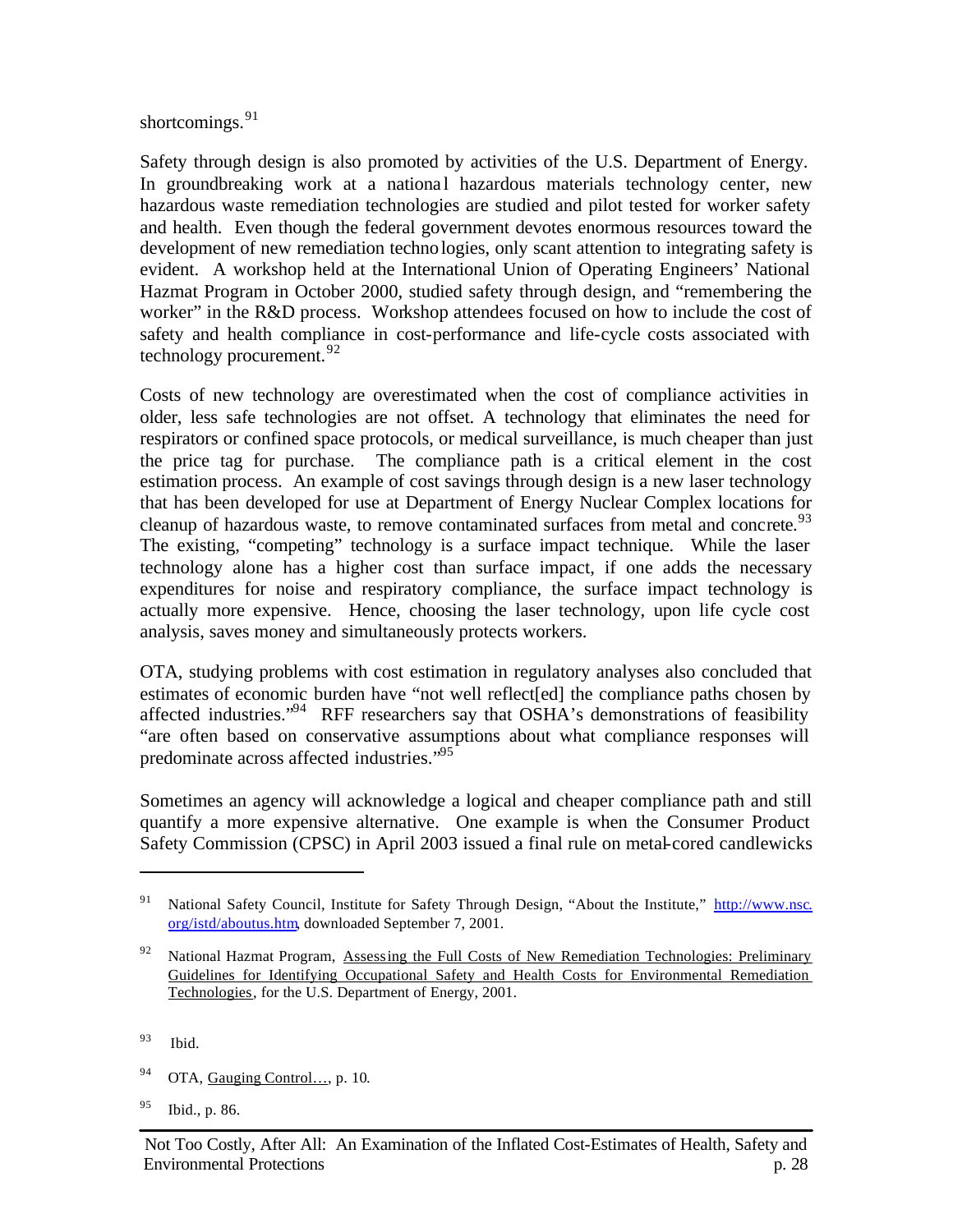containing lead and candles with such wicks. CPSC banned a group of candles after studies following a request for such a ban by Public Citizen. Still economic analysis by CPSC was faulty. While acknowledging that shipping carton labeling might be done by direct printing onto the carton, the only cost estimates that were made were for preprinted labels – with associated costs for labeling machines and the costs of individual labels.<sup>96</sup> Why CPSC chose to provide cost estimates for a less efficient compliance solution is not clear.

C.4.b. Innovations to existing technology not considered. While off-the-shelf technology may not be immediately available, there may be technology that could aid in compliance without much innovation. This existing technology, which only needs adaptation, is likely to be considerably cheaper than the full development of new compliance technology. The National Institute for Occupational Safety and Health (NIOSH), in an effort to advance the state of the art in pillar design – the first line of defense against rock falls in coal mines – organized an international workshop on coal pillar mechanics and design in 1999. Fifteen papers were submitted by scientists and engineers from five countries. These papers included documentation for innovative actions in numerical modeling, empirical design formulas based on case histories, field measurements, and post-failure mechanics.<sup>97</sup> Presenters offered life-saving adaptations of existing technology and methodology, all designs that by averting rock falls, save not only lives, but equipment as well as costly work stoppages.

New technology reduced estimated compliance costs with the OSHA Ethylene Oxide (EtO) Standard. Since promulgation of the standard, new EtO sterilizer models are now available for almost half the cost of the ones available in 1984, and there are no additional maintenance and operating costs for separate ventilation systems associated with them. <sup>98</sup>

When NHTSA considered new performance requirements and test procedures for advanced air bag systems, the methodology for the regulatory analysis assumed "that manufacturers would make as few changes as possible to their fleet to meet the new proposals."<sup>99</sup> This is not particularly logical because they noted that in the year from the 1998 publication of the NPRM (notice of proposed rulemaking), "a number of events

<sup>96</sup> U.S. Consumer Product Safety Commission, "Metal-Cored Candelwicks Containing Lead and Candles with Such Wicks," Final Rule, in Federal Register: 16 CFR Part 1500, Vol. 68, No. 75, April 18, 2003, p. 19146.

<sup>&</sup>lt;sup>97</sup> U.S. Department of Health and Human Services, Centers for Disease Control and Prevention, National Institute for Occupational Safety and Health, "Proceedings of the Second International Workshop on Coal Pillar Mechanics and Design," Information Circular (IC) 9448, Technology News – Milestone in Mining Safety and Health Technology, No. 492, August 2001.

<sup>98</sup> Meridian Research, Inc., "Ethylene Oxide: A Case Study in Hazard Identification, OSHA Regulation, and Market Response," Final Report to OSHA, July 21, 1991 cited in Ruth Ruttenberg and Associates, "Summary of Data and Analysis for Section 610 and EO 12866 Review of OSHA's Ethylene Oxide Standard," Prepared for the Occupational Safety and Health Administration, April 1998, p. 33.

<sup>99</sup> U.S. Department of Transportation, NHTSA, "… Advanced Air Bags," 1999, p. E-4.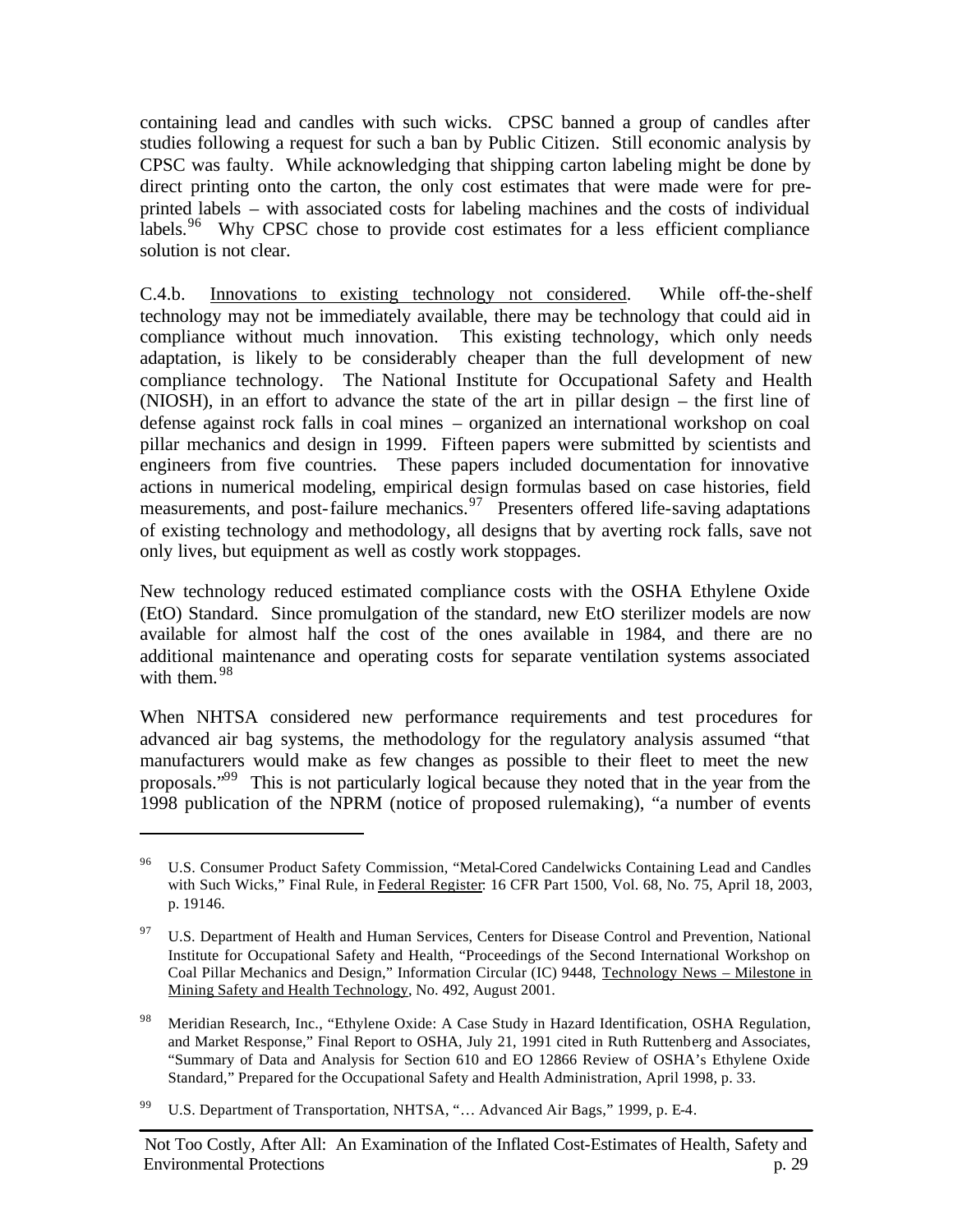relevant to this rulemaking have occurred … the development of advanced air bags by suppliers and vehicle manufacturers has continued ..."<sup>100</sup>

NHTSA, in May 2000, issued a rule requiring vehicle manufacturers to install advanced air bag systems. Quickly air bag suppliers – such as Autoliv, Breed, Delphi, Takata, and TRW – found a niche in the auto safety market. In studying compliance issues, GAO, in June 2001, found that some advanced air bag technologies were being installed in vehicles and others were in development.<sup>101</sup> The impact of the NHTSA rule illustrates the positive technology-forcing aspects of regulation. Another example was when NHTSA was considering the cost of requiring air bag on-off switches and it "assumed that there is no change in air bag design."<sup>102</sup> This was clearly an unrealistic assumption given the significant changes in air bag design that were then underway and that continued at a rapid pace thereafter – some of it spurred on by NHTSA's own regulations.

With the infamous Ford Pinto fuel tank, which often exploded upon impact, Ford made a decision not to use an \$11 fire-prevention device, concluding that costs would be greater than benefits. The morality of that decision aside, even the \$11 cost estimate was more than double the cost of a rubber bladder for gas tanks, developed by Goodyear, whose total purchase and installation cost would have been  $$5.08$ <sup>103</sup>

Lee Iacocca, as vice president of Ford Motor Company, during the debate on the 1970 EPA Clean Air Act, warned that compliance with Clean Air regulations would require huge price increases for automobiles, force U.S. automobile production to a halt after January 1, 1975, and do irreparable damage to the U.S. economy.<sup>104</sup> Iacocca's predictions were clearly wrong. In addition, a study published in the Rand Journal of Economics, concluded that experience and improved technology "have allowed increases in automobile quality so that incremental costs of recent standards are much lower than previously believed. $\frac{105}{105}$  Industry overestimations often influence regulatory Industry overestimations often influence regulatory overestimations of cost.

 $100$  Ibid., "Introduction," p. 2.

<sup>&</sup>lt;sup>101</sup> GAO, Vehicle Safety..., pp. 1-2.

<sup>&</sup>lt;sup>102</sup> U.S. Department of Transportation, National Highway Traffic Safety Administration, Office of Regulatory Analysis & Evaluation Plans and Policy, "Final Economic Assessment: FMVSS No. 208, Air Bag On-Off Switches," November 1997, p. 2.

<sup>&</sup>lt;sup>103</sup> Mark Dowie, "Pinto Madness," Mother Jones, September/October 1977, pp. 28-29.

<sup>&</sup>lt;sup>104</sup> Michael Porter and Claas van der Linde, "Toward a New Conception of the Environment-Competitiveness Relationship," Journal of Economic Perspectives, Volume 9, Number 4, Fall 1995, p. 107.

<sup>&</sup>lt;sup>105</sup> Timothy Bresnahan and Dennis Yao, "The Nonpecuniary Costs of Automobile Emissions Standards," Rand Journal of Economics, abstract, Volume 16, No. 4, Winter 1985.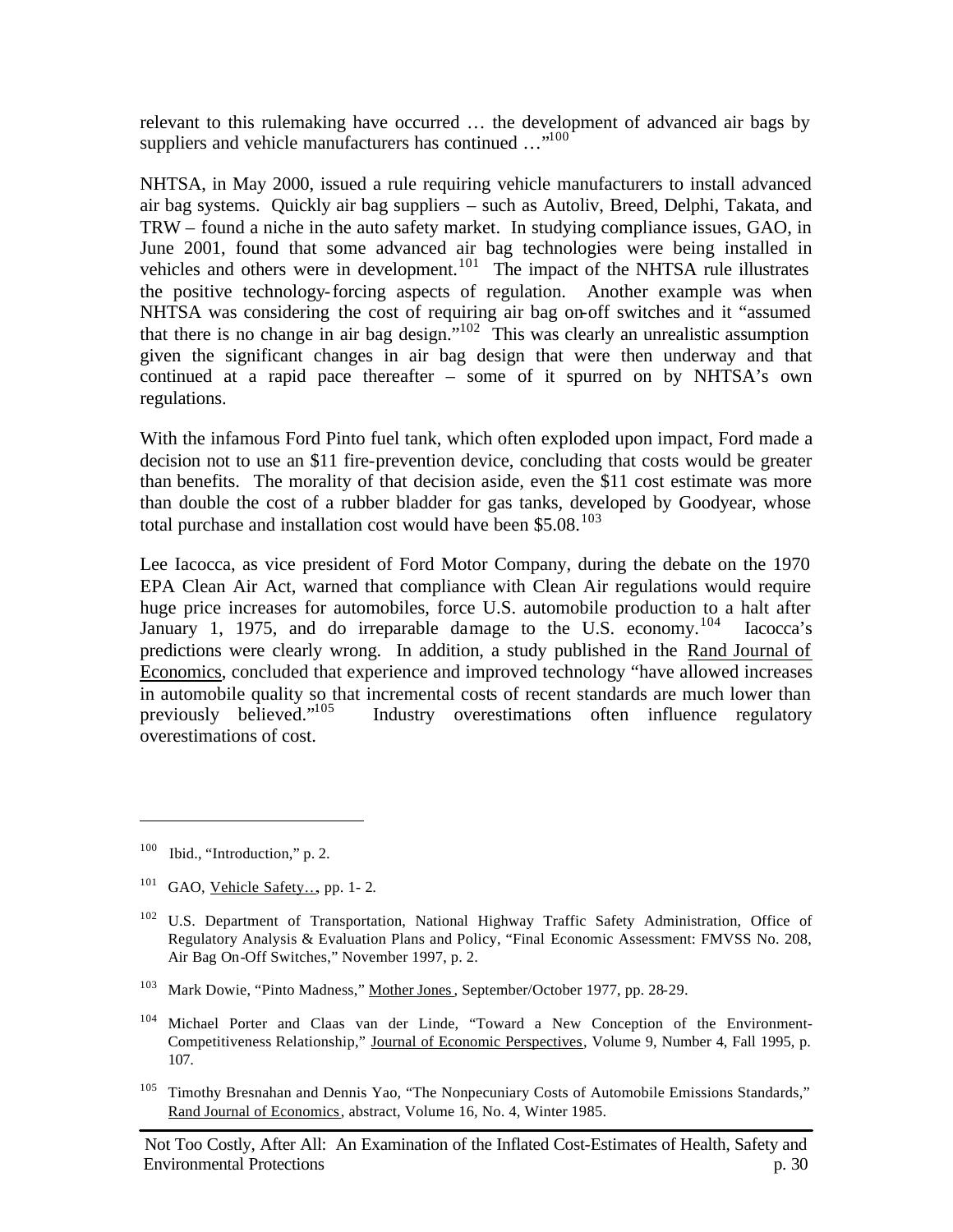C.4.c. Not considering cost reductions from experience. In addition to considering cost savings from innovation, it is also important to consider the learning curve phenomenon; i.e., that annual compliance costs decrease over time as the problems associated with compliance are solved repeatedly by employers. Also, when a company has more than one facility, solving a compliance problem in one facility makes it cheaper to solve it in others.<sup>106</sup>

Economist William Baumol and others suggest that, not only will technological innovation lower the cost of regulations, learning by doing and economies of scale can also reduce estimated costs.<sup>107</sup> Examples include the development of substitutes for CFCs, the production of photovoltaic panels, and new methods for industrial pollution control. In each case the cost of production fell faster than anticipated, and unforeseen benefits, positive externalities, have often emerged.<sup>108</sup>

C.4.d. Not considering adaptations to technology already in place in other industries. Government studies estimating compliance costs often limit their analysis to domestic technology available in the industry under study. Economic analysis for the OSHA Cotton Dust Standard failed to consider available technology overseas. Analysis for the standard also failed to consider the use of technology already in place in other industries. Another example is the OSHA Grain Handling Standard, for which grain handlers, after the standard's promulgation, adapted pneumatic vacuums and other dust control devices from other industries with more advanced technologies in place. These included the mining and chemical industries.<sup>109</sup>

C.4.e. Not anticipating regulation-induced technology. There is evidence that the 1970 Amendments to the Clean Air Act precipitated the development of new technologies for the control of automobile emissions, thus providing companies with opportunities to choose solutions that not only controlled emissions, but that did it with potentially more  $\text{cost-effective solutions.}^{110}$ 

When OSHA instituted regulations covering exposure to asbestos in the early  $1970s$ ,  $^{111}$  it hired a consulting firm to estimate the cost of compliance. Two later studies found that the original prediction for the cost of compliance was more than double the actual cost

 $\overline{a}$ 

<sup>111</sup> EPA and CPSC, as well as OSHA, regulate asbestos.

<sup>106</sup> ICF, pp. 2-11.

<sup>&</sup>lt;sup>107</sup> William J. Baumol, "Environmental Industries With Substantial Start-Up Costs as Contributors to Trade Competitiveness." Annual Review of Energy and the Environment, Vol. 20, in Hodges, p. 10.

<sup>&</sup>lt;sup>108</sup> Hodges, Hart, "Falling Prices: Cost of Complying with Environmental Regulations Almost Always Less Than Advertised," Briefing Paper, Economic Policy Institute, #199711, 1997., p. 10.

<sup>109</sup> Ruttenberg, Compliance with the OSHA Cotton Dust Rule…, pp. 93-98.

<sup>&</sup>lt;sup>110</sup> Eugene Seskin, "Automobile Air Pollution Policy," in Paul Portney, Ed., Current Issues in U.S. Environmental Policy, Resources for the Future, Washington, DC, 1978.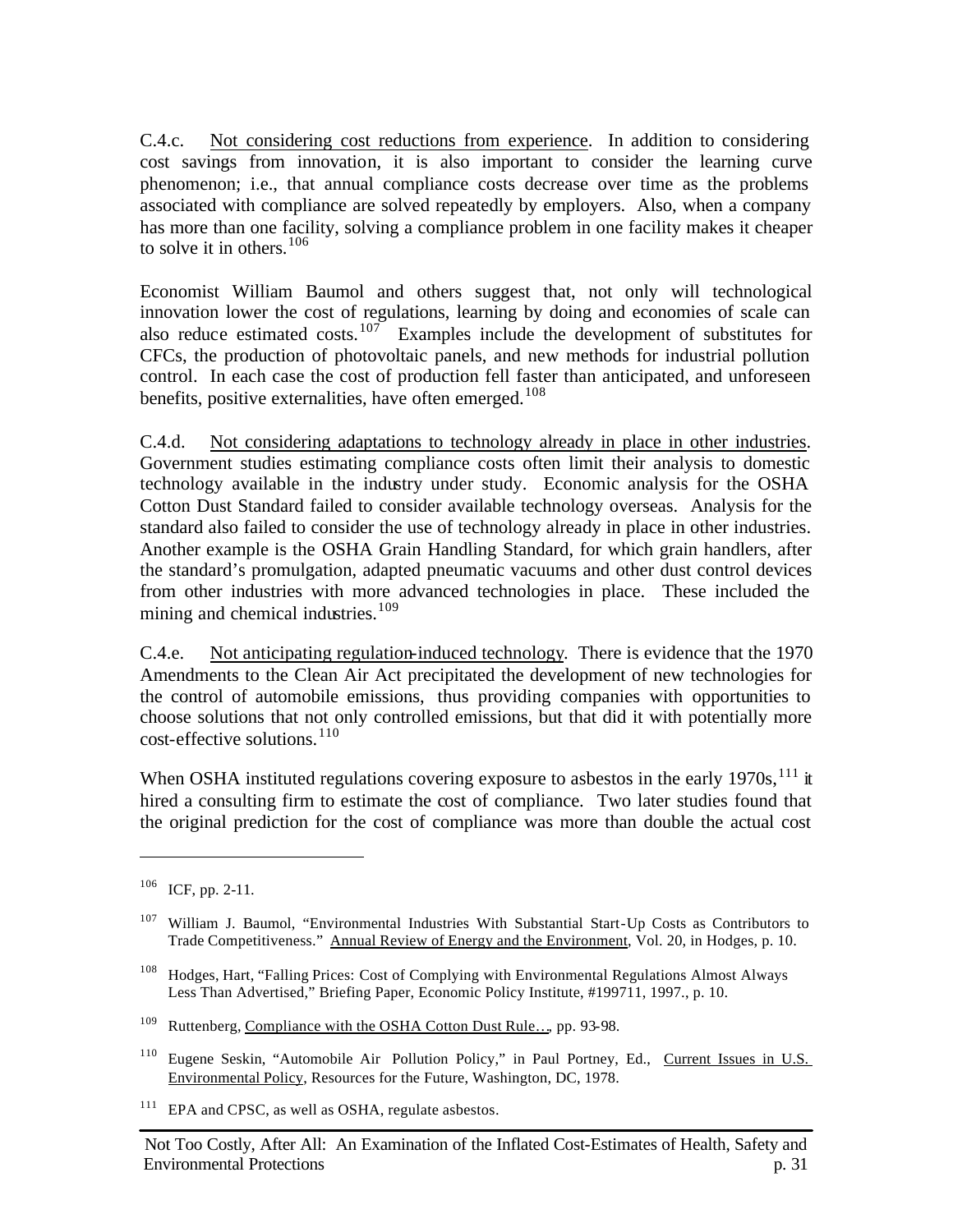because of overly static assumptions.<sup>112</sup> New glovebag regulations allow safer, cheaper asbestos removal. Glovebags offer the same or even better protections for workers and the environment. According to one mechanical maintenance supervisor at a Michigan facility: "Using glovebags, we can perform many jobs at about one-fourth the cost and with half the manpower than would be required to construct negative pressure enclosures."<sup>113</sup>

One of the classic examples of technology-forcing is the OSHA standard for vinyl chloride. Exposure to vinyl chloride during its production greatly increases the chances of a worker developing angiosarcoma, a cancer of the liver. When OSHA began rule making, vinyl chloride producers claimed that the entire multibillion dollar industry was going to collapse and the producing firms would be forced to close down their operations.<sup>114</sup> What happened? Within 18 months of promulgating the OSHA standard, new and more productive facilities were on line, with at least six technological changes to make operations more efficient: $115$ 

- Simple housekeeping procedures, such as tightening pipe flanges and permanently welding pipes together, reduced leaks and led to increased output.
- A newly developed, large polyvinyl chloride (PVC) reactor vessel increased reactor efficiency while reducing worker exposure.
- New automated reactor cleaning systems streamlined the production process by preventing the accumulation of residue on reactor walls.
- New processes that reduced the toxicity of PVC resin used in stripping unreacted vinyl chloride from freshly polymerized PVC enabled producers to reprocess the vinyl chloride collected.
- A new PVC production technology that combined two commonly separated procedures, in order to eliminate worker exposure, led to increased efficiency.
- New and highly computerized PVC manufacturing processes produced a resin of superior quality along with production cost savings and reduced worker exposure.

An industry-financed economic impact study, by Arthur D. Little, Inc., had estimated that the cost of the standard would be  $$65$  billion to \$90 billion.<sup>116</sup> The study assumed that all production of vinyl chloride could cease and all PVC production facilities would close

- <sup>114</sup> Arthur D. Little, Inc., Polyvinyl Chloride, The U.S. Industry: An Impact Analysis, Arthur D. Little, Inc., Boston, August 1974.
- <sup>115</sup> Dirks-Mason and Ruttenberg, "Executive Summary," based on numerous industry sources including Chemical Marketing Reporter, Chemical Week, and Chemical and Engineering News.
- <sup>116</sup> Information in this paragraph excerpted from Ph.D. Dissertation of Ruth Ruttenberg, "The Incorporation of Prospective Technological Changes into Regulatory Analysis Which is Used in the Planning of Occupational Safety and Health Regulations," University of Pennsylvania, 1981, pp. 32- 34.

<sup>&</sup>lt;sup>112</sup> Goodstein and Hodges.

<sup>&</sup>lt;sup>113</sup> Kurt Ross, "New Glovebag Regulations Allow Safer, Cheaper Asbestos Removal," Occupational Health and Safety, September 1966, p. 52.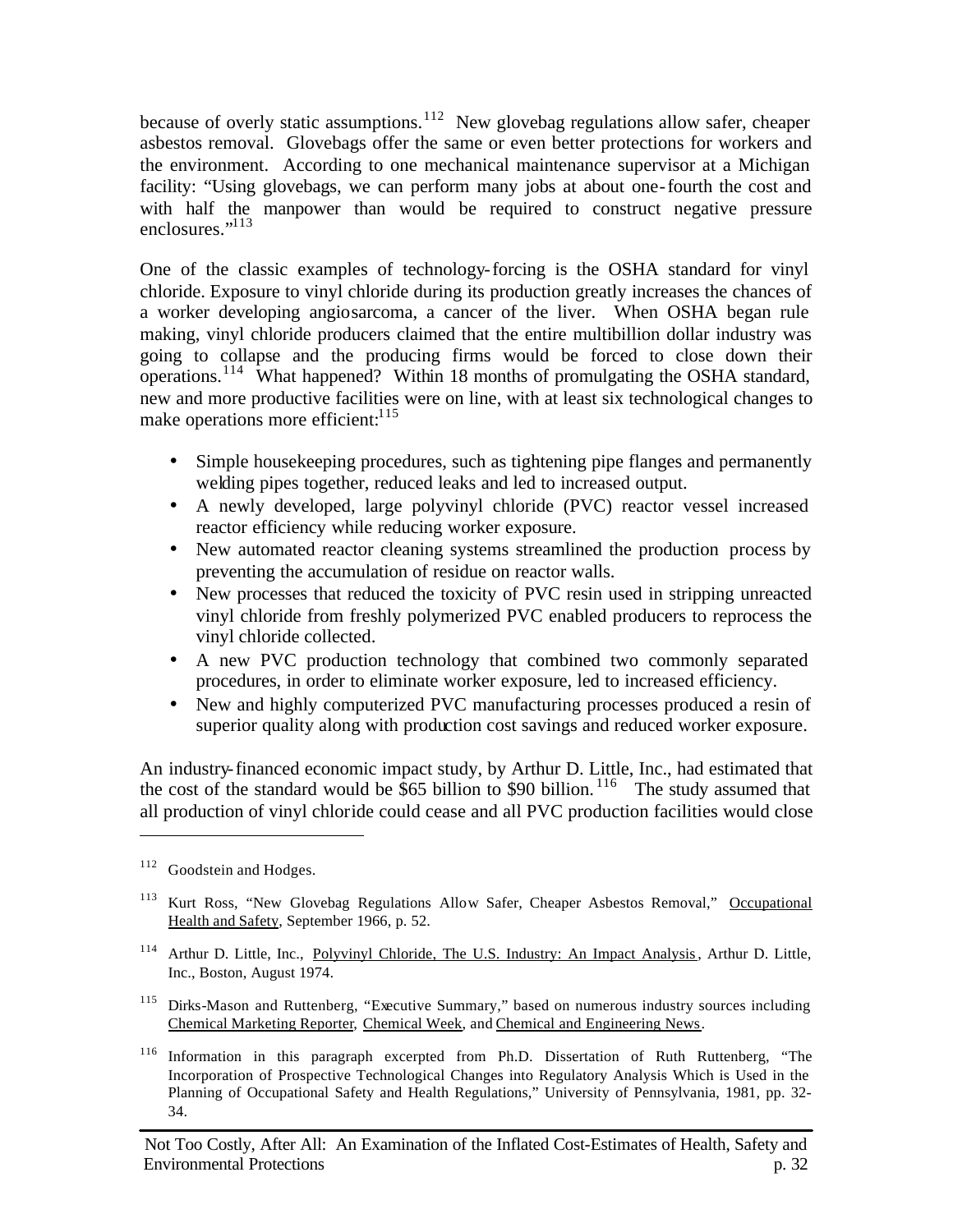if the standard were promulgated. Regulatory analysis for OSHA, by Foster D. Snell, Inc., also concluded that the technology did not exist to meet the standard, cautioned that adoption of the standard might threaten the industry with as much as a 100 percent shutdown. Despite potential shutdown, Snell estimated a compliance cost, based on bestpossible efforts by industry, of \$1.95 billion. OSHA's Vinyl Chloride Standard went into effect in April 1975, two marginal plants shut down, but several more opened or expanded their capacity. Estimates vary on the actual costs to industry of the standard. The Society of the Plastics Industry calculated that the industry invested \$200 million in capital and an additional \$100 million in research and development to meet the standard. A 1978 study by Northrup and others at the Industrial Research Unit of the Wharton School at the University of Pennsylvania estimated the combined capital costs of the OSHA standard to all vinyl chloride monomer and polyvinyl chloride producers to be \$128 million, with an effective capital cost of compliance between \$158 million to \$182 million (to make up for any lost productivity or capital replacement). The Congressional Research Service of the Library of Congress found the cost to users was \$300 million and the cost to producers only \$25 million to \$35 million. None of the retrospective studies, whether by industry, academia, or government, showed costs anywhere close to those projected prior to the promulgation of the standard. By September 1976, only 1½ years after the standard went into effect, manufacturers of vinyl chloride monomer and polyvinyl chloride proclaimed that they had solved the "OSHA problem"<sup>117</sup> – quite a contrast to the 1974 claims of an "industry shut down."

Some government agencies have acknowledged that cost-savings come from innovation once a standard is promulgated. The Department of Energy's Lawrence Livermore National Laboratory (LLNL), for example, has a stated vision of using recent innovations in remediation technology to reduce the cost of clean-up for subsurface contamination across the Department of Energy weapons complex.<sup>118</sup> Livermore has demonstrated such techniques as dynamic underground stripping. LLNL can control and pull back a distal plume of contaminants by pump-and-treat techniques. A study of an LLNL innovation of passive remediation for underground fuel tanks could save California taxpayers alone \$3 billion in the cleanup of underground storage tanks.<sup>119</sup>

The Consumer Product Safety Commission in 1977 estimated that the cost of a proposed standard for flammable upholstered furniture would be \$311 million to \$656 million per year. Only a year later, CPSC re-estimated the cost of a proposed standard and it fell more than five-fold to \$57 million to \$87 million. While part of the reduction in the compliance cost estimate was from reduced testing requirements, a CPSC press release explained that the other reason for the reduction was "technological innovations in the fabric and furniture industries which have provided less expensive ways to comply with

<sup>&</sup>lt;sup>117</sup> "PVC Rolls Out of Jeopardy, Into Jubilation," Chemical Week, September 15, 1976, p. 34.

<sup>&</sup>lt;sup>118</sup> U.S. Department of Energy, Lawrence Livermore National Laboratory, "Environmental Risk Reduction," http://www.llnl.gov/str/FFEnviro.html, downloaded September 6, 2001.

 $119$  Ibid.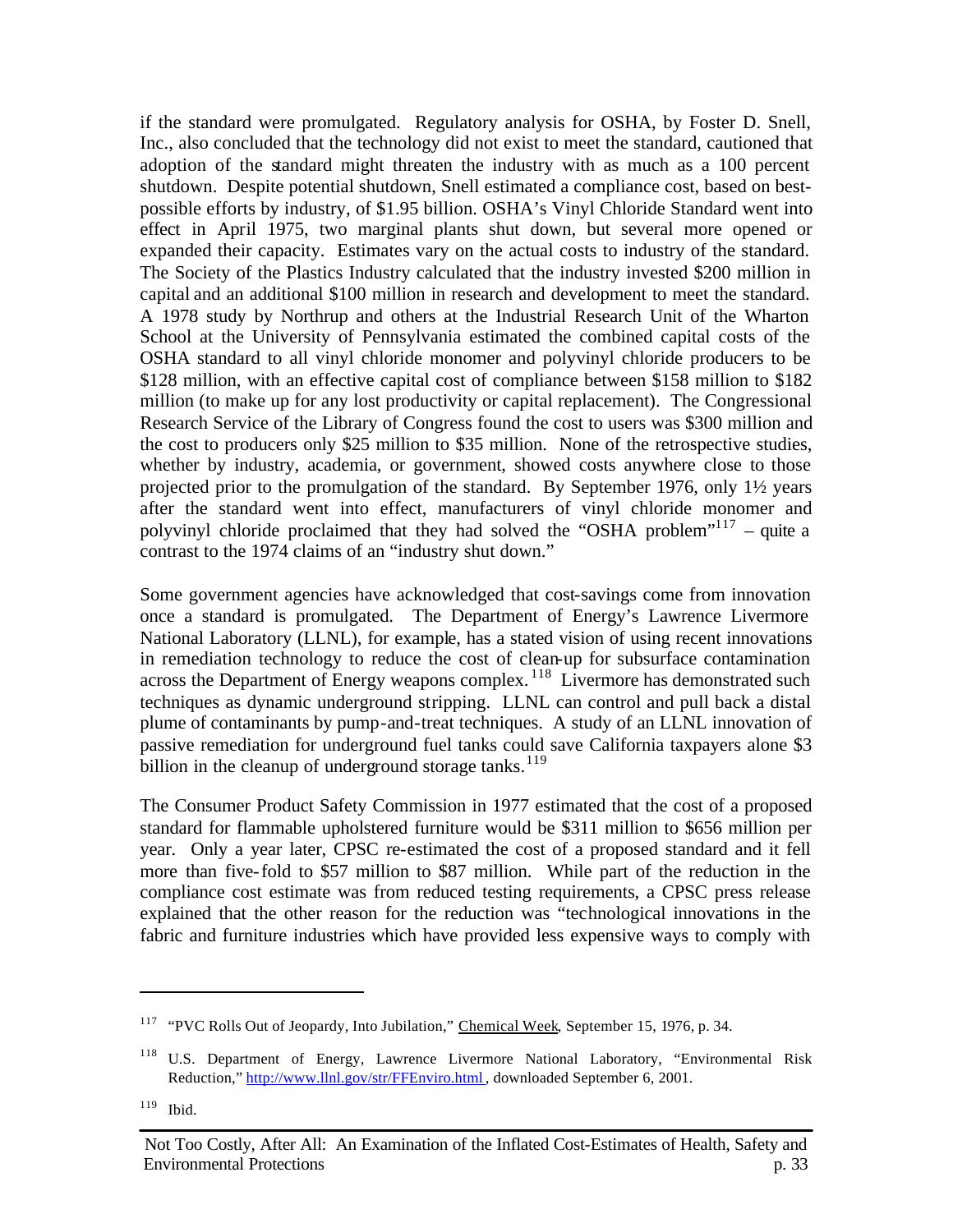the standard."<sup>120</sup> In less than one year, and with only the pressure of a proposed standard, technological innovations and cost saving emerged.

As head of the EPA, Carol Browner took the chronic problem of overestimation seriously when issuing new regulations to reduce permissible levels of smog and fine soot particulate pollution: <sup>121</sup>

"One staff member on the Council of Economic Advisors maintained that the regulations would cost a whopping \$60 billion, a figure quickly seized upon by industry opposition. The EPA's own cost estimate was much more modest, between \$6 billion and \$8 billion. In making her case for the new regulations, however, Browner publicly disavowed even her own agency's cost estimates. She argued that industry would find a way to do it cheaper."

## C.5. Not considering benefits to pollution control and hazard abatement industries

The impact of regulation is not limited to regulated companies. Many U.S. businesses license and sell hazard abatement technology and equipment. Pollution control and hazard abatement are among the fastest growing markets in the United States. From safety boots to air scrubbers, from improved monitoring equipment to built-in engineering controls, the genius of U.S. engineering and entrepreneurship is generating hundreds of millions of dollars in new sales and hundreds of new, mostly small, businesses. A study for the National Commission for Employment Policy concluded that in 1994 alone federal environmental policies contributed between \$3.5 billion and \$3.7 billion to the Gross Domestic Product.<sup>122</sup> Described briefly below are just a few examples of the many market niches created by regulations that protect the safety and health of community residents, consumers, and workers.

Oil spill response and prevention regulations created a growth industry in pollution control. Industry spent hundreds of millions of dollars after the wreck of the Exxon Valdez, for response vessels and pollution control equipment. In 1991, following passage of the Oil Pollution Control Act of 1990, the Marine Spill Response Corporation (MSRC) announced contracts for construction of sixteen 210 foot offshore response vessels, with firms in Mississippi and Alabama.<sup>123</sup> Sea Corps purchased 13 vessels. All vessels were to be U.S.-made, with approximately 90 percent U.S. content. MSRC also acquired sea recovery systems, containment systems, skimming systems, and booms.

<sup>&</sup>lt;sup>120</sup> U.S. Consumer Product Safety Commission, "CPSC Staff Recommends Safety Standard for Flammable Upholstered Furniture," Release #78-092, November 20, 1978.

<sup>&</sup>lt;sup>121</sup> Goodstein and Hodges.

<sup>&</sup>lt;sup>122</sup> National Commission for Employment Policy, "Environment and Jobs: The Employment Impact of Federal Environmental Investments," 1995, p. iii.

<sup>&</sup>lt;sup>123</sup> Straube and Ruttenberg, p. 14.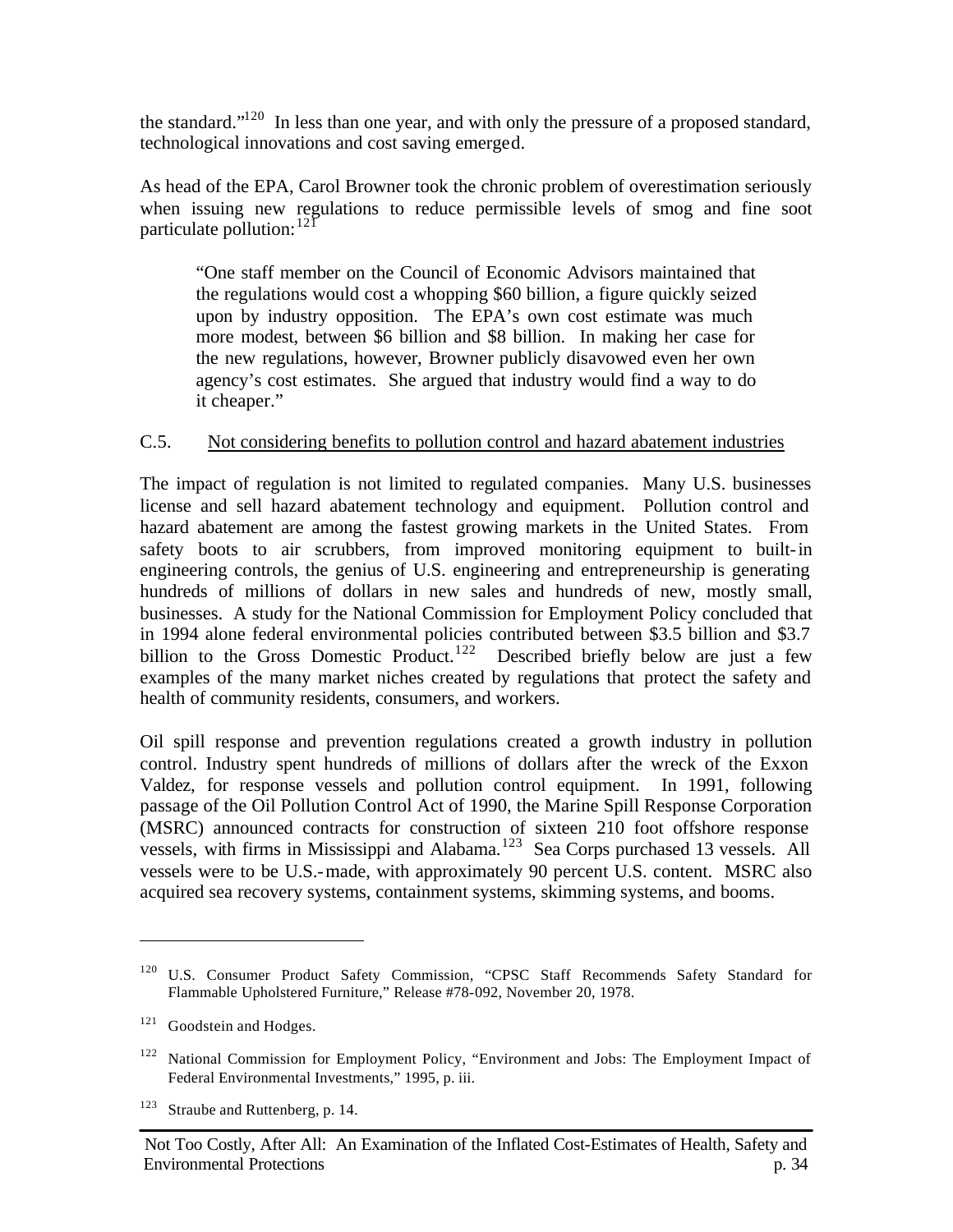The pollution control and hazard abatement industries provide significant benefits to the U.S. economy – even sometimes to the very companies that must themselves pay for pollution control and hazard abatement. Regulations create markets and profit potential for many businesses. Often left undiscussed in studies are the multibillion-dollar markets opened to corporations as the direct result of regulation. Sometimes when a new health and safety regulation goes into effect, it gives a firm a new competitive advantage. Without any effort on its part, a firm may find itself with a new "windfall" market. Consider the market results of auto emission and fuel economy standards. In both cases, the auto industry initially fought the regulation. In the case of emission control, the new market for catalytic converters was a boon to such companies as American Cyanamid, Englehard Minerals and Chemical Corporation, and DuPont. TRW, Inc., also a big pollution control supplier, makes hundreds of different products for reducing auto pollution and conserving energy.<sup>124</sup>

Many of the participants in these markets are the very firms that publicize the financial burdens they incur because of regulation. Many existing firms expand, or even create, special subsidiaries to handle the growing market for hazard abatement and pollution control equipment. As early as the 1970s, profits on these product lines typically exceeded profit margins on other product lines.<sup>125</sup>

The pollution control and hazard abatement industries are growth areas throughout the U.S. economy, and much of the growth is in small and emerging businesses. The contribution of regulation to this growth in sales, revenue, jobs, and economic base should not be excluded from any cost estimating matrix. Many businesses, both large and small would suffer great financial hardship if environmental, occupational, or consumer regulatory requirements were curtailed.

An EPA study on the economic impact of the Superfund program<sup>126</sup> concluded that from 1981 to 1992:

- Nationally,  $\mathfrak{D}3.5$  billion in output of goods and services were generated as a result of the \$7.6 billion spent by the Superfund program over the period FY81 through FY92.
- Approximately 242,000 jobs were associated with the output of those goods and services.
- Every \$1 million in Superfund expenditures created thirty-two jobs.

<sup>&</sup>lt;sup>124</sup> Ruttenberg, Working Papers, p. 46.

<sup>&</sup>lt;sup>125</sup> Arthur D. Little, Inc., Economic Impact Study of the Pollution Abatement Equipment Industry, Prepared for Environmental Protection Agency, Distributed By National Technical Information Service, U.S. Department of Commerce, PB-225 841, October 1972. p. 5.

<sup>&</sup>lt;sup>126</sup> U.S. Environmental Protection Agency, Office of Emergency and Remedial Response, Office of Program Management, Policy and Contracts Assessment Staff, Economic Impact of the Superfund Program: Fiscal Years 1981-1992, Draft, July 1994, p. i.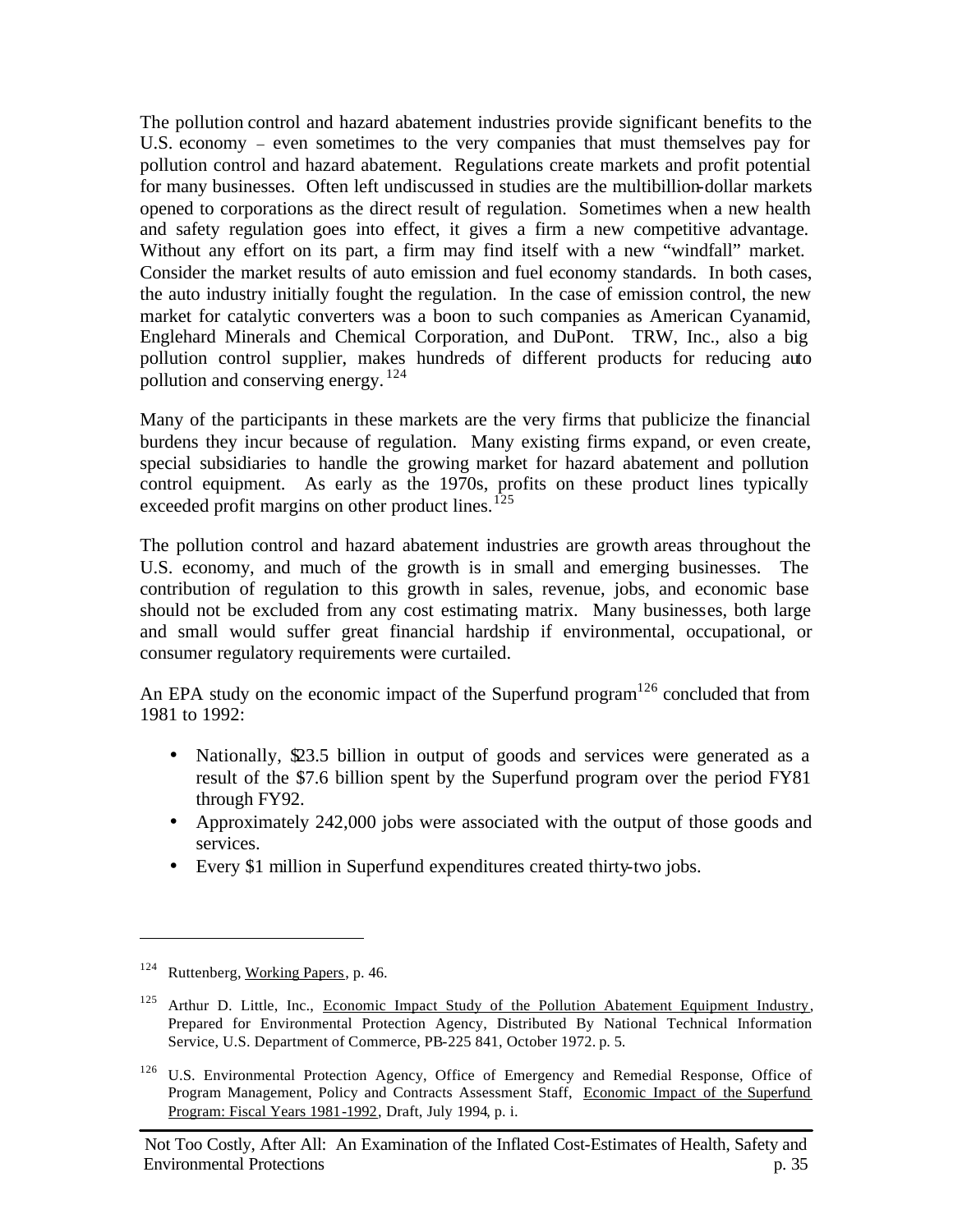Air filters to reduce indoor air pollution are so important to 3M that these air filters received an entire page in its 2000 Annual Report. The message relies on EPA to help market its product: $127$ 

"Homeowners, breathe easy. 3M's family of high-efficiency furnace filters tackle indoor air pollution with a vengeance. ... Filtrete<sup>TM</sup> Ultra Allergen Reduction Filters can help improve indoor air quality. That's good news, since the U.S. Environmental Protection Agency has identified indoor air pollution as one of the top environmental risks to public health ... The only furnace filter to meet the guidelines of the American Lung Association's Health House Project, the Filtrete filter is as popular as it is efficient."

C.5.a. Companies, for decades, have acknowledged market niches, due to regulation. There are also many examples of firms profiting when a safety and health regulation automatically gives their existing products a competitive advantage. Union Carbide, as far back as 1978, wrote in its annual report:  $128$  "The increasing application of mandatory government standards has significantly increased air pollution control markets during the last several years. We have plans to enter the air pollution control area ..." Union Carbide was the leader in supply of systems that use oxygen aeration gas for the biological oxidation of wastewater. The company reported that most municipalities used its UNOX wastewater treatment system, and that the federal government had helped ensure it a steady market by budgeting \$24 billion for wastewater treatment systems over the following four years. American Cyanamid, that same year, told its stockholders a similar success story: growth in its sales of organic flocculants was due in large measure to pollution control regulations.<sup>129</sup> Stauffer Chemical similarly wrote in its Annual Report that "the longer-term prospect holds many opportunities for socially responsive and profitable development." Stauffer not only produced hazardous chemicals, but also specialty chemicals for water treatment.<sup>130</sup> Kennecott, best known as a copper producer, wrote in its 1978 annual report: $^{131}$ 

"New laws coming into effect, a refocusing of federal priorities to emphasize 114 special toxic and possibly carcinogenic chemicals, and a consent decree entered into by the EPA with several environmental groups are increasing the need for the advanced monitoring services Kennecott provides."

<sup>127</sup> 3M, Annual Report, 2000, p. 10.

<sup>128</sup> Union Carbide, Annual Report, 1978.

<sup>&</sup>lt;sup>129</sup> American Cyanamid, Annual Report, 1978.

<sup>130</sup> Stauffer, Annual Report, 1978.

<sup>&</sup>lt;sup>131</sup> Kennecott, Annual Report, 1978.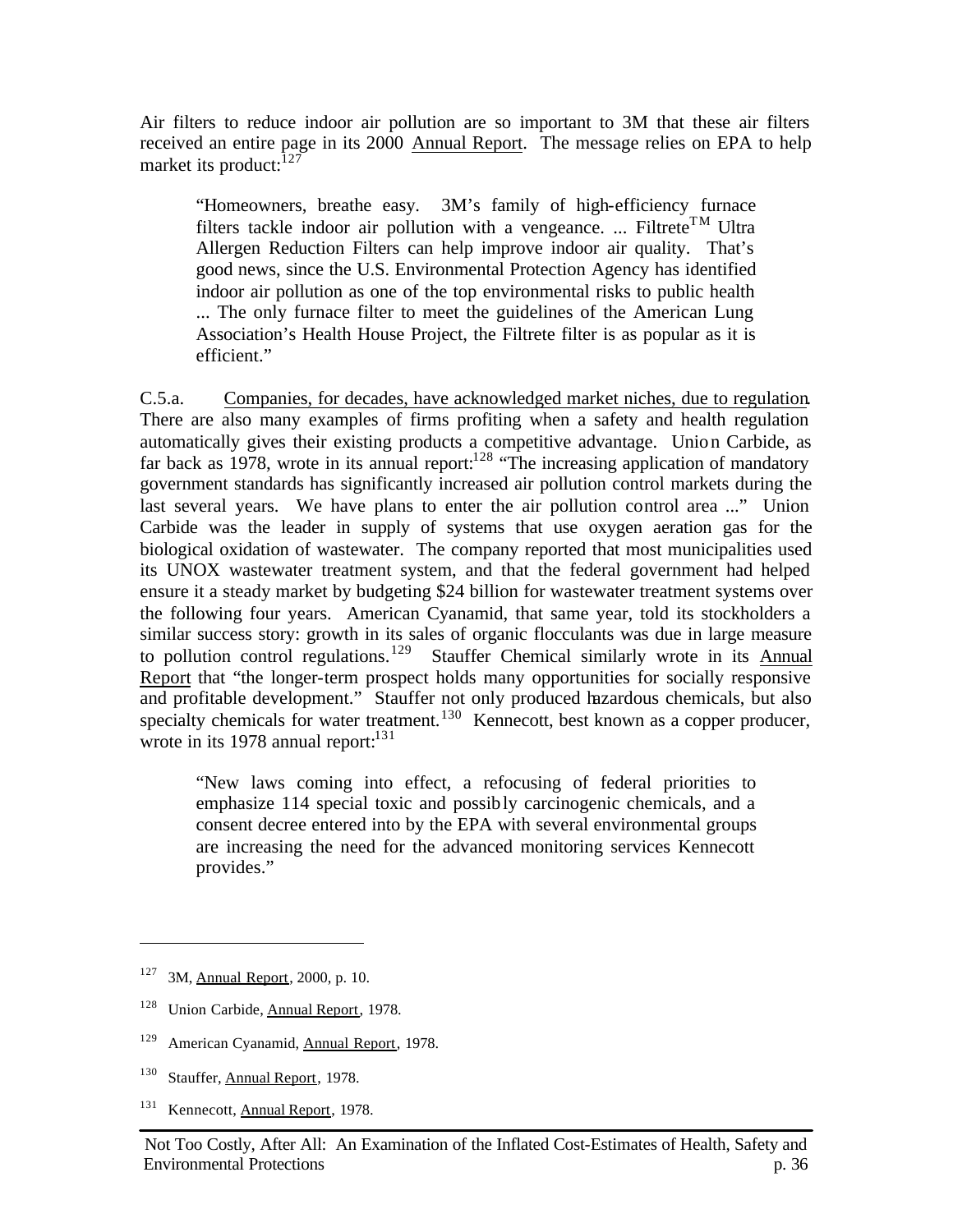NHTSA consistently asked designers of traffic safety equipment for the cost of devices, such as sensing systems for air bag computer  $logic$ ,  $^{132}$  but consistently failed to consider the benefits to the designers, producers, and other manufacturers and vendors of safety equipment, whose existence was largely due to regulation.

C.5.b. Market niches, due to regulation continue to be economically important. DuPont, clearly a company with a regulatory compliance challenge, also produces products to help others with regulatory compliance. During 2000, DuPont teamed with the U.S. Centers for Disease Control and Prevention (CDC) to evaluate the role of its RiboPrinter microbial characterization system to enhance the CDC's state-of-the-art food borne bacterial surveillance network. A large and productive part of DuPont is the DuPont Protective Apparel Marketing Company, offering Tyvekbrand protective material, Tychem**®** chemical protective fabrics, Kevlar brand fiber, Nomex fiber and Sontara spunlaced fabric.<sup>133</sup> DuPont, in its 2000 annual report boasts of its dedicated sales force of two dozen regional managers who spread the word about protecting industrial and emergency workers.

Geoprobe Systems, in Pollution Equipment News, boasts of "designing a better way" with a National Ground Water Association Excellence in Equipment Design Award for 2000 of its Geoprobe Model 66DT that "gets you into confined spaces to open new possibilities."<sup>134</sup>

Protecting the hearing of rail workers and families living along railroad rights of way, comes from innovations by Kelsan Friction Innovators and Portec Rail Products, Inc. In a 2001 advertisement in Railway Age, it boasted:  $135$ 

"Noise abatement that's immediate, proven! Finally, a solution that goes to the heart of the problem regarding ear-piercing wheel squeal ... the wheel/rail interface! Kelsan's patented Keltrack Trackside top-of-rail friction modifier and Portec Rail's Protector IV trackside application system is quieting the noisiest curves in some of the most demanding applications across North America, Europe, Australia, and Japan.

The Air Bag Center clearly owes its existence to car safety rules mandating air bags. Its mission? To locate a replacement airbag for a vehicle.<sup>136</sup>

<sup>&</sup>lt;sup>132</sup> U.S. Department of Transportation, NHTSA, "... Advanced Air Bags," May 2000, Chapter 7, p. 1.

<sup>133</sup> DuPont, Annual Report, 2000, pp. 4, 8.

<sup>&</sup>lt;sup>134</sup> Geoprobe Systems, "Designing a Better Way," advertisement, Pollution Equipment News, August 2001.

<sup>&</sup>lt;sup>135</sup> Kelsan Friction Innovators and Portec Rail Products, Inc., "Got an Earful of Noise," Noise Abatement That's ... Immediate, Proven!" Advertisement, Railway Age, August 2001.

<sup>&</sup>lt;sup>136</sup> The Air Bag Center, http://www.airbagcenter.com/, downloaded September 3, 2001.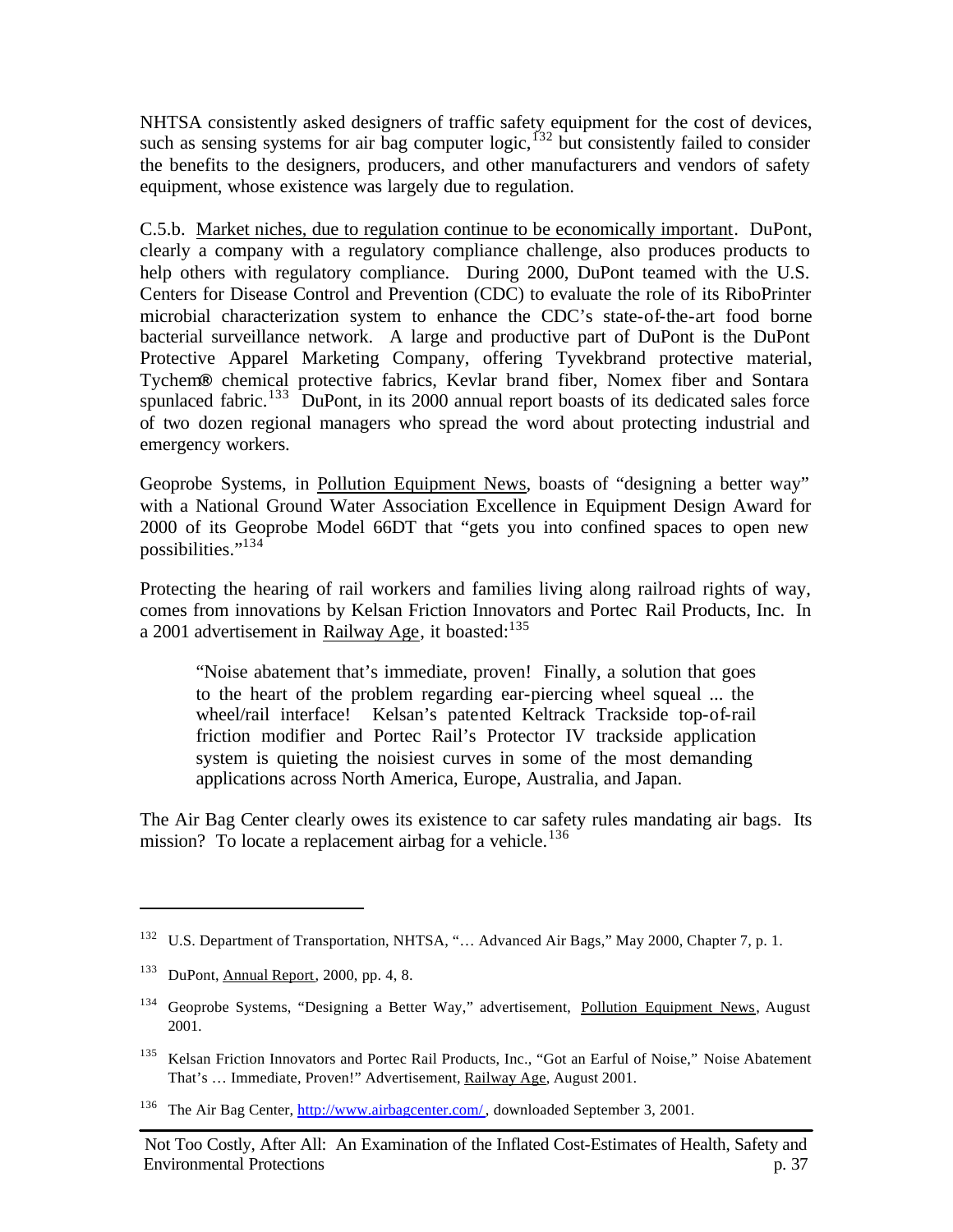Trade associations exist to support pollution control and hazard abatement activities. The Institute of Clean Air Companies is a nonprofit national association of companies that supply air pollution monitoring and control systems, equipment and services for stationary sources. There is an Association of Local Air Pollution Control Officials, Institute of Clean Air Companies, and a Manufacturers of Emission Controls Association. There is a National Onsite Wastewater Recycling Association, an American Traffic Safety Services Association, and an Automotive Recyclers Association.There are companies that produce equipment; there are engineers, consultants, and lawyers. There are those that specialize in air pollution control, industrial wastewater treatment, clean water, personal protective equipment, dusts, fumes, mists, and a myriad of other pollutants and hazards.

The profits to companies from the licensing and sale of pollution control equipment as well as the hundreds of thousands of new jobs being created within the economy should be an integral part of any balanced RIA.

## C.6. Not considering safer substitutes, recycling, and pollution prevention

There are significant cost savings in the regulatory process when pollution or hazards are prevented altogether or when safer substitutes emerge. A study for the Business Roundtable on the construction industry, based on research conducted at Stanford University, analyzed the costs of prevention programs and found the ratio of savings in accident costs to the cost of administering safety and health programs was 3.2 to  $1.137 \text{ A}$ wealth of empirical evidence indicates that regulation is itself a major stimulus for new markets, new jobs, and a wide range of innovation activities. Prevention is rarely considered in regulatory analyses, and it can save companies money as well as solve a regulatory challenge and improve safety and health. Pollution prevention is usually accomplished through purchasing and inventory control, improved housekeeping, production modifications, product substitution, waste segregation, and reuse.<sup>138</sup>

Substitutes. Many companies profit from developing substitute products to replace hazardous ones that have been regulated. Two professors, studying the cost savings associated with substituting safer chemicals, provide many examples. Cited below are just six: $^{139}$ 

• A Brush-Wellman metal fabrication plant in Ohio used an older manufacturing process with the highly toxic chemical perchloroethylene (PCE) to clean metal alloys. With a grant from the U.S. Department of Energy and EPA, the company

<sup>&</sup>lt;sup>137</sup> Stanford University, "Improving Construction Safety Performance," Report A-3, for The Business Roundtable, January 1982 in National Hazmat Program, Assessing the Full Costs...

<sup>138</sup> Environmental Compliance Assistance Center, "General Pollution Prevention Information," http://www.hazmat. frcc.cccoes.edu/pollprev.htm, September 7, 2001.

<sup>139</sup> Porter and van der Linde, pp. 101-103.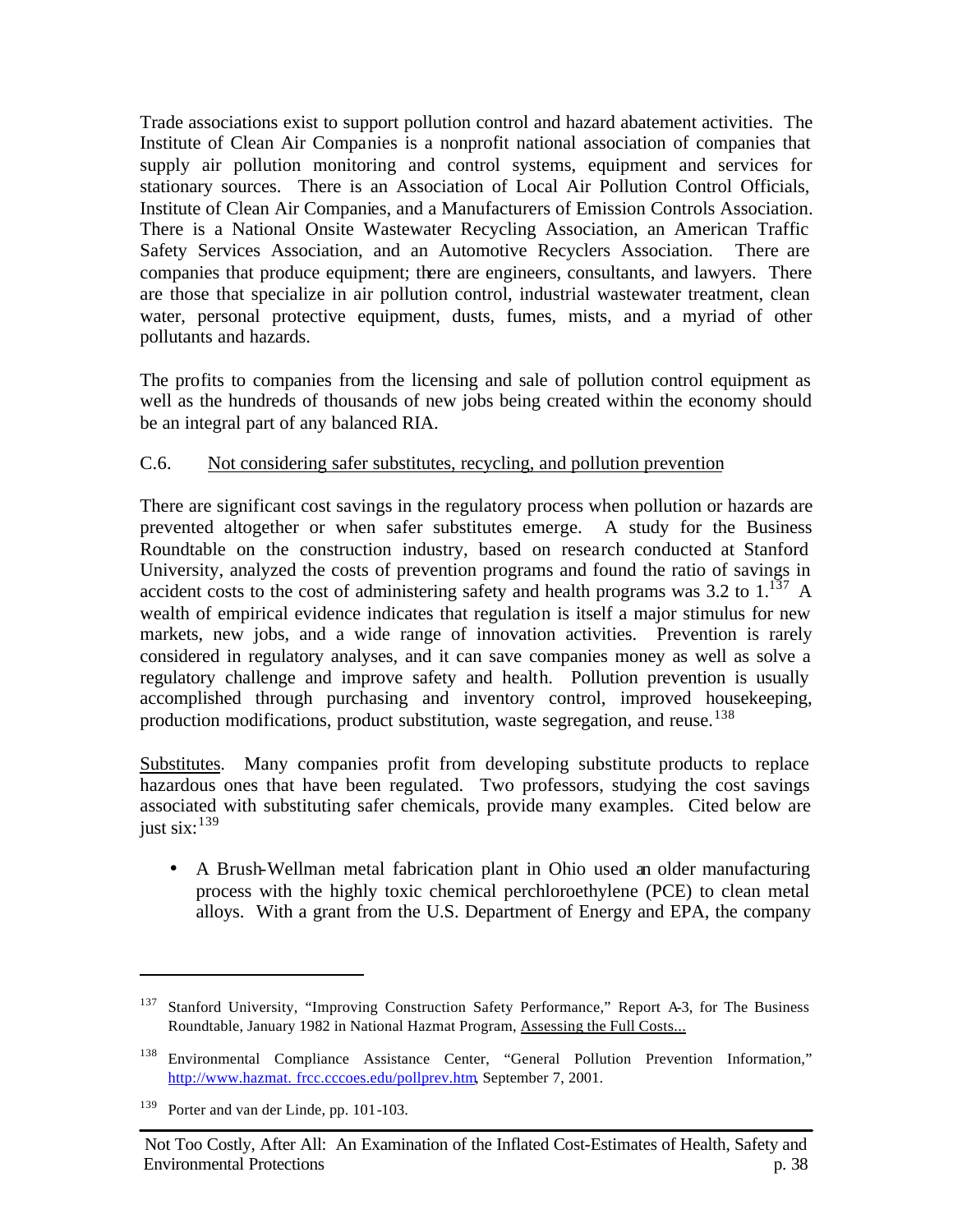was able to install a new cleaning process that eliminated PCE and also saves the plant an estimated \$282,000 annually in reduced operating costs.

- Raytheon found itself required by the Montreal Protocol and the Clean Air Act to eliminate the CFCs it used to clean printed electronic circuit boards after soldering. Scientists at Raytheon initially thought that complete elimination of CFCs would be impossible. Instead a new semiaqueous, terpene-based cleaning agent that could be reused was substituted. The result? An increase in average product quality and lower operating costs.
- Because Ciba-Geigy's dyestuff plant in New Jersey needed to meet new environmental standards, the firm was forced to reexamine its waste stream. By replacing iron with a different chemical conversion agent that did not result in the formation of solid iron sludge and by eliminating the release of potentially toxic products into the wastewater stream, Ciba-Geigy boosted its yield by 40 percent and eliminated wastes for an annual cost savings of \$740,000.
- 3M discovered in producing adhesives in batches that were transferred to storage tanks, one bad batch could spoil the entire contents of a tank and cause high expenditures on hazardous waste disposal. 3M developed a technique to run quality tests more rapidly on new batches, and the company reduced hazardous wastes by ten tons a year at almost no cost, yielding an annual savings of more than \$200,000.
- 3M faced new regulations that forced many solvent users in paper, plastic, and metal coatings to reduce its solvent emissions 90 percent by 1995. The company responded by avoiding the use of solvents altogether and developing coating products with safer, water-based solutions. At another 3M plant, a change from a solvent-based to water-based carrier, used for coating tablets, eliminated 24 tons per year of air emissions. The \$60,000 investment saved \$180,000 in unneeded pollution control equipment and created annual savings of \$15,000 in solvent purchases.
- When federal and state regulations required Dow Chemical to close certain evaporation ponds used for storing and evaporating wastewater resulting from scrubbing hydrochloric gas with caustic soda, Dow redesigned its production process. By first scrubbing the hydrochloric acid with water and then with caustic soda, Dow was able to eliminate the need for evaporation ponds, reduce its use of caustic soda, and capture a portion of the waste stream for reuse as a raw material in other parts of the plant. This process change cost \$250,000 to implement, but it reduced caustic waste by 6000 tons a year and hydrochloric acid waste by 80 tons a year, for a savings to Dow of \$2.4 million per year.

Companies that mine low-sulfur and nonmetallurgical coal received "windfalls" from air pollution regulations. Fuel switching, from high sulfur to low sulfur coal, is the cheapest form of compliance with air pollution regulations. The Energy Information Administration at the U.S. Department of Energy examined compliance strategies and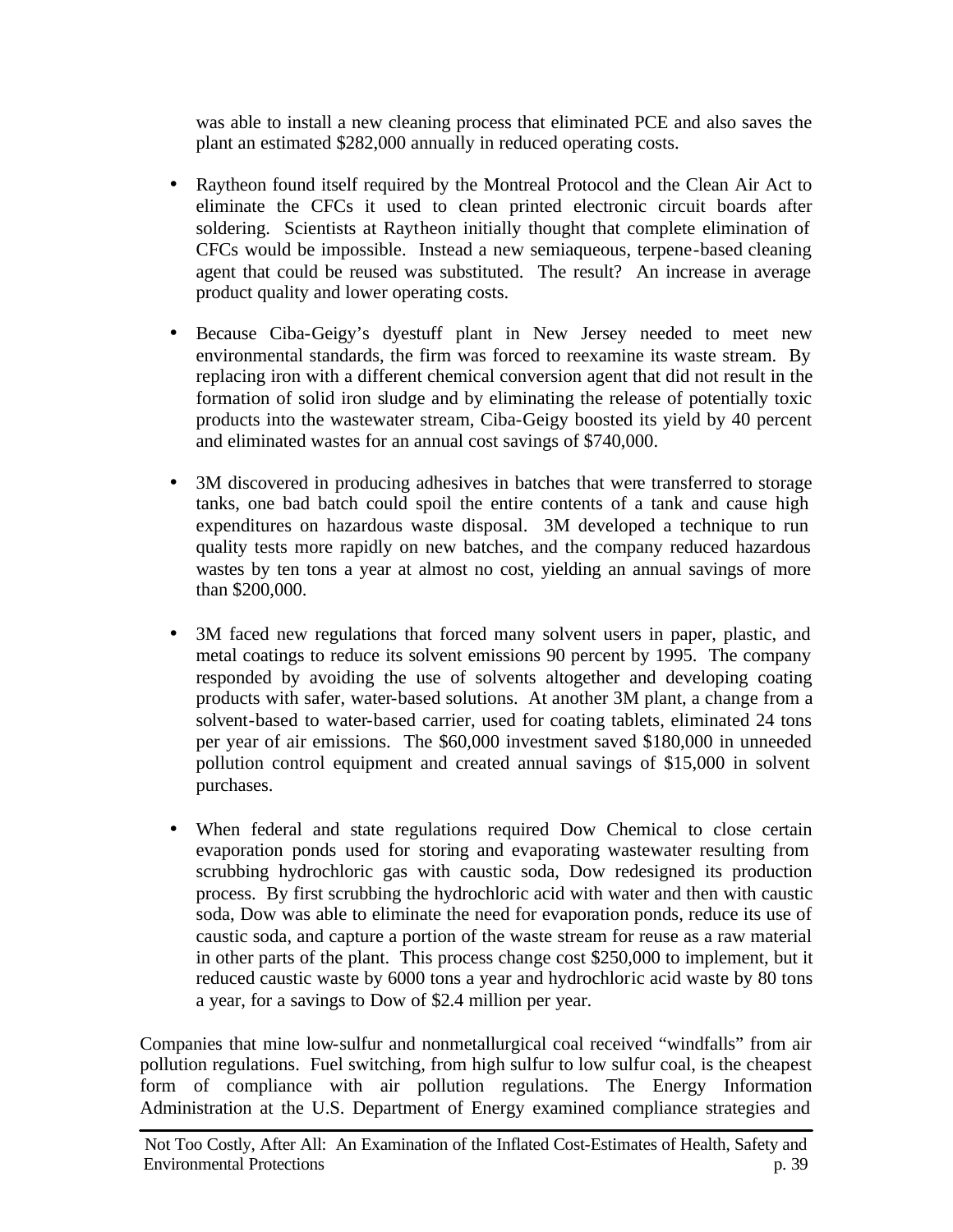costs in detail for six utilities with a total of 71 units (22.8 gigawatts of generating capacity). Most of the units were switched to lower sulfur coal to meet their  $SO_2$ emissions limitations. Because fuel switching has been the compliance method used by most utilities, lower sulfur coal sales in the United States have increased substantially. In 1990, for example, low-to-medium sulfur coal accounted for 67 percent of total coal receipts at electric utilities. Five years later, it had risen to  $77$  percent.<sup>140</sup>

The Navy's environmental program in 1998 urged its naval installations to use two-part epoxy paints, explaining that it dramatically reduces waste paint and solvent and typically pays for itself in less than a year.<sup>141</sup>

Compliance with the OSHA Formaldehyde Standard cost approximately half of what OSHA had estimated, in part because industry adopted low-formaldehyde resins, avoiding the need for major new capital expenses for ventilation and enclosures.<sup>142</sup>

Recycling and Pollution Prevention. Recycling is an expanding area of pollution prevention and adds economic benefit to the pollution control and hazard abatement industry. The National Commission for Employment Policy, in a study of individual firms, identified net economic savings from pollution control through economic savings:<sup>143</sup>

- PPG Industries, a manufacturer of automobile coatings and paints at a Cleveland facility, needed large quantities of water to clean its manufacturing equipment and ensure product quality. Each year it produced 380,000 gallons of contaminated water and made 65 trips a year by truck to dispose of the water at the company's waste incinerator 350 miles away. By designing and installing a waste water filtration system, 95 percent of the water is reused, saving the company \$375,000 per year.
- FMC Corporation in Pasadena, Texas manufactures hydrogen peroxide. The process involves a methanol wash and soak. FMC generated more than 200,000 gallons of contaminated wash a year. Design and installation of a steam distillation methanol recovery process provided 90 percent recovery. In 1992, methanol recovery at the Texas plant was over 275,000 gallons, and annual energy savings were more than 182,000 gallons of oil equivalent. FMC saves \$512,000 per year.

<sup>&</sup>lt;sup>140</sup> U.S. Department of Energy, Energy Information Administration, The Effects of Title IV of the Clean Air Act Amendments of 1990 on Electric Utilities: An Update, Executive Summary, March 1997.

<sup>&</sup>lt;sup>141</sup> U.S. Navy, Environmental Program, "Do you use two part epoxy paints?," February 1998.

<sup>&</sup>lt;sup>142</sup> OTA, Gauging Control Technology..., p. 95.

<sup>&</sup>lt;sup>143</sup> National Commission for Employment Policy, "The Employment Impact of Federal Environmental Investments," 1995, pp. 11-16.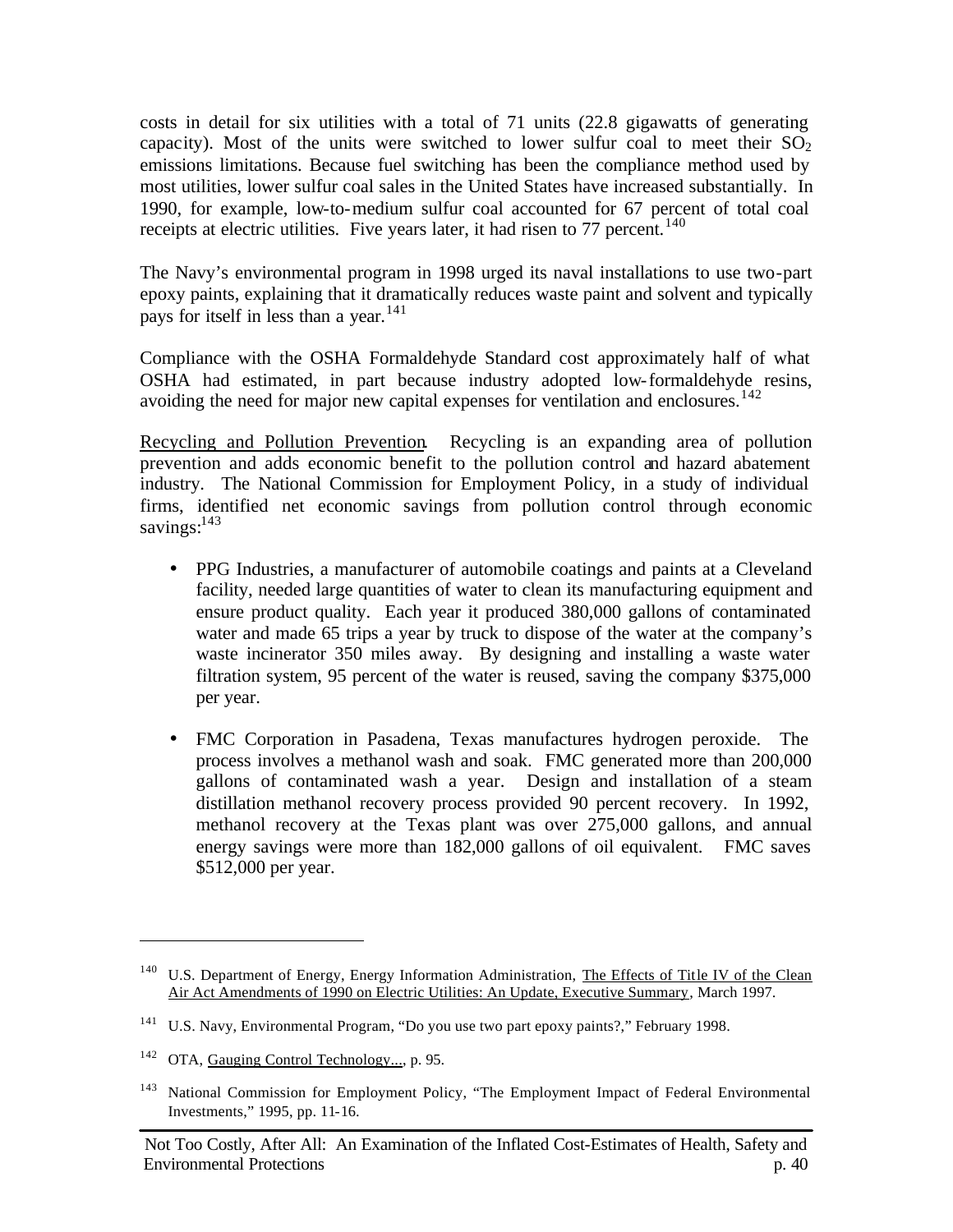• AAP St. Marys, a producer of aluminum wheels in Ohio, generates large quantities of metal chips as a by-product. Instead of transporting them to a distant recycler for cleaning, melting, and reheating into aluminum ingots, AAP installed its own recycling operation and saves \$1.9 million per year in transportation, energy costs, and production of solvents to clean the chips. (By remelting the chips on-site, AAP can use a new spinning system to separate the chips from the cutting oils, thus reducing the need for solvents to clean the chips.)

When Battelle Laboratories needed a way to control hazards from the defoliant 2, 4-D, it developed bacteria to ingest the compound. These bacteria then became a product for the company to convert into saleable items such as fertilizers.<sup>144</sup> Getty Oil built a unit at its Delmarva plant in Delaware to reduce the sulfur in fuels. The plant provides electricity and steam to a Getty refinery. The units were built to convert the sulfur dioxide pollutant into sulfuric acid, which could in turn be sold to industrial users.  $145$ 

Automotive recycling is big business. Some of it helps meet environmental standards. In 1997, gross annual revenues totaled \$8.2 billion in the U.S. and Canada. Auto recyclers acquired 4.7 million vehicles and an estimated eleven million gallons of oil and six million tires. The Association is promoting steps to prevent storm water pollution by encouraging recyclers to check incoming vehicles for fluid leaks, keeping used oil separate from parts as well as capturing engine oil, windshield wiper fluid, and antifreeze for reuse. The automotive recycling business employs over 46,000 people in more than 6,000 businesses in the United States. In addition automotive recycling decreases insurance rates by purchasing inoperative vehicles from insurance companies.<sup>146</sup>

The North American Insulation Manufacturers Association advertises fiberglass and slag wool insulations to reduce air pollution and reduce energy wastes, and also to reduce demand on virgin resources. Today's fiberglass insulation contains upwards of 40 percent recycled glass.  $147$ 

The benefits of recycling, or at least the lower costs of reclaiming and selling byproducts, need a place in the cost estimating process.

#### C.7. Not properly accounting for depreciation, tax reductions, or the opportunity cost of capital

<sup>&</sup>lt;sup>144</sup> Chemical Manufacturers Association, "Protecting the Environment: What We're Doing About It," Washington, DC, 1980, p. 22.

<sup>&</sup>lt;sup>145</sup> U.S. Environmental Protection Agency, Environment News, Boston, September 1980, p. 12.

<sup>&</sup>lt;sup>146</sup> Automotive Recyclers Association, "General Automotive Recycling Statistics," http://www.autorecyc. org/docs/agbout/recycle\_statistics.htm and "Stormwater Best Management Practices," http://www. autorecyc.org/docs/govt/stormwater.htm, downloaded August 11, 2001.

<sup>147</sup> North American Insulation Manufacturers Association (NAIMA), "Fiber Glass & Slag Wool Insulations - Materials for a Sustainable Planet," Insulation Facts #45, http://www.naima. org/docs/N012.HTML, downloaded August 11, 2001.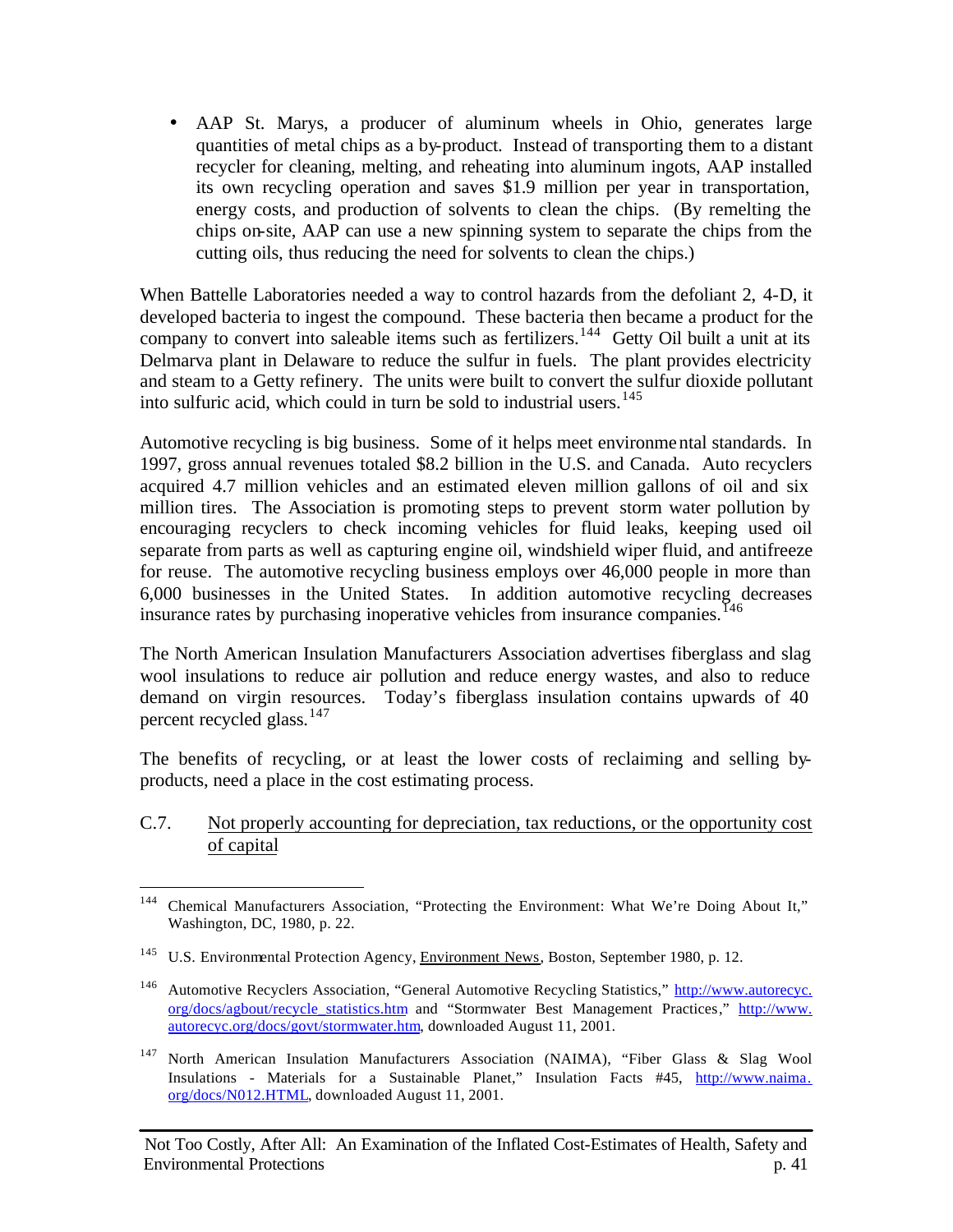When new equipment is purchased, the partial or total depreciation of the equipment it is replacing needs to be accounted for. Much of the reported costs of regulation is for capital. Eventually, new capital would be purchased anyway. With regulation, the equipment may be redesigned to include pollution control and hazard abatement, and may even increase productivity. Regulation is likely to spur the investment process. Many of these investments would have happened sooner or later anyway. So, a primary effect of regulation may be to speed up the investment process. When this happens, much of measured compliance cost is really just early capital investments.<sup>148</sup> But, if the entire investment cost is counted as a cost of regulation, the cost figures are significantly inflated. In the case of cotton dust, the U.S. textile industry was languishing in the arena of international competition. The OSHA Cotton Dust Standard was one of the factors that pushed textile companies to trade in their old equipment with low productivity for new equipment that produced textiles much more efficiently, and also without high levels of cotton dust.<sup>149</sup> This "early" investment actually helped the industry.

While not for a specific rule-making, the drug industry in 1991 and again in 2001 significantly overstated its research and development costs by not including tax reductions or the opportunity cost of capital in its calculations. In 1991, the Tufts Center for the Study of Drug Development estimated the average cost of developing a new prescription drug was \$231 million. A new study, released in November 2001 by the Tufts Center, which receives 65 percent of its funding from drug companies, claimed that the average cost of developing a new prescription drug in ten years climbed to \$802 million.  $^{15\overline{0}}$ 

The Tufts Center study has two dramatic flaws, according to an analysis by Public Citizen (which, in part was based on a U.S. Office of Technology Assessment analysis). First, it is not representative of real drug industry R&D because none of the 68 drugs used in the Tufts study received any government support, even though many, if not most, drugs brought to market receive financial support from the government at some stage in their discovery and development. Therefore, the Tufts study focuses on a skewed sample of drugs and inflates the actual cost of R&D for the average drug. A National Institutes of Health (NIH) internal document, dated February 2000 and obtained by Public Citizen, showed that all of the top five selling drugs in 1995 received significant taxpayer backing in the discovery and development phases.

The second major flaw of the Tufts Center study is that it exaggerates the actual R&D expenditures for its sample of drugs. Specifically, the new Tufts Center estimate of \$802 million includes significant expenses that are tax deductible and theoretical costs that drug companies do not actually incur. For example, roughly half of the Tufts Center estimate (\$399 million) is the "opportunity cost of capital" – a theoretical calculation of

<sup>&</sup>lt;sup>148</sup> Goodstein and Hodges.

<sup>149</sup> Ruttenberg, …Cotton Dust…

<sup>150</sup> Public Citizen, "Tufts Drug Study Sample is Skewed; True Figure of R&D Costs Likely is 75 Percent Lower," Press Release, December 4, 2001.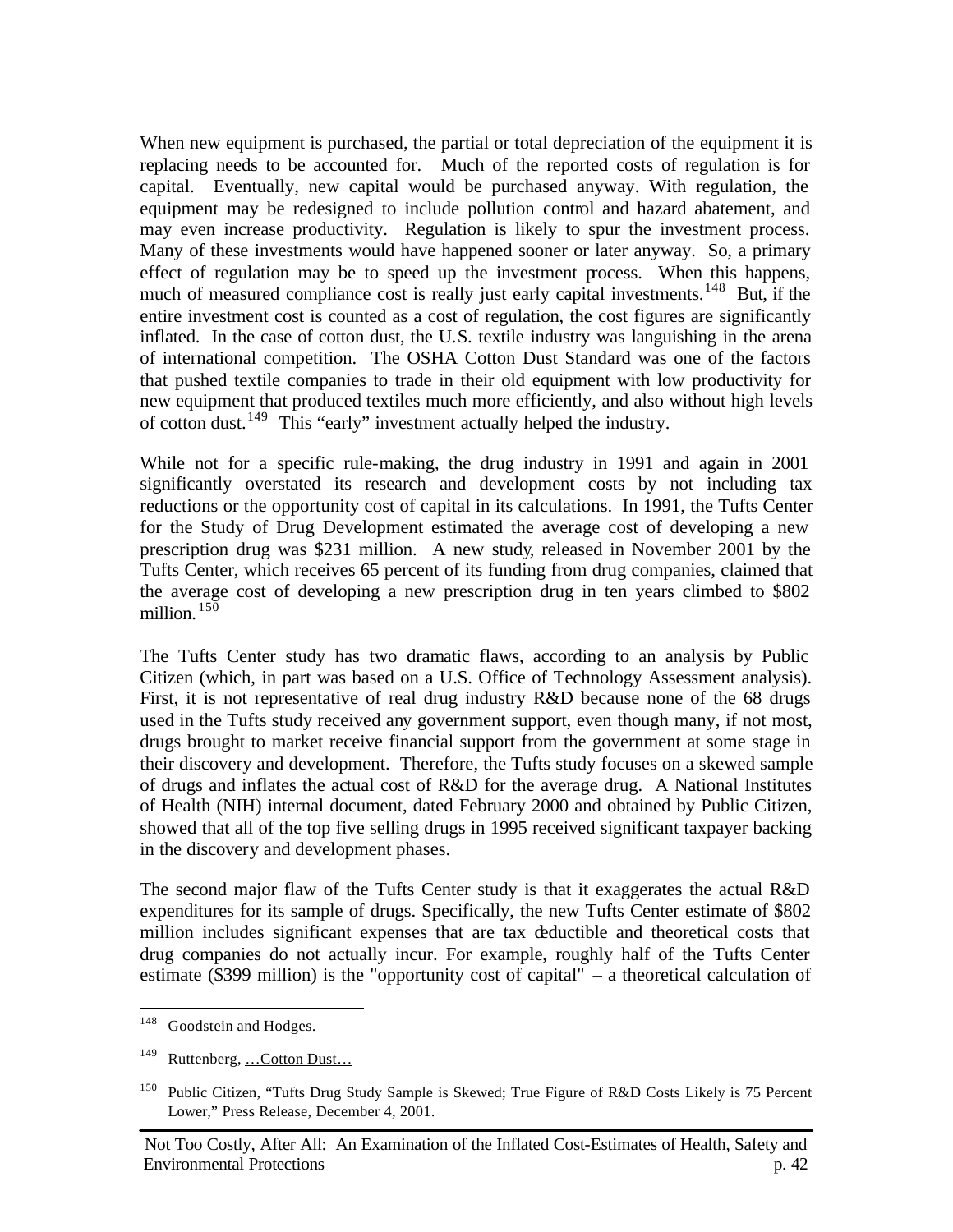what R&D expenditures might be worth if the y were invested elsewhere. Tufts calculated actual out-of-pocket R&D costs for drugs in the study at \$403 million per new drug, but those out-of-pocket expenditures are pre-tax costs. Drug companies can and do deduct 34 percent of their R&D expenses under federal tax law. Therefore, according to Public Citizen, the actual after-tax cash outlay for each drug in the new Tufts study is about \$240 million. But according to Public Citizen, the average R&D cost for each new drug brought to market is significantly less than \$240 million because that figure applies only to the drugs used in the Tufts study, and the drug industry's own data show how Tufts sample of drugs is skewed toward the most expensive new products.

## C.8. Not considering the timing of compliance

 $\overline{a}$ 

Compliance costs decline as a company has a longer period of time to comply as existing capital is depreciated. Lower costs may come from a more natural replacement and upgrading of older equipment. Agencies often adopt delayed compliance dates. Firms often receive permission from regulatory agencies for even longer postponement. Lower costs may come from giving plant operators more time to identify and select the best technology at the lowest price, or from avoiding the higher labor costs associated with an accelerated construction schedule. Large companies and entire industries readjust slowly. Embedded but outdated technologies, existing facilities, old ways of doing things, and competitive markets are just some examples of inertia that must be overcome.<sup>151</sup>

On the other hand, industry may alter products and processes during a pre-regulatory period when facing the possibility of regulation. This pre-regulatory period allows time for an industry to change or adapt and develop compliance technologies. Analyses of the impact of regulation on technological innovation and cost seldom consider this complex pre-regulatory baseline.<sup>152</sup>

With the help of flexible timing, the overall reduction in sulfur dioxide levels was at a cost significantly lower than originally estimated.<sup>153</sup> As described by authors from Resources for the Future, the costs of sulfur dioxide reductions under Title IV attracted considerable attention because of an innovative allowance trading program. Costs declined from original estimates in large part because the program gave utilities the flexibility to exploit advantageous trends in coal markets and the cost of rail transport that have led to a drop in the cost of switching to lower sulfur coal. Originally, in the 1980s, estimated costs were as high as \$1,500 per ton. At the time of enactment, EPA estimated the costs to be \$620 per ton. While the costing methods are not totally parallel, RFF

<sup>151</sup> Bruce Smart, ed., Beyond Compliance: A New Industry View of the Environment, World Resources Institute, April 1992, p. 6.

<sup>152</sup> Kathleen Rest and Nicholas Ashford, "Regulation and Technological Options: The Case of Occupational Exposure to Formaldehyde," Harvard Journal of Law and Technology, Volume 1, Spring Issue, 1988, p. 71.

<sup>&</sup>lt;sup>153</sup> D. Burtraw, A. Krupnick, E. Mansur, D. Austin, and D. Farrell, The Costs and Benefits of Reducing Acid Rain, Discussion Paper 97-31-REV, Resources for the Future, Washington, DC, September 1997, p. 22.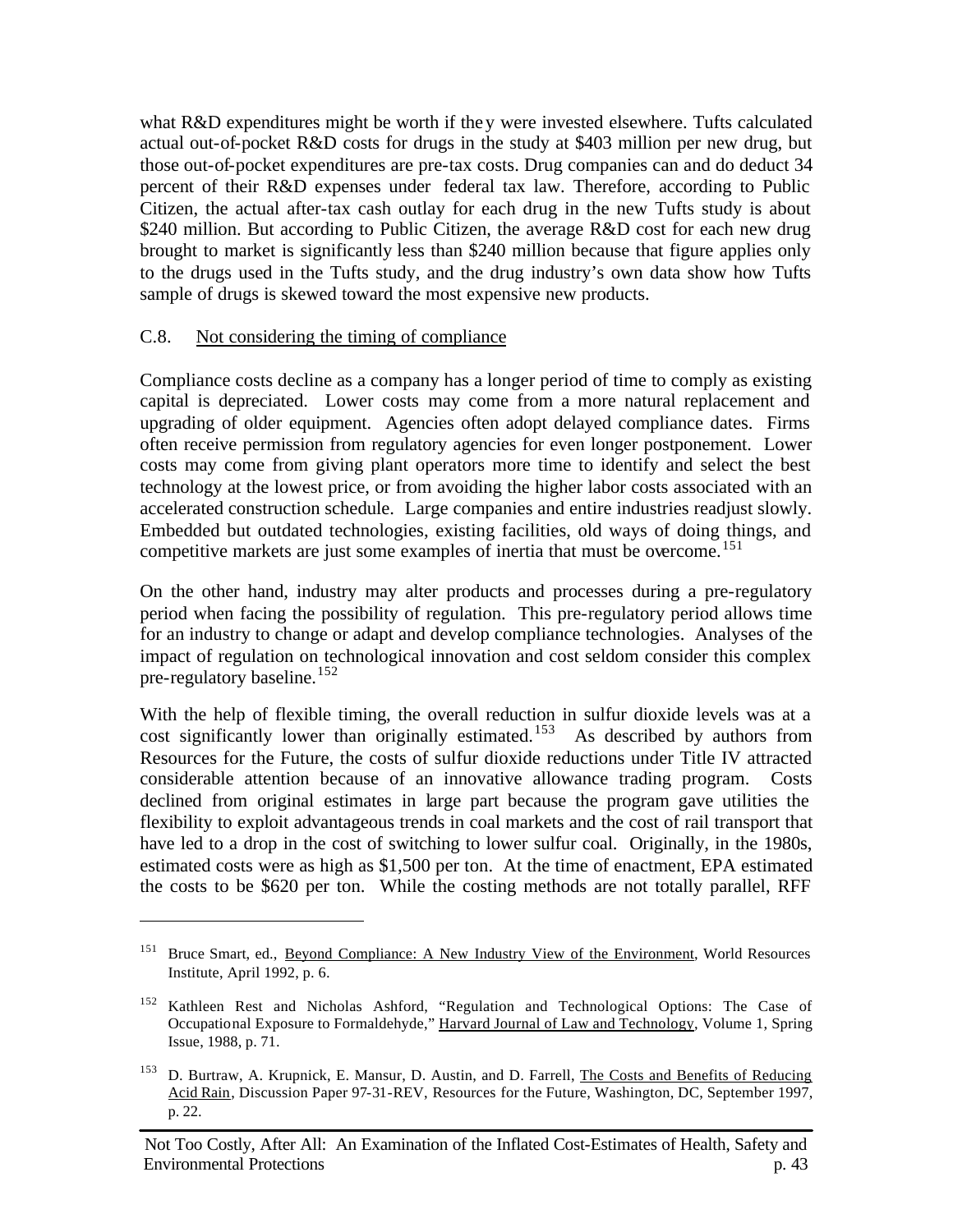reports cost estimates for activities between 1993 and 1995 only ranged from \$205 per ton to \$373 per ton.

A GAO study of controlling emissions from the Navajo Generating Station, in order to curb impaired visibility in the Grand Canyon National Park, concluded that delaying the initial installation of the emission control equipment by almost three years, from January 1995 to November 1997, allowed the project to be completed in a more cost-effective manner.<sup>154</sup> EPA initially proposed limiting sulfur dioxide emissions at the Navajo Generating Station by 70 percent (a reduction of about 50,000 tons of sulfur annually) at an annual cost of \$92 million to \$128 million. The negotiated agreement is expected to reduce emissions by 90 percent (64,000 tons) at an estimated cost of \$90 million.

Sometimes the condition of the economy provides an opportunity for more cost-efficient compliance. The Petroleum Technology Transfer Center (PTTC) issued a press release in 2001 suggesting that because of higher gas prices, it would be economically advantageous to invest in reductions of methane emissions.<sup>155</sup> The argument goes like this: With annual industry-wide emissions estimated at 312 Bcf and well-head prices averaging \$4.00/Mcf and higher, approximately \$1.2 billion of natural gas is lost to the atmosphere each year. "Now," says PTTC, "is a good time to take a second look at gas leaks and losses that were not economic to address at lower prices." A simple action such as replacing high-bleed pneumatic devices with low-bleed devices, at a cost of \$150 to \$250, can reduce lost volume from 50 to 200 Mcf per year, which, at \$4 per Mcf, will payout in 1.5 to 2.3 months. Installing static seals and maintaining pressure in off-line compressors, while costing over \$22,000, at \$4 per Mcf. will pay out in less than two months.

Sometimes, the timing for health and safety is right, even in the absence of regulation. Automobile air bag regulations have been so successful with consumers and manufacturers alike that new cars are being equipped with side airbags with head protection in the absence of any government requirement to do so.<sup>156</sup>

If the cost stream of compliance is compared to an inaccurate benefit stream, then costs will be portrayed as too high relative to benefits. Analysis, for the 1996 Department of Agriculture regulation for Hazard Analysis and Critical Control Points (HACCP) pathogen reduction for livestock and poultry slaughter and processing establishments, for some reason, assumed that benefits would only begin to accrue in year 5 of the program, even though each year 6 million to 33 million people get sick and 9,000 die from food-

<sup>&</sup>lt;sup>154</sup> U.S. General Accounting Office, Report to the Chairman, Subcommittee on Water and Power Resources, Committee on Resources, House of Representatives, Air Pollution – Estimated Benefits and Costs of the Navajo Generating Station's Emissions Limit, GAO/RCED-98-28, January 1998, p. 2.

<sup>&</sup>lt;sup>155</sup> Petroleum Technology Transfer Council, "Higher Gas Prices Mean Greater Cost Savings from Reducing Methane Emissions," PTTC Network News, 1<sup>st</sup> Quarter 2001.

<sup>156</sup> Insurance Institute for Highway Safety, "Impressive Crash Test Performance for Vehicles With Side Airbags That Protect Occupants' Heads," News Release, December 14, 2000.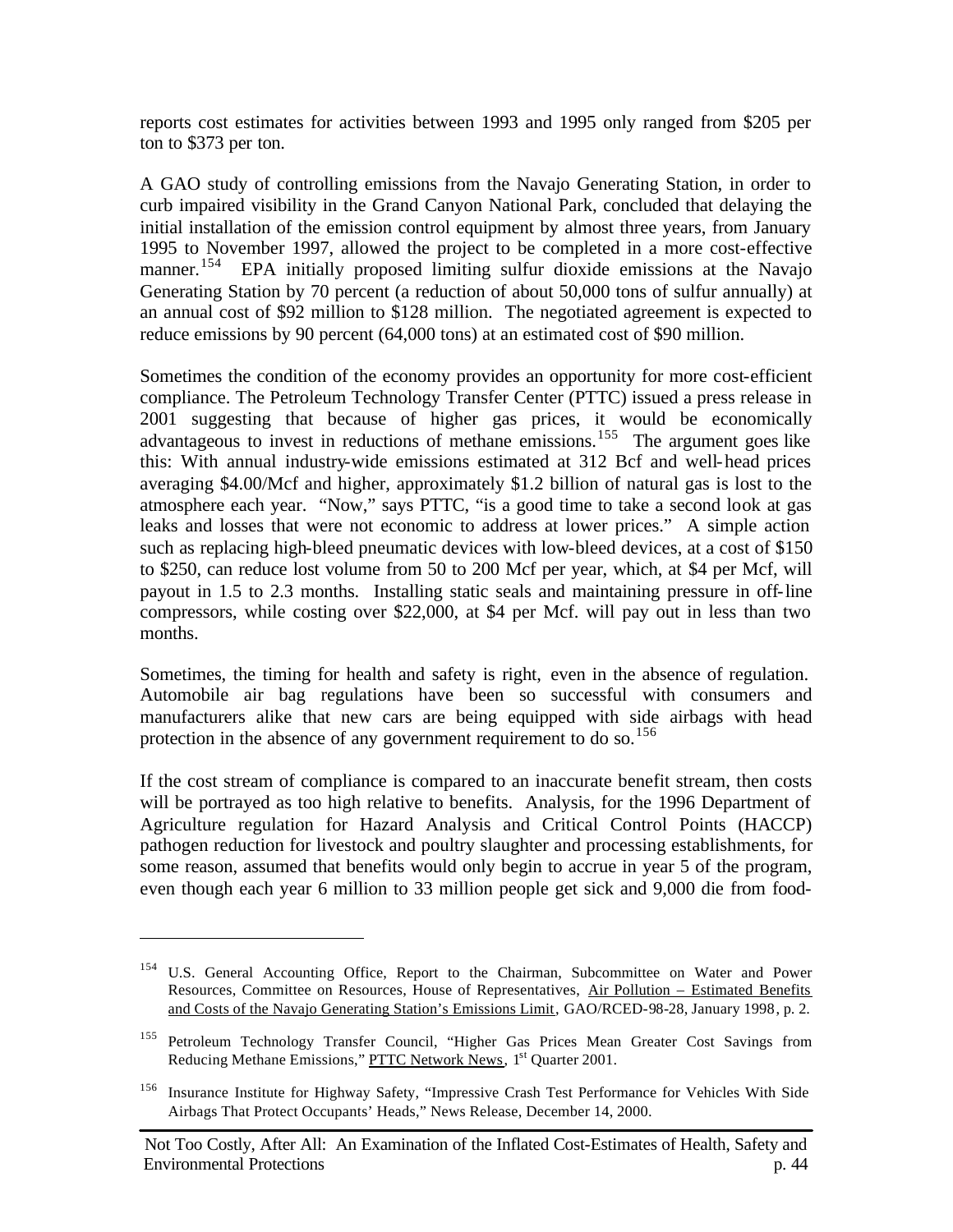borne disease.<sup>157</sup> Each inspection improvement can immediately remove diseased livestock and poultry from entering the food supply. Even though the full benefits of the regulation might not occur for five years, to say that no benefits will occur in the first five years is simply inaccurate. In addition, the benefit stream in the analysis abruptly ends after 20 years.

Use of a discount rate is controversial – for the implicit value judgment about the importance of preventing diseases with long latency periods and for the degree of emphasis highlighted in a specific number. In analysis of the HACCP regulation, the Department of Agriculture regulatory analysis published in 1995 used a 7 percent discount rate, as was then recommended by the Office of Management and Budget. Economists at the Centers for Disease Control and Prevention recommended using a 3 percent rate,<sup>158</sup> with a significant change in the benefit-cost ratio.

#### C.9. Ignoring the fact that sometimes it is in a company's competitive interest to have a mandatory standard

Leveling the playing field in a competitive market is a frequent benefit of regulation. This was clearly the case when, on behalf of major manufacturers and importers of cigarette lighters, the Lighter Association asked the Consumer Product Safety Commission to adopt a mandatory standard for child-resistant cigarette lighters.<sup>159</sup> The rule went into effect in July 1994, with expectation that it would prevent 80 to 105 fire deaths each year, with estimated annual net benefits of nearly \$400 million per year.

In a competitive market, in the short-run, company officials may believe that trying something new, if it is not successful, could put their company at a disadvantage in the marketplace. But, if all companies in the industry are required to comply with a regulation, then the playing field is level and innovation is more likely.

## C.10. Not estimating productivity increases associated with compliance

As discussed throughout this paper, on many occasions, as scientists and engineers concentrate on finding cost-efficient ways of complying with regulation, they also find ways to improve the overall productivity of an industrial process, or even an entire industry. According to one Harvard Business School professor: "Strict environmental regulations do not inevitably hinder competitive advantage against foreign rivals; indeed, they often enhance it ... the nations with the most rigorous requirements often lead in exports of affected products."<sup>160</sup>

<sup>157</sup> Stephen Crutchfield, Jean Buzby, Tanya Roberts, and Michael Ollinger, "Assessing the Costs and Benefits of Pathogen Reduction," Food Review, Volume 22, Issue 2, May-August 1999, pp. 6-7.

<sup>158</sup> Ibid., p. 8.

<sup>&</sup>lt;sup>159</sup> U.S. Consumer Product Safety Commission, "CPSC and Industry: Saving Lives Cost-Effectively Through Cooperation, Child-Resistant Cigarette Lighters," http://www.cpsc.gov/CPSCPUB/PUBS/ Succes/lighters.html, downloaded August 11, 2001.

<sup>160</sup> Porter, p. 168.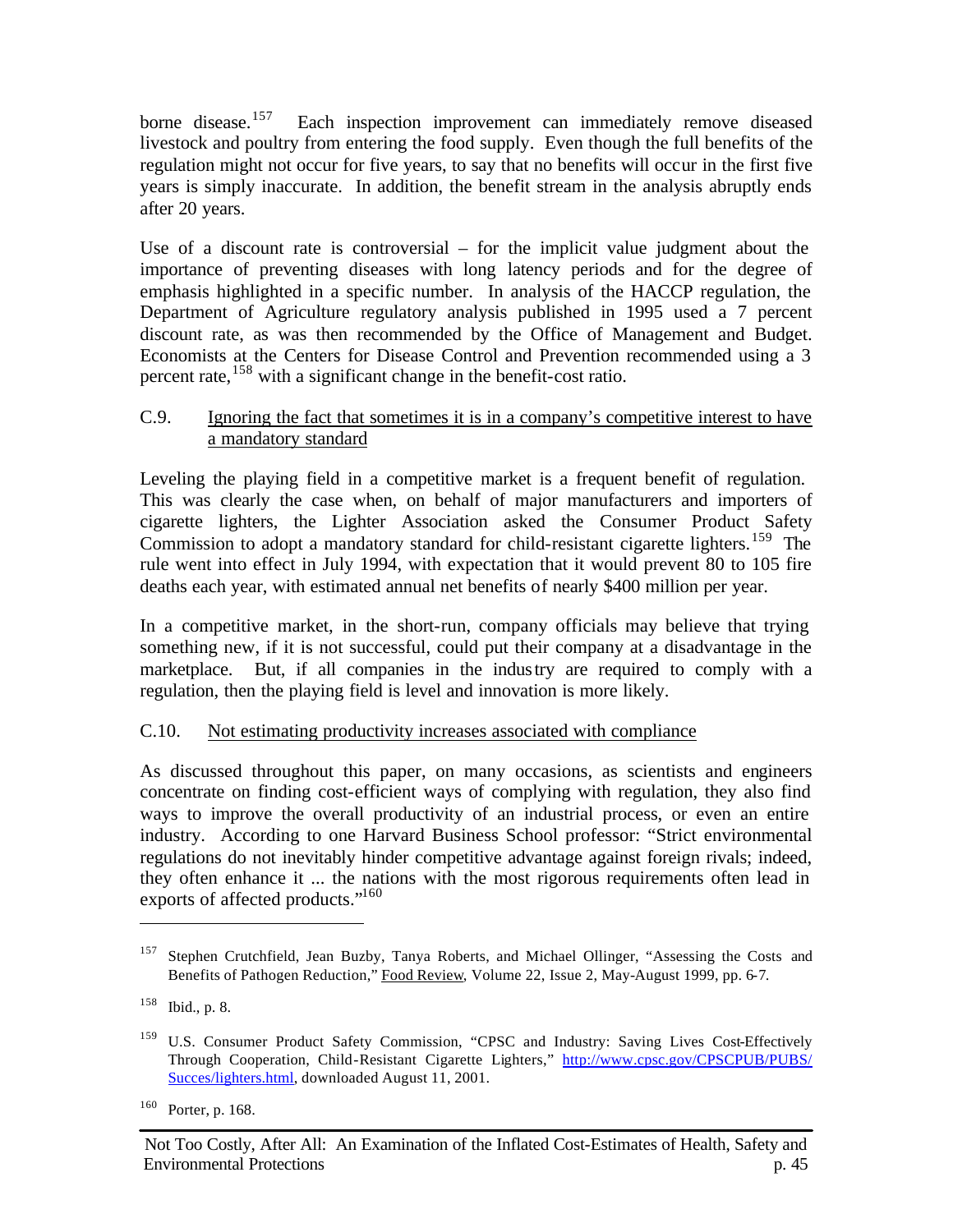In the 1970s, there was clear evidence not only of cost overestimation, but also of productivity improvements that came simultaneously with compliance to many regulations. The classic case is compliance with OSHA's Vinyl Chloride Standard. Within eighteen months of the promulgation of the OSHA regulation, over 90 percent of producing firms were in compliance with at least six developments that increased industry productivity.<sup>161</sup> (See section on regulation-induced technology.)

A retrospective study of the OSHA Cotton Dust Standard found a healthier industry in the post-regulatory period. Spurred by competition and the OSHA Cotton Dust Standard, there have been extensive technological improvements and increased productivity within the textile industry. Productivity, which had been growing at a rate of 2.5 percent per year in the 1972 to 1979 period before the standard, increased to a growth rate of 3.5 percent per year from 1979 to 1991 after the standard was issued.<sup>162</sup> In addition, compliance with the Cotton Dust Standard led to energy savings, improvements in product quality, increases in recycling, capture of resalable byproducts, reduction in needed floor space, reduction in noise and vibration, and reduction in turnover costs.<sup>163</sup>

Early estimates of costs to the textile industry of cotton dust control ranged from \$500 million to \$1 billion.<sup>164</sup> Over time, the estimated cost of compliance declined. Below are the results of three separate studies, all corroborating overestimation of cost:

Study #1: A scholar who usually authors anti-regulatory materials, studied the Cotton Dust Standard and declared that "the evidence indicates that the standard has had the expected beneficial effect on worker health, and at a cost much lower than originally anticipated."<sup>165</sup> He found that of \$428 million expected expenditures on new production equipment after promulgation of the OSHA standard in 1978, \$353 million of that amount was spent on increasing productivity rather than meeting the standard. Thus, cost estimates for new production equipment were six times higher than they turned out to be (\$428 million vs. \$75 million), leading to a readjusted total cost estimate on compliance with the Cotton Dust Standard of \$246 million.

<sup>&</sup>lt;sup>161</sup> Dirks-Mason and Ruttenberg, p. 6, based on U.S. Department of Labor, Occupational Safety and Health Administration, sample data reported during 1976 and 1977.

<sup>&</sup>lt;sup>162</sup> U.S. Department of Labor, Occupational Safety and Health Administration, Regulatory Review of OSHA's Cotton Dust Standard, September 2000.

<sup>&</sup>lt;sup>163</sup> Ruth Ruttenberg, ...Cotton Dust..., pp. 93-98.

<sup>&</sup>lt;sup>164</sup> Morton Corn, "Cotton Dust: A Regulator's View," Studies in the Regulation of Economic Activity: The Scientific Basis of Health and Safety Regulation, The Brookings Institution, 1981, p. 113.

<sup>&</sup>lt;sup>165</sup> W. Kip Viscusi, "Cotton Dust Regulation: An OSHA Success Story?" Journal of Policy Analysis and Management, Vol. 4, No. 3, 1985, pp. 325, 331.

Not Too Costly, After All: An Examination of the Inflated Cost-Estimates of Health, Safety and Environmental Protections p. 46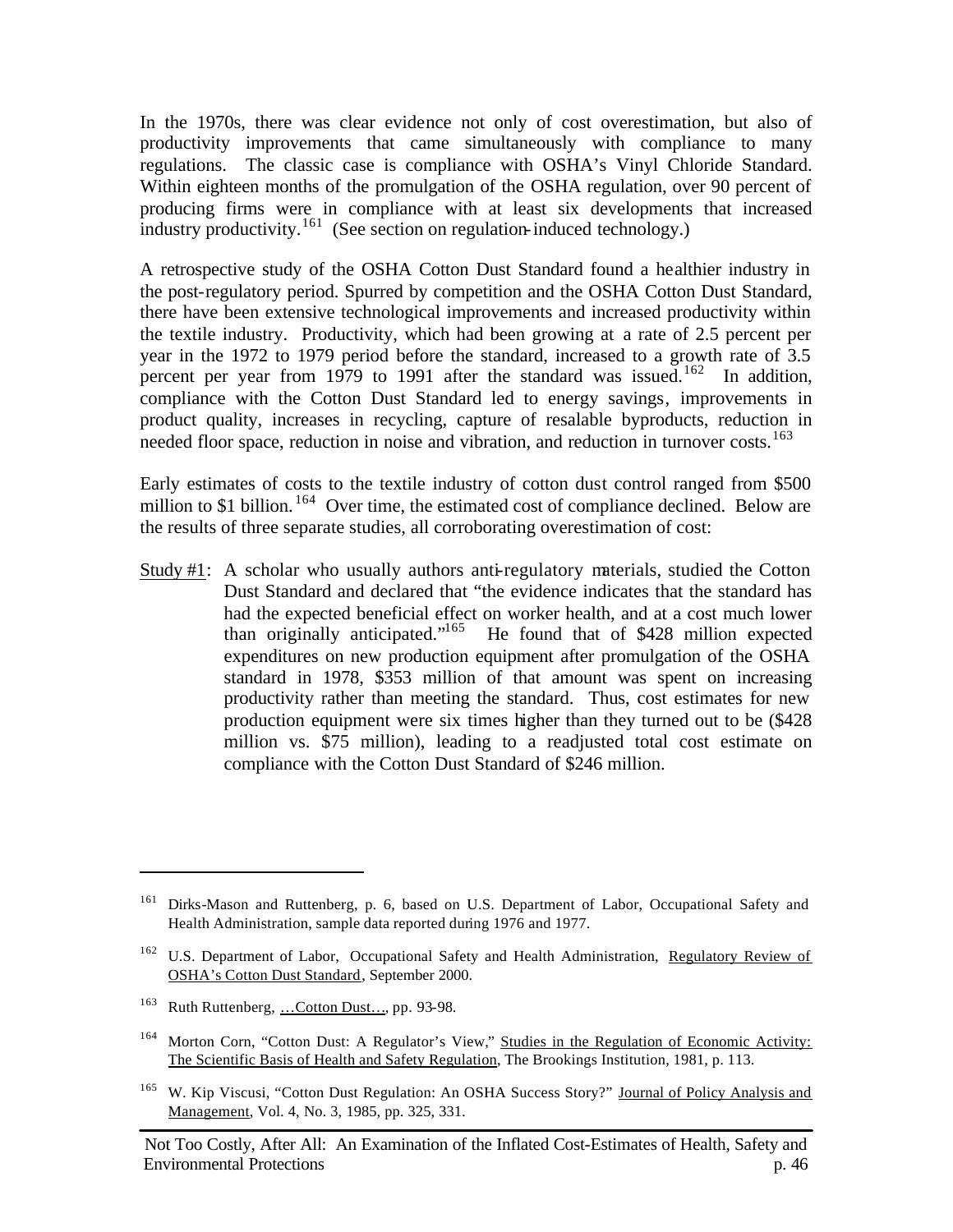- Study #2: A retrospective analysis supported by OSHA, on the performance of the Cotton Dust Standard from 1978 to 1982,  $166$  estimated that to achieve full compliance, capital costs beyond 1977 would be \$269 million (in 1982 dollars) compared to an earlier OSHA funded study estimate of \$1.4 billion in  $(1982$  dollars).<sup>167</sup>
- Study # 3: In 1976, OSHA estimated compliance costs at \$700 million a year. After redrafting the proposed standard in 1978, OSHA readjusted its estimated to \$205 million. In 1982, a new study concluded that the compliance costs were \$83 million a year.  $168$

Authors of a paper presenting empirical evidence, using financial market analysis of the OSHA Cotton Dust Standard, discovered that there were firms within the textile industry whose value increased simultaneously with regulation and the firms with the highest percentage of cotton use experienced the largest returns.<sup>169</sup> Calculating compliance costs may be difficult. Textile companies had spent \$7.4 billion on new plants and equipment since the standard began, according to a March 1984 article in Dun's Business. Was this the cost of compliance with the standard? No. Simultaneously, from 1970 through 1983, worker productivity nearly doubled and some new machines were turning out cotton at seven times the rate of their predecessors.<sup>170</sup> Most of the investment was for modernization.

OSHA's final Regulatory Impact Analysis for Mechanical Power Presses and Presence Sensing Device Initiation (PSDI) estimated the total cost of adopting PSDI for both existing and new power presses at \$49 million to \$77 million (in 1984 dollars for equipment modifications/enhancements and compliance with the other provisions of the standard, including the various certifications and validations). Cost savings from productivity improvements were estimated at about \$182 million annually – resulting in anticipated cost savings substantially exceeding the expected costs.<sup>171</sup>

- <sup>170</sup> Jim Pinkham, "Cotton Dust Standard Endures 10 Years," Occupational Health and Safety, May 1988, p. 24.
- <sup>171</sup> OTA, Gauging Control Technology..., p. 98.

<sup>&</sup>lt;sup>166</sup> Centaur Associates Inc., "Technical and Economic Analysis of Regulating Occupational Exposure to Cotton Dust," Part I, Report prepared for OSHA, January 1983.

<sup>&</sup>lt;sup>167</sup> Research Triangle Institute (RTI), Cotton Dust: Technological Feasibility Assessment and Final Inflationary Impact Statement, Part I, Report prepared for OSHA, 1976.

<sup>&</sup>lt;sup>168</sup> Goodstein and Hodges.

<sup>&</sup>lt;sup>169</sup> M. T. Maloney and R. E. McCormick, "A Positive Theory of Environmental Quality Regulation," Journal of Law and Economics, Vol. XXV, April 1982, pp. 99-123.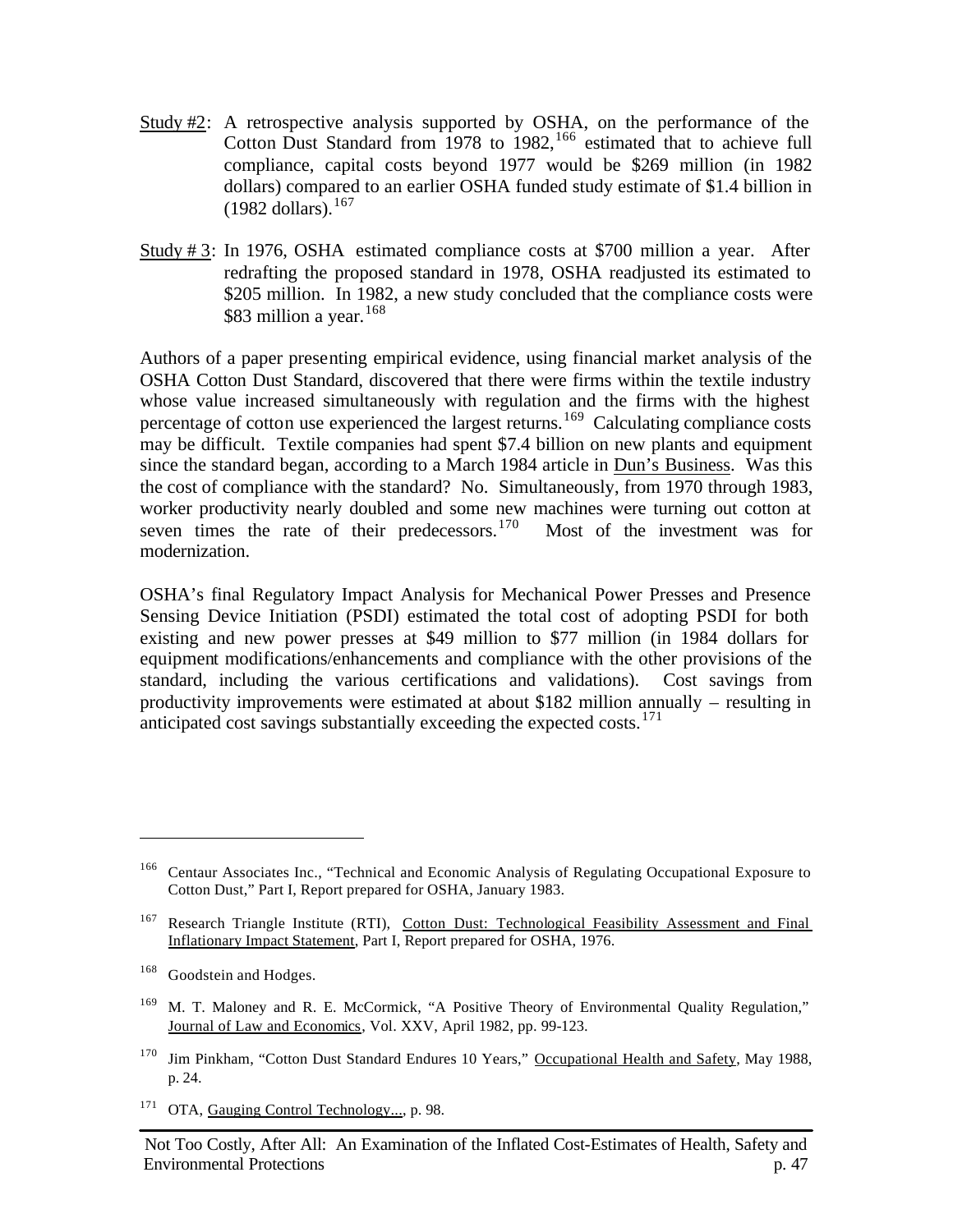A GAO study of regulatory burden concluded that "most companies we interviewed agreed regulations have benefits." Below are just three examples: $^{172}$ 

- Officials from a paper company said that compliance with federal regulations had helped to improve their manufacturing process. Some of the dioxin regulations made their paper manufacturing process more effective and less costly, even though short-term costs could be high. Solid waste regulations led the company to use chemicals that were not as hazardous.
- Representatives of a hospital indicated that OSHA's Blood-borne Pathogens Standard helped to reduce the number of needlestick injuries experienced in the hospital and that the Clinical Laboratory Improvement Amendment regulations encouraged laboratories to look more closely at the quality of their work.
- Officials from a glass company said federal regulations created business opportunities for their company. The company created its environmental products and pharmaceutical services businesses to assist others in meeting their regulatory requirements of air pollution control and product safety testing.

Among the productivity enhancing success stories from pollution prevention shared on the State of Wisconsin's web page is a modification to painting and finishing operations by 3D Manufacturing, Inc. of Shawana, Wisconsin, a company with 150 employees. The payback period was only 22 months, with capital costs of \$39,000, and the company saving \$16,200 per month.  $173$ 

The University of Minnesota reports on combining waste reduction and cost savings for wood finishers. Not only is the work environment improved, but volatile organic compounds (VOCs) and hazardous air pollutants (HAPs) are reduced, while also reducing the regulatory compliance burden and saving on materials and disposal costs. Foldcraft Company purchased two air-assisted airless guns and a high volume/low pressure (HVLP) gun and achieved a transfer efficiency increase of 29 percent. The new equipment saved the company \$9,500 per year and reduced varnish use by 33 percent. Viking switched to a HVLP spray gun for applying sealer coats and saved 1,300 gallons of sealer per year at a savings of \$10,350, and simultaneously prevented four tons of VOC emissions and two tons of HAPS.<sup>174</sup>

<sup>&</sup>lt;sup>172</sup> GAO, Regulatory Burden..., Chapter 3:4.2.

<sup>&</sup>lt;sup>173</sup> Wisconsin Department of Natural Resources, Bureau of Cooperative Environmental Assistance, "Pollution Prevention Case Study, 3D Manufacturing, Inc.: Energy Conservation and Waste Reduction through Enhanced Process Management," PUBL-CO-056, http://www.dnr.state.wi.us/org/ caer/cea/casestudy/casestudies/ co\_056.htm, downloaded September 7, 2001.

<sup>&</sup>lt;sup>174</sup> University of Minnesota, Minnesota Technical Assistance Program, "Waste Reduction and Cost Saving Ideas for Wood Finishers," http://www.mnta.umn.edu/PAINT/Wood-7.htm, downloaded September 7, 2001.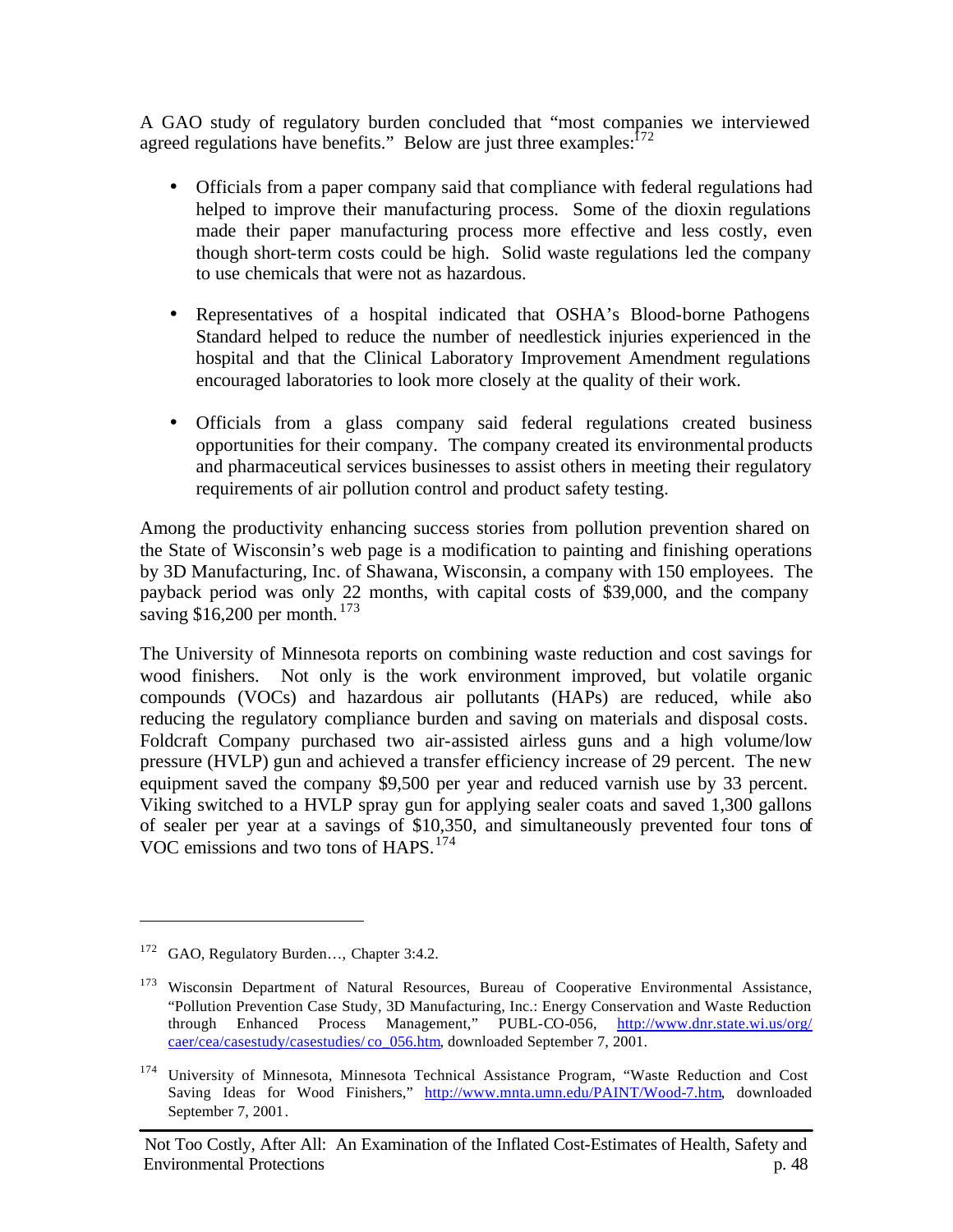OSHA's Process Safety Management Standard requires companies with highly hazardous chemicals to design a system to prevent unwanted releases of hazardous chemicals, especially into locations which could expose employees and others to serious hazards. An effective process safety management program requires a systematic approach to evaluating the whole process – process design, technology, operational and maintenance activities and procedures, nonroutine activities and procedures, emergency preparedness plans and procedures, training programs, and other elements which impact the process. The standard targets highly hazardous chemicals that have the potential to cause catastrophic incident. According to OTA, the standard motivated productivity improvements, along with reduced worker turnover, reduced lost production, and reduced property damage, saving industry hundreds of millions of dollars.<sup>175</sup> Productivity improvements were a by-product of the standard's requirement to conduct process hazard analyses, often leading to streamlined equipment and technology, waste reduction, and standardization of operating procedures. Additional productivity enhancement came from more efficient utilization of space, labor, and equipment, reduced loss of raw materials, and increased product quality.<sup>176</sup>

The Chemical Manufacturers Association (CMA) described the commercial success that followed industry's compliance with workplace and environmental hazards as a phenomenon of "turning wastes into wealth."<sup>177</sup> A few specific examples of cost-saving experience follow:

Benzene. In the late 1970s, the chemical industry predicted that controlling benzene emissions would cost \$350,000 per plant. Shortly after these predictions were made, the plants developed a process that substituted other chemicals for benzene and virtually eliminated control costs.<sup>178</sup>

Chlorofluorocarbons (CFCs). In 1988, EPA estimated that reducing CFC production by 50 percent within 10 years would cost \$3.55 per kilogram. As the goal became much more ambitious; i.e., complete elimination of CFC production, with the deadline moved up to 1996, the estimated cost of compliance fell more than 30 percent, to \$2.45 per kilogram.<sup>179</sup> Before the ban of sprays using fluorocarbons, industry said that there was no feasible alternative available. But, even before the ban went into effect, the country had a new pump spray that did not use fluorocarbons and that was actually cheaper than aerosol cans.<sup>180</sup>

<sup>&</sup>lt;sup>175</sup> OTA, Gauging Control Technology..., pp. 30-31.

<sup>&</sup>lt;sup>176</sup> Stone, Three Case Studies..., p. 22.

<sup>&</sup>lt;sup>177</sup> Cited in Ruth Ruttenberg, "The Gold in Rules," Environmental Action, October 1981, p. 13.

<sup>&</sup>lt;sup>178</sup> Goodstein and Hodges.

<sup>179</sup> Ibid..

<sup>180</sup> Ruttenberg, Dissertation, p. 47.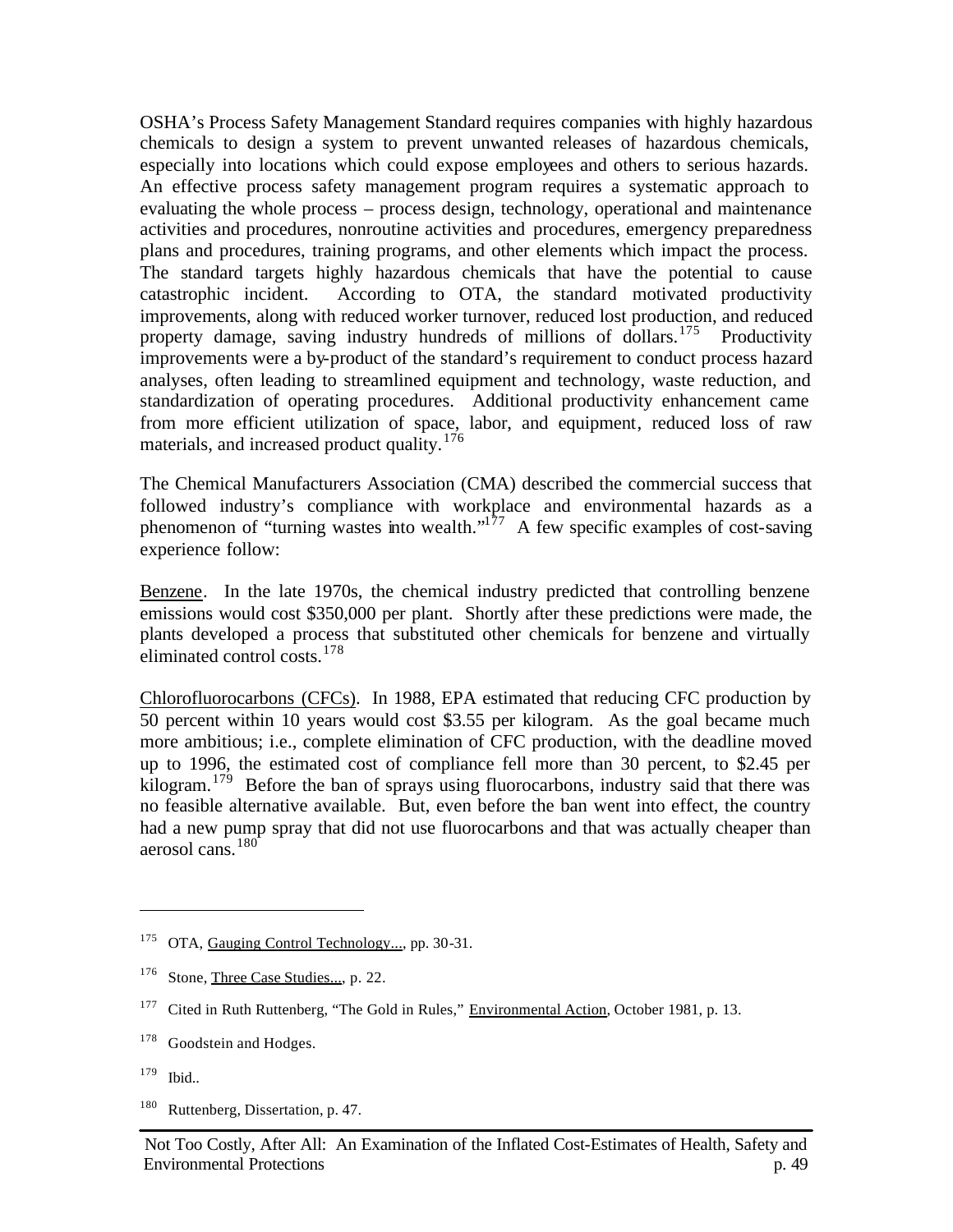In the late 1980s, when the international phase-out of ozone-destroying CFCs began, Nortel began looking for substitutes. The company, which used CFCs as a cleaning agent, invested \$1 million to purchase and employ new hardware. Once the redesigned system was in place, Nortel found it actually saved \$4 million in chemical waste-disposal costs and CFC purchases.<sup>181</sup>

Coal Dust. In the late 1970s concern about rail cars leaving trails of coal dust behind them as they traveled across the country, led Conoco to a new spray device to keep coal dust out of the environment. In the process Conoco saved an estimated eighty tons of coal per trainload.<sup>182</sup>

Grain Handling.The estimated cost of compliance for the 1987 OSHA Grain Handling Standard ranged from \$37.5 million to \$63.1 million for grain elevators and \$5.7 million for grain mills. Industry spokespersons complained that such a burden would put many small grain elevator operators out of business. A 1994, post-regulatory study for  $\text{OTA}^{183}$ found no evidence that OSHA's Grain Handling Standard posed hardship to the industry. Employee wages and company profits were up and there was an increase in investment in renovation and new plants and equipment. There were no indications of elevator closings as a result of the standard. Grain handling facilities that had written to the Department of Labor fearing that a standard might put them out of business were still operating. A survey of union representatives found that the cost of the standard was rarely brought up by management in collective bargaining settings, a logical place to complain about such a burden. The OTA study also reported that a good preventive maintenance program could pay for itself in saved downtime and extended life of equipment, as well as reducing the chance of fire or explosion.  $184$  A former Cargill vice president, testifying at OSHA rulemaking hearings in 1984, asserted that every device installed by Cargill had to be justified financially, and all had saved money in the long-run. Cargill's emergency plan saved money; housekeeping saved money; and, he testified, would also help to prevent secondary explosions if a primary explosion occurred.<sup>185</sup>

Plastics. Researchers at Resources for the Future, in a study of what environmental protection really cost the plastics industry, concluded "the industry actually saved money

<sup>&</sup>lt;sup>181</sup> Goodstein and Hodges.

<sup>&</sup>lt;sup>182</sup> Cited in Ruth Ruttenberg, "Regulation is the Mother of Invention," Working Papers, May-June 1981, p. 45.

<sup>&</sup>lt;sup>183</sup> Ruth Ruttenberg, "Compliance With the OSHA Grain Handling Rule: Safety Measures Save Life and Dollars," for U.S. Office of Technology Assessment, Study of OSHA's Choice of Control Technology and Estimation of Economic Impacts, Contract K3-0841.0, June 1994.

<sup>&</sup>lt;sup>184</sup> Neil Webster, "Bucket Elevators: How to Operate and Maintain Them Efficiently," Oklahoma Grain Elevator Workshop Manual, 1991, cited in Ruttenberg, "…Grain Handling…"

<sup>&</sup>lt;sup>185</sup> Robert Hubbard, Ex-Vice President, Cargill, Statement at OSHA Rule Making Hearings, June 12, 1984.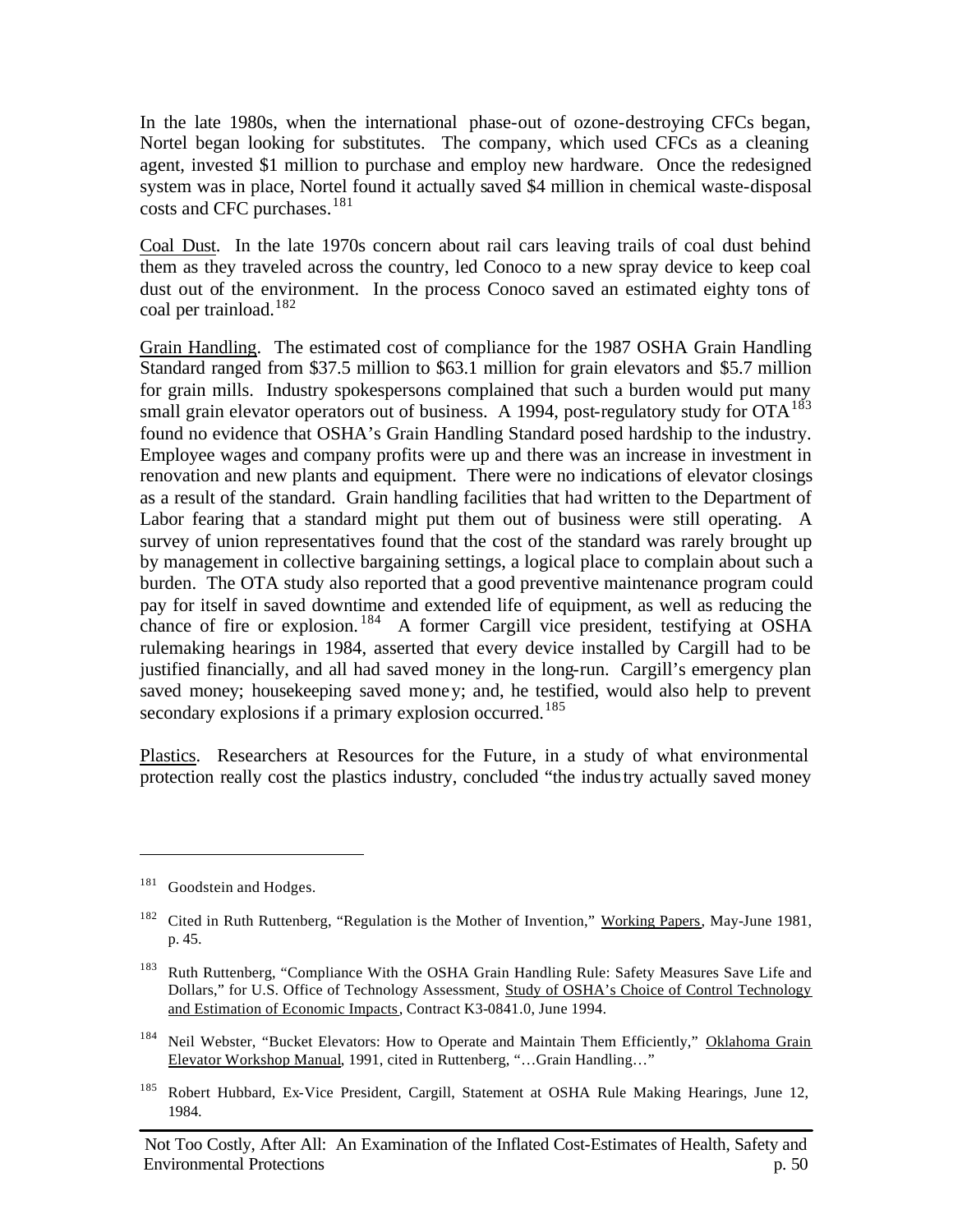as productivity was boosted."<sup>186</sup> This was a far cry from the warnings of economic disaster that the industry made to try to avoid regulation.

Polychlorinated Biphenyls (PCBs). According to an MIT study of PCB applications, the substitution of alternatives, especially chlorinated rubbers, "resulted in a small technical deficit that was considerably offset by a large economic gain."<sup>187</sup>

Powered Platforms for Building Maintenance (Alternate Systems for Horizontal Stabilization).OSHA's cost estimate in its final RIA placed the total incremental costs of the amended standard at \$1.4 million annually (in 1987 dollars; including the various incremental expenses for both building owners and contractors). But, greater flexibility in stabilization system choice led to actual cost savings (entirely to building owners/developers) of about \$3.1 million a year. Thus adoption of the standard provided an overall cost savings of approximately \$1.7 million a year.<sup>188</sup>

## **D. Offsetting Benefits**

When estimating the cost of a regulation, it is imperative to also estimate the benefits – both monetary and non-monetary. Offsetting benefits may be directly related to safety and health or related to other types of benefits. Not making estimates for offsetting benefits is not responsible. Ignoring them does not mean they do not exist. While not the subject of this paper, they are so important that they require mention in the overall structure of cost estimation.

## D.1. Offsetting safety and health benefits

Much has been written about offsetting benefits to regulation – saving lives and health, saving health care costs and human suffering, to name a few. Quality data are often sparse for estimating benefits from regulation. Sometimes an agency will just admit that it cannot provide a value for offsetting benefits. One example is the economic assessment for NHTSA's proposed FMVSS No. 202: Head Restraints for Passenger Vehicles. In its preliminary analysis, published in December 2000, on the summary page, NHTSA simply states: "The agency does not have data to support an estimate of the benefits of the backset requirements."<sup>189</sup> In such a case, the estimated net costs will clearly be higher. The report goes on to say, "While the agency has some information on

<sup>&</sup>lt;sup>186</sup> Reported in Goodstein and Hodges.

<sup>&</sup>lt;sup>187</sup> Center for Policy Alternatives, Massachusetts Institute of Technology, "Evaluating Chemical Regulations: Trade-Off Analysis and Impact Assessment for Environmental Decision-Making: A Case Study of Chlorinated Biphenyls," CPA-76-3/b, April 30, 1976, p. A-5.

<sup>&</sup>lt;sup>188</sup> OTA, Gauging Control Technology..., p. 98.

<sup>189</sup> U.S. Department of Transportation, National Highway Traffic Safety Administration, Office of Regulatory Analysis and Evaluation Plans and Policy, "Preliminary Economic Assessment and Regulatory Flexibility Analysis: FMVSS No. 202, Head Restraints for Passenger Vehicles," December 2000, Summary page.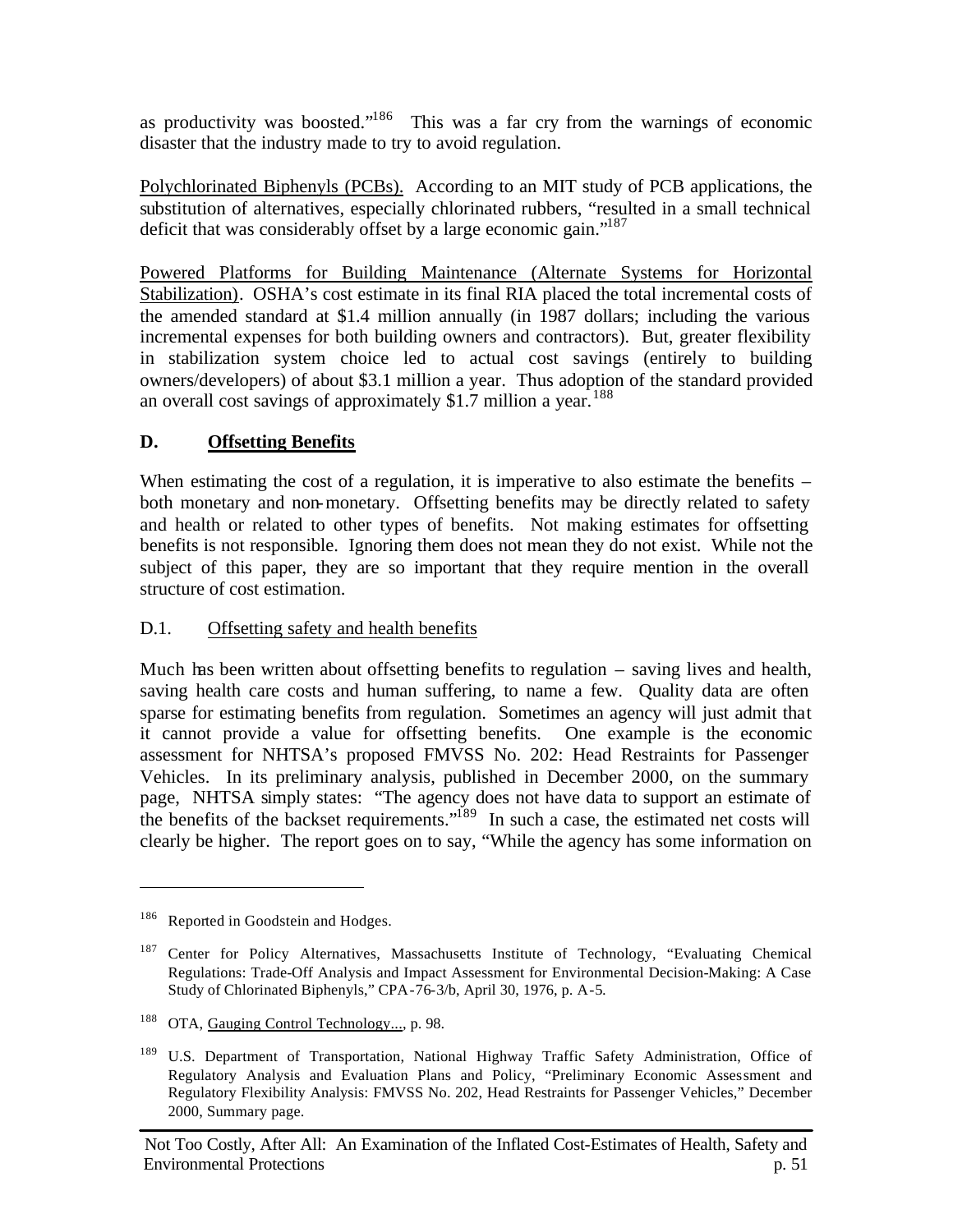the distribution of head restraints in the rear seat, the information is not very complete" or "Data on non-towaway whiplash injuries are not available."<sup>190</sup>

While such offsets for safety and health benefits are not studied in this paper, they clearly need to be considered in the overall review of regulatory agencies overestimating the compliance costs of their regulations. Work by Professor Lisa Heinzerling<sup>191</sup> demonstrates how much the overestimation is, because the benefits are so seriously underestimated. Professor Heinzering's analyses convincingly demonstrated that many regulatory interventions that appear to be wildly expensive when viewed from traditional perspective were not so costly because the number used in the denominator seriously underestimated the benefits of the regulations.<sup>192</sup>

## D.2. Offsetting non-safety and health benefits should also be measured

Beyond better safety and health, there are other offsetting benefits, whose dollar values are not incorporated into regulatory impact analyses. There are many costs to pollution and hazards besides dangers to the public, consumers, and workers. A consultant for the Council on the Environment in New York City wrote that more than \$100 million in repainting alone is required in New York City every year because of air pollution. Cloth disintegrates sooner and dyes fade faster in sulfurous air. Curtains and clothing must be washed more frequently, adding considerable expense to hotels and other businesses. Air pollution damages paper, destroys trees, and reduces property values.<sup>193</sup>

Productivity is higher when workers are healthier. Formaldehyde has numerous nonmalignant health effects that can interfere with work performance, including eye and nose irritation, tearing, sore throats, obstructive changes in pulmonary function, and respiratory sensitization or asthma.<sup>194</sup> Eliminating these health problems leads to lower absenteeism, and employees at work who feel better, and therefore, work more productively. Prohibiting environmental tobacco smoke is another action that allows workers to feel better, stay healthier, and work more efficiently.

According to NHTSA, parts marking showed beneficial results, with the subsequent reduction of two percent in the theft rate. A two percent reduction more than covered the \$5 cost per vehicle to mark parts. These benefits were documented in an analysis of thefts per 1,000 registered vehicles, for cars with marked parts compared with those without marked parts, from 1984 through 1995. In addition, the law enforcement

 $190$  Ibid., p. 13.

<sup>&</sup>lt;sup>191</sup> Lisa Heinzering, "Regulatory Costs of Mythic Proportions," 107 Yale L.J., 1981 (1988).

<sup>&</sup>lt;sup>192</sup> Thomas O. McGarity and Ruth Ruttenberg, "Counting the Cost of Health, Safety, and Environmental Regulation," Texas Law Review, Volume 80, No. 7, June 2002.

<sup>&</sup>lt;sup>193</sup> Michael Gerrard, "The Economic Benefits of a Clean Environment," OpEd, Washington Post, July 20, 1976.

<sup>&</sup>lt;sup>194</sup> Cited in Stone, Three Case Studies..., p. 13.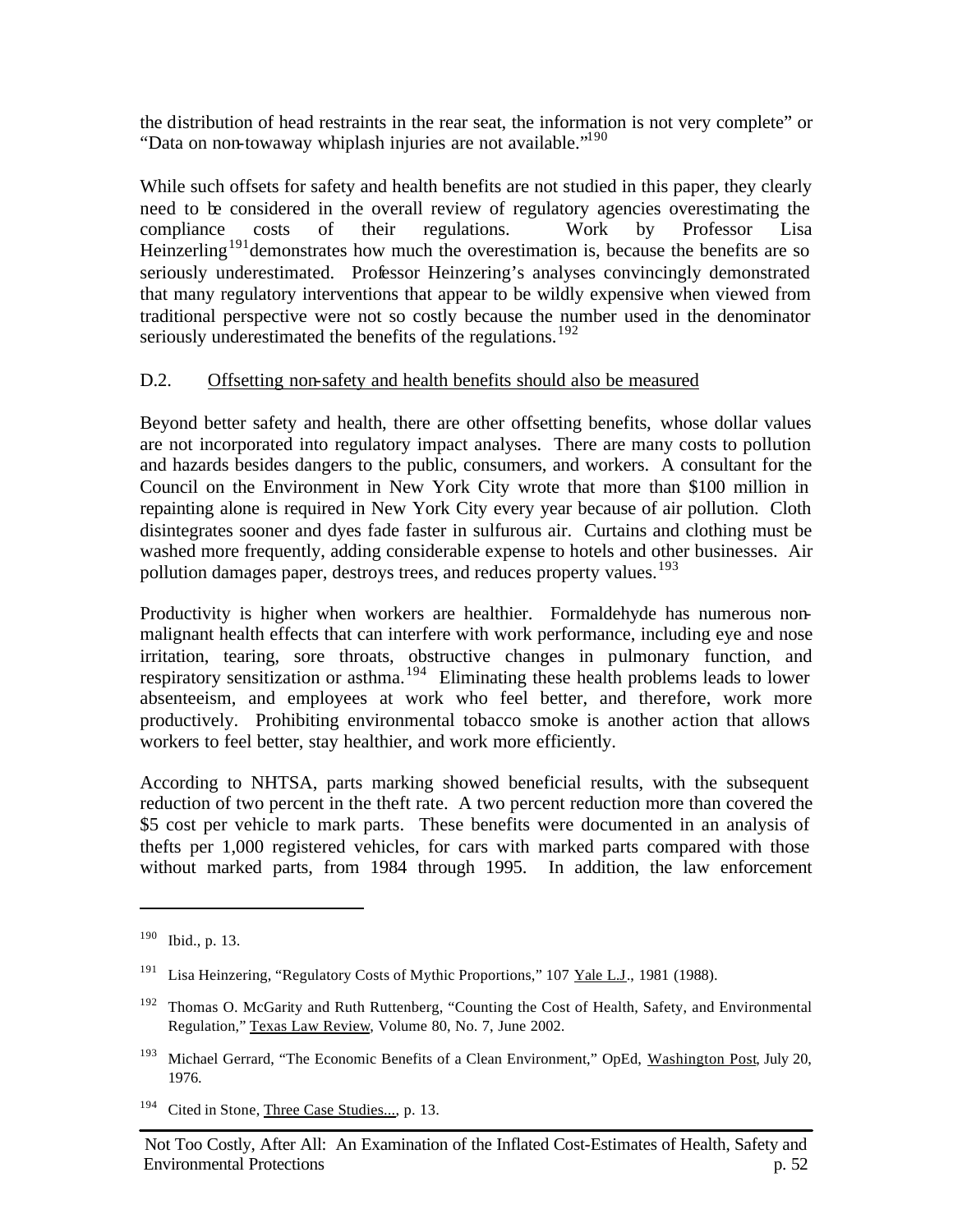community and prosecutors found parts marking also assisted in making arrests and prosecuting and convicting auto thieves.<sup>195</sup>

In October 1999, when NHTSA was considering new performance requirements and test procedures for advanced air bag systems, the agency properly recognized that "property damage savings have the potential to offset all, or nearly all of the cost of meeting this proposal."<sup>196</sup>

More importantly in the performance and test procedures regulatory analysis was the conclusion that "In addition to protecting out-of-position occupants, this test (22-35 mph using both  $5<sup>th</sup>$  female and  $50<sup>th</sup>$  male unbelted dummies) may result in improved vehicle structural integrity."<sup>197</sup>

<sup>&</sup>lt;sup>195</sup> U.S. Department of Transportation, National Highway Traffic Safety Administration, "Evaluation Program Plan: Summaries of Completed Evaluation Reports," 1998, http://www.nhtsa.dot.gov/cars/ rules/regrev/evaluate/EP/ Completed.htm, downloaded August 1, 2001, Reporting on "Auto Theft and Recovery: Effects of the Anti Car Theft Act of 1992 and the Motor Vehicle Theft Law Enforcement Act of 1984, Preliminary Report."

<sup>&</sup>lt;sup>196</sup> U.S. Department of Transportation, NHTSA, "Preliminary Economic Assessment: SNPRM, FMVSS No. 208 Advanced Air Bags," p. E-9.

 $197$  Ibid., "Introduction," p. 3.

Not Too Costly, After All: An Examination of the Inflated Cost-Estimates of Health, Safety and Environmental Protections p. 53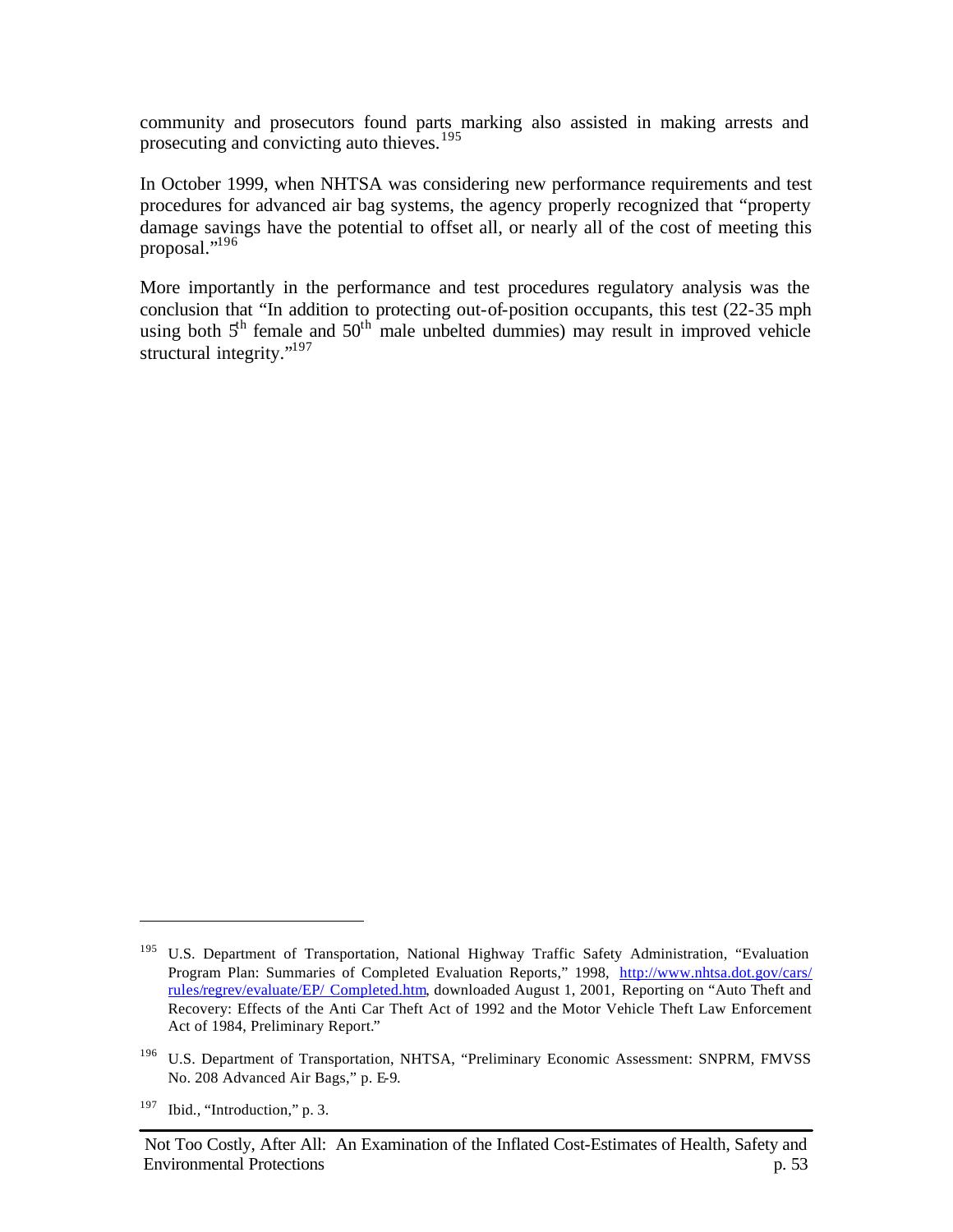## **Summary Comments**

Scholars and researchers increasingly write about the reality of regulators overestimating costs.<sup>198</sup> Studies, comparing cost projections during consideration of a regulation with actual post-regulatory compliance costs, show that regulators often overestimate costs. According to one assessment of the Environmental Protection Agency  $(EPA)$ ,  $^{199}$ academic and government economists, when studying the costs of regulatory compliance, have routinely overestimated the costs of reducing pollution emissions – by at least 30 percent, and generally by more than 100 percent.

When consultants for EPA compared capital expenditures for pollution control to those originally forecast by EPA, they found that EPA tended to overestimate capital costs, with forecasts as much as 156 percent above reported expenditures.<sup>200</sup> Researchers at Resources for the Future (RFF) studying more than two dozen EPA and Occupational Safety and Health Administration (OSHA) regulations found that most pollution control programs turn out to be less costly than estimated beforehand. Other Resources for the Future scholars studied the problem of accuracy of estimating regulatory costs, in 1999, and concluded:<sup>201</sup>

"Our review of more than two dozen environmental and occupational safety regulations indicates that ex ante estimates of total (direct) costs have tended to exceed actuals. The quantity errors are driven by both baseline and compliance issues."

One study found that the underlying scientific and risk information used to analyze regulatory impact was so uncertain that it provided an insufficient basis on which to conduct an economic analysis and that the analyses which resulted were technically flawed in one or more critical ways.<sup>202</sup> In addition, the author concluded that economic analysis was not designed to address a sufficiently rich array of policy options and was thus irrelevant to actual policy and regulatory decisions.

<sup>&</sup>lt;sup>198</sup> David Driesen, "The Societal Cost of Environmental Regulation: Beyond Administrative Cost-Benefit Analysis," Ecology Law Quarterly, 24 Ecology L.Q. 545, 1997, p. 23.

<sup>&</sup>lt;sup>199</sup> Goodstein and Hodges.

<sup>200</sup> Putnam, Hayes, and Bartlett, "Comparisons of Estimated and Actual Pollution Control Capital Expenditures for Selected Industries," 1980, cited in Winston Harrington, Richard Morgenstern, and Peter Nelson, "On the Accuracy of Regulatory Cost Estimates," Discussion Paper 99-18, Resources for the Future, Washington, DC, January 1999, p. 6. The study was based on non-regulation specific data from the Pollution Abatement Cost and Expenditure Survey of the Bureau of the Census.

 $201$  Harrington, Morgenstern, and Nelson, p. ii.

<sup>&</sup>lt;sup>202</sup> Richard Morgenstern, Economic Analyses at EPA: Assessing Regulatory Impact, Resources for the Future, Washington, DC, 1997, p. 3.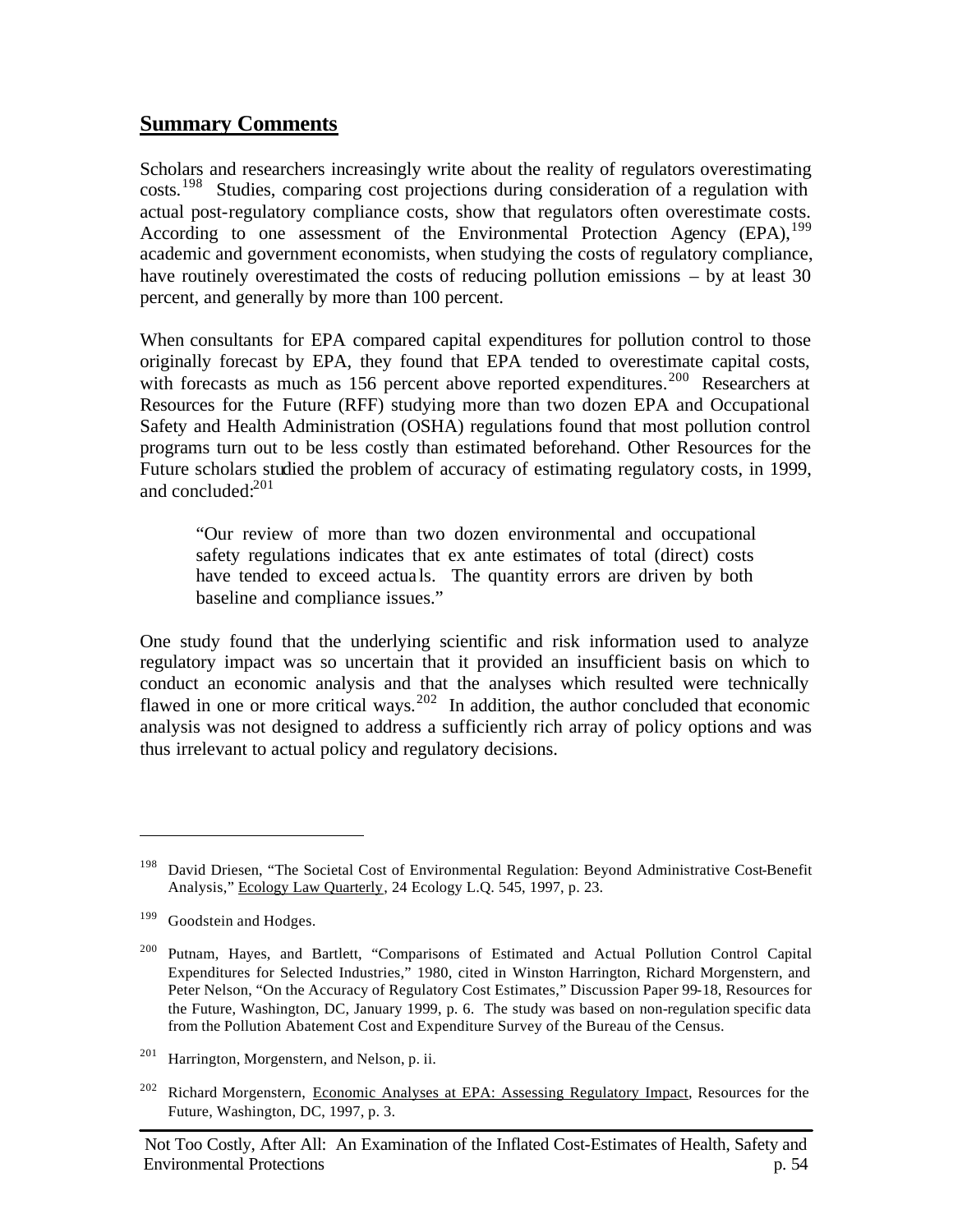The U.S. Office of Technology Assessment, in a study of cost estimation at OSHA, concluded that overestimation was indeed a problem:  $203$ 

"There are often sizable disparities between OSHA's rulemaking projections of control technology adoption patterns, compliance spending, and other economic impacts, and what actually happens when affected industries respond to an enacted standard."

In a number of cases that OTA examined, the actual compliance response included advanced or innovative control measures that were not emphasized during rulemaking, and the actual cost proved to be considerably less than what OSHA had estimated.

Two law professors, experts in the legal and economic aspects of OSHA, explain that because both OSHA and industry preimplementation cost projections rely heavily upon industry input, they are nearly always much higher than actual implementation costs.  $204$ 

There are many specific examples of overestimation of cost – sometimes by hundreds of millions or even billions of dollars. This paper presents examples associated to the Consumer Product Safety Commission (CPSC), Department of Energy (DOE), Environmental Protection Agency (EPA), Federal Railroad Administration (FRA), Food Safety and Inspection Service (FSIS), Mine Safety and Health Administration (MSHA), National Highway Transportation Safety Administration (NHTSA), Occupational Safety and Health Administration (OSHA), and others.

# **Conclusions**

Regulatory agencies often overestimate the cost of regulatory compliance, sometimes substantially. There are dozens of examples of costs being inflated and the potential for innovation and productivity-enhancing activities ignored. If policy makers are to base decisions on quality work developed by their agencies, then regulatory cost studies need to have accurate information, realistic assumptions, and dynamic analysis.

Methodology and assumptions dictate the outcomes of regulatory impact analyses. If analysts develop costs for compliance paths that are not actually used, one cannot expect accurate or useful guidance for policy makers. If agencies continue to rely primarily on industry self-reporting, one cannot expect accurate information for policy makers. If cost savings are ignored, regulatory impact assessments will clearly overestimate costs.

Some key reasons for poor information are promised confidentiality to industry sources, limited access to information by agencies, small study samples, and a built-in incentive for a self-reporting industry to overstate expected costs.

<sup>&</sup>lt;sup>203</sup> OTA, Gauging Control Technology..., p. 10.

 $204$  McGarity and Shapiro, p. 268.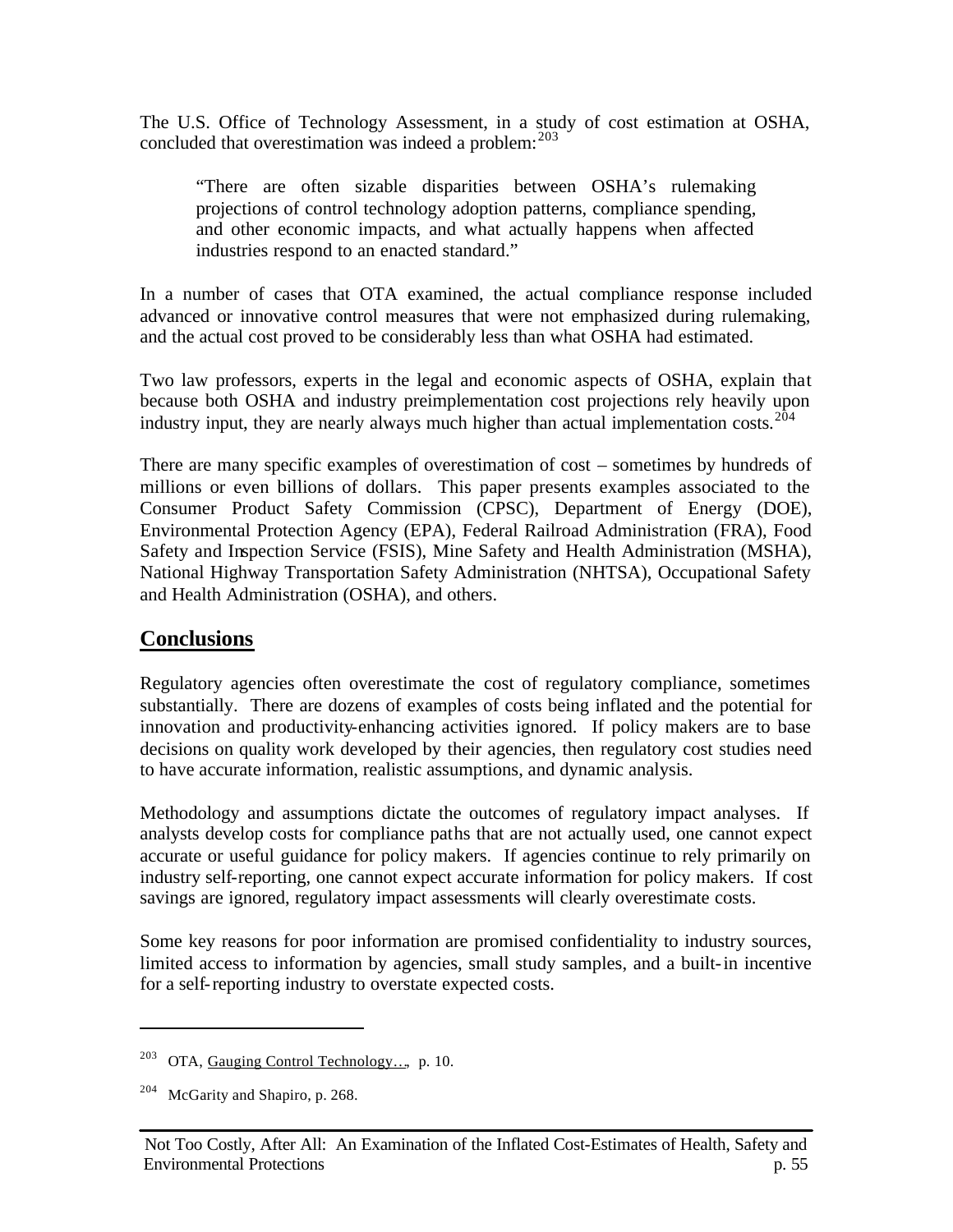Key examples of conservative assumptions are the way cost is defined, difficulty defining appropriate baselines and double counting.

Examples of static analysis include considering only existing technology, ignoring learning curves and offsets for depreciation, and not exploring lower costs associated with pollution prevention and development of substitutes.

Benefits to some companies – mostly those providing pollution control and hazard abatement products – and the contribution they make to Gross Domestic Product and job generation are important to include in any regulatory impact analysis.

Needed is a full and fair accounting of the costs of regulation. Economists should clearly state the limitations of their methodologies and their data. Research on regulatory impact should be sure that all estimated compliance costs and benefits are included. They should probably be stated as a range, from low to high. Analysis should be dynamic and the cost estimations realistic.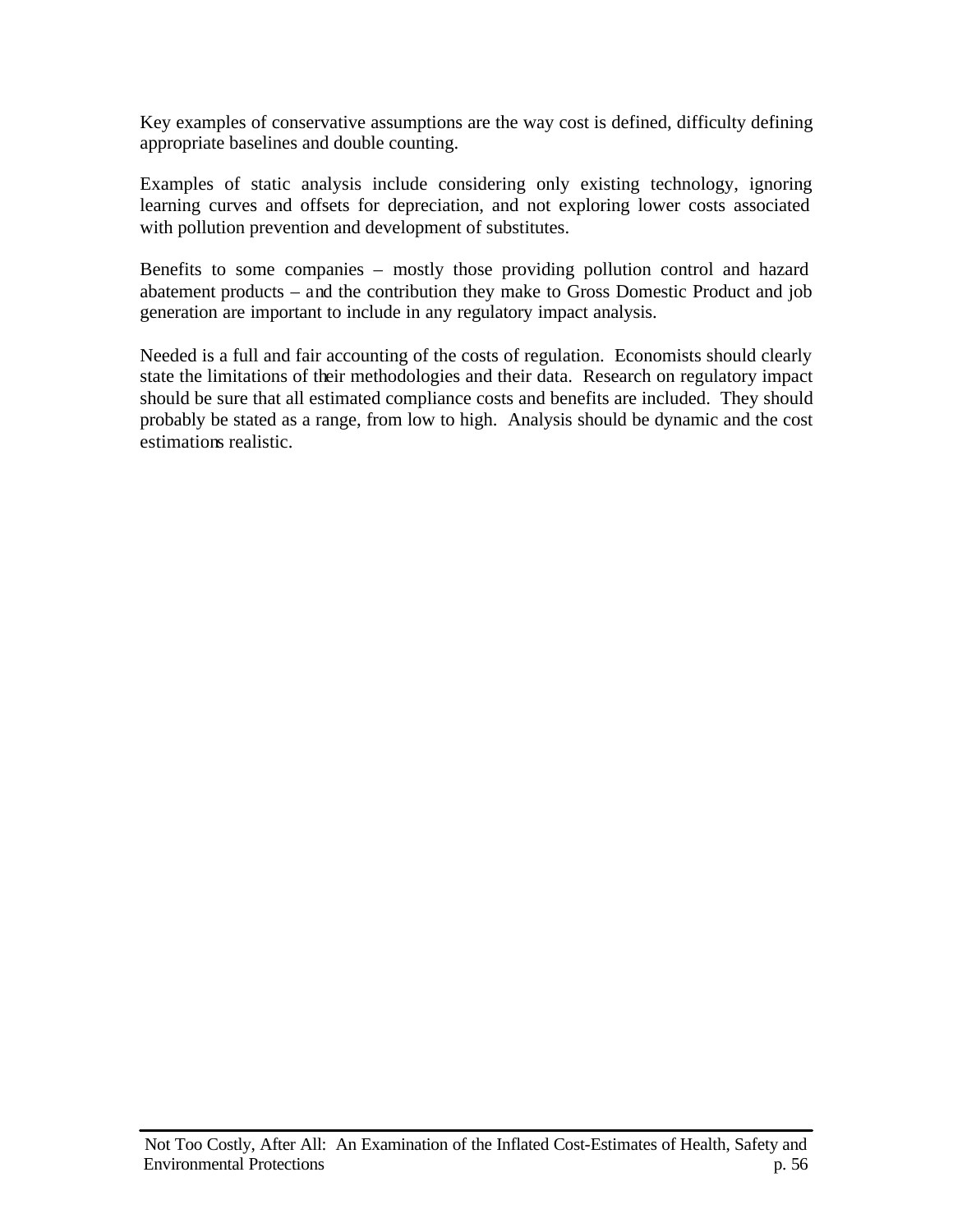# **NOT TOO COSTLY, AFTER ALL: AN EXAMINATION OF THE INFLATED COST-ESTIMATES OF HEALTH, SAFETY AND ENVIRONMENTAL PROTECTIONS**

# **BIBLIOGRAPHY**

## 3M, Annual Report, 2000.

American Cyanamid, Annual Report, 1978.

Amerisurfers, "Physics 301 - Energy and the Environment, Summer 1998, http://energy.fullerton.edu/amerisurfers-case3.htm, downloaded September 7, 2001.

Arthur D. Little, Inc., Economic Impact of Environmental Regulations on the United States Copper Industry, Summary Submitted to United States Environmental Protection Agency, Contract No. 68-01-2842, January 1978.

Arthur D. Little, Inc., Economic Impact Study of the Pollution Abatement Equipment Industry, Prepared for Environmental Protection Agency, Distributed By National Technical Information Service, U.S. Department of Commerce, PB-225 841, October 1972.

Arthur D. Little, Inc., Polyvinyl Chloride, The U.S. Industry: An Impact Analysis, Arthur D. Little, Inc., Boston, August 1974.

Ashford, Nicholas A., "Understanding Technological Responses of Industrial Firms to Environmental Problems: Implications for Government Policy," Environmental Strategies for Industry, 1993.

Association of International Automobile Manufacturers, Inc., "Submitted Statement of the Association of International Automobile Manufacturers, Inc. to the Subcommittee on Technology, U.S. House of Representatives Regarding the Fastener Quality Act," October 6, 1998.

Automotive Recyclers Association, "General Automotive Recycling Statistics," http://www.autorecyc.org/docs/about/recycle\_statistics.htm, downloaded August 11, 2001.

Automotive Recyclers Association, "Stormwater Best Management Practices," http://www.autorecyc.org/docs/govt/stormwater.htm, downloaded August 11, 2001.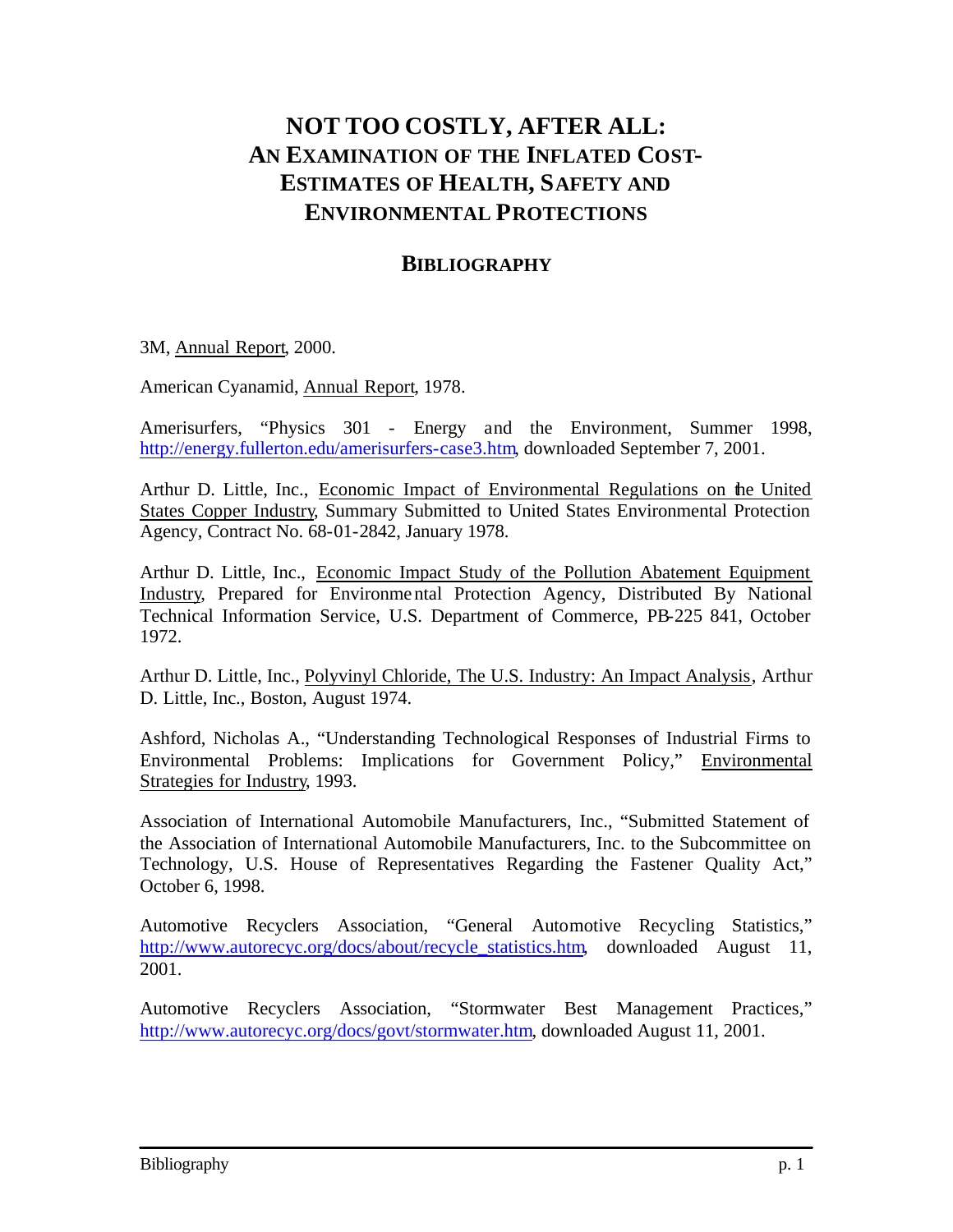Baram, Michael S., Regulation of Health, Safety and Environmental Quality and the Use of Cost-Benefit Analysis, Final Report to the Administrative Conference of the United States, March 1, 1979.

Barry, John, "Environmentalists, Industry Face Off Over EPA Limits On Smog, Soot," The Planet, Volume 4, Number 2, March 1997, http://www.sierraclub.org/planet/ 199703/cleanair.asp.

Barry, John, "Environmentalists, Industry Face Off Over EPA Limits On Smog, Soot," The Planet, Volume 4, Number 2, March 1997, http://www.sierraclub.org/planet/ 199703/cleanair.asp.

Bishamon, "Safety Smart, Productivity Wise." Advertisement, Material Handling Management, "July 2001.

Bolle, Mary Jane, Cost-Benefit Studies for OSHA Standards: Use and Misuse, Congressional Research Service, Library of Congress, 77-56E, August 22, 1977.

Booz, Allen & Hamilton Inc., Preliminary Estimates of Direct Compliance Costs and Other Economic Effects of OSHA's Generic Carcinogen Proposal on Substance Producing and Using Industries, Prepared for American Industrial Health Council, February 27, 1978.

Bresnahan, Timothy and Yao, Dennis, "The Nonpecuniary Costs of Automobile Emissions Standards," Rand Journal of Economics, abstract, Vol. 16, No. 4, Winter 1985.

Burtraw, Dallas, Krupnick, Alan, Mansur, Erin, Austin, David, and Farrell, Deirdre, The Costs and Benefits of Reducing Acid Rain, Discussion Paper 97-31-REV, Resources for the Future, Washington, DC, September 1997.

Centaur Associates Inc., "Technical and Economic Analysis of Regulating Occupational Exposure to Cotton Dust," Part I, Report prepared for OSHA, January 1983.

Center for Policy Alternatives, Massachusetts Institute of Technology, "Evaluating Chemical Regulations: Trade-Off Analysis and Impact Assessment for Environmental Decision-Making: A Case Study of Chlorinated Biphenyls," CPA-76-3/b, April 30, 1976.

Clean Air Trust, "Clean Air Act Costs: Predictions vs. Reality," Press Release, 1999, http://www.cleanairtrust.org/costpref.html, downloaded December 3, 2001.

Corn, Morton, "Cotton Dust: A Regulator's View," Studies in the Regulation of Economic Activity: The Scientific Basis of Health and Safety Regulation, The Brookings Institution, Washington, DC, 1981.

Cristensen, Wayne C. and Manuele, Fred A., National Safety Council, Institute for Safety Though Design, "Safety Through Design: A Brief Synopsis," http://www.nsc.org/ issues/isd/isdsynop.htm, downloaded August 11, 2001.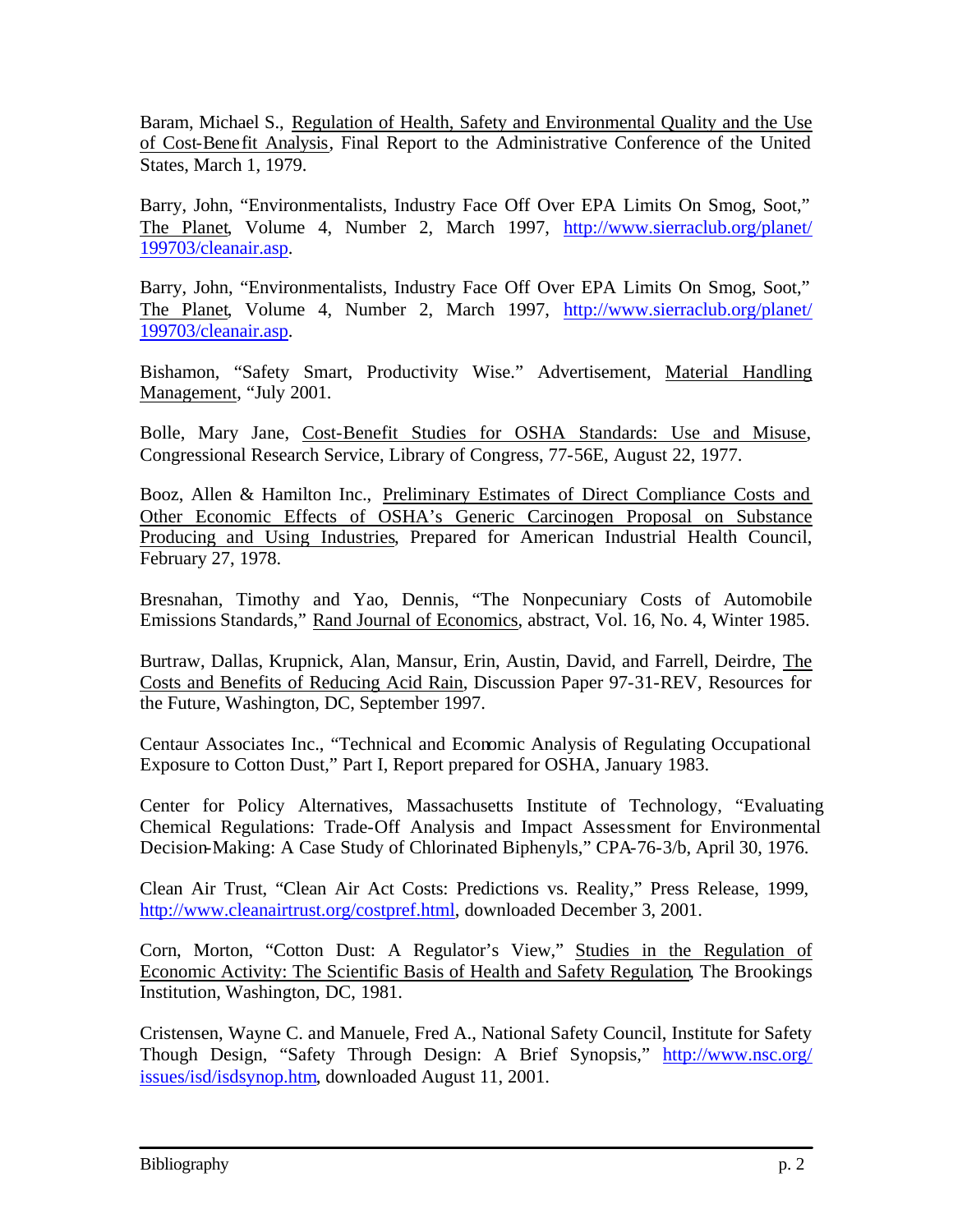Crutchfield, Stephen, Buzby, Jean, Roberts, Tanya, and Ollinger, Michael, "Assessing the Costs and Benefits of Pathogen Reduction, Food Review, Volume 22, Issue 2, May-August, 1999.

Crutchfield, Stephen, Buzby, Jean, Roberts, Tanya, Ollinger, Michael, and Lin, C. T. Jordan**,** "An Economic Assessment of Food Safety Regulations: The New Approach to Meat and Poultry Inspection," Agricultural Economic Report No. 755, Economic Research Service, U.S. Department of Agriculture, July 1997.

CSI Engineering, http://www.csiengineering.com, downloaded August 11, 2001.

D.H.A. Pollution Control, "Golf Course Irrigation," http://www.dha-pollution.com. uk/ private/text/gci.htm, downloaded August 11, 2001.

Daniels, Mitchell E., Memorandum for the Heads and Acting Heads of Executive Departments and Agencies, in 2000 Report to Congress on the Costs and Benefits of Federal Regulation, January 26, 2001.

"Designing a Better Way," Advertisement, Pollution Equipment News, August 2001.

Dirks-Mason, Susan and Ruttenberg, Ruth, "The Effects of the OSHA Vinyl Chloride Industry," unpublished paper, OSHA Policy Office, 1979.

Dowie, Mark, "Pinto Madness," Mother Jones, September/October 1977.

Driesen, David, M., "The Societal Cost of Environmental Regulation: Beyond Administrative Cost-Benefit Analysis," Ecology Law Quarterly, 24 Ecology L.Q. 545, 1997.

Duma, S., Crandall, J., Rudd, R., and Pilkey, W., "A Discussion of the Automotive Airbag System and the Changes in Its Federal Regulation," http://auto-safety.mech. virginia.edu/DatabaseConnection/presentations/Duma-Safety97.pdf, 1997.

DuPont, Annual Report, 2000.

Eastern Research Group, Inc, for U.S. Food and Drug Administration, Office of Planning and Evaluation, "Cost Analysis of Regulatory Options to Reduce the Risk of an Outbreak of Transmissible Spongiform Encephalopathies (TSEs) in the United States," Final Report, December 31, 1996.

Eastern Research Group, Inc, Cost Analysis of Regulatory Options to Reduce the Risk of an Outbreak of Transmissible Spongiform Encephalopathies (TSEs) in the United States, Addendum to the Final Report, for U.S. Food and Drug Administration, Contract No. 223-94-8031, April 30, 1997.

Environmental Compliance Assistance Center, "General Pollution Prevention Information," http://www.hazmat.frcc.cccoes.edu/pollprev.htm, downloaded September 7, 2001.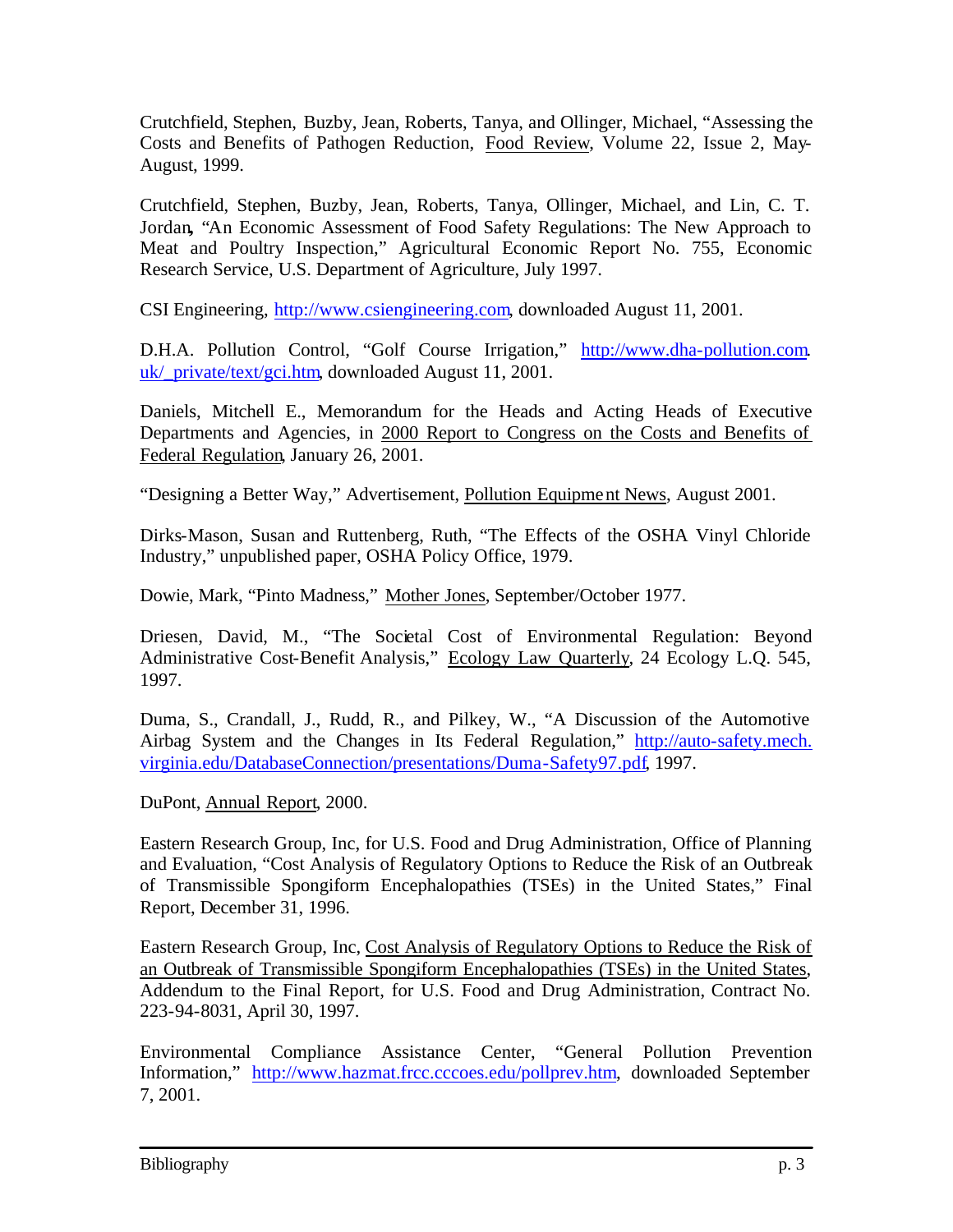eSafety.com, "New Federal Safety Standard for Bunk Beds, wysiwyg://10http://www. esafety.com/esafety\_cfmfiles/esafety.cfm/124, downloaded September 7, 2001.

Ford Motor Co., Annual Report, 2000.

General Motors, Annual Report, 2000.

Geoprobe Systems, "Designing a Better Way," advertisement, Pollution Equipment News, August 2001.

Gerrard, Michael, "The Economic Benefits of a Clean Environment." OpEd, Washington Post, July 20, 1976.

Gerstenfeld, Arthur, "Government Regulation Effects on the Direction of Innovation: A Focus on Performance Standards," IEE Transactions on Engineering Management, Vol. EM-24, No. 3, August 1977.

Goodstein, Eban and Hodges, Hart, "Polluted Data: Overestimating Environmental Costs," The American Prospect, No. 35, November-December 1997.

Goodstein, Eban, The Trade-Off Myth: Fact and Fiction About Jobs and the Environment, Island Press, 1999.

Gray, Wayne B., "The Cost of Regulation: OSHA, EPA and the Productivity Slowdown," The American Economic Review, Vol. 77, No. 5, December 1987.

Hahn, Robert and Hird, John, "The Costs and Benefits of Regulation: Review and Synthesis," Yale Journal on Regulation, Vol. 8, 1990.

Harrington, Winston, Morgenstern, Richard, and Nelson, Peter, "On the Accuracy of Regulatory Cost Estimates," Discussion Paper 99-18, Resources for the Future, Washington, DC, January 1999.

Heiden Associates, "Recall Effectiveness Research: A Review and Summary of the Literature on Consumer Motivation and Behavior," prepared for the U.S. Consumer Product Safety Commission, CPSC Order CPSC-F-02-1391, Contract GS23F9780H, July 2003, 150 pages.

Heinzerling, Lisa, "Regulatory Costs of Mythic Proportions," The Yale Law Journal, Vol. 107, 1998.

Hodges, Hart, "Falling Prices: Cost of Complying with Environmental Regulations Almost Always Less Than Advertised," Briefing Paper, Economic Policy Institute, #199711, 1997.

Hopkins, Thomas, "The Costs of Federal Regulation," Journal of Regulation and Social Costs, March 1992.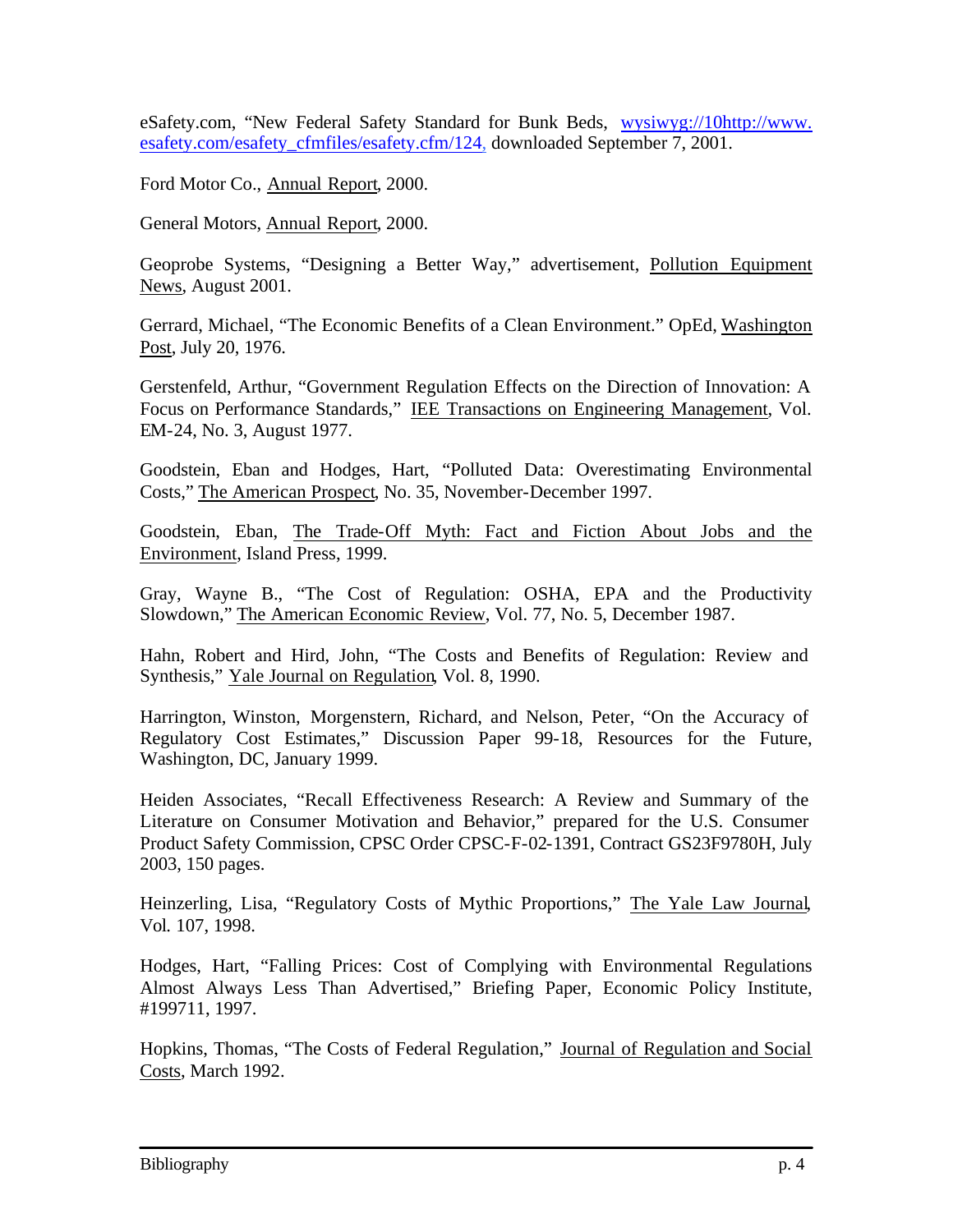Hubbard, Robert, Ex-Vice President, Cargill, Statement at OSHA's Public Meeting on Review of the Grain Handling Standard, June 12, 1984.

ICF, Inc. and MIT Center for Policy Alternatives, Regulatory Analysis Methods: A Review of Past Health-Related Efforts, Draft, July 1979.

Illinois Institute of Technology, National Center for Food Safety and Technology (NCFST), "NCFST History Location and Physical Plant," http://www.itt.edu/~ncfs/ ressafe.html, downloaded September 3, 2001.

Injury Lawyer Network, http://www.injury-lawyer-network.com, downloaded September 7, 2001.

Institute of Clean Air Companies (ICAC), http://www.icac.com/welcome.html, downloaded August 11, 2001.

Insurance Institute for Highway Safety, "Impressive Crash Test Performance for Vehicles With Side Airbags That Protect Occupants' Heads," News Release, December 14, 2000.

James, Harvey S., Jr., Estimating OSHA Compliance Costs, Washington University, Center for the Study of American Business, Policy Study Number 135, October 1996.

Jensen-Korte, Uta, "Review of the EU Chemicals Policy," Global Chemical Regulations Conference, March 12-15, 2001.

Jones, Ray, E. I. DuPont, Presentation at OSHA's public meeting on review of the Control of Hazardous Energy Sources (Lockout/Tagout) Standard, June 30, 1997.

Joskow, Paul and Rose, Nancy, "The Effects of Technological Change, Experience, and Environmental Regulation on the Construction Cost of Coal-Burning Generating Units," Rand Journal of Economics, abstract, Vol. 16, No. 1, Spring 1985.

Kelman, Steven, "Cost-Benefit Analysis - An Ethical Critique," Regulation, January/ February 1981.

Kelsan Friction Innovators and Portec Rail Products, Inc., "Got and Earful of Noise? Noise Abatement That's … Immediate, Proven!" Advertisement, Railway Age, August 2001.

Kennecott, Annual Report, 1978.

Kuchler, Fred and Golan, Elise, "Assigning Values to Life: Comparing Methods for Valuing Health Risks," Agricultural Economics Report No. 784, U.S. Department of Agriculture, December 1999.

Laitner, Skip, Goldberg, Marshall, Sheehan, Michael, and Baldwin, Marc, "Environment and Jobs: The Employment Impact of Federal Environment Investments," National Commission for Employment Policy, Research Report No. 95-02, April 1995.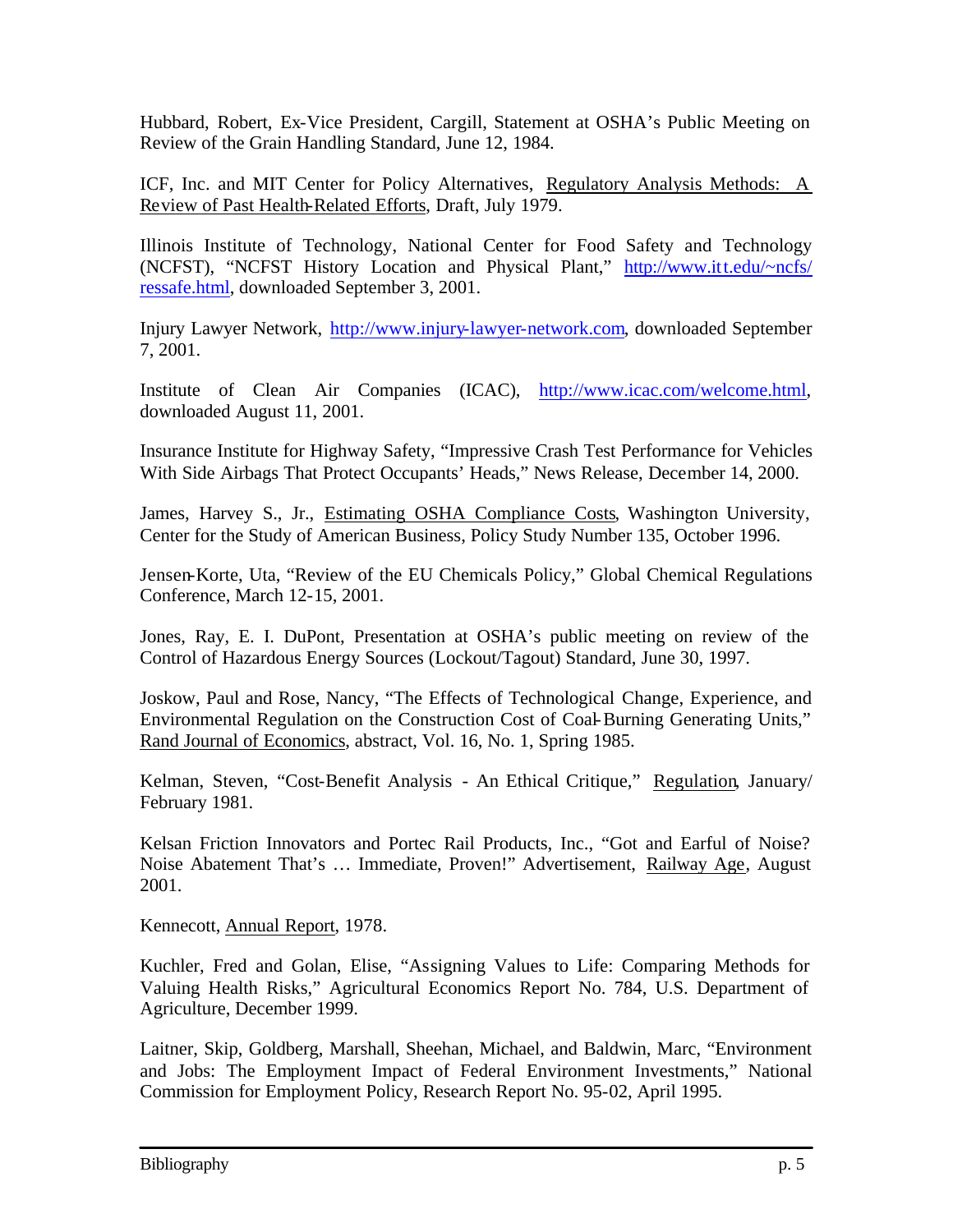Lanoie, Paul and Trottier, Louis, "Costs and Benefits of Preventing Workplace Accidents: Going from a Mechanical to a Manual Handling System," Journal of Safety Research, Vol. 29, No. 2, Summer 1998.

Levin, Richard, "Allocation in Surface Freight Transportation: Does Rate Regulation Matter?" Rand Journal of Economics, abstract, Volume 9, No. 1, Spring 1978.

Maciariello, Joseph, Dynamic Benefit-Cost Analysis, Lexington Books, Toronto and London, 1975.

Magat, Wesley and Moore, Michael, "Consumer Product Safety Regulation in the United States and the United Kingdom: The Case of Bicycles," Rand Journal of Economics, abstract, Volume 27, No. 1, Spring 1996.

Majchrowicz, Alex, "Innovative Technologies Could Improve Food Safety, Food Review, Volume 22, Issue 2, May-August 1999.

Maloney, M. T. and McCormick, R. E., "A Positive Theory of Environmental Quality Regulation," Journal of Law and Economics, Vol. XXV, April 1982.

Manitoba Government, Department of Environment and Workplace Safety and Health, Potential Economic Benefits and Market Opportunities Resulting From the Manitoba Workplace Health Regulation, submitted to the Province of Manitoba and the Manitoba Federation of Labour, February 1985.

Martin, P. G., Crandall, J. R., Pilkey, W. D., and Miller, T. R., "Passenger Car Drivers: Annual Injury Incidence and Costs Projected to 2005," 1997, http://auto-safety. mech.virginia.edu/DatabaseConnection/Papers/PeterAAAM97.pdf, downloaded August 11, 2001.

McGarity, Thomas and Ruttenberg, Ruth, "Counting the Cost of Health, Safety, and Environmental Regulation," Texas Law Review, Vol. 80, No. 7, June 2002.

McGarity, Thomas and Shapiro, Sidney, Workers At Risk: The Failed Promise of the Occupational Safety and Health Administration, Praeger, Connecticut and London, 1993.

McGarity, Thomas, "A Cost-Benefit State," Administrative Law Review, Vol. 50, No. 1, Winter 1998.

McGarity, Thomas, "Radical Technology-Forcing in Environmental Regulation," Loyola of Los Angeles Law Review, Spring 1994.

Mendeloff, John, The Dilemma of Toxic Substance Regulation, MIT Press, Cambridge, Massachusetts, 1988.

Mercer Management Consulting, "Preliminary Regulatory Impact Analysis for Vessel Response Plans," for the U.S. Coast Guard, April 21, 1992.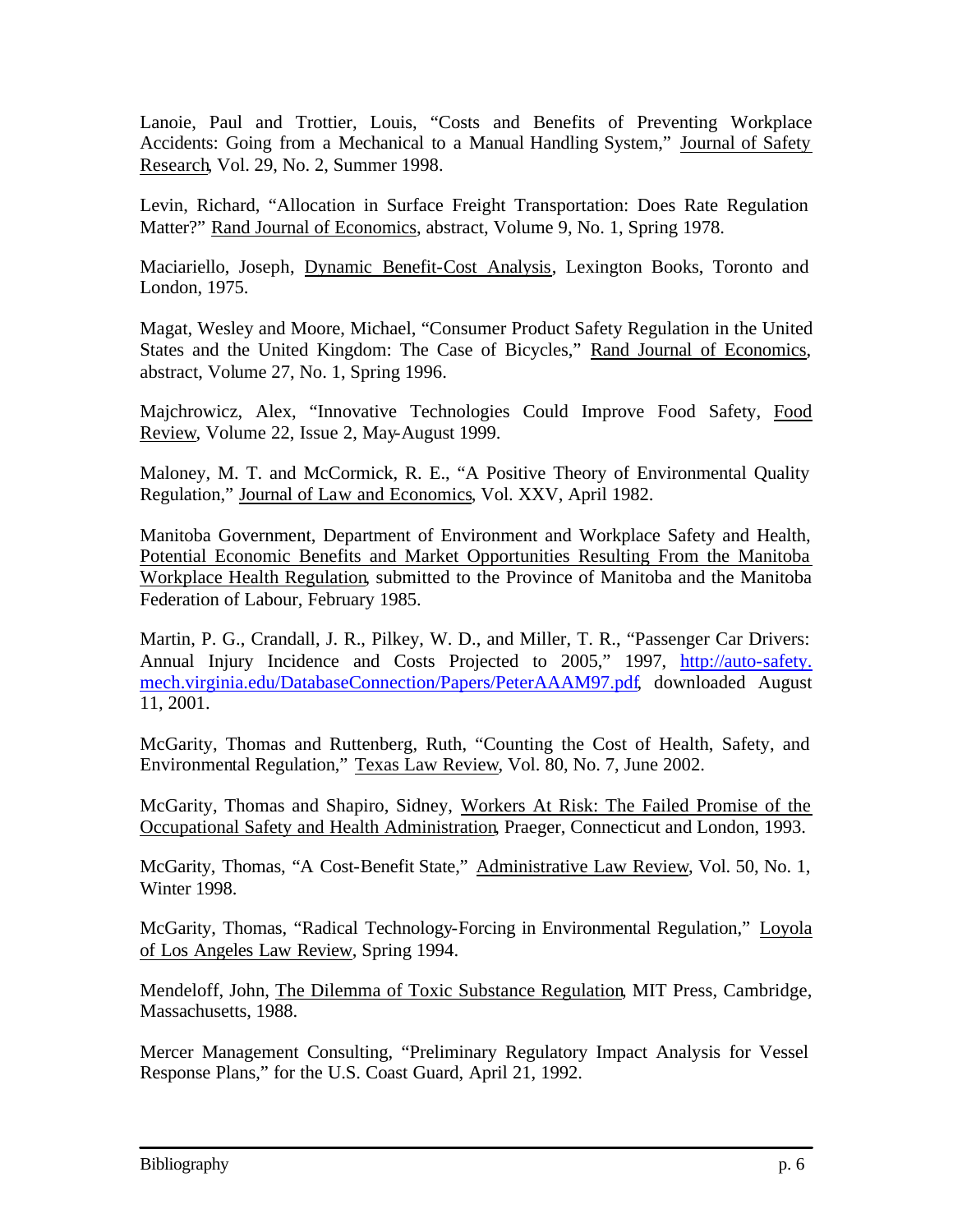Minnesota Pollution Control Agency, Policy and Planning Division, Remediation and P2/S Programs, "The Link Between Remediation, Pollution Prevention and Sustainable Activities," http://www.pca.state.mn.us/programs/p2-s/remediation/index.html, downloaded August 11, 2001.

Minnesota Pollution Control Agency, Policy and Planning Division, Remediation and P2/S Programs, Pollution Prevention & Sustainable Activities at Remediation Sites, pp2s-01, April 2001.

Monsanto, Annual Report, 2000.

Morgenstern, Richard D., Economic Analyses at EPA: Assessing Regulatory Impact, Resources for the Future, Washington, DC, 1997.

Morrall, John F. III, "Current Methodologies for Comparing the Costs of Controls with the Benefits: Examples from the Council on Wage and Price Stability's Analyses of OSHA Standards," U.S. Council on Wage and Price Stability, August 22, 1979.

National Commission for Employment Policy, "Environment and Jobs: The Employment Impact of Federal Environmental Investments," 1995.

National Commission for Employment Policy, "The Employment Impact of Federal Environmental Investments," 1995.

National Food Safety Information Network, "The Government Agencies," http://www. foodsafety.gov/~fsg/fsggov.htm, downloaded September 3, 2001.

National Hazmat Program, Assessing the Full Costs of New Remediation Technologies: Preliminary Guidelines for Identifying Occupational Safety and Health Costs for Environmental Remediation Technologies, for the U.S. Department of Energy, 2001.

National Occupational Safety and Health Commission, Australia, "Use of Glovebags," http://www. nohsc.gov.au/OHSInformation/NOHSCPublications/fulltext/docs/h5/261.htm, downloaded November 2, 2001.

National Paint and Coatings Association, "150 NPCA Pollution Prevention Ideas," http://www.paint.org/ind\_issue/pollu.htm, downloaded September 7, 2001.

National Safety Council, Institute for Safety Through Design, "About the Institute -- A Benchmark for Change in Safety," http://www.nsc.org/istd/aboutus.htm, downloaded August 11, 2001.

National Safety Council, Institute for Safety Through Design, "Engineering Criteria 2000: Engineering Education," http://www.nsc.org/issues/isd/isdeduc.htm, downloaded August 11, 2001.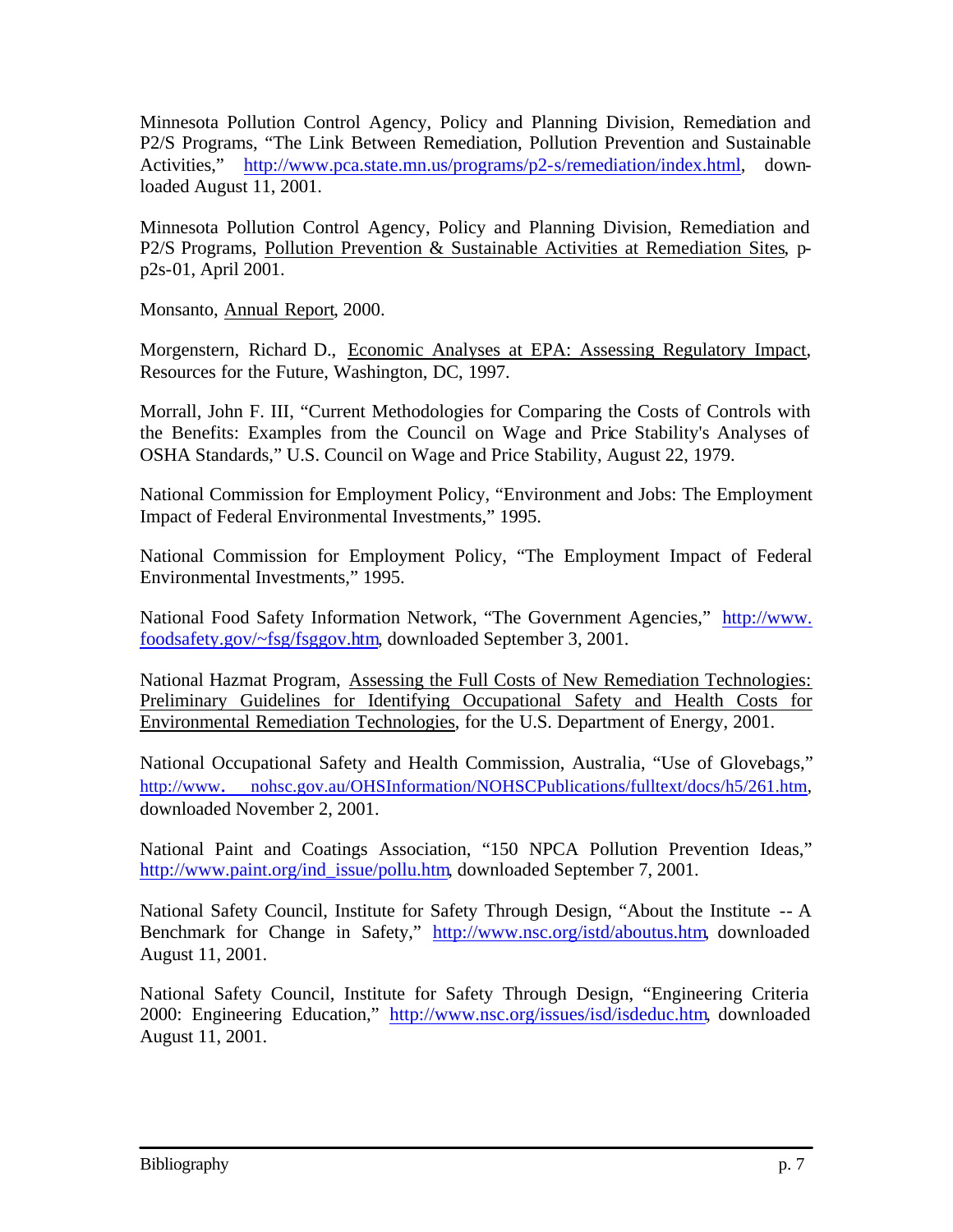NetCompliance, "NHTSA Issues Concern About Mobile Construction Equipment Using Public Roads, Net Compliance, Inc. Reveals," http://www.netcompliance.com/ pages/construction.htm, May 10, 2001.

North American Insulation Manufacturers Association (NAIMA), "Fiber Glass & Slag Wool Insulations – Materials for a Sustainable Planet, Insulation Facts #45, http://www. naima.org/docs/N012.html, downloaded August 11, 2001.

North American Insulation Manufacturers Association (NAIMA), "Insulation and the Environment," http://www.naima.org/environ.shtml, downloaded August 11, 2001.

Ohio Environmental Protection Agency, Office of Pollution Prevention, "Waste: What is It Really Costing You?" Number 72, August 1999.

Palmer, Karen, Oates, Wallace E., and Portney, Paul R., "Tightening Environmental Standards: The Benefit-Cost of the No-Cost Paradigm?" Journal of Economic Perspectives, Volume 9, Number 4, Fall 1995.

Pauli Systems, "Dry Media Depainting and EPA, OSHA Compliance," http://www.pauli systems.com/page/epa.htm, downloaded September 7, 2001.

Petroleum Technology Transfer Council, "Higher Gas Prices Mean Greater Cost Savings from Reducing Methane Emissions," PTTC Network News, 1<sup>st</sup> Quarter 2001.

Pinkham, Jim, "Cotton Dust Standard Endures 10 Years," Occupational Health and Safety, May 1988.

Pollution Control Systems, Inc., http://www.pollutioncontrolsystem.com, downloaded August 11, 2001.

Porter, Michael E. and van der Linde, Claas, "Toward a New Conception of the Environment-Competitiveness Relationship," Journal of Economic Perspectives, Vol. 9, No. 4, Fall 1995.

Porter, Michael E., "America's Green Strategy," Scientific American, April 1991.

Portney, Paul, Ed., Current Issues in U.S. Environmental Policy, Resources for the Future, Washington, DC, 1978.

Public Citizen, "Tufts Drug Study Sample is Skewed; True Figure of R&D Costs Likely is 75 Percent Lower," press release, December 4, 2001.

"PVC Rolls Out of Jeopardy, Into Jubilation," Chemical Week, September 15, 1976.

Raafat, Hani and Simpson, Perry, National Safety Council, Institute for Safety Though Design, "Integrating Safety During the Machine Design Stage," http://www.nsc.org/ issues/isd/isdmach.htm, downloaded August 11, 2001.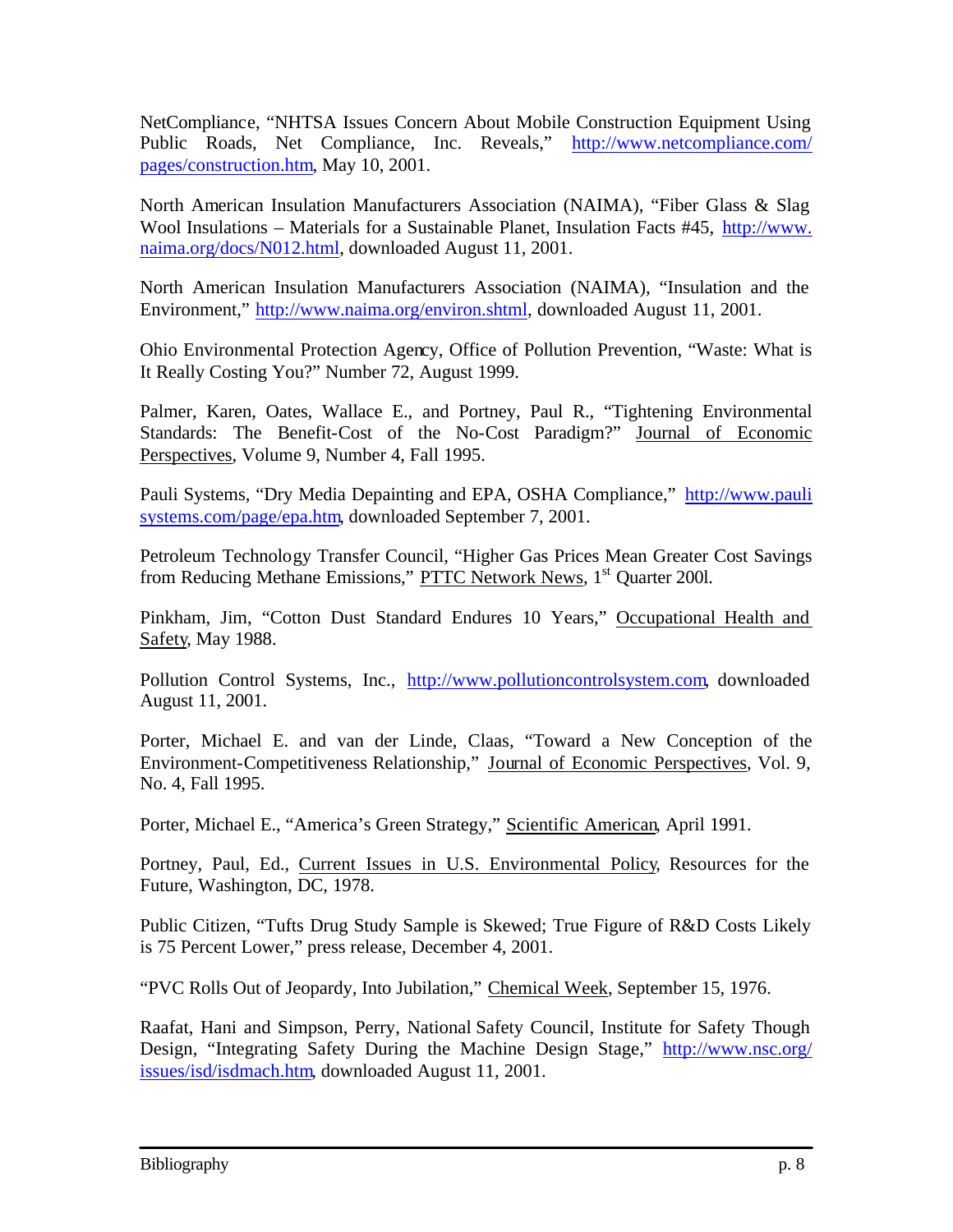Research Triangle Institute (RTI), Cotton Dust: Technological Feasibility Assessment and Final Inflationary Impact Statement, Part I, Report prepared for OSHA, 1976.

Rest, Kathleen and Ashford, Nicholas, "Regulation and Technological Options: The Case of Occupational Exposure to Formaldehyde," Harvard Journal of Law and Technology, Volume 1, Spring Issue, 1988.

Robinson, James C., "The Impact of Environmental and Occupational Health Regulation on Productivity Growth in U.S. Manufacturing," The Yale Journal on Regulation, Vol. 12, No. 387, 1995.

Ross, Kurt, "New Glovebag Regulations Allow Safer, Cheaper Asbestos Removal," Occupational Health and Safety, September 1996.

Ruth Ruttenberg & Associates, Inc., "Regulatory Review of OSHA's Cotton Dust Standard [29 CFR 1910.1043] Pursuant to Section 610 of the Regulatory Flexibility Act and Section 5 of Executive Order 12866," prepared for the Office of Program Evaluation, Occupational Safety and Health Administration, September 2000.

Ruth Ruttenberg & Associates, Inc., "Regulatory Review of OSHA's Grain Handling Standard [29 CFR 1910.272] Pursuant to Section 610 of the Regulatory Flexibility Act and Section 5 of Executive Order 12866," Draft, prepared for the Office of Program Evaluation, Occupational Safety and Health Administration, August 2000.

Ruth Ruttenberg & Associates, Inc., "Summary of Data and Analysis for Section 610 and EO12866 Review of OSHA's Control of Hazardous Energy Sources (Lockout/Tagout) Standard," prepared for the Office of Regulatory Analysis, Occupational Safety and Health Administration, April 1998.

Ruth Ruttenberg & Associates, Inc., "Summary of Data and Analysis for Section 610 and EO 12866 Review of OSHA's Ethylene Oxide Standard," prepared for the Office of Regulatory Analysis, Occupational Safety and Health Administration, April 1998.

Ruth Ruttenberg, "New Definitions and Techniques for Assessing Costs and Benefits," Labor Studies Journal, Spring 1981.

Ruttenberg, Ruth, "Can Protecting Human Health and the Environment Be Justified on Cost-Benefit Grounds?" Preventive Strategies for Living in a Chemical World, Annals of the New York Academy of Sciences, Volume 837, December 26, 1997.

Ruttenberg, Ruth, "Compliance With the OSHA Grain Handling Rule: Safety Measures Save Life and Dollars," for U.S. Office of Technology Assessment, Study of OSHA's Choice of Control Technology and Estimation of Economic Impacts, Contract K3- 0841.0, June 1994.

Ruttenberg, Ruth, "Is OMB Interfering With Worker Health and Safety Protection?" Statement Presented March 19, 1992 to the U.S. Congress, Senate Committee on Governmental Affairs Hearings."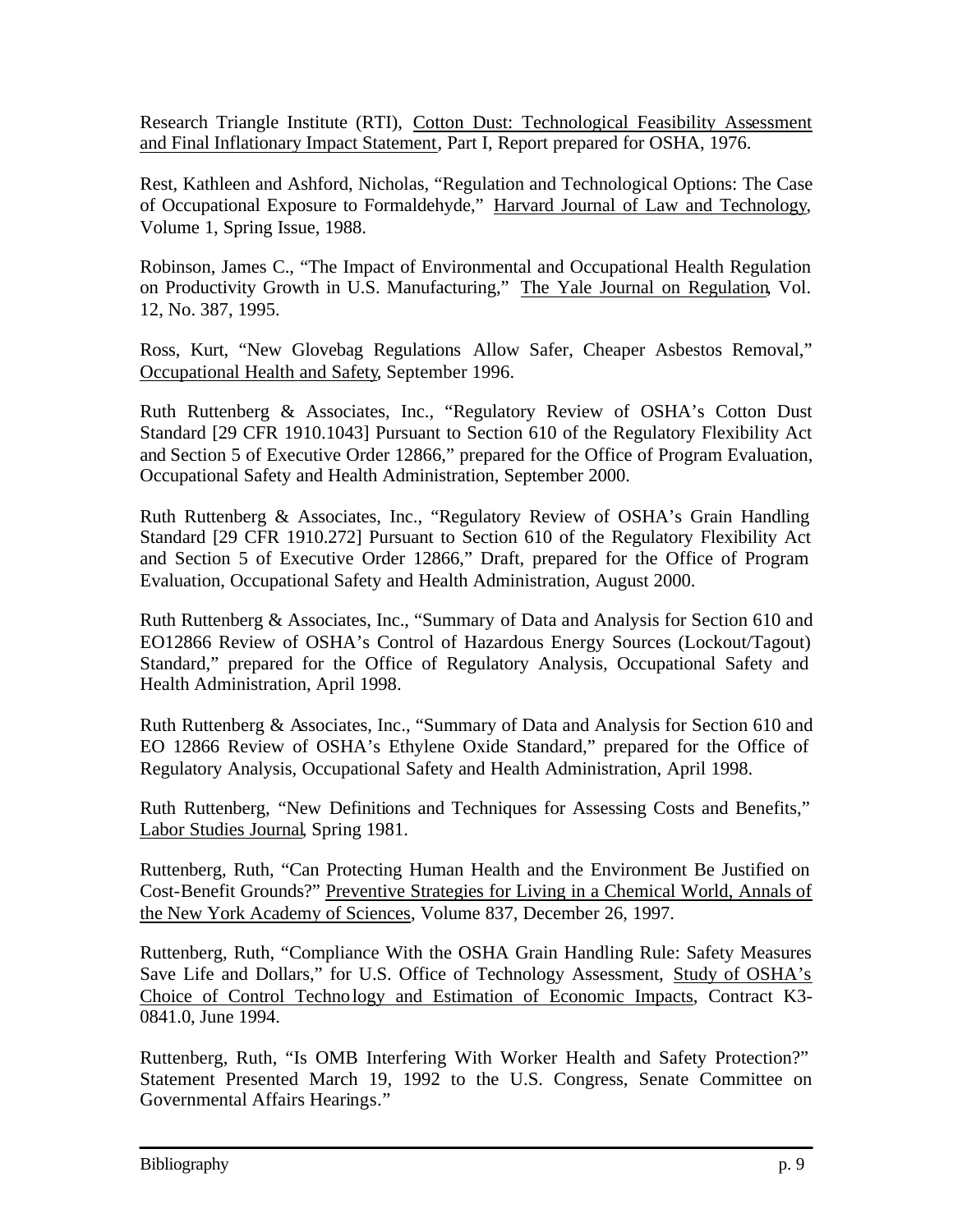Ruttenberg, Ruth, "Regulation is the Mother of Invention," Working Papers for a New Society, May/June 1981.

Ruttenberg, Ruth, "Statement of Dr. Ruth Ruttenberg Before the Subcommittee on Regulation and Paperwork, Committee on Small Business and Subcommittee on Oversight and Investigations, Committee on Economic and Educational Opportunities, U.S. House of Representatives, Joint Hearing on the Impact Regulations on Business," February 2, 1995.

Ruttenberg, Ruth, "Statement of Ruth Ruttenberg on Behalf of the AFL-CIO Before the Occupational Safety and Health Administration's Public Hearings on Proposed Noise Standards," Washington, DC, July 1975.

Ruttenberg, Ruth, "Statement of Ruth Ruttenberg on Behalf of the AFL-CIO, 'Occupational Safety and Health Administration Hearings on the Proposed Regulation for the Identification, Classification and Regulation of Toxic Substances Posing a Potential Occupational Carcinogenic Risk,'" July 10, 1978.

Ruttenberg, Ruth, "Testimony of Dr. Ruth Ruttenberg Before the Subcommittee on Investigation and Oversight of the House Committee on Science and Technology," September 22, 1982.

Ruttenberg, Ruth, "Testimony of Dr. Ruth Ruttenberg, On Behalf of the Building and Construction Trades Department, AFL-CIO, Before the Occupational Safety and Health Administration, Public Hearings on the Concrete and Masonry Construction Safety Standard," June 17, 1986.

Ruttenberg, Ruth, "The Gold in Rules," Environmental Action, October 1981.

Ruttenberg, Ruth, "Why Social Regulatory Policy Requires New Definitions and Techniques for Assessing Costs and for Assessing Benefits: The Case of Occupational Safety and Health," Labor Studies Journal, Vol. 6, No. 1, Spring 1981.

Ruttenberg, Ruth, Compliance With the OSHA Cotton Dust Rule - The Role of Productivity Improving Technology, prepared for the U.S. Congress, Office of Technology Assessment, March 1983.

Ruttenberg, Ruth, The Incorporation of Prospective Technological Changes into Regulatory Analysis Which is Used in the Planning of Occupational Safety and Health Regulations, Ph.D. Dissertation, University of Pennsylvania, 1981.

Ruttenberg, Ruth, Weinstock, Deborah, and Santamaria, Lina, Labor Market Study of Hazardous Waste Workers and Associated Emergency Responders, for the Environmental Protection Agency and the National Institute of Environmental Health Sciences, November 1994, p. 4.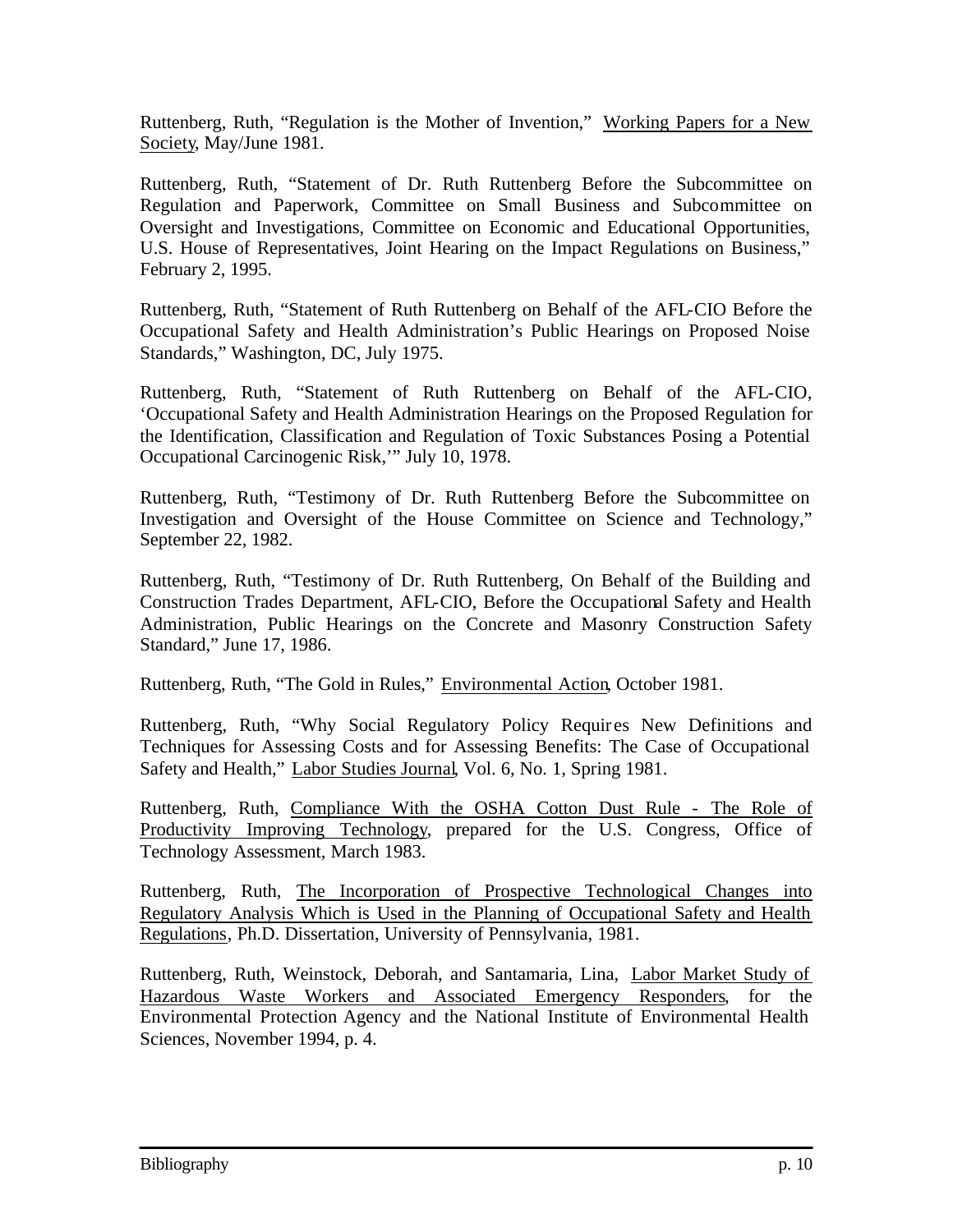School Transportation.com, "Final Rule: FMVSS 201 Head Impact Protection," http: //www.stnonline.com/stn/schoolbuslibrary/federalregs/201.htm, downloaded September 7, 2001.

Shapiro, Sidney A. and Rabinowitz, Randy S., "Punishment Versus Cooperation in Regulatory Enforcement: A Case Study of OSHA," Administrative Law Review, Volume 49, Number 4, Fall 1997.

Shapiro, Sidney A. and Rabinowitz, Randy S., "Voluntary Regulatory Compliance in Theory and Practice: The Case of OSHA," Administrative Law Review, Volume 52, Number 1, Winter 2000.

Siegel, Stuart, Evaluating the Cost Effectiveness of the Title IV Acid Rain Provisions of the 1990 Clean Air Act Amendments, doctoral thesis, Carnegie Mellon University, abstract, http://www.epp.cmu.edu/news/page6.html, downloaded September 6, 2001.

Smart, Bruce, ed., Beyond Compliance: A New Industry View of the Environment, World Resources Institute, April 1992.

Smith, L. E., Greene, M. A., and Singh, H. A., U.S. Consumer Product Safety Commission, "Study of the effectiveness of the US safety standard for child resistant cigarette lighters," *Injury Prevention* 2002; 8:192-196, October 2002.

Stanford University, Department of Environmental Health and Safety, "Ozone Depleting Substitutes Phase Out Plan," March 1996.

State and Territorial Air Pollution Program Administrators (STAPPA), "About Us," http://www.4cleanair.org/about.html, downloaded August 11, 2001.

Stauffer, Annual Report, 1978.

Stone, Robert F., A Retrospective Analysis of the Economic Impact on Foundries of OSHA's 1987 Formaldehyde Standard, prepared for the U.S. Congress, Office of Technology Assessment, OTA Contract K3-1036 and M3-0566, August 1994.

Stone, Robert F., An Evaluation of OSHA's Resources for Regulatory Analysis, prepared for the U.S. Congress, Office of Technology Assessment, M3-0711, March 1995.

Stone, Robert F., Three Case Studies of OSHA's Regulatory Impact Analysis in Support of Recent Rulemaking, prepared for the U.S. Congress, Office of Technology Assessment, K3-0306, February 1994.

Straube, Michele and Ruttenberg, Ruth, "Comments on Regulatory Impact Analyses for Vessel Response Plans and Section 5005 Requirements," prepared for Prince William Sound Citizens Advisory Council (Alaska), in response to Coast Guard Regulatory Analyses, 1992.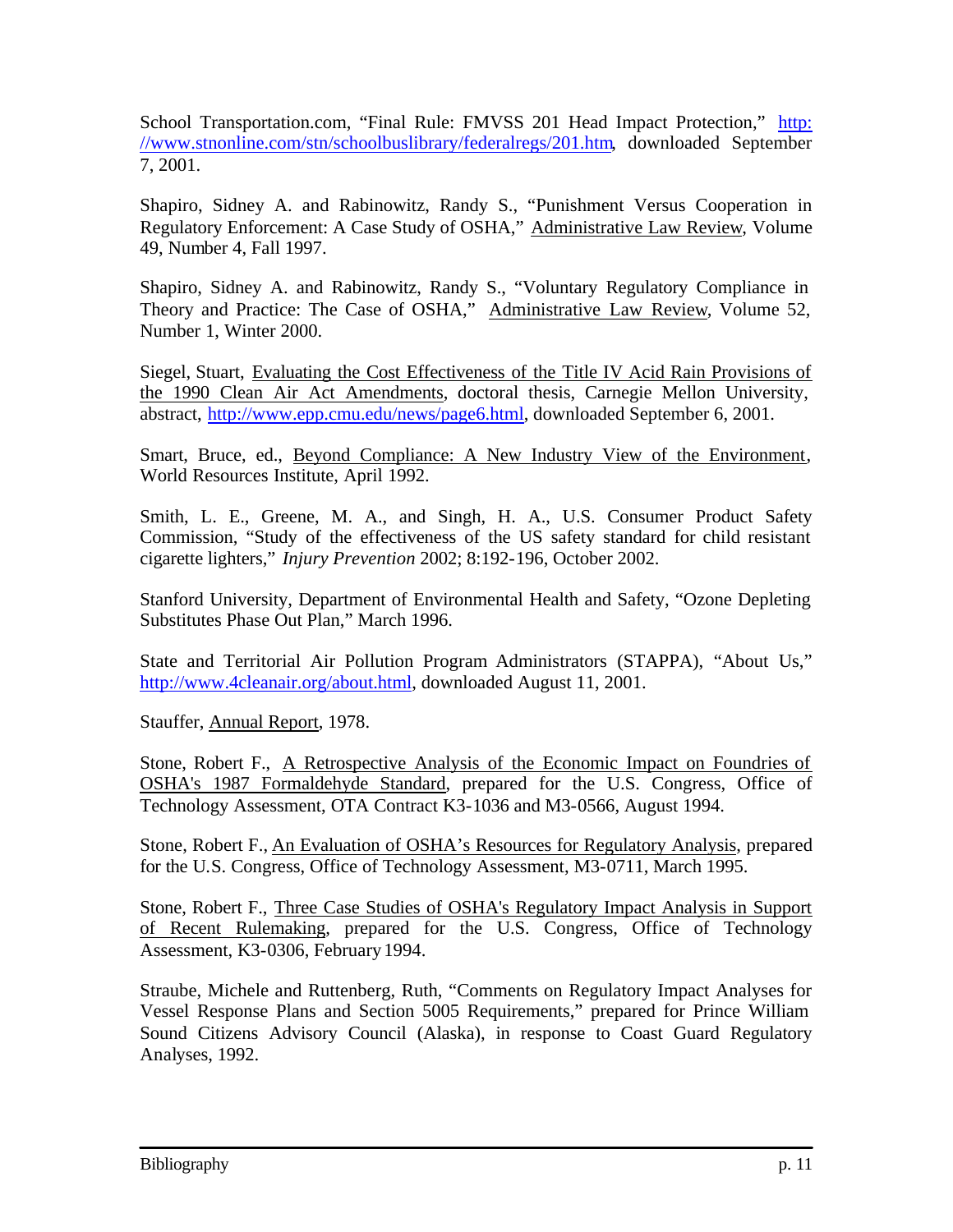Sunstein, Cass, "The Arithmetic of Arsenic," John M. Olin Law & Economics Working Paper No. 135 (2D Series) and Joint Center, AEI-Brookings Joint Center for Regulatory Studies, Working Paper 01-10, http://www.law.uchicago.edu/Lawecon/index.html, downloaded November 7, 2001.

Taylor, Michael R. and Hoffmann, Sandra A., "Redesigning Food Safety," Resources, Resources for the Future, Issue 144, Summer 2001.

The Air Bag Center, http://www.airbagcenter.com/, downloaded September 3, 2001.

U.S. Congress, Office of Technology Assessment, Gauging Control Technology and Regulatory Impacts in Occupational Safety and Health: An Appraisal of OSHA's Analytic Approach, OTA-ENV-635, Washington, DC: U.S. Government Printing Office, GPO stock # 052-003-01445-9, September 1995.

U.S. Consumer Product Safety Commission, "Compliance Program Spurs Product Safety," http://www.cpsc.gov/cpscpub/pubs/success/sec15.html, downloaded August 1, 2001.

U.S. Consumer Product Safety Commission, "Consumers To Benefit From Safety-Related Economic Trends," June 6, 1977, http://www.cpsc.gov/cpscpub/pubs/ prerel/prhtml177/77056.html, downloaded August 11, 2001.

U.S. Consumer Product Safety Commission, "Corporations Provide Preliminary Data on Hair Dryers with Asbestos," April 6, 1979.

U.S. Consumer Product Safety Commission, "CPSC Accepts Corrective Actions From Major Hair Dryer Companies," May 21, 1979.

U.S. Consumer Product Safety Commission, "CPSC and Industry: Saving Lives Cost-Effectively Through Cooperation, Child-resistant Cigarette Lighters," http://www.cpsc. gov/cpscpub/pubs/success/lighters.html, downloaded August 11, 2001.

U.S. Consumer Product Safety Commission, "CPSC Lead-in-Paint Activities Reduce Consumer Exposure to Lead," http://www.cpsc.gov/cpscpub/pubs/success/lead.html, downloaded August 1, 2001.

U.S. Consumer Product Safety Commission, "CPSC Mandatory Bicycles Safety Standards Reduce Injuries: Continued Work with Industry to Make Bike Riding Safer," http://www.cpsc.gov/cpscpub/pubs/success/bikes.html, downloaded August 1, 2001.

U.S. Consumer Product Safety Commission, "CPSC Staff Recommends Safety Standard for Flammable Upholstered Furniture," November 20, 1978.

U.S. Consumer Product Safety Commission, "Economic analysis estimates related to Petition HP 95-1," Memorandum from Ronald L. Medford, Assistant Executive Director, Office of Hazard Identification and Reduction and Elizabeth W. Leland, Economist, Directorate for Economic Analysis, January 7, 1997.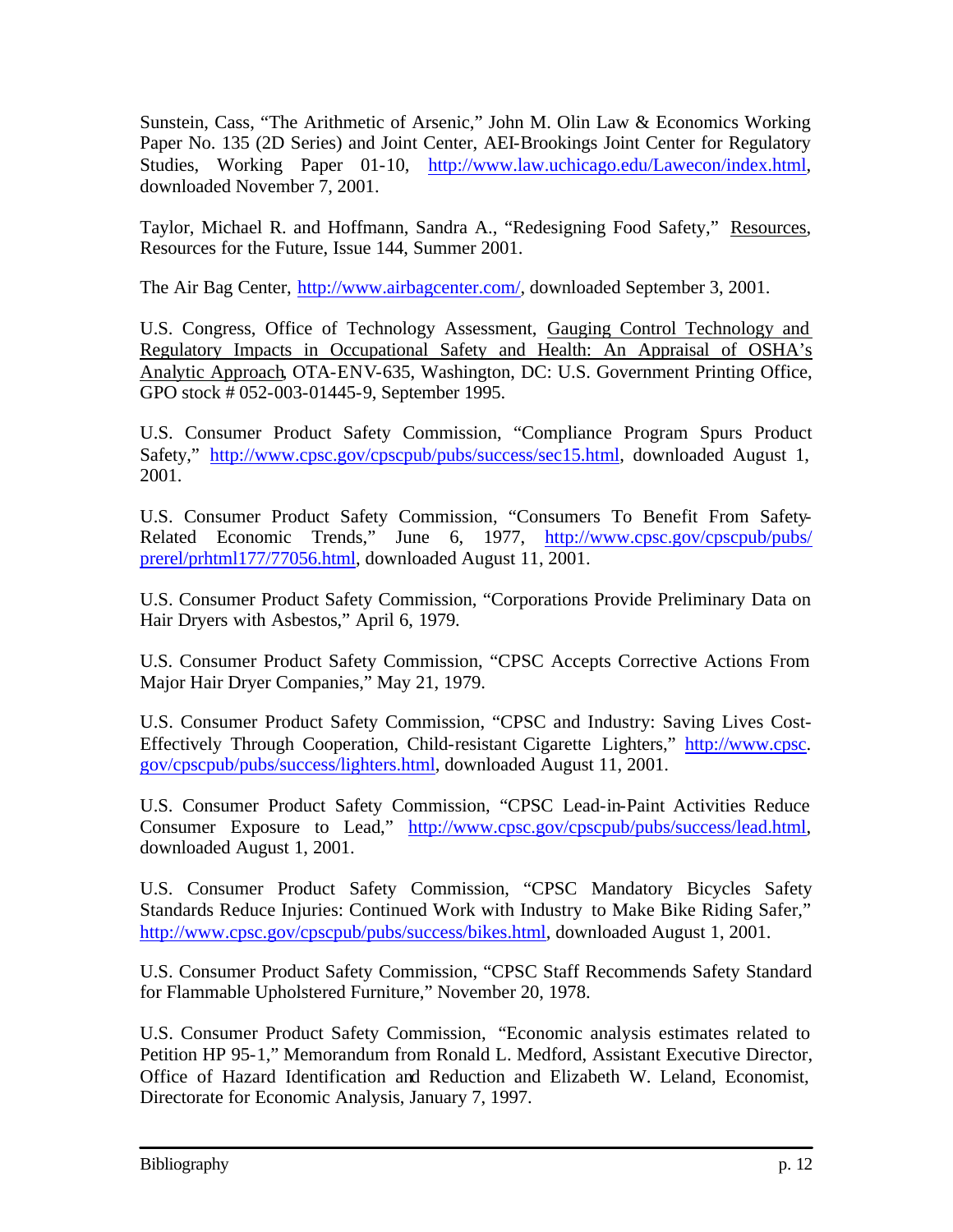U.S. Consumer Product Safety Commission, "Economic Considerations - GFCIs," Memorandum from Terrace R. Karels, Directorate for Economic Analysis, March 10, 2003.

U.S. Consumer Product Safety Commission, "Regulated Products," http://www.cpsc.gov/ businfo/reg.hmtl, downloaded August 11, 2001.

U.S. Consumer Product Safety Commission, Directorate for Engineering Sciences, "Final Report on Electric Clothes Dryers and Lint Ignition Characteristics," May 2003.

U.S. Consumer Product Safety Commission, "Metal-Cored Candelwicks Containing Lead and Candles with Such Wicks," Final Rule, in Federal Register: 16 CFR Part 1500, Vol. 68, No. 75, April 18, 2003.

U.S. Consumer Product Safety Commission, "Safety Standard for Multi-Purpose Lighters," Final Rule, in Federal Register: 16 CFR Part 1212, Vol. 64, No. 245, December 22, 1999.

U.S. Consumer Product Safety Commission, "Flammable Fabrics Act: Children's Sleepwear (Sizes 0-6x, 7-14) Flammability Standards," Final Amendments, in Federal Register: 16 CFR Part 1615 and 1616, Vol. 61, No. 175, September 9, 1996.

U.S. Consumer Product Safety Commission, Memorandum from Terrace R. Karels, Directorate for Economic Analysis, "Economic Considerations - AFCI Replacements," March 10, 2003.

U.S. Consumer Product Safety Commission, Office of Information and Public Affairs, "Commission Initiates Formal Rule for Assessing Costs & Benefits of Its Regulations," March 12, 1981.

U.S. Department of Agriculture, Food Safety and Inspection Service, "FSIS and FDA Working Together to Make Eggs Safer," April 21, 2000.

U.S. Department of Agriculture, Food Safety and Inspection Service, "Protecting the Public From Foodborne Illness: The Food Safety and Inspection Service," April 2001.

U.S. Department of Agriculture, Food Safety and Inspection Service, "Today's Technology Helps Meat and Poultry Inspectors Improve Job Performance," November 1, 2000.

U.S. Department of Energy, Energy Information Administration, The Effects of Title IV of the Clean Air Act Amendments of 1990 on Electric Utilities: An Update, Executive Summary, March 1997.

U.S. Department of Energy, Lawrence Livermore National Laboratory, "Environmental Risk Reduction," http://222.llnl.gov/str/FFEnviro.html, downloaded September 6, 2001.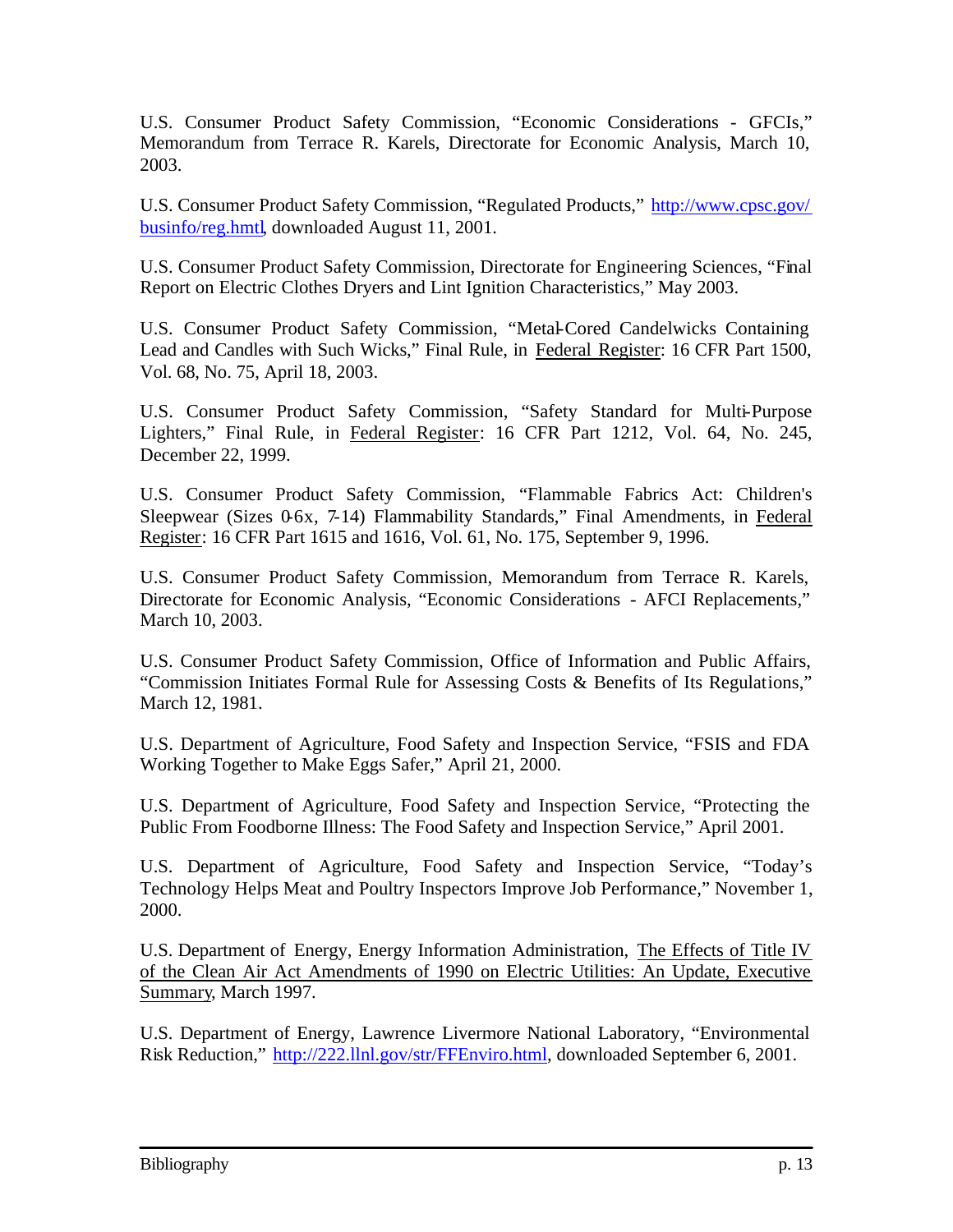U.S. Department of Health and Human Services, Centers for Disease Control and Prevention, Food Safety Office, Division of Bacterial and Mycotic Diseases, "Partners in Food Safety," http://www.cdc.gov/foodsafety/partners.htm, downloaded September 3, 2001.

U.S. Department of Health and Human Services, Centers for Disease Control and Prevention, National Institute for Occupational Safety and Health, "Proceedings: New Technology for Coal Mine Roof Support," Information Circular (IC) 9453, Technology News – Milestone in Mining Safety and Health Technology, No. 493, August 2001.

U.S. Department of Health and Human Services, Centers for Disease Control and Prevention, National Institute for Occupational Safety and Health, "Proceedings of the Second International Workshop on Coal Pillar Mechanics and Design," Information Circular (IC) 9448, Technology News – Milestone in Mining Safety and Health Technology, No. 492, August 2001.

U.S. Department of Health and Human Services, Food and Drug Administration, Office of Planning and Evaluation, "Cost Analysis of Regulatory Options to Reduce the Risk of an Outbreak of Transmissible Spongiform Encephalopathies (TSEs) in the United States," Addendum to the Final Report, April 30, 1997.

U.S. Department of Health and Human Services, Food and Drug Administration, "Current Good Manufacturing Practices (CGMP's), Analysis of Economic Impact," Presentation at April 29, 2003 and May 6, 2003 Public Meetings.

U.S. Department of Justice, Americans with Disabilities Act of 1990, 101st Congress, 2<sup>nd</sup> Session, January 23, 1990.

U.S. Department of Labor, Occupational Safety and Health Administration, Final Report: Economic Impact Assessment for Acrylonitrile, February 21, 1978.

U.S. Department of Labor, Occupational Safety and Health Administration, Final Economic and Regulatory Flexibility Analysis for OSHA's Standard for Occupational Exposure to Methylene Chloride, January 7, 1996.

U.S. Department of Labor, Occupational Safety and Health Administration, Preliminary Regulatory Impact and Regulatory Flexibility Analysis of the 1, 3-Butadiene Standard, June 1989.

U.S. Department of Labor, Occupational Safety and Health Administration, Regulations (Standards - 29 CFR), "Methylene Chloride," 1910.1052, http://www.osha\_slc.gov/Osh Std\_ data/1910\_1052.html.

U.S. Department of Labor, Occupational Safety and Health Administration, Regulatory Impact and Regulatory Flexibility Analysis of the Occupational Safety and Health Standard for Hazardous Waste Operations and Emergency Response (29 CFR Part 1910), December 14, 1988.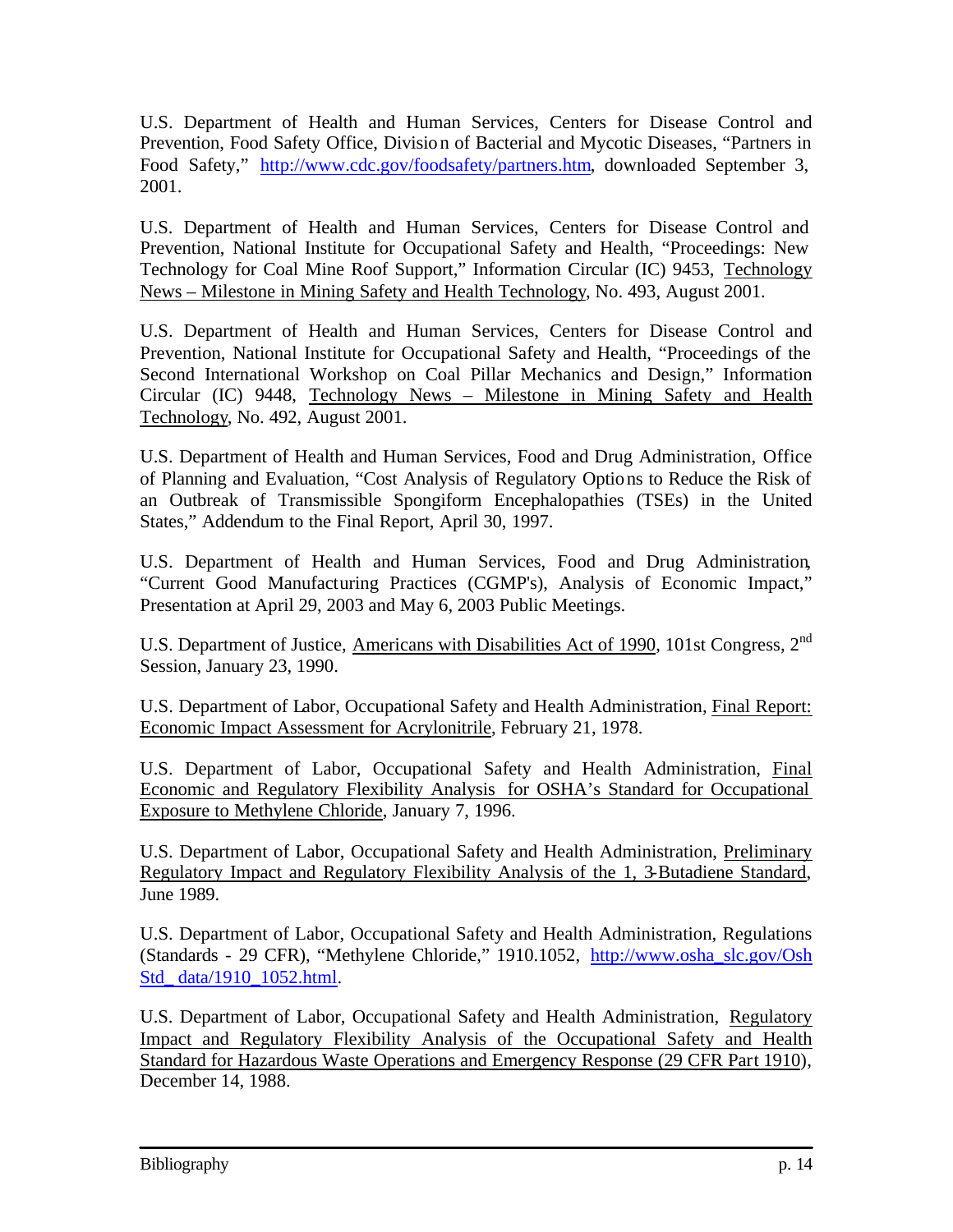U.S. Department of Labor, Occupational Safety and Health Administration, Regulatory Review of OSHA's Cotton Dust Standard, September 2000.

U.S. Department of Labor, Occupational Safety and Health Administration, "Technical Links: Formaldehyde," http://www.osha\_slc.gov/SLTC/formaldehyde/index.html, downloaded November 3, 2001.

U.S. Department of Transportation, National Highway Traffic Safety Administration, "Evaluation Program Plan: Summaries of Completed Evaluation Reports," 1998, http: //www.nhtsa.dot.gov/cars/rules/regrev/evaluate/EP/Completed.htm, downloaded August 1, 2001.

U.S. Department of Transportation, National Highway Traffic Safety Administration, Final Rule: FMVSS 201, Head Impact Protection, in School Transportation News on the Web, http://www.stnonline.com/stn/schoolbuslibary/federalregs/201.htm, downloaded September 7, 2001.

U.S. Department of Transportation, National Highway Traffic Safety Administration, Office of Regulatory Analysis and Evaluation Plans and Policy, Final Economic Assessment, VMVSS No. 213, FMVS No. 225, Child Restraint Systems, Child Restraint Anchorage Systems, February 1999.

U.S. Department of Transportation, National Highway Traffic Safety Administration, Office of Regulatory Analysis & Evaluation Plans and Policy, "Preliminary Economic Assessment and Regulatory Flexibility Analysis: FMVSS No. 202, Head Restraints for Passenger Vehicles, December 2000.

U.S. Department of Transportation, National Highway Traffic Safety Administration, Office of Regulatory Analysis and Evaluation Plans and Policy, "Preliminary Economic Assessment: SNPRM, FMVSS No. 208, Advanced Air Bags," October 1999, Introduction.

U.S. Department of Transportation, National Highway Traffic Safety Administration, Office of Regulatory Analysis and Evaluation Plans and Policy, "Final Economic Assessment: FMVSS No. 208, Advanced Air Bags," May 2000.

U.S. Department of Transportation, National Highway Traffic Safety Administration, Office of Regulatory Analysis and Evaluation Plans and Policy, "Tire Pressure Monitoring System, FMVSS No. 138," Chapter VI, July 2001.

U.S. Department of Transportation, Office of Industry Policy, "Guidance for Regulatory Evaluations: A Handbook for DOT Benefit-Cost Analysis," April 1984.

U.S. Environmental Protection Agency, Environmental Economics Report Inventory: The Benefits and Costs of the Clean Air Act 1990 to 2010: EPA Report to Congress, http://yosemite1.epa.gov/EE/epa/ee…/490de3d62654580c8525683a007ace54?OpenDocu men, downloaded August 11, 2001.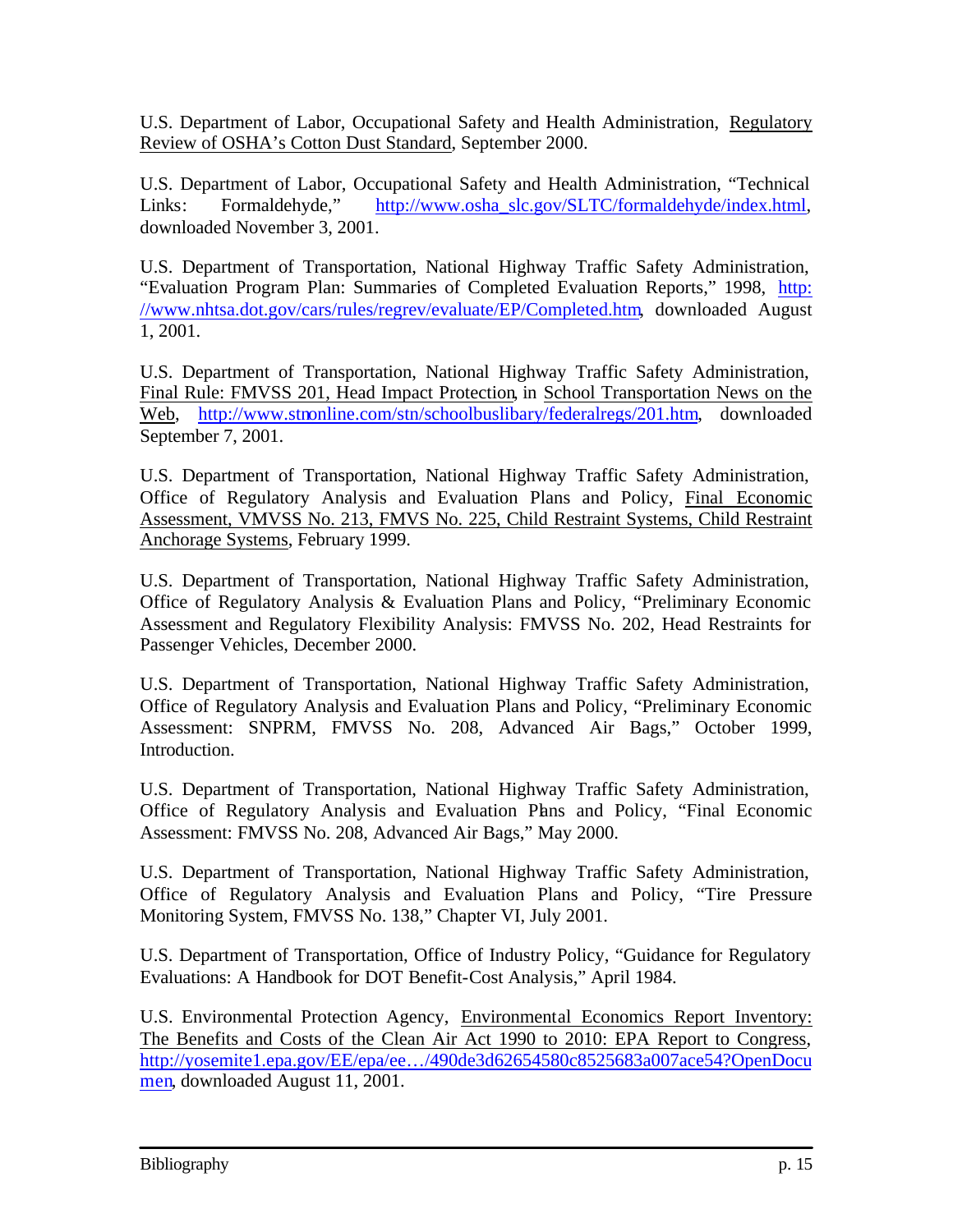U.S. Environmental Protection Agency, Office of Emergency and Remedial Response, Office of Program Management, Policy and Contracts Assessment Staff, Economic Impact of the Superfund Program: Fiscal Years 1981-1992, Draft, July 1994.

U.S. Environmental Protection Agency, Office of Emergency and Remedial Response, Office of Program Management, Policy and Contrasts Assessment Staff, Technical Report - Economic Impact of the Superfund Program: 1981-1992, Draft, June 16, 1994.

U.S. Environmental Protection Agency, Office of Pollution Prevention and Toxics, http://www.epa.gov/opptintr/pcb/ - BACKROUND INFORMATION, downloaded December 4, 2001.

U.S. Environmental Protection Agency, Office of Pollution Prevention and Toxics, http://www.epa.gov/opptintr/pcb/ - Health Effects Studies, downloaded December 4, 2001.

U.S. General Accounting Office, "Environmental Protection: Wider Use of Advanced Technologies Can Improve Emissions Monitoring," abstract, GAO-01-313, June 22, 2001.

U.S. General Accounting Office, Air Pollution -- Information Contained in EPA's Regulatory Impact Analyses Can Be Made Clearer, GAO/RCED-97-38, April 1997.

U.S. General Accounting Office, Environmental Protection -- Assessing the Impacts of EPA's Regulations Through Retrospective Studies, GAO/RCED-99-250, September 1999.

U.S. General Accounting Office, Food and Drug Administration: Over-the-Counter Human Drugs; Labeling Requirements, memo and analysis, GAO/OCG-99-36, April 1, 1999.

U.S. General Accounting Office, Food Safety: Federal Oversight of Shellfish Safety Needs Improvement, GAO-01-702, July 9, 2001.

U.S. General Accounting Office, International Environment – Literature Effectiveness of International Environmental Agreements, GAO/RCED-99-148, May 1999.

U.S. General Accounting Office, Regulatory Burden -- Measurement Challenges and Concerns Raised by Selected Companies, GAO/GGD-97-2, November 1996.

U.S. General Accounting Office, Report to the Chairman, Committee on Governmental Affairs, U.S. Senate, Risk-Risk Analysis -- OMB's Review of a Proposed OSHA Rule, PEMD-92-33, July 1992.

U.S. General Accounting Office, Report to the Chairman, Subcommittee on Water and Power Resources, Committee on Resources, House of Representatives, Air Pollution – Estimated Benefits and Costs of the Navajo Generating Station's Emissions Limit, GAO/RCED-98-28, January 1998.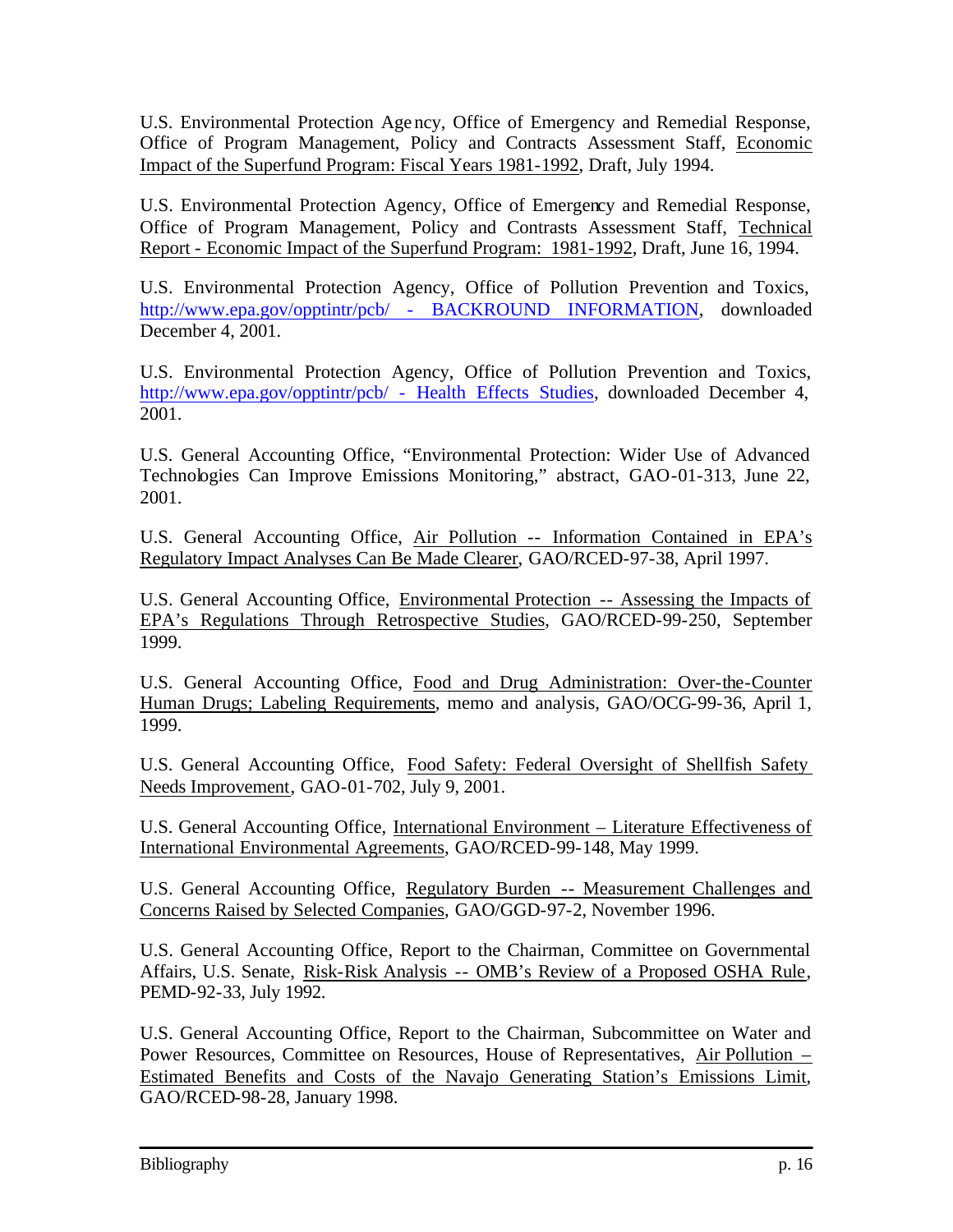U.S. General Accounting Office, Results Act -- Observations on the U.S. Department of Agriculture's Fiscal Year 2000 Performance Plan, GAO/RCED-99-187, June 1999.

U.S. General Accounting Office, Testimony Before the Subcommittee on Energy and Environment Committee on Science House of Representatives, Superfund -- Use of Innovative Technologies for Site Cleanups, Statement by Lawrence J. Dyckman, Associate Director, Environmental Protection Issues, Resources, Community, and Economic Development Division, T-RCED-96-45, December 6, 1995.

U.S. General Accounting Office, Testimony Before the Subcommittee on Oversight and Investigations Committee on Commerce, House of Representatives, "Environmental Protection -- EPA's and States' Efforts to 'Reinvent' Environmental Regulation," Statement of Peter F. Guerrero, Director, Environmental Protection Issues, Resources, Community, and Economic Development Division, T-RCED-98-33, November 4, 1997.

U.S. General Accounting Office, Testimony Before the Subcommittee on Water Resources and Environment, Committee on Transportation and Infrastructure, House of Representatives, Superfund -- EPA's Use of Risk Assessments in Cleanup Decisions, Statement of Lawrence J. Dyckman, Associate Director, Environmental Protection Issues, Resources, Community, and Economic Development Division, T-RCED-95-231, June 22, 1995.

U.S. General Accounting Office, USDA's Fiscal Year 2000 Performance Plan, GAO/RCED-99-187, June 1999.

U.S. General Accounting Office, Vehicle Safety: Technologies, Challenges, and Research and Development Expenditures for Advanced Air Bags, GAO-01-596, June 2001.

U.S. Navy, Environmental Program, "Do you use two part epoxy paints?," February 1998.

U.S. Office of Management and Budget, "Economic Analysis of Federal Regulations Under Executive Order 12866," January 11, 1996.

U.S. Office of Management and Budget, 1998 Report of OMB to Congress on the Costs and Benefits of Federal Regulations, 1998.

U.S. Office of Management and Budget, 2000 Report to Congress on the Costs and Benefits of Federal Regulations, 2000.

U.S. Senate, Subcommittee on the Environment, Committee on Commerce, "Hearing to Regulate Commerce and Protect Human Health and the Environment by Requiring Testing and Necessary Use Restrictions on Certain Chemical Substances, and for Other Purposes," Part 2, Serial No. 94-24, Government Printing Office, Washington, DC, October 24, 1975.

Union Carbide, Annual Report, 1978.